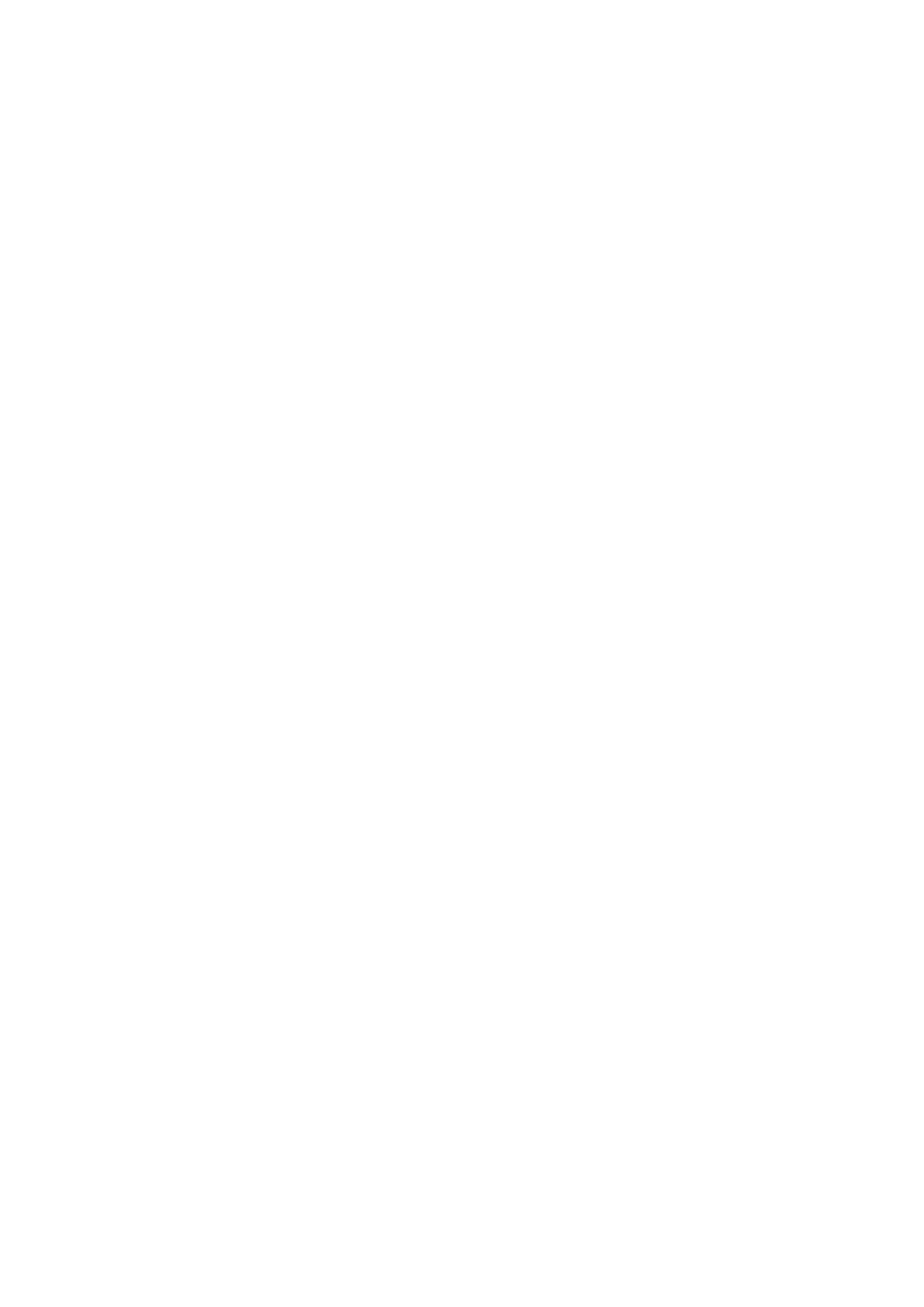## **Abstract**

<span id="page-2-0"></span>Patches to modern operating systems, including bug fixes and security updates, and the reboots and downtime they require, cause tremendous problems for system users and administrators. The aim of this research is to develop a model for dynamic update of operating systems, allowing a system to be patched without the need for a reboot or other service interruption.

In this work, a model for dynamic update based on operating system modularity is developed and evaluated using a prototype implementation for the K42 operating system. The prototype is able to update kernel code and data structures, even when the interfaces between kernel modules change. When applying an update, at no point is the system's entire execution blocked, and there is no additional overhead after an update has been applied. The base runtime overhead is also very low. An analysis of the K42 revision history shows that approximately 79% of past performance and bug-fix changes to K42 could be converted to dynamic updates, and the proportion would be even higher if the changes were being developed for dynamic update. The model also extends to other systems such as Linux and BSD, that although structured modularly, are not strictly object-oriented like K42.

The experience with this approach shows that dynamic update for operating systems is feasible given a sufficiently-modular system structure, allows maintenance patches and updates to be applied without disruption, and need not constrain system performance.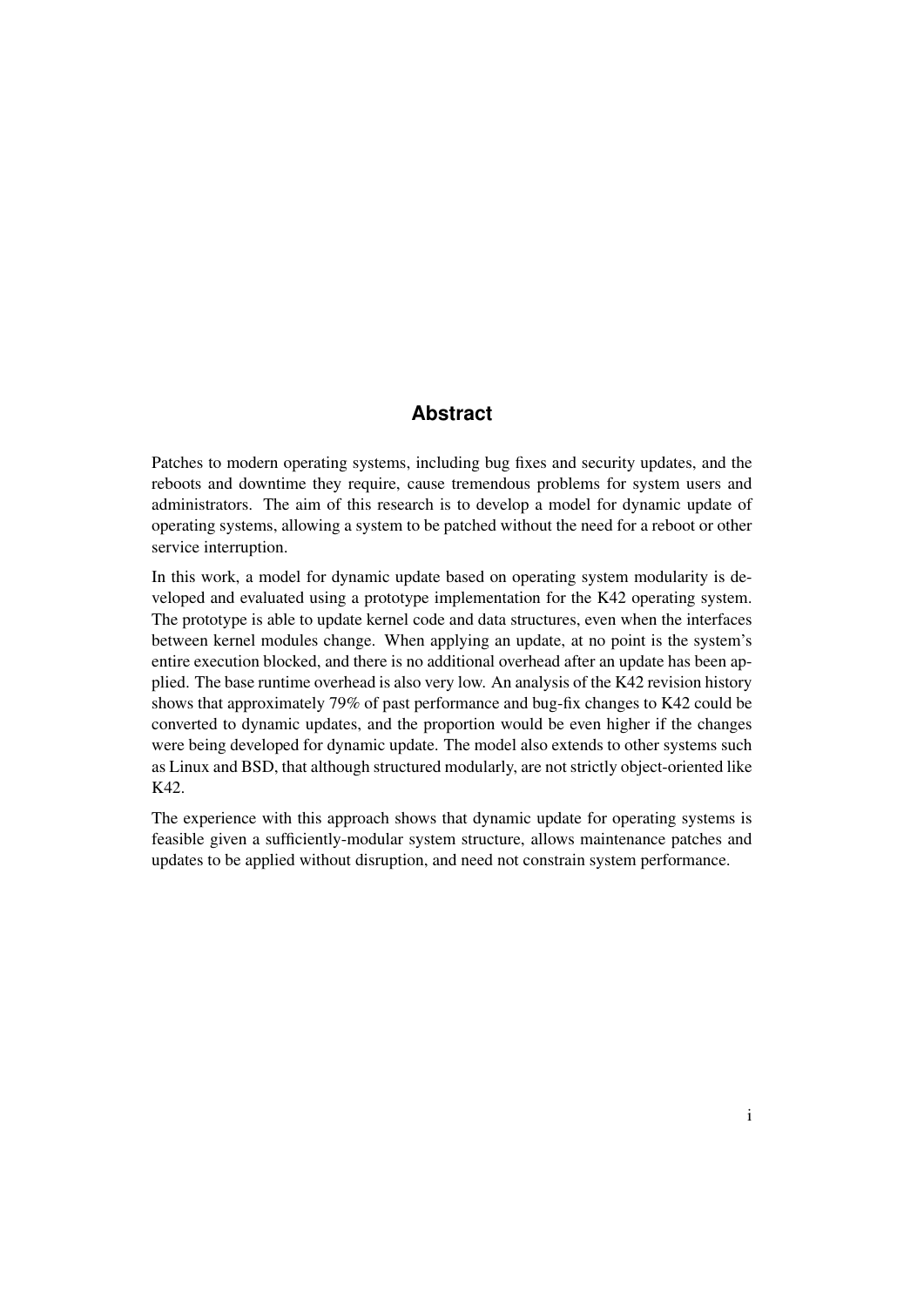## **Contents**

|                |                                       | $\blacksquare$                                                                           |  |  |  |  |  |  |
|----------------|---------------------------------------|------------------------------------------------------------------------------------------|--|--|--|--|--|--|
|                |                                       | $\overline{vi}$                                                                          |  |  |  |  |  |  |
| 1              | Introduction<br>1                     |                                                                                          |  |  |  |  |  |  |
|                | 11                                    | $\mathbf{1}$                                                                             |  |  |  |  |  |  |
|                | 1.2                                   | $\mathbf{1}$                                                                             |  |  |  |  |  |  |
|                | 1.3                                   | $\overline{3}$                                                                           |  |  |  |  |  |  |
| $\overline{2}$ | <b>Literature Review</b><br>4         |                                                                                          |  |  |  |  |  |  |
|                | 2.1                                   | $\overline{4}$                                                                           |  |  |  |  |  |  |
|                | 2.2                                   | 16                                                                                       |  |  |  |  |  |  |
|                | 2.3                                   | 22                                                                                       |  |  |  |  |  |  |
|                | 2.4                                   | 26                                                                                       |  |  |  |  |  |  |
| 3              | 28<br><b>Research Design</b>          |                                                                                          |  |  |  |  |  |  |
|                | 3.1                                   | 28<br>Requirements for modularity as a basis for dynamic update                          |  |  |  |  |  |  |
|                | 3.2                                   | 31                                                                                       |  |  |  |  |  |  |
|                | 3.3                                   | 32                                                                                       |  |  |  |  |  |  |
| 4              | <b>Dynamic Update in K42</b><br>33    |                                                                                          |  |  |  |  |  |  |
|                | 4.1                                   | The K42 operating system $\ldots \ldots \ldots \ldots \ldots \ldots \ldots \ldots$<br>33 |  |  |  |  |  |  |
|                | 4.2                                   | 43                                                                                       |  |  |  |  |  |  |
|                | 4.3                                   | 54                                                                                       |  |  |  |  |  |  |
|                | 4.4                                   | 60                                                                                       |  |  |  |  |  |  |
| 5              | 61<br><b>CVS History Analysis</b>     |                                                                                          |  |  |  |  |  |  |
|                | 5.1                                   | 61                                                                                       |  |  |  |  |  |  |
|                | 5.2                                   | 63                                                                                       |  |  |  |  |  |  |
|                | 5.3                                   | 65                                                                                       |  |  |  |  |  |  |
|                | 5.4                                   | 68                                                                                       |  |  |  |  |  |  |
| 6              | <b>Performance Measurements</b><br>69 |                                                                                          |  |  |  |  |  |  |
|                | 6.1                                   | 69                                                                                       |  |  |  |  |  |  |
|                | 6.2                                   | 72                                                                                       |  |  |  |  |  |  |
|                | 6.3                                   | 75                                                                                       |  |  |  |  |  |  |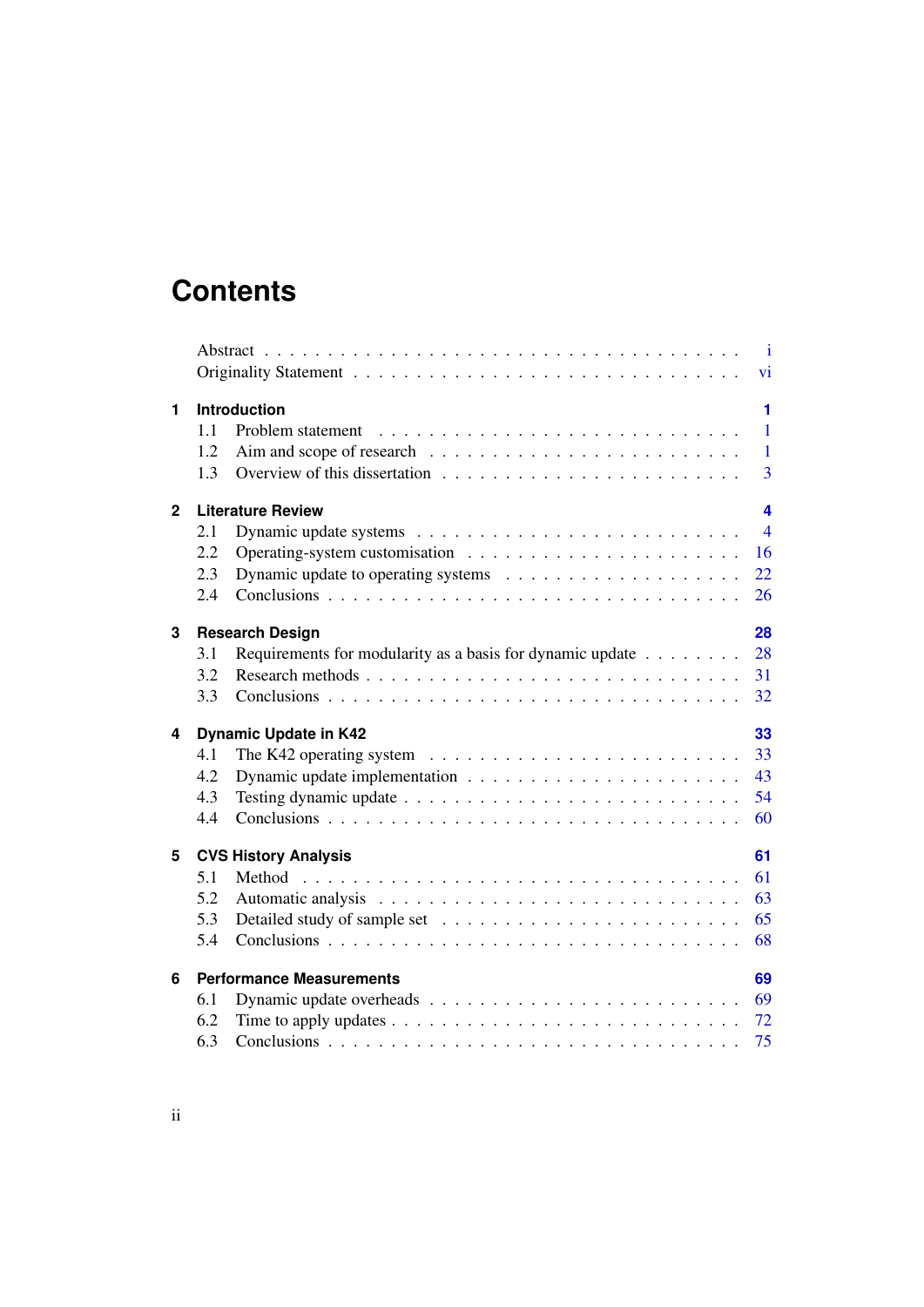### Contents

| $\overline{7}$ |                    | <b>Dynamic Update in Other Systems</b>                                                  | 76  |  |  |  |
|----------------|--------------------|-----------------------------------------------------------------------------------------|-----|--|--|--|
|                | 7.1                |                                                                                         | -76 |  |  |  |
|                | 7.2                |                                                                                         |     |  |  |  |
|                | 7.3                |                                                                                         | -80 |  |  |  |
|                | 7.4                |                                                                                         |     |  |  |  |
| 8              | <b>Discussion</b>  |                                                                                         |     |  |  |  |
|                | 8.1                | Common problems experienced with K42 updates                                            | 83  |  |  |  |
|                | 8.2                |                                                                                         | 85  |  |  |  |
|                | 8.3                | Lessons for building an updatable system $\ldots \ldots \ldots \ldots \ldots \ldots$ 87 |     |  |  |  |
| 9              | <b>Conclusions</b> |                                                                                         |     |  |  |  |
|                | 9.1                |                                                                                         | 90  |  |  |  |
|                |                    | <b>Acknowledgements</b>                                                                 | 92  |  |  |  |
|                | <b>References</b>  |                                                                                         |     |  |  |  |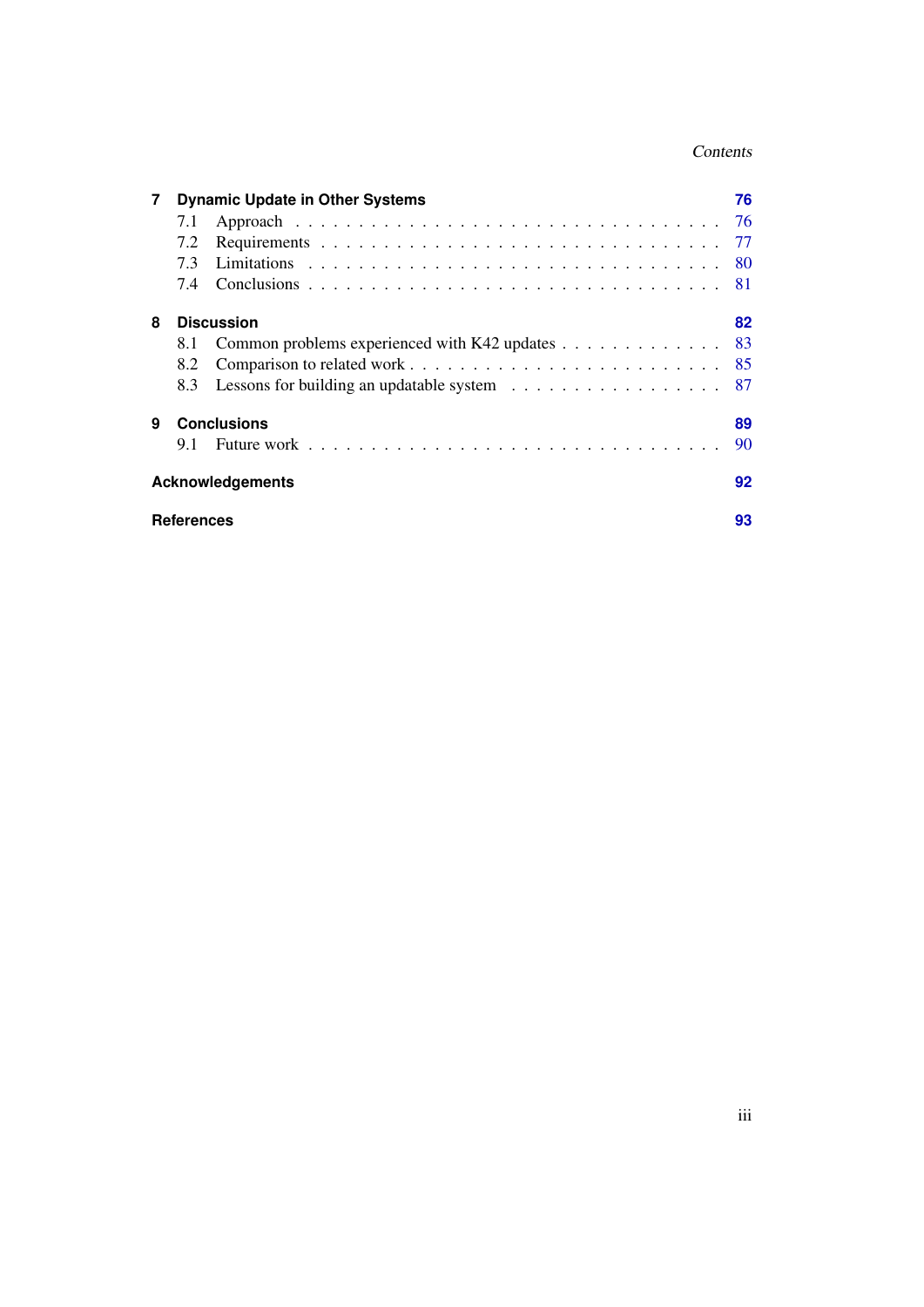# **List of Figures**

| 4.1  |                                                                                        | 34 |
|------|----------------------------------------------------------------------------------------|----|
| 4.2  |                                                                                        | 36 |
| 4.3  |                                                                                        | 38 |
| 4.4  | Clustered object indirection through object translation table                          | 39 |
| 4.5  | Phases in an object hot-swap $\ldots \ldots \ldots \ldots \ldots \ldots \ldots \ldots$ | 41 |
| 4.6  |                                                                                        | 42 |
| 4.7  |                                                                                        | 47 |
| 4.8  |                                                                                        | 50 |
| 4.9  |                                                                                        | 52 |
| 4.10 | Simplified state-transfer code for factory objects.                                    | 53 |
| 4.11 | Update source code for memory allocator race condition.                                | 56 |
|      | 4.12 Update source code for file cache manager optimisation.                           | 57 |
|      | 4.13 Update module initialisation code for file cache manager optimisation.            | 57 |
|      |                                                                                        | 59 |
|      |                                                                                        | 60 |
| 5.1  | Number of classes modified in a CVS transaction.                                       | 64 |
| 5.2  |                                                                                        | 67 |
| 6.1  | Results of ReAIM benchmark with and without factories.                                 | 72 |
| 6.2  | Results of applying the file-sync update during a ReAIM benchmark run.                 | 73 |
| 6.3  | Results of applying an adaptor update to the kernel page allocator during              |    |
|      |                                                                                        | 74 |
| 6.4  | Results of installing a dummy adaptor on each FCMFile object during a                  |    |
|      |                                                                                        | 75 |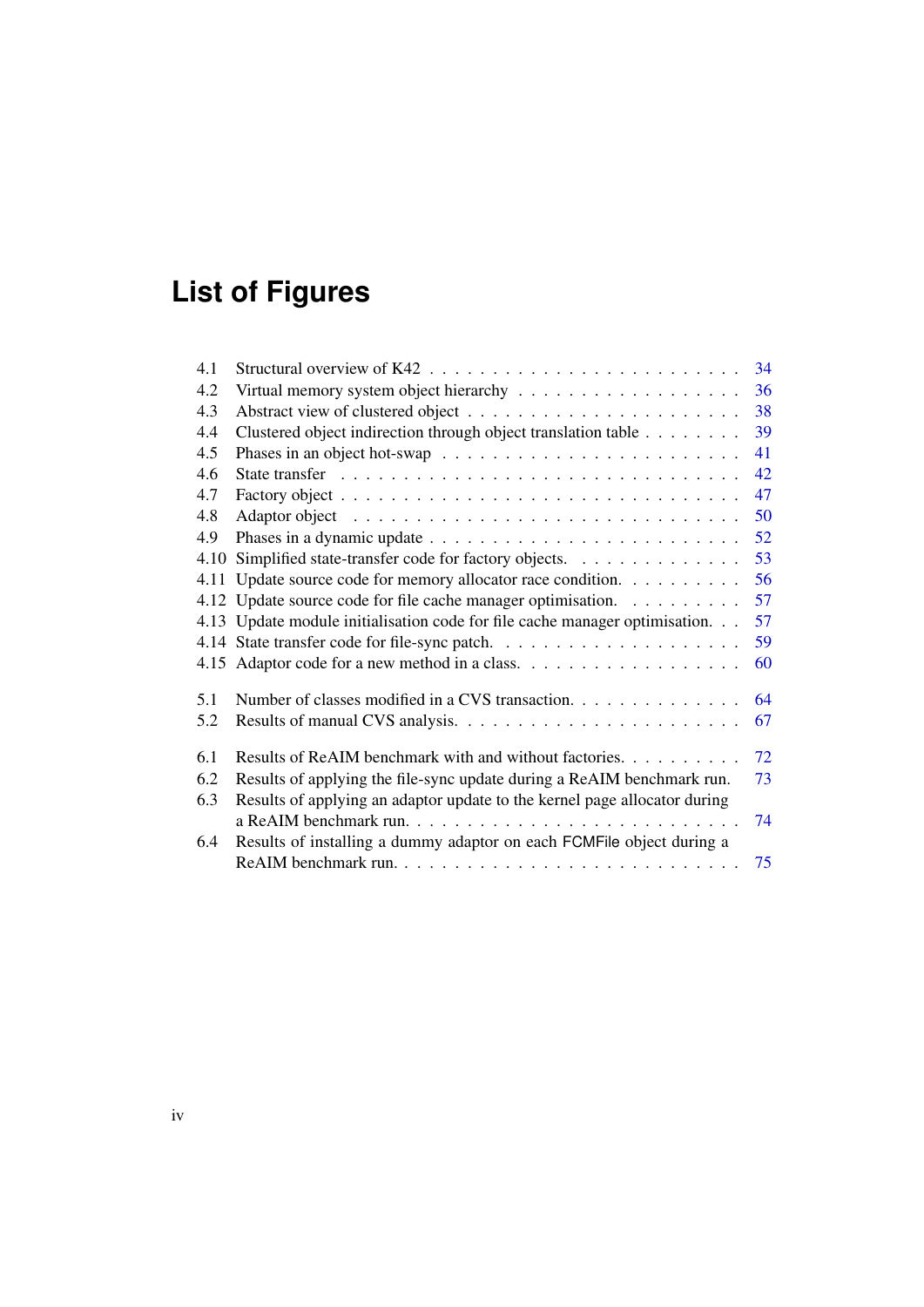# **List of Tables**

| 2.1 Comparison of dynamic update systems for $C/C++$ 14                   |  |
|---------------------------------------------------------------------------|--|
|                                                                           |  |
| 6.1 Cost of creating various kernel objects with and without a factory 70 |  |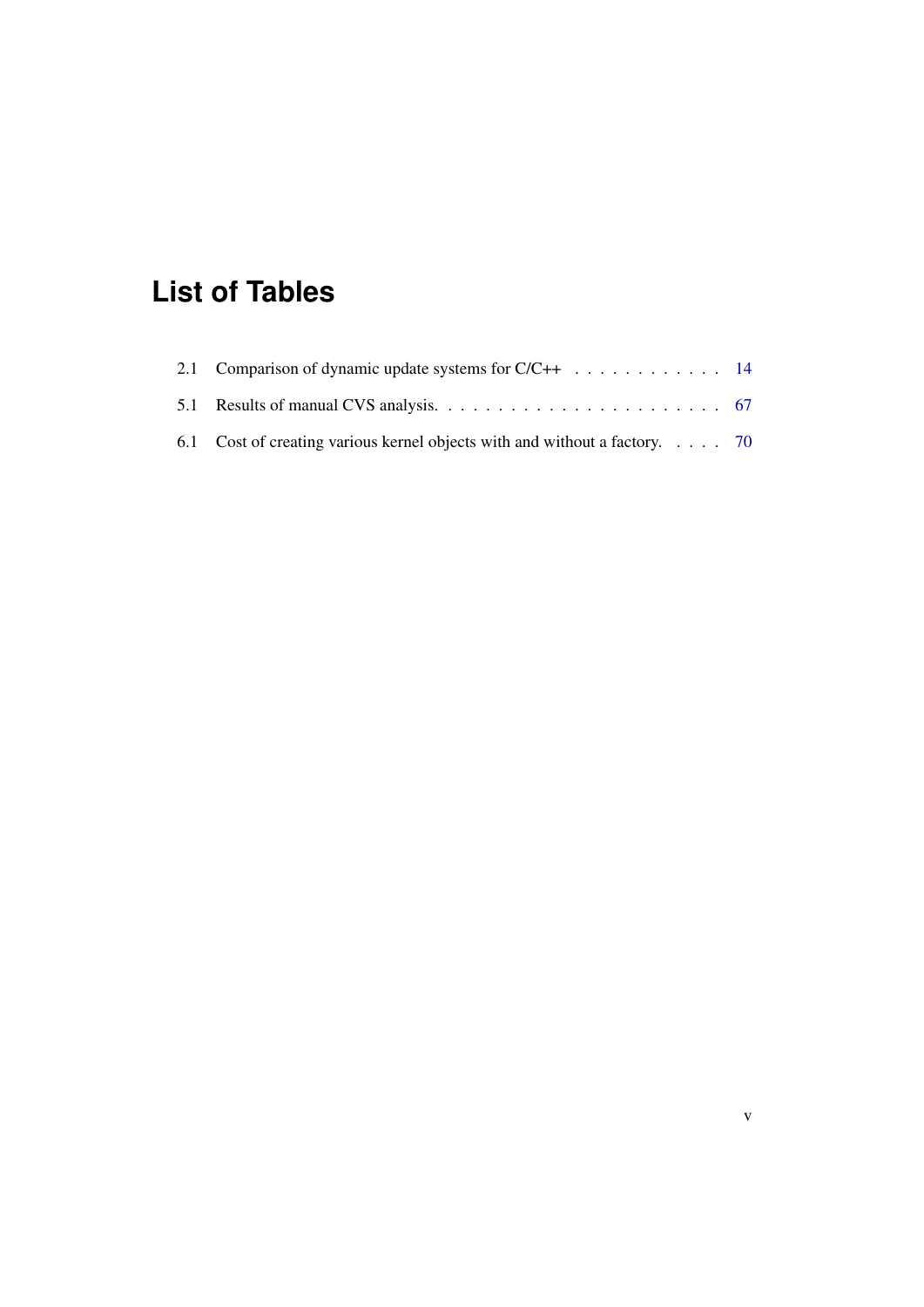## **Originality Statement**

<span id="page-7-0"></span>I hereby declare that this submission is my own work and to the best of my knowledge it contains no materials previously published or written by another person, or substantial proportions of material which have been accepted for the award of any other degree or diploma at UNSW or any other educational institution, except where due acknowledgement is made in the thesis. Any contribution made to the research by others, with whom I have worked at UNSW or elsewhere, is explicitly acknowledged in the thesis. I also declare that the intellectual content of this thesis is the product of my own work, except to the extent that assistance from others in the project's design and conception or in style, presentation and linguistic expression is acknowledged.

> . . . . . . . . . . . . . . . . . . . . . . . . . . . . . . . . . Andrew Baumann, 14th August 2007

Portions of this work were previously published in the following papers and articles:

- Andrew Baumann, Jonathan Appavoo, Dilma Da Silva, Orran Krieger, and Robert W. Wisniewski. Improving operating system availability with dynamic update. In *Proceedings of the 1st Workshop on Operating System and Architectural Support for the On-Demand IT Infrastructure*, Boston, MA, USA, October 2004.
- Andrew Baumann, Gernot Heiser, Jonathan Appavoo, Dilma Da Silva, Orran Krieger, Robert W. Wisniewski, and Jeremy Kerr. Providing dynamic update in an operating system. In *Proceedings of the 2005 Annual USENIX Technical Conference*, pages 279–291, Anaheim, CA, USA, April 2005.
- Andrew Baumann, Jeremy Kerr, Jonathan Appavoo, Dilma Da Silva, Orran Krieger, and Robert W. Wisniewski. Module hot-swapping for dynamic update and reconfiguration in K42. In *Proceedings of the 6th Linux.Conf.Au*, Canberra, Australia, April 2005.
- Andrew Baumann and Jonathan Appavoo. Improving dynamic update for operating systems. In *Proceedings of the 20th ACM Symposium on OS Principles, Work-in-Progress Session*, Brighton, UK, October 2005.
- Dilma Da Silva, Orran Krieger, Robert W. Wisniewski, Amos Waterland, David Tam, and Andrew Baumann. K42: an infrastructure for operating system research. *Operating Systems Review*, 40(2):34–42, April 2006.
- Andrew Baumann, Jonathan Appavoo, Robert W. Wisniewski, Dilma Da Silva, Orran Krieger, and Gernot Heiser. Reboots are for hardware: Challenges and solutions to updating an operating system on the fly. In *Proceedings of the 2007 Annual USENIX Technical Conference*, pages 337–350, Santa Clara, CA, USA, June 2007.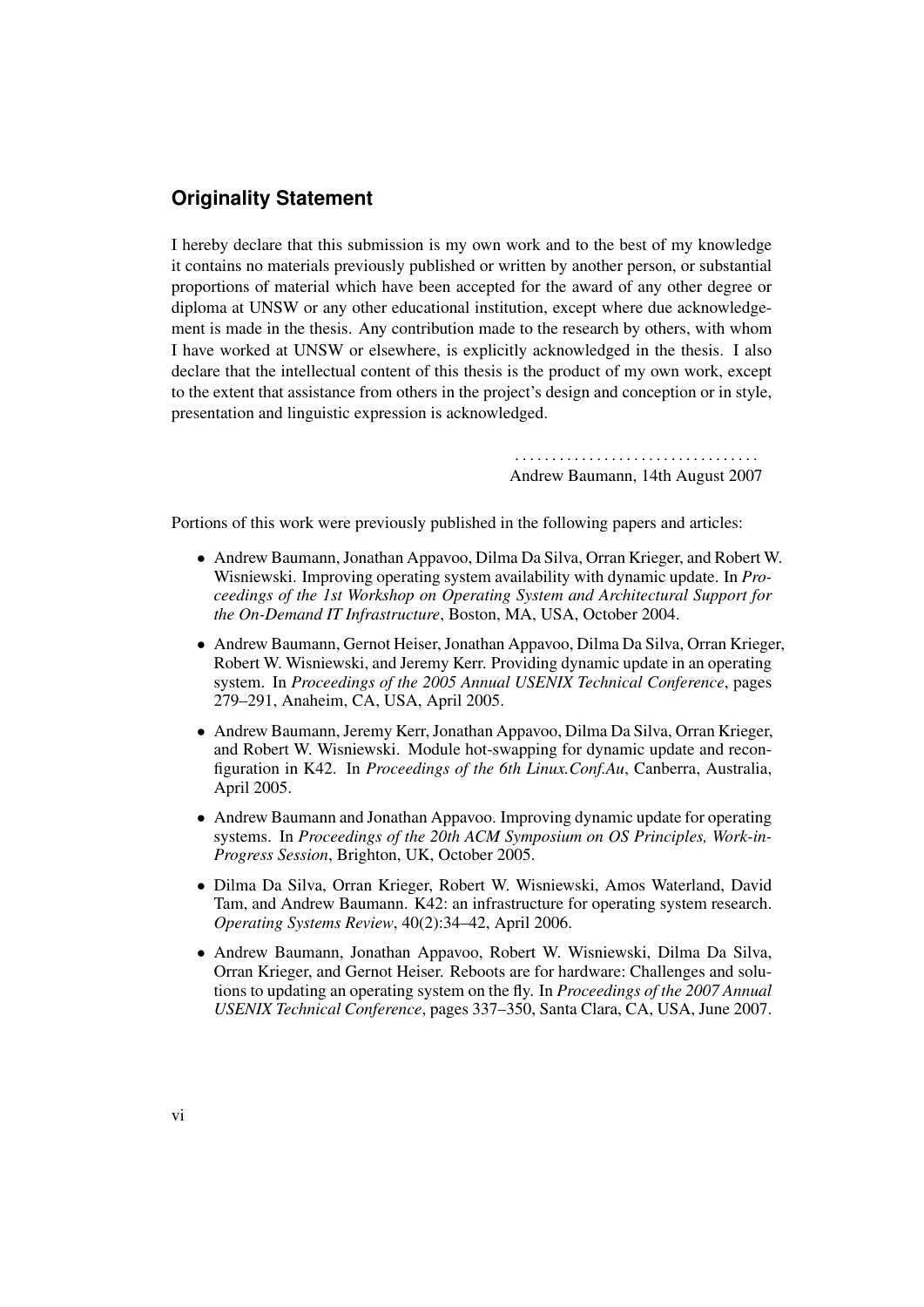## <span id="page-8-0"></span>**1 Introduction**

## <span id="page-8-1"></span>**1.1 Problem statement**

In many computing systems, downtime is becoming increasingly expensive. Users and clients expect high availability, and system administrators are tasked to provide it. Traditionally, system availability was limited by hardware failures. However, modern hardware offers redundancy at many levels, and software techniques such as virtualisation, with the ability to migrate virtual machines when hardware fails, mean that computing systems are limited not by hardware failures but by software. In particular, the operating system (OS) must also be highly available, because any failure or downtime affecting the OS prevents the entire system from functioning.

There are significant limitations to OS availability. A bug in the OS can critically affect the security, correctness or performance of the system. However, modern operating systems are large and complex pieces of software, and bugs are inevitably discovered after the OS is released. For critical bugs, the OS vendor will usually develop and release an update, or *patch*, for the problem. Most of these patches require a system restart to take effect.

Restarting a system, or rebooting it, results in downtime. Even if it is scheduled, such downtime can be so expensive that administrators are forced to trade its cost against the risks of remaining unpatched. Many administrators do not apply well-announced and widely-propagated security-critical patches for weeks [\[Res03\]](#page-109-0). Rebooting a system also causes loss of transient state, and thus may be a serious inconvenience to its users.

Further exacerbating the problem, major OS vendors are releasing an increasing volume of patches and are doing so more frequently than before  $[Gra03,FGC+05]$  $[Gra03,FGC+05]$  $[Gra03,FGC+05]$ .

## <span id="page-8-2"></span>**1.2 Aim and scope of research**

Changing or patching a program on-the-fly, without affecting any of the services it provides, is known as *dynamic update* [\[SF93\]](#page-110-0). The aim of this research is to develop a model for *dynamic update of operating systems*.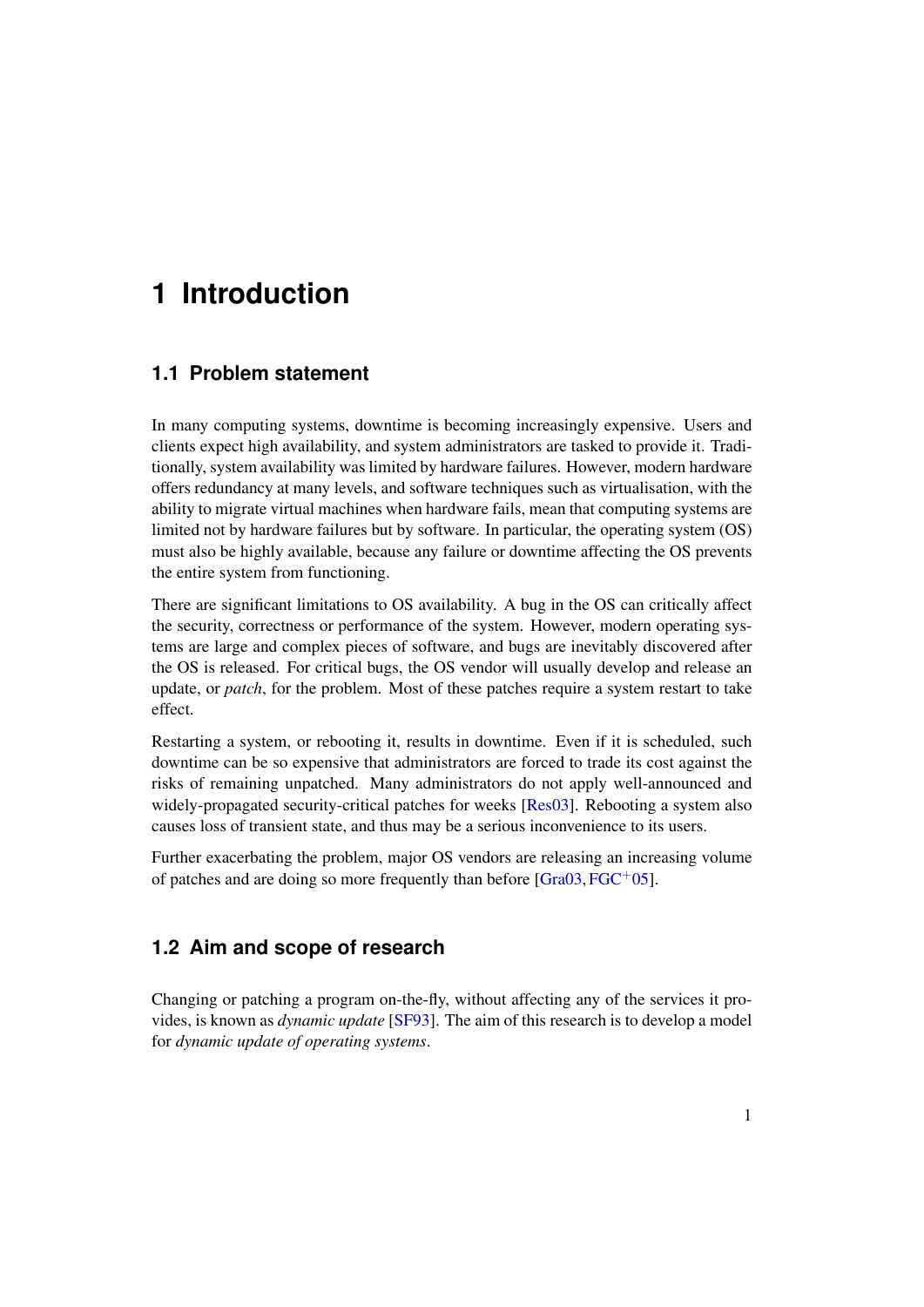#### 1 Introduction

One approach to achieving the aim might be to reimplement the operating system in a high-level dynamic language, or to start with a specialised OS written in such a language, because, as will be shown in [Section 2.1,](#page-11-1) much of the existing work in dynamic update is based on dynamic languages. However, the motivating problems exist primarily in mainstream *commodity* operating systems, and although implementing a new OS that supports dynamic update might solve the problem, it would only have created the much larger problem of migrating all the existing applications to that system. For this reason, this research will focus on dynamic update mechanisms that could be applied within the context of commodity operating systems, for example, Windows or UNIX derivatives (such as Linux and BSD). These systems are built from large and complex bodies of code not amenable to major changes or restructuring. The goal of this work is therefore to provide dynamic update support within the operating system, using its existing features where possible, and maintaining its existing structure. However, unlike some other work that will be discussed in [Section 2.3,](#page-29-0) the possibility of modifying the underlying OS where feasible to enable dynamic updates is not excluded.

Another important consideration is what kinds of updates must be supported. The problem that has been described concerns patches and updates created for maintenance purposes after an operating system has been released and is in use. It is desirable that any patch released for maintenance be dynamically updatable. This includes patches and bug fixes for correctness, performance and security. Occasionally maintenance releases might also add new features or functionality, however to take advantage of new features would also require updating and changing applications, and furthermore the time constraints for applying bug fix patches are much tighter than for new features, so they are not the main focus of this work. For many software projects, one could say that we wish to be able to update between minor revisions, but not necessarily across major releases. Using the Linux kernel as an example, an administrator might update a system from version 2.6.18 to version 2.6.18.1 and then 2.6.18.2.

One consequence of this choice is that a system will still eventually need to be rebooted. It is not clear, and it is not the aim of this research to determine, whether a commodity operating system could be built to be continually updatable. However, if a system must only be rebooted for hardware failure or major upgrades adding new features, the problem that currently forces administrators to choose between applying critical bug fixes or suffering expensive downtime will have been solved.

Finally, this research will consider only patches and updates to kernel code. Although this does not encompass all the code that might be considered part of an operating system (for example, user-level utilities and library code), kernel code is all security critical, and in commodity systems forms the bulk of the operating system. Furthermore, as will be discussed in [Section 2.1,](#page-11-1) previous research has developed dynamic update systems for user-level code, and this could be adapted for use outside the kernel. Moreover, restarting user-level services is not as severe as rebooting the whole system.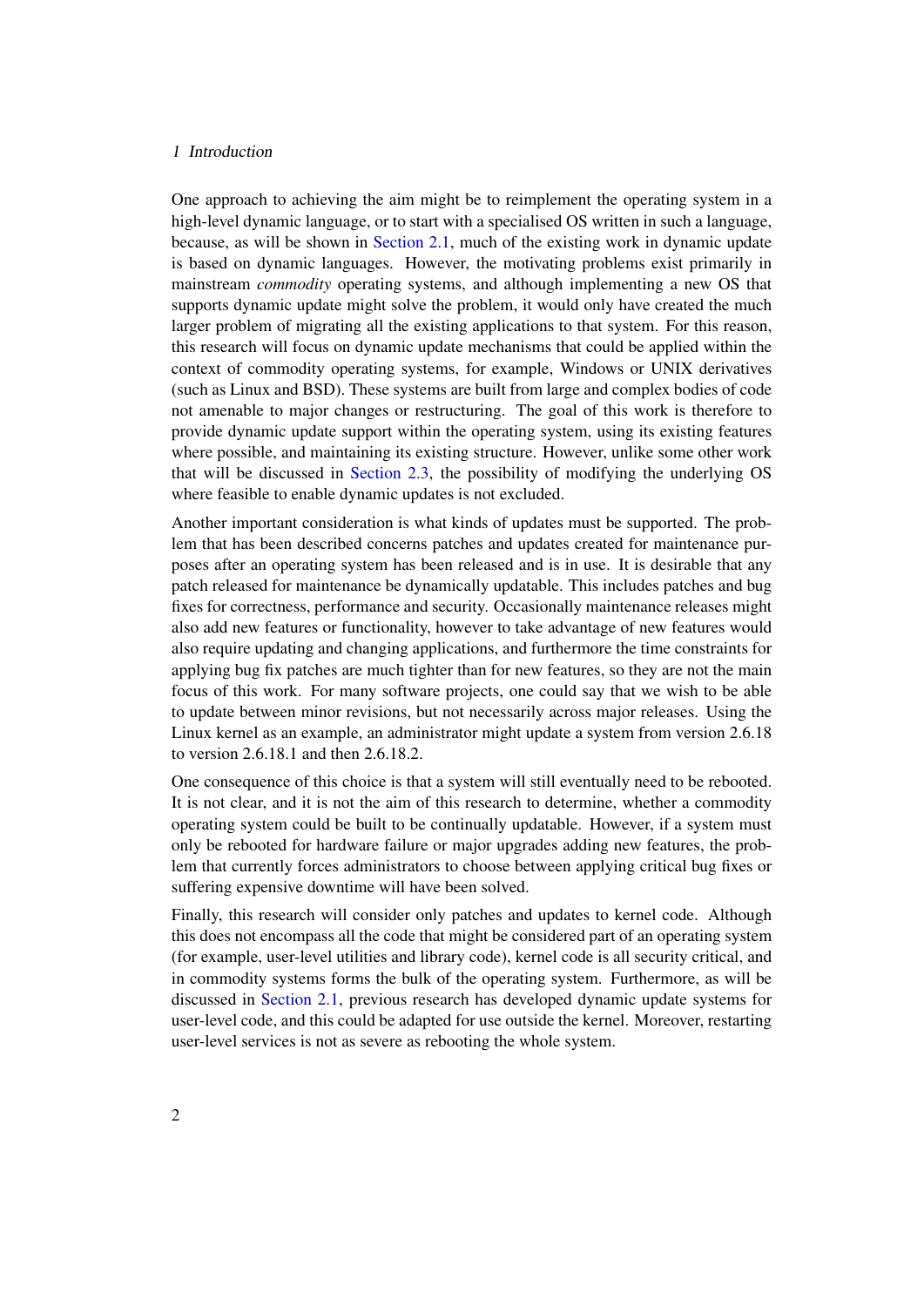## <span id="page-10-0"></span>**1.3 Overview of this dissertation**

[Chapter 2](#page-11-0) examines the literature on dynamic update systems and operating-system customisation. It points out the limitations of the existing work in enabling operating system dynamic update, that have mostly resulted from different aims. [Chapter 3](#page-35-0) notes that a combination of ideas from these two fields of research opens up the possibility of dynamically updatable operating systems. Based on this observation, a set of requirements for building a dynamically updatable operating system are developed, and a research method to test these requirements is presented.

[Chapter 4](#page-40-0) details a prototype implementation of dynamic update within a research operating system, called K42. The following two chapters report on the results obtained using this prototype. [Chapter 5](#page-68-0) presents results obtained from an analysis of the K42 source revision history, that is used to analyse the limitations and applicability of the prototype. A series of experiments to measure the performance characteristics and overhead of the dynamic update implementation is reported in [Chapter 6.](#page-76-0)

Next, [Chapter 7](#page-83-0) discusses the issues in applying the design of the dynamic update prototype to other modular operating systems such as Linux and FreeBSD, and argues that it could be implemented in these systems. Finally, the results are are discussed and the model evaluated in [Chapter 8,](#page-89-0) and conclusions are drawn and future work described in [Chapter 9.](#page-96-0)

The primary contributions of this work are:

- a design for dynamic update in a modular operating system, including support for updates that change kernel code, data structures or module interfaces;
- a prototype implementation of the design using the hot-swapping facility in K42, that has negligible performance impact on the base system, and scales to work under high system loads;
- the use of laziness to enable dynamic updates of kernel data structures with many instances;
- an analysis of an operating system's revision history showing the type and frequency of maintenance changes, and the use of that analysis to determine the applicability of the dynamic update design;
- a discussion of how the developed model may be applied to commodity operating systems such as Linux and FreeBSD, that although modularly structured are not strictly object-oriented like the K42 system used in the case study, and do not already provide features such as hot-swapping.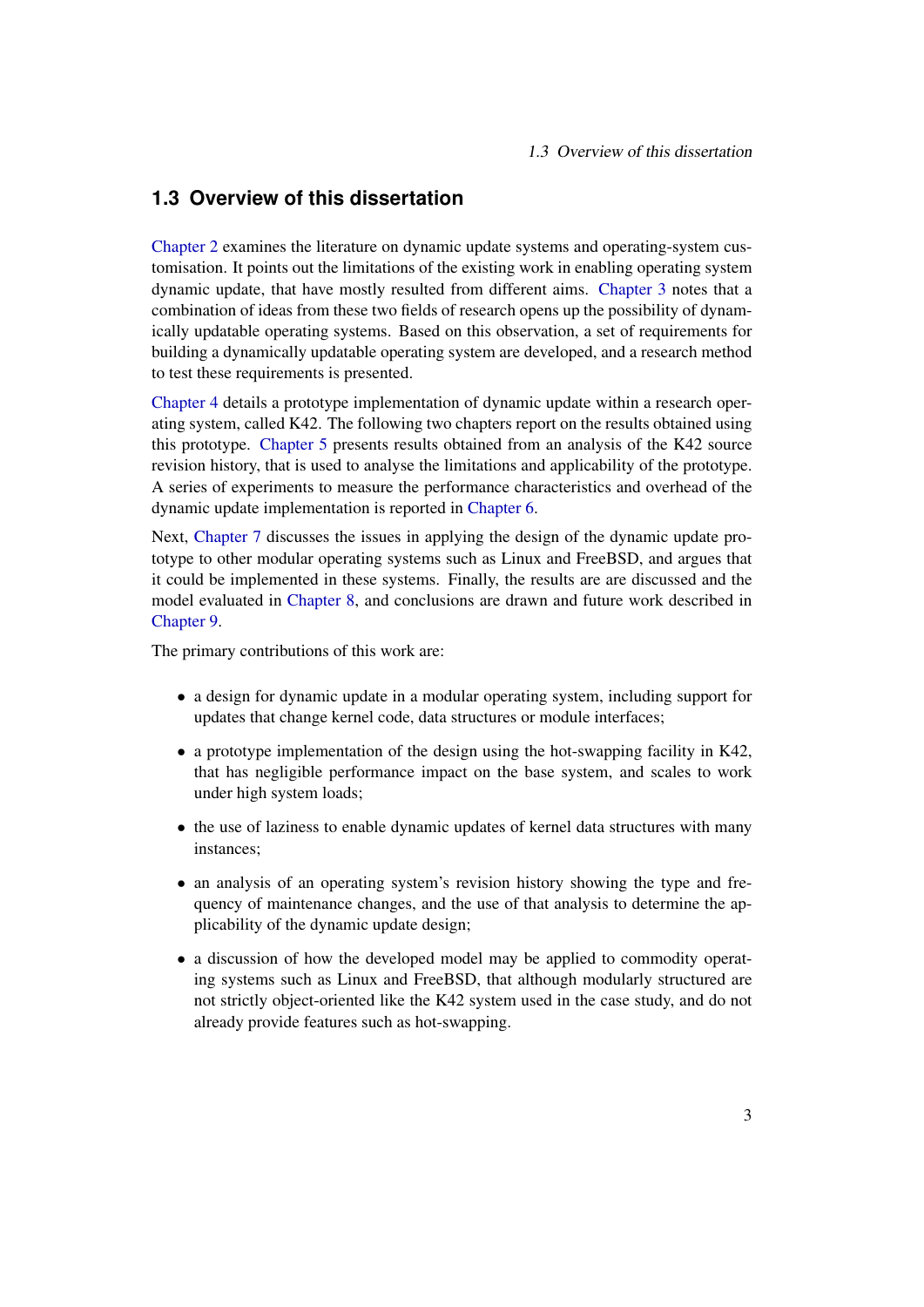<span id="page-11-0"></span>In this chapter, the literature on two aspects related to dynamic update of operating systems is reviewed and discussed. First, dynamic update systems, a large number of which have been developed for application-level programs and some other domains such as databases and distributed systems, are covered. Next, research into making operating systems more dynamic for customisability, extensibility or adaptability is examined for its applicability to providing dynamic update features. Finally, direct research into the problem of dynamic updates to operating systems is discussed and critiqued in detail.

## <span id="page-11-1"></span>**2.1 Dynamic update systems**

The term *dynamic update* refers to performing software updates, to fix bugs or add features, without the need for downtime [\[SF93\]](#page-110-0). Dynamic update is also referred to as *onthe-fly program modification* [\[Fab76,](#page-104-1) [HW96\]](#page-106-0) or *on-line version change* [\[GJ93,](#page-104-2) [GJB96\]](#page-104-3). An introduction to and overview of the field was given by Segal and Frieder [\[SF93\]](#page-110-0), who identified general desired characteristics of update systems. The characteristics most relevant to this work are that update systems should:

- *preserve program correctness*, by performing updates only at correct times;
- *minimise human intervention*, or make the process of applying an update as automatic as possible;
- *support low-level program changes*, including changes to interfaces and data structures;
- *support code restructuring*, by allowing updates that alter the structure of the system rather than merely changes within previously-defined module boundaries;
- *not constrain the language and environment*, allowing existing programs to benefit from the dynamic update system.

A large number of dynamic update systems have been described in the literature. The majority of these systems are general-purpose and focus on adding dynamic update support to application code. As will be seen, they generally focus on achieving the first four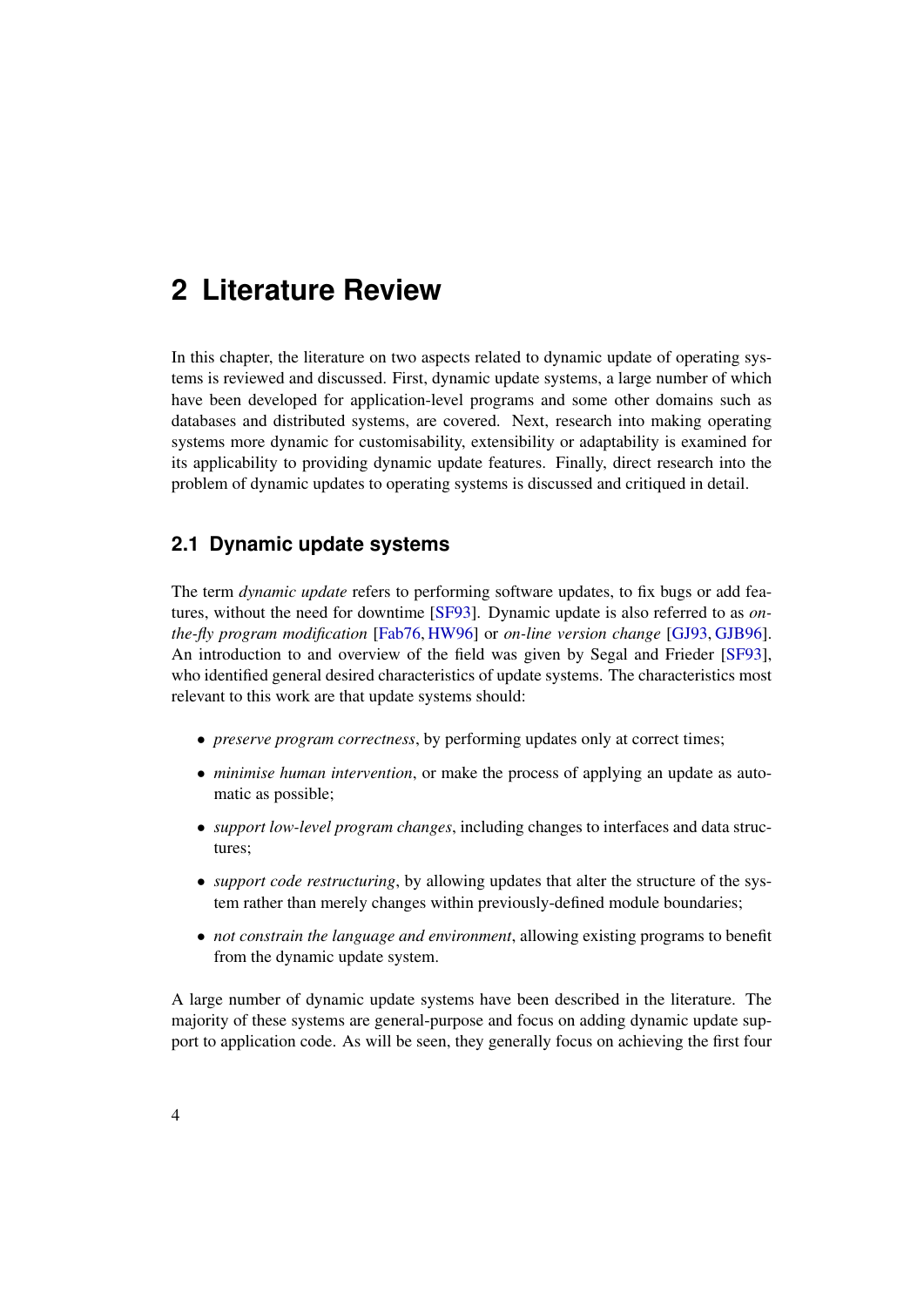characteristics at the expense of constraining the language and system environment in ways that make them inapplicable to operating systems code.

Although it will not be considered further, one approach to the problem of dynamic updates is to use hardware support. A number of hardware-based systems have been developed for use in such devices as telecommunications switches. These systems usually contain duplicated central computers, each of which is capable of handling the normal workload. When a dynamic update is to take place one computer is upgraded first, and then the control logic directs requests to the new computer [\[SF93\]](#page-110-0). The specialist hardware required makes these systems costly and not generally applicable. Furthermore, in situations where the application maintains state information that cannot be discarded at update time, hardware support alone is insufficient.

#### **Common concerns**

Any software-based dynamic update system faces a number of problems and design choices that are fundamental to the domain. These are outlined here, and will be used to discuss and categorise the update systems examined later in this chapter.

First, any update system has a *unit of change*. This is the smallest structural unit of the program which is changed by an update, and determines the granularity of updates. In many systems, the unit of change is a function or procedure, but other units of change are server processes, modules, objects, abstract data types, or even individual language definitions. The choice of the unit of change is largely dictated by the structure of the system to be updated; for example, in update systems for procedural languages, functionlevel update is common, whereas most dynamic update systems for Java apply updates at the class level. The selection of a unit of change significantly impacts the other concerns that follow. It is also related to whether a unit's *interfaces can be changed*, for example function prototypes or method signatures.

An important limitation of a dynamic update system is *when updates can be applied*. This is usually determined by the unit of change and the need to preserve program correctness. For example, in systems that update procedural code at the function level, it is common to restrict updates to be applied only when none of the affected functions are being executed. Closely related to the question of when updates can be applied is *what code can be changed* by an update. In the previous example of updates only to inactive functions, long-running or top-level functions may never be updated. Also, and of particular concern to operating systems, low-level code such as event handlers or assembly stubs may now be handled by a dynamic update system.

Updating data, especially non-local variables, complicates the selection of safe times to apply updates, and makes maintaining program correctness significantly more difficult. Hence, some dynamic update systems do not support any changes to data structures,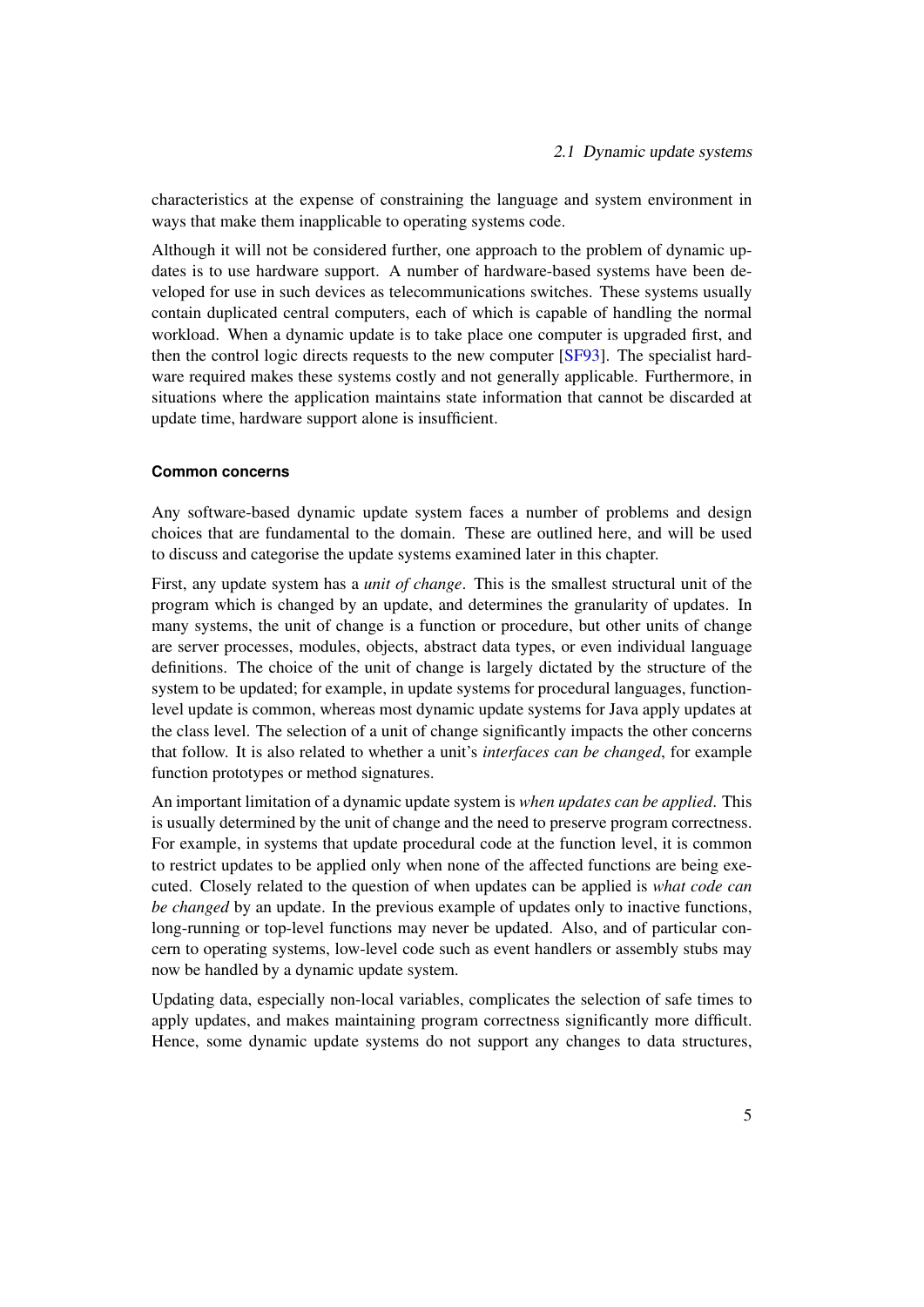while others allow changes only to certain kinds of data such as local variables, or only allow data to change in certain ways (for example, the size of a data structure may be fixed). Thus, another important property of an update system is *how data structures can be updated*. If updates to data are limited, the practicality and usability of the dynamic update system will be limited to the frequency of updates that must change data. If updates to data are supported, then when an update is applied, the system must convert existing data to the new format; this is usually performed by programmer-supplied *state or type transformer functions* that are run at update time.

Finally, the level of *runtime support* required by the dynamic update system is important, especially for operating systems. Some update systems rely on dynamic memory allocation and garbage collection, others require dynamic type checking. In restricted execution environments, these systems are unusable. This issue will be expanded on in the following subsection.

#### **Limitations on operating-systems code**

Operating-system source code, and in particular kernel code, has unique constraints not found in application-level source code that limit the applicability of general-purpose dynamic update systems to it. Commodity operating system kernels are implemented in a combination of C (or occasionally a subset of  $C_{++}$ ) and assembly language, and execute in a restricted runtime environment; specifically:

- Because the kernel primarily services requests from applications and hardware devices, it is mostly event-driven and has a high level of concurrency not usually found in application programs. Hardware interrupts must be serviced in a timely fashion, and their arrival may preempt other kernel code.
- Programmers must take particular care with locking. In some code (for example, interrupt handlers), no blocking operations may be performed.
- Dynamic allocation of memory is usually limited, and is not possible at all in some circumstances.
- Kernel code executes on a stack of a limited size. Therefore, deep nesting of functions and programming techniques such as recursion may lead to a crash.

These constraints will be used to discuss the requirements and limitations of the dynamic update systems examined in this chapter.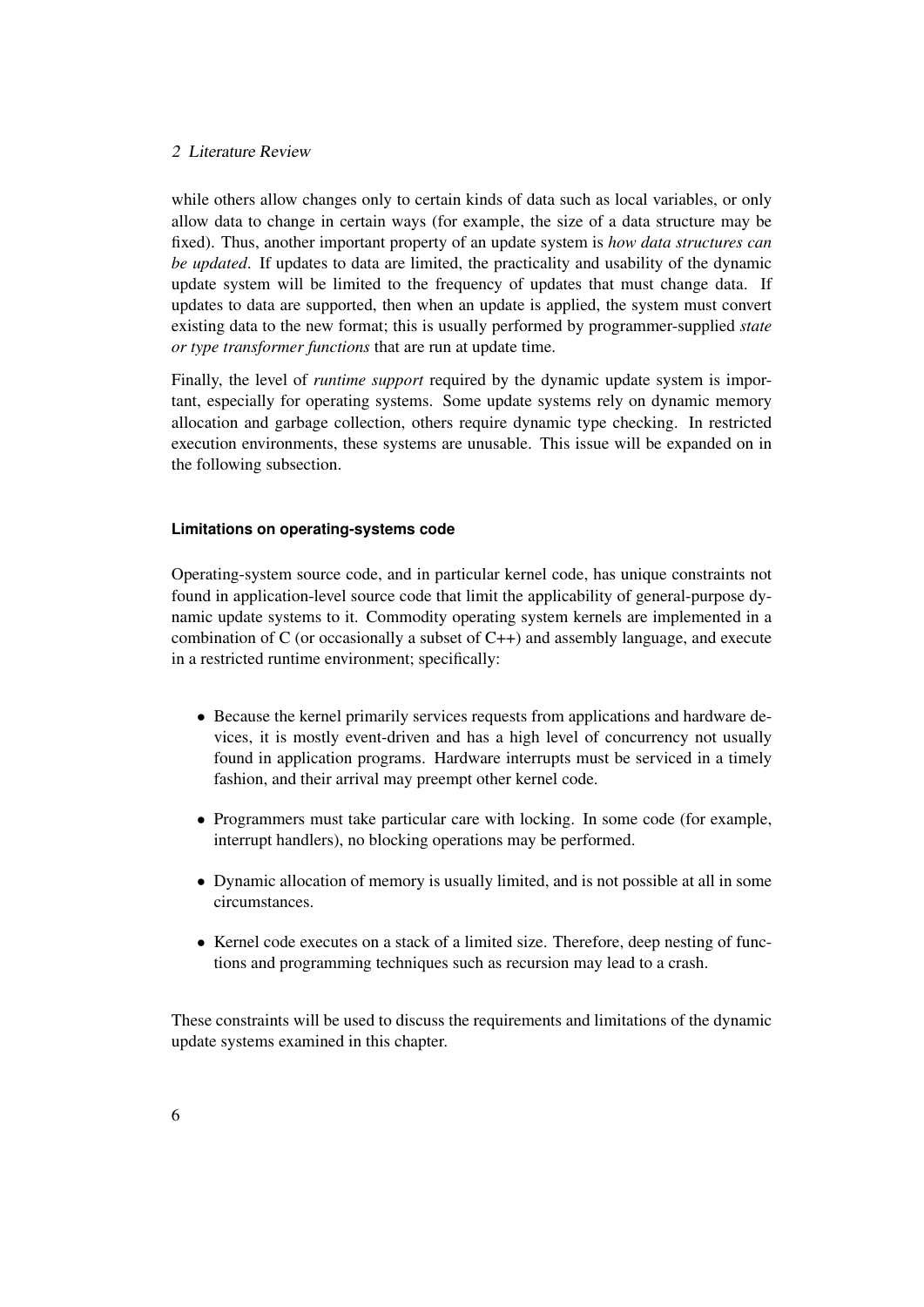#### **What must be updated**

Neamtiu *et al.* conducted a study of source code evolution in several common opensource software packages with the goal of informing the design of dynamic update systems [\[NFH05\]](#page-108-0). From an analysis of the evolution of the Vsftpd FTP daemon, OpenSSH server, Apache web server and Linux kernel, they concluded that changes to type definitions and function prototypes were both common enough to be an important feature for a dynamic update system to support. Furthermore, another recent study of collateral evolution in Linux device drivers [\[PLM06\]](#page-109-1) highlighted the problems associated with changes to interfaces in that system. Finally, the importance of changes to interfaces and data structures is also confirmed by a new analysis of a research operating system's revision history, the results of which will be presented in [Chapter 5.](#page-68-0) Therefore, the dynamic update systems examined in this review will be assessed for their ability to support such changes.

#### <span id="page-14-0"></span>**2.1.1 Formalising dynamic update**

Some attempts have been made to formalise the properties and semantics of dynamic update; they are described here.

For a simple model of procedural program execution, Gupta *et al.* proved by reduction to the halting problem that the question of whether it is safe to apply an update at a given point in a program's execution is in general undecidable [\[GJB96,](#page-104-3) [Gup94\]](#page-105-1). That is, it is impossible to find all the points in program execution at which a program may safely be updated, but using conservative choices it is generally possible to find a subset. Gupta's dynamic update system, which is based on state transfer between processes, will be described in [Section 2.1.4.](#page-18-0)

Duggan has developed a type-based approach and calculus for updating modules in a running program [\[Dug01\]](#page-104-4). Duggan's approach depends on dynamic typing, and converts data lazily between old and new types in either direction during program execution. Related to Duggan's work is Dynamic ML [\[GKW97,](#page-105-2)[WKG00\]](#page-111-0), a proposed implementation of a similar mechanism in a variant of the ML language, however in Dynamic ML a modified garbage collector is used to perform all type conversions simultaneously rather than lazily on access.

Bierman *et al.* developed an abstract calculus for dynamic update with the goal of enabling formal reasoning about how and when to ensure update safety  $[BHS^+03]$  $[BHS^+03]$ . Their update calculus is applied to a simple model of a server program and used to reason about its safety. Proteus  $[SHB<sup>+</sup>05]$  $[SHB<sup>+</sup>05]$  is a formal calculus for dynamic update in C-like languages by the same authors. For increased flexibility, it supports changes to function and data definitions, and to named types (such as C's *structs* or *unions*). To achieve safety, Proteus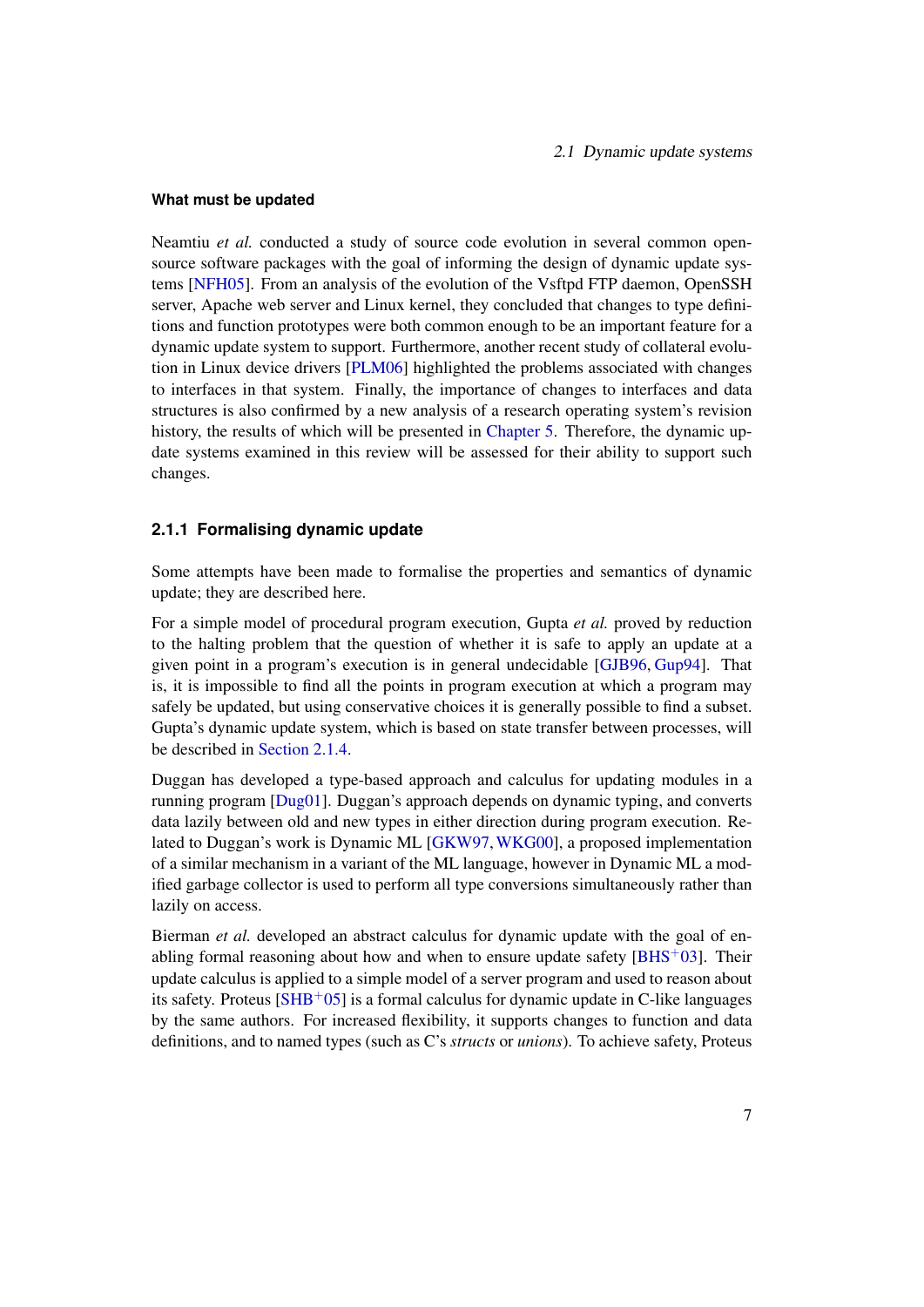uses a static updateability analysis that can determine at compile time what types can be safely updated at pre-defined update points in the program. These update points could be inserted by the programmer or automatically by the compiler. An implementation of the updateability analysis is used as the basis of Ginseng, a dynamic update system for C programs that will be described in [Section 2.1.4.](#page-20-0)

#### **2.1.2 Early software systems**

#### **Multics**

Multics [\[Org72\]](#page-108-1) was an early and highly-influential time-sharing system, that was developed starting in 1965 and aimed to provide computing services as a utility, akin to electricity or the telephone system. To meet this goal, it needed to be highly available, and to support online updates. The hardware used was hence reconfigurable [\[Sch71\]](#page-110-2), as was much of the system software.

A form of dynamic linking was used to enable dynamic updates in Multics [\[Hon81,](#page-106-1) section 3]. Every function call was made indirectly, via a pointer in the *linkage segment* [\[DD68\]](#page-103-0). When a function was updated, the relevant linkage segment entries could be marked as invalid, forcing a trap and transparent relink to the new version of the function on its next invocation.

This mechanism was used to enable function-level updates of system and user software. As of 1972, Corbató *et al.* reported:

". . . it has been possible to maintain steadily for the last year or so a pace of installing 5 or 10 new or modified system modules a day. Some threequarters of these changes can be installed while the system is in operation. The remainder, pertaining to the central supervisor, are installed in batches once or twice a week." [\[CSC72\]](#page-103-1)

However, as this quotation shows, Multics lacked a mechanism for updating code in its central supervisor (which would today be termed the kernel). It also did not provide any specific support for changes to function interfaces or data structures.

#### **Fabry's dynamic type replacement**

Fabry [\[Fab76\]](#page-104-1) provides another early description of a software dynamic update system. Motivated by the needs of large database systems, Fabry's scheme adds a level of indirection on module invocations which allows the calls to be redirected and an update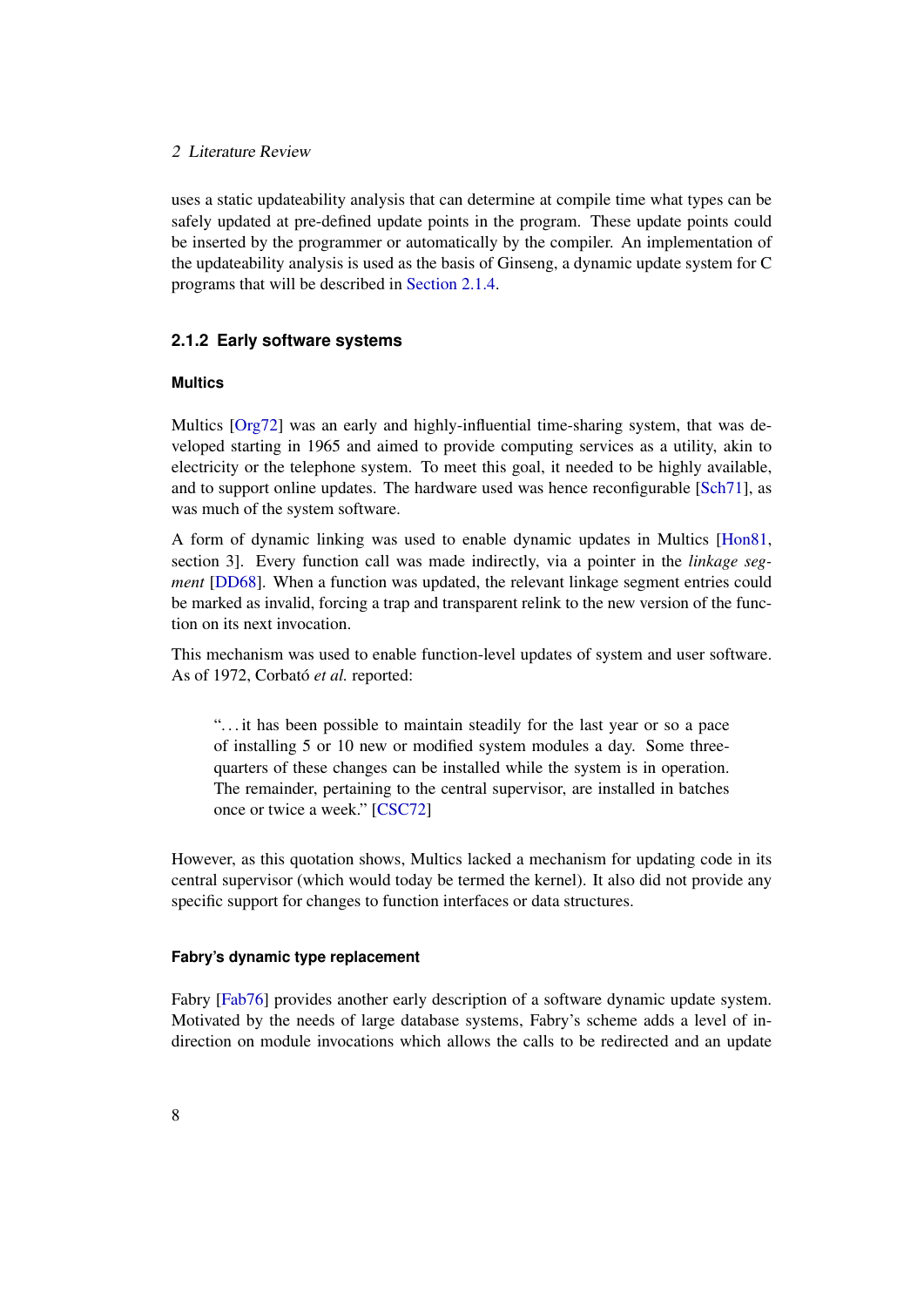performed. It also lazily updates data structures as they are referenced through the use of a version field and multiple-reader/single-writer lock on each structure. However, it requires a capability-based addressing scheme, which limits its applicability.

#### **DAS**

The dynamically alterable system (DAS) was a research operating system developed at the Technical University of Berlin [\[GIL78\]](#page-104-5). Like Fabry's system, DAS supports changing the implementation of a module with a fixed interface. Although it does not require capability-based addressing, it does rely on a special mechanism provided by the DAS kernel—modules each reside in their own address space segment, and are invoked through a cross-address-space invocation mechanism. This mechanism was implemented in the microcode of a PDP 11/40E, and would be ill-suited to current CPU architectures. It was also not possible to update the kernel.

The designers of DAS recognised the problem of converting state information from the format used by an old module to the format used by the new module which is to replace it. Whereas Fabry required the new module to include conversion routines from the old format, DAS supports arbitrary upgrades by requiring that all modules implement a restructure operation, whereby the old module reconstructs its state in the new module using the common module API. This restructuring occurs at upgrade time.

#### **DYMOS**

<span id="page-16-0"></span>Both Fabry's scheme and DAS suffer from some severe limitations. The interface of each module is fixed and cannot be changed by an upgrade, nor can modules be added or removed. These limitations are addressed by the DYMOS system [\[Lee83\]](#page-107-0), which was designed to automate and simplify the process of creating and applying software patches, and dynamically updates procedures within a running program. Since DYMOS supports changing the interface of a procedure, it must also support changing multiple procedures in a single operation (to allow for changes to the places where a procedure is invoked).

The system allows the programmer to simply modify the source of the program, as they would normally do in fixing a bug or developing a new feature. Tools are then used which semi-automatically determine the changes from the running system, and produce the appropriate patch data including conversion functions. The tools also perform consistency checks, for example checking that if the specification of a module has been changed, all places where that module is invoked have been updated. When performing the update, the programmer is required to specify (in terms of procedures that must be idle) the conditions required to perform the update. The updating system waits for these conditions to be met before the update occurs.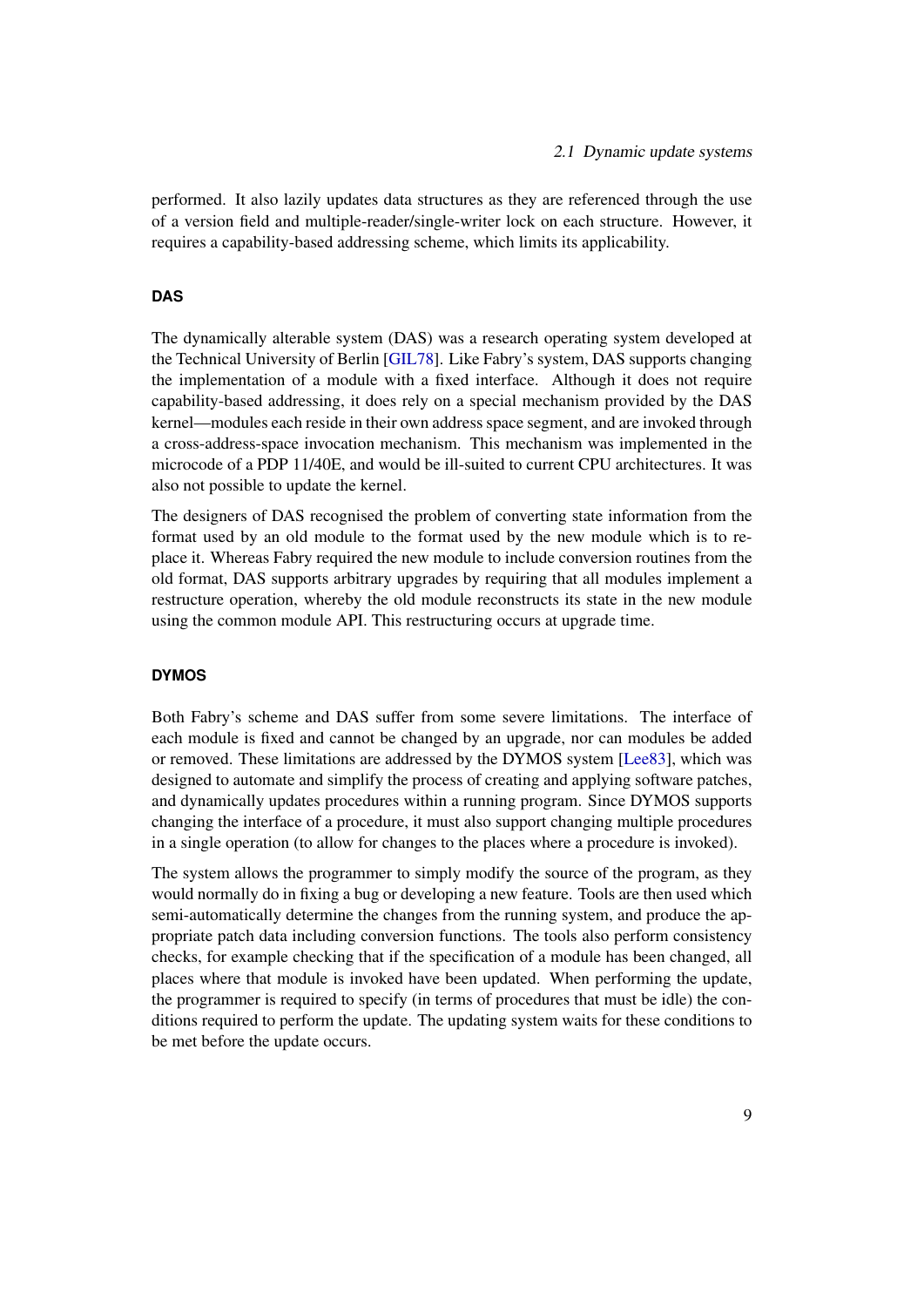The main drawback of DYMOS is that it requires programs to be written in an obscure language (StarMod [\[Coo80\]](#page-103-2), a distributed variant of Modula).

#### **2.1.3 High-level languages**

In dynamically-typed languages, data values carry type information that is checked by the runtime system when data is used or functions invoked. This makes the task of a dynamic update system easier, because it is possible to change the type of data and code at runtime without fundamental changes to the system. The classic example of dynamic language support for updates, *Erlang*, is a concurrent functional programming language designed for large-scale industrial systems with real-time requirements, that was initially developed by Ericsson for use in telephone switches. It includes support for dynamic code updating, whereby it is possible to compile and load a new version of a module into a running system [\[AVW](#page-101-0)<sup>+</sup>96]. After an update, the next time the module is invoked, the new version will be used. Because Erlang is dynamically typed, the problem of interface changes and state conversion can be left to the programmer, although if the programmer neglects to update a data item, or calls a function with the wrong arguments, an exception will be generated. Similarly, the *Smalltalk* language used in the Resilient System  $[ABC^+04]$ enables dynamic rebinding of method calls, and has been used to implement dynamic update in embedded systems applications.

*Dynamic ML* [\[GKW97,](#page-105-2) [WKG00\]](#page-111-0) is a modified version of Standard ML (a staticallytyped compiled functional language) that supports run-time replacement of modules. A replaced module must have exactly the same interface and type signature as its predecessor, although data encapsulated within the module may be changed, making the system ideal for updating programs that make use of abstract data types. Because of this strict limitation, the authors avoided adding dynamic type information to the Standard ML runtime system. Module replacement is performed by a modified garbage collector; each instance of the affected type is converted in a single pass, avoiding any problems caused by different versions of a module co-existing.

A number of dynamic update systems have been developed for *Java*. Sun's HotSpot JVM includes limited support for hot-swapping classes [\[Sun02,](#page-110-3) pages 15–16]; using the debugging interface, a user may replace the implementation of methods in a class, however there is no support for changes to class interfaces or data.

The Java distributed run-time update management system (JDRUMS) is a modified JVM with reflection and dynamic update features [\[RA00](#page-109-2)[,DH01\]](#page-103-3). To perform a dynamic update in JDRUMS, a developer implements a special Java class that has subclasses mirroring the old and new implementations of the class to be updated, and is responsible for performing state transfer between objects. Once an update is loaded into the JVM (which can occur across a network), old object instances are detected and converted lazily on access.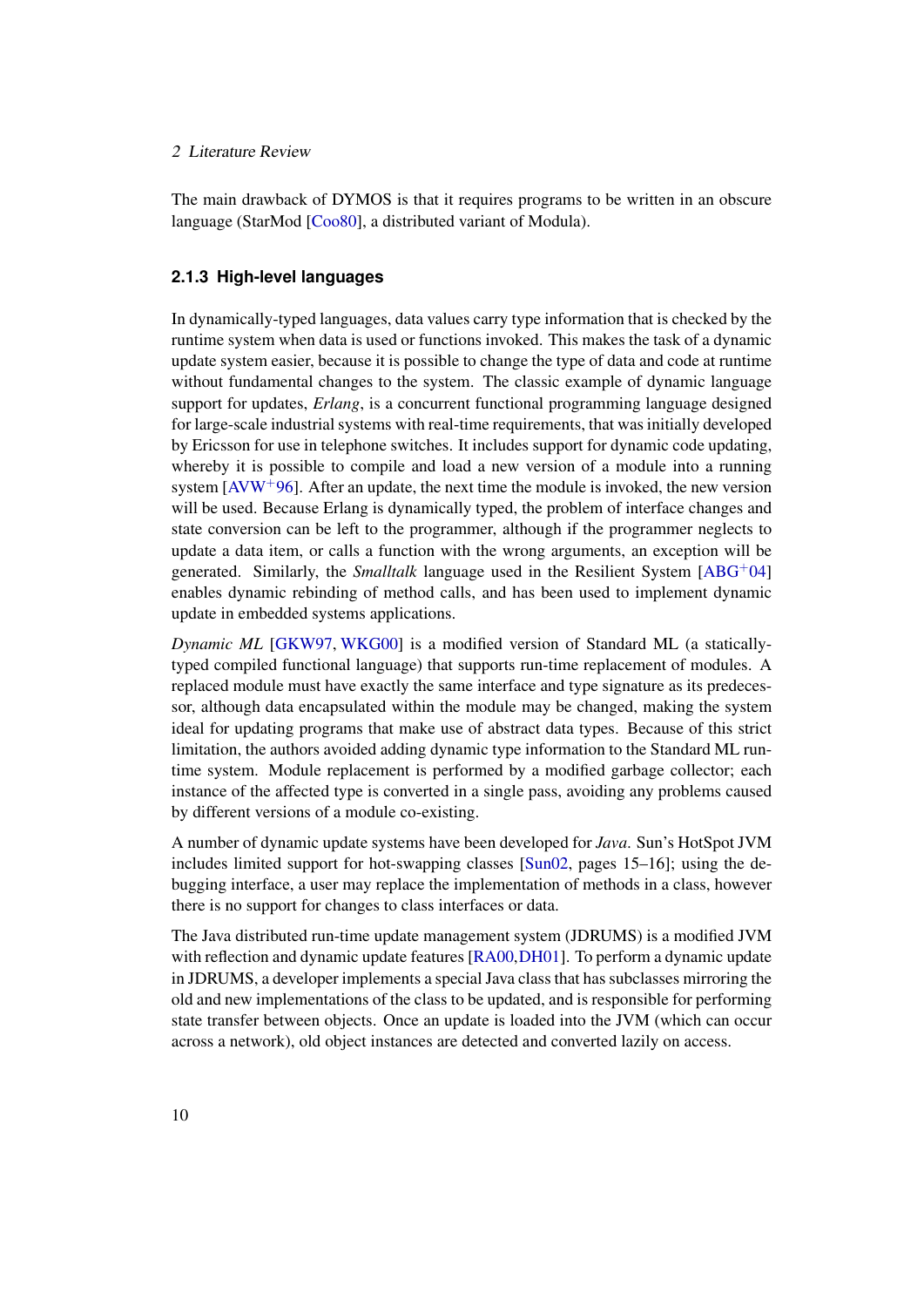Gustavsson identified a number of shortcomings of the dynamic update support in JDRUMS [\[Gus01\]](#page-105-3). Because JDRUMS requires a strict one-to-one mapping between old and new classes and objects, and as the conversion functions have no access to methods or any other objects beside that being updated, the scope for restructuring the class hierarchy is very limited. Furthermore, classes active on the stack of any thread cannot be updated, and the supporting tools for building dynamic updates are limited. Gustavsson proposes to address some of these problems by switching from the use of Java to a dedicated and more flexible specification language for dynamic updates.

In the lazy functional programming language *Haskell*, Stewart and Chakravarty demonstrated how dynamic linking can be used to build an application so that it is reconfigurable and dynamically updatable [\[SC05\]](#page-110-4), however the programmer must structure the application in a particular manner, and implement support for loading updates and coordinating the reconfiguration.

The biggest problem with all language-based approaches is that they require updatable programs to be implemented in a specific language. This means that programmers must be retrained, but also that existing programs cannot be made updatable without rewriting them. Most importantly for the aims of this work, it rules out their application to a general-purpose operating system implemented in a lower-level language.

#### **2.1.4 Dynamic update for C and C++**

The problem with the previous approaches is obviously that they are limited to applications implemented in the respective languages. However, because this work is concerned with support for dynamic upgrade of operating system components, that for performance reasons must be able to be implemented in low-level languages such as C, a languagebased approach is inappropriate. A number of general-purpose dynamic update systems for applications written in C or C-like languages have been developed; they are described in this section. The descriptions of the different systems will be followed by a comparison and discussion of their applicability to operating systems code.

#### **Gupta**

<span id="page-18-0"></span>Gupta's update system [\[GJ93,](#page-104-2)[Gup94\]](#page-105-1) works on C programs at function boundaries. For a function to be updated, there must be no references to it on the stack; this prevents the application of updates to long-running functions such as main(). Furthermore, changes to data are limited to local variables.

Gupta's system uses the novel approach of state transfer between processes. The implementation works by transferring the state of the old program into a new process with the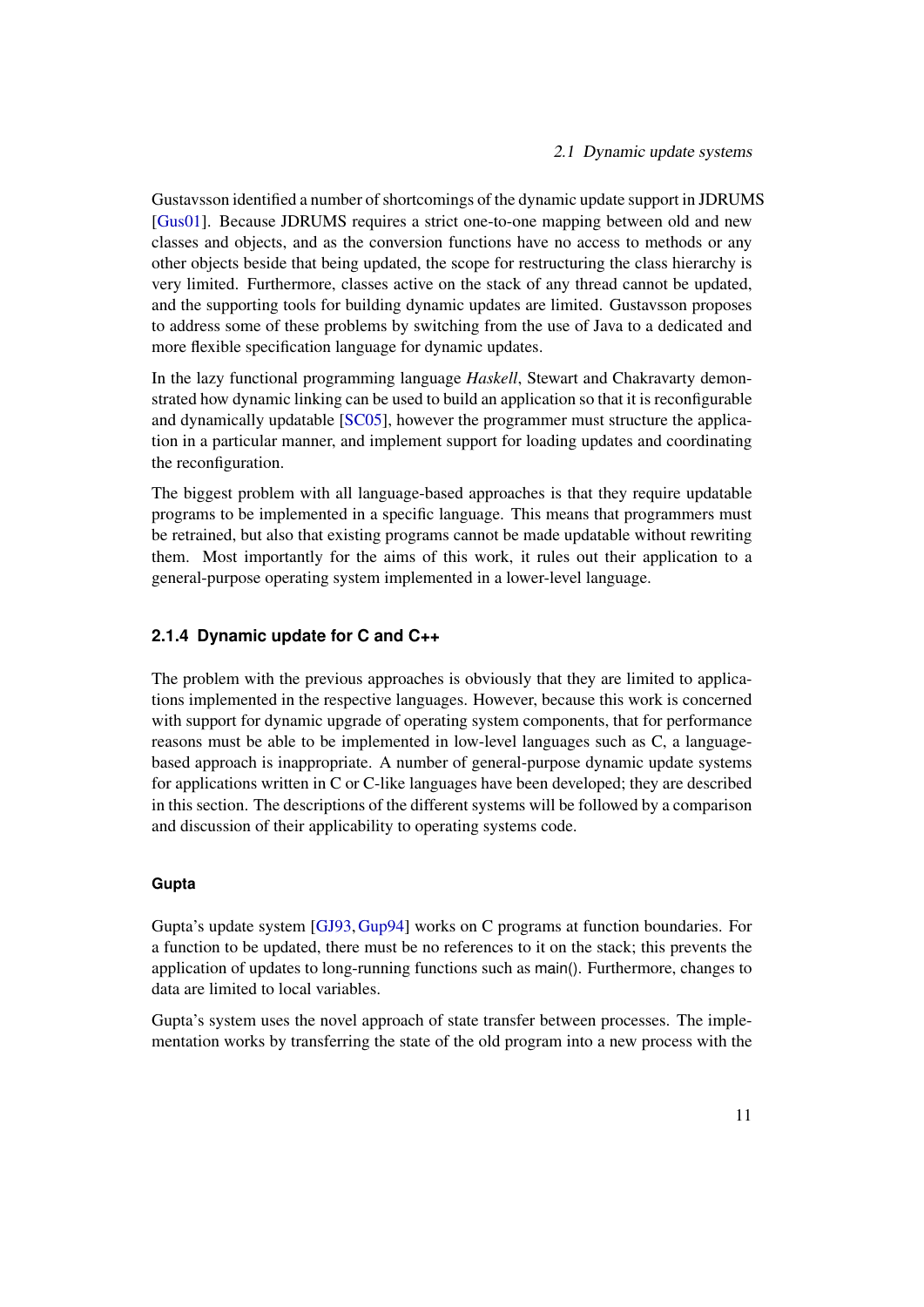updated program's code segment. State transfer involves copying the register state, stack and data segments from the old process, and modifying the program counter and any return addresses on the stack to match the new code segment.

To transfer implicit kernel-level state, programs must use wrapper functions for system calls, allowing this state to be recorded and recreated in the new process. For example, these wrappers reopen any files in use by the old process, and seek to the same file offset. This mechanism is unique, but it has a number of unresolved problems. Most significantly, not all kernel-level state can be transferred as simply as file descriptors. Network sockets, for example, cannot be closed and reopened transparently. Furthermore, the process ID of the program will change, which may affect other processes interacting with it.

#### **OPUS**

<span id="page-19-0"></span>On-line patches and updates for security (OPUS)  $[ABB<sup>+</sup>05]$  $[ABB<sup>+</sup>05]$  is a dynamic update system for C programs specifically targeting security patches. In regards to the types of update that it supports, OPUS is quite similar to Gupta's system. It updates C programs at function boundaries by taking control of the running process, waiting until none of the functions to be updated are active on any thread's stack, and using dynamic linking and binary patching techniques to insert new code for the changed functions. As a result, its limitations are very similar: global data structures may not be changed, and long-running and top-level functions cannot be updated. Furthermore, function interfaces are also fixed.

Where OPUS improves over Gupta's work is in the process of creating dynamic patches. OPUS uses a modified version of the GCC compiler, and can therefore easily be integrated into an application's normal build process. A dynamic patch is created simply by compiling the original system and the modified system, and running a tool over the two build trees. Static analysis is used to detect changes that may be unsafe (for example, changes that modify non-local program state) and alert the programmer. Although the system is quite limited in what it can update, the authors believe that this is sufficient for most security patches—they were able to apply updates for 22 of 26 hand-tested CERT vulnerabilities.

#### **Dynamic C++ classes**

Hjálmtýsson and Gray have developed a system supporting dynamic replacement of C++ class implementations in a running program [\[HG98\]](#page-106-2). This system works with standard C++ compilers through the use of automatically-generated proxy classes, which forward method invocations to the currently active implementation.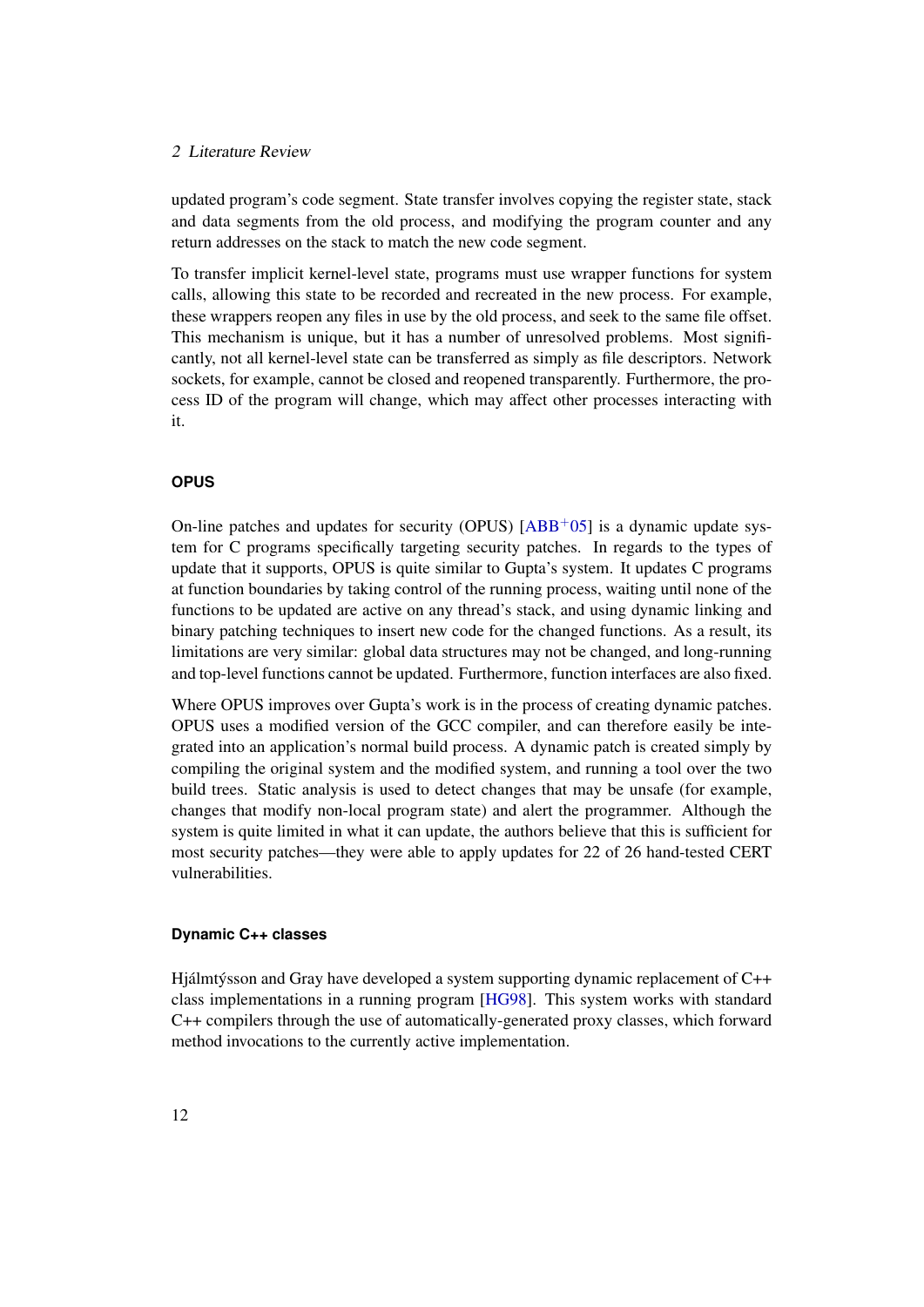The dynamic classes system has the significant advantage that it can be added to existing programs written in C++. However, the system does not support changes to class interfaces (since the proxy classes are fixed at the initial compile time). It also avoids the problem of transferring state information by choosing to keep old classes in existence after an update—no data is converted, and only new instances of updated classes run the updated code.

Although it works with C++, this approach is quite different to the other dynamic update systems discussed in this section. Rather than attempting to support changes anywhere in a program, it only allows changes that are within a dynamic class and do not change the existing class interface. Furthermore, because existing class instances are not updated, long-lived objects will not be affected by any dynamic changes. In this regard, the system is closer to a dynamic linker for C++ than a general-purpose dynamic update mechanism. This limits its use for applications such as security patches, where it may be critical that existing objects are also updated.

#### **Hicks**

Hicks [\[Hic01,](#page-106-3) [HN05\]](#page-106-4) attempts to address many of the limitations of previous dynamic update systems, namely the flexibility of when and how programs may be changed, the robustness and correctness of the updated code, the ease of use of the system, and the overheads imposed by the system. The two main features of Hicks' system are the use of verifiable native code to ensure correctness, and the automatic construction of patches, using tools somewhat similar to the DYMOS system discussed previously in [Section 2.1.2.](#page-16-0)

Patches in this system consist of typed assembly language (TAL), which means that a patch can be verified to not crash the system, and to have important properties such as type safety. Unfortunately, in order to be compiled to TAL, the program must be written in a type-safe variant of C known as Popcorn. This special language requirement is the system's greatest limitation.

Besides the use of TAL, the system is implemented primarily as a modified dynamic loader and linker, along with a tool to aid in automatic patch construction. The system achieves low overhead, 0.3–0.9% in throughput benchmarks of an updatable web server, although the raw overhead will depend on the workload and type of application.

#### **Ginseng**

<span id="page-20-0"></span>Ginseng  $[NHS<sup>+</sup>06]$  $[NHS<sup>+</sup>06]$  contains an implementation of the static updateability analysis from Proteus  $[SHB<sup>+</sup>05]$  $[SHB<sup>+</sup>05]$  (discussed previously in [Section 2.1.1\)](#page-14-0), that is used to determine and insert safe update points into a C program. Pending updates are applied when the running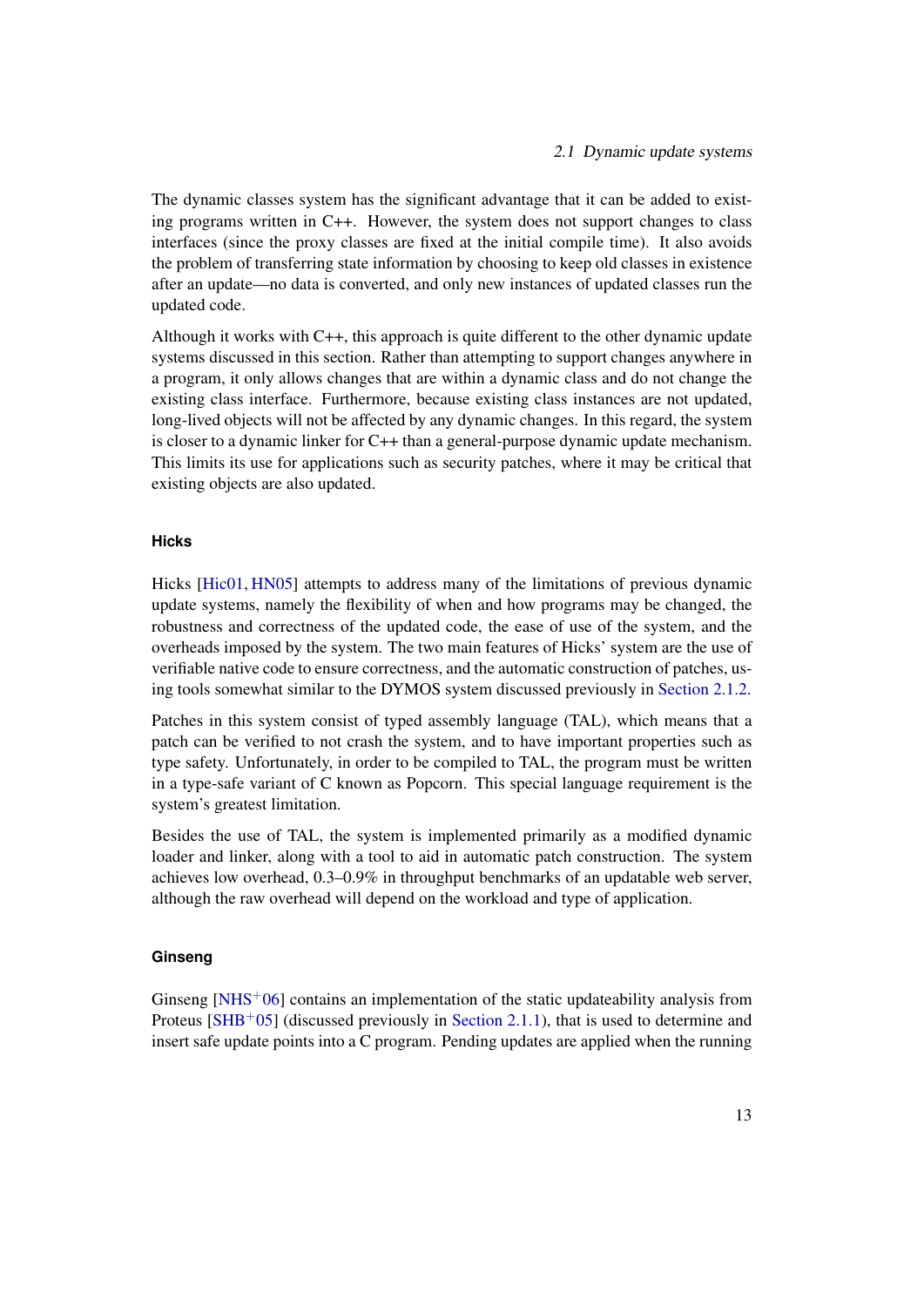|                               |             |                                      | threads<br>Supports | signatures<br>Function | data<br><b>Ocal</b> | Global data | stack<br>$\overline{5}$<br>Code | stack<br>$\overline{\rm s}$<br>ata |
|-------------------------------|-------------|--------------------------------------|---------------------|------------------------|---------------------|-------------|---------------------------------|------------------------------------|
| System                        | Language    | Granularity                          |                     |                        |                     |             |                                 |                                    |
| Gupta [GJ93, Gup94]           | C           | function                             | $\times$            |                        |                     | $\times^a$  | $\times$                        | $\times$                           |
| OPUS $[ABB^+05]$              | C           | function                             | $\sqrt{ }$          | $\times$               | $\mathsf v$         | X           | $\times$                        | X                                  |
| Dynamic C++ Classes [HG98]    | $C++$       | object                               |                     | $\times$               | $\times$            | $\times^b$  | $\times$                        | $\times$                           |
| Hicks [Hic01, HN05]           | Popcorn $c$ | definition <sup>d</sup>              | $\mathsf{v}$        |                        |                     |             |                                 | $\times$                           |
| Ginseng [NHS <sup>+</sup> 06] |             | definition <sup><math>d</math></sup> | $\times$            |                        |                     |             |                                 |                                    |

<span id="page-21-1"></span>*<sup>a</sup>*Global variables can be added, but only if provision has been made in the previous version.

<span id="page-21-2"></span><sup>*b*</sup>A new class may use different data structures, but existing object instances are not updated.

<span id="page-21-3"></span>*<sup>c</sup>*Popcorn is a type-safe variant of C.

<span id="page-21-4"></span>*<sup>d</sup>*These systems perform updates at the granularity of language definitions (functions, variables, types, etc.).

<span id="page-21-0"></span>Table 2.1: Comparison of dynamic update systems for C/C++

program reaches a safe update point. At compile time, Ginseng also automatically adds indirections for types and functions to enable later updates to them.

Ginseng provides safe, fine-grained dynamic updates for arbitrary C code, with a performance overhead measured between 0 and 32%. It does not support threaded execution, and although the authors have discussed adding it in future work, this would require either extending the static analysis to handle all possible thread interleavings, or blocking threads at safe update points. Other work in progress includes an attempt at applying the tool to the Linux kernel, that will be discussed in [Section 2.3.3.](#page-32-0)

#### **Discussion**

[Table 2.1](#page-21-0) summarises the features of different updating systems for C-like languages.

Both Gupta's system and OPUS are quite limited in the changes they can support; in particular, changes to data structures are very heavily restricted. Secondly, Gupta's model for process state transfer does not apply to a kernel. Furthermore, both require that a function be off the stack before it can be updated. In an operating system, this would require scanning the stack of every kernel thread to check if an update could be applied, potentially a huge performance and scalability problem.

Dynamic C++ Classes is a relatively simple approach that could work in a modularised operating system using C++, although it implies some constant runtime overhead from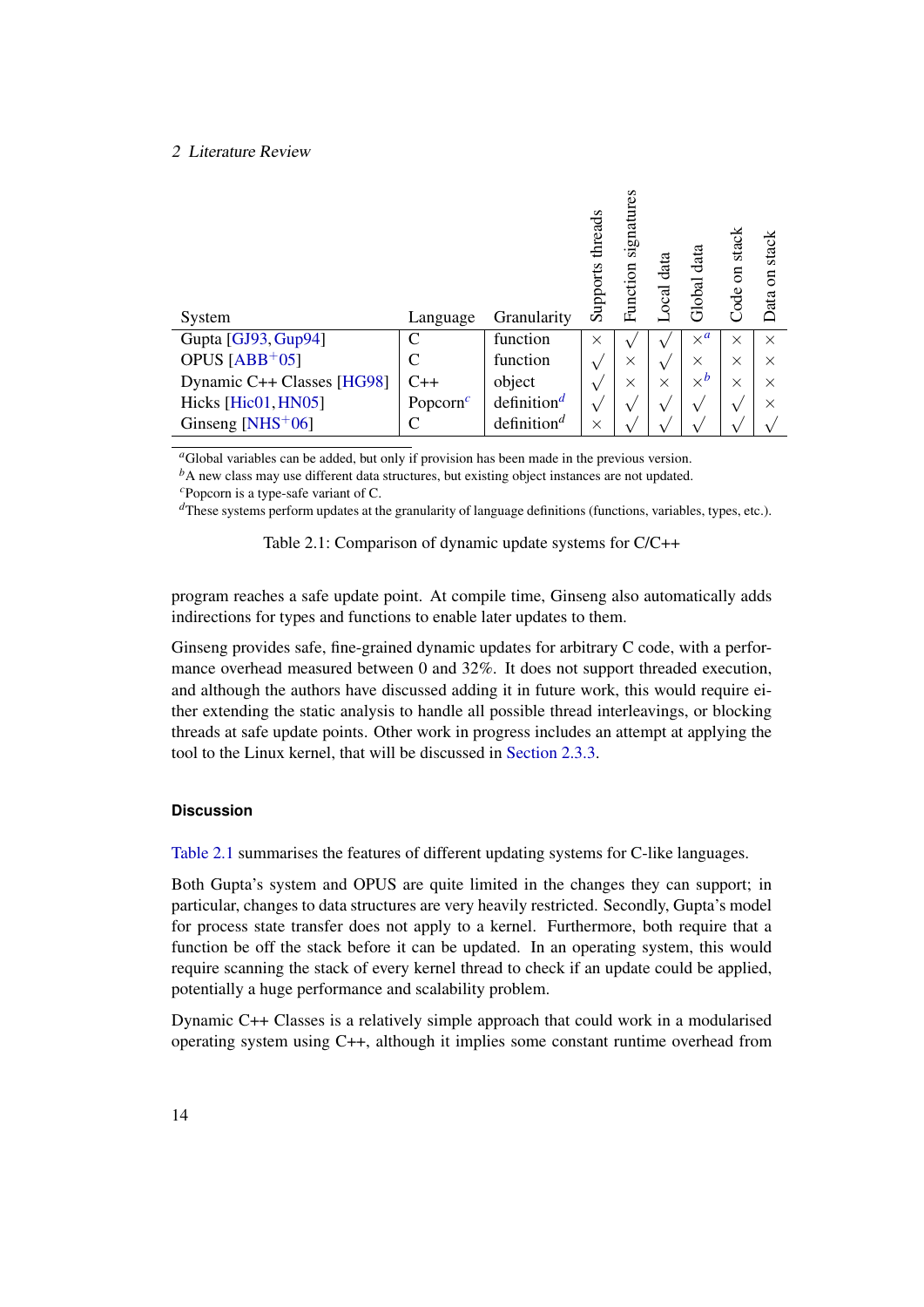the use of proxy classes. However, on its own this system does not provide true dynamic update features, because it does not convert existing objects, and does not solve the problems of achieving a safe point at which to do so.

Ginseng is the most general system, with its ability to support updates to C, including changes to code and data. However, it does not support threading, and adding such support is non-trivial. Furthermore, the cost of indirection on all kernel functions and data structures would be significant. Hicks' system supports threading while retaining the most important features of Ginseng, but it does not support C and instead requires programs to be compilable to typed assembly language. Converting an operating system kernel to a type-safe language, with its significant use of pointers, virtual memory operations and inline assembly code, would be a huge undertaking.

#### **2.1.5 Domain-specific update systems**

#### **Client-server and distributed systems**

In client-server and distributed systems, where communication is via message passing, performing an update can be achieved by redirecting the messages destined for one module (or server) to its replacement. Some of the work in this area includes that of Ajmani, whose Upstart system provides software updates for distributed systems by interposing at the library level and rewriting remote procedure calls [\[ALS03,](#page-101-1) [Ajm04,](#page-101-2) [ALS06\]](#page-101-3), Bloom, who describes a dynamic update system for the Argus distributed system [\[Blo83\]](#page-102-1), and Hauptmann and Wasel, who have developed a software reconfiguration mechanism based on the Chorus distributed operating system [\[HW96\]](#page-106-0).

These approaches, while similar to other dynamic update systems, rely on the unique features of the underlying system. Bloom's work relies on the crash recovery and persistent data mechanisms of Argus, and Hauptmann and Wasel's approach relies on Chorus' ability to migrate message ports. Ajmani's work is slightly more general—it does not rely on a specific operating system, but instead interposes on remote procedure calls at the level of the standard sockets library, allowing its use with most distributed programs implemented using that library.

#### **Persistent object systems**

Persistent object stores, also known as object-oriented databases, are extensions of programming languages such as Java. They allow language data structures to persist beyond the lifetime of a program without the programmer explicitly serialising the data in permanent storage such as files or databases. Because the persistent storage format is closely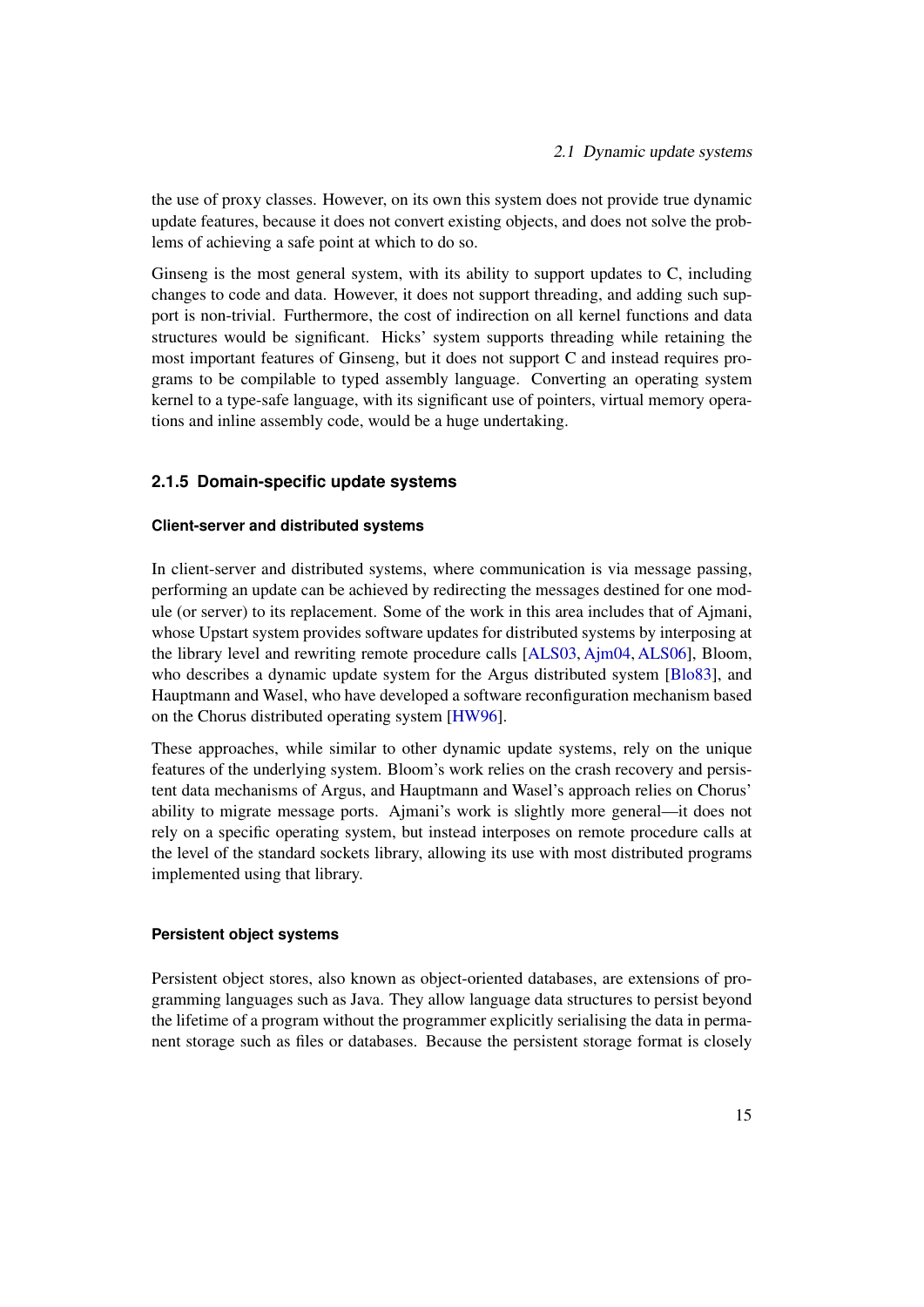linked to the code and data structures of the application, there is a need to support upgrades and evolution of the persistent objects.

Boyapati *et al.* have developed an approach and prototype implementation for performing modular upgrades to persistent object stores  $[BLS<sup>+</sup>03]$  $[BLS<sup>+</sup>03]$ . Upgrades in their system consist of new versions of one or more classes, and for each class a *transform function* that converts the old version of an object's state to the format required by the new class. Upgrades are modular, which means that when a transform function runs it encounters only object interfaces that existed when it was written, allowing transform functions to be reasoned about in the same way as other methods. Because an upgrade may affect a huge number of objects on slow secondary storage, and to avoid stopping the execution of the entire system while an upgrade is applied, objects are upgraded lazily just before they are accessed by an application.

## <span id="page-23-0"></span>**2.2 Operating-system customisation**

In this section research specific to operating systems that might be used to enable dynamic update is discussed. Rather than the dynamic update systems covered in the previous section, where the primary problem being considered was how that work might be adapted to work inside an operating system, in this section the main question is whether the work could be used or adapted to enable dynamic update. Three main areas of operating systems research are discussed: the trend towards modularity in operating systems, research into customisable and extensible operating systems, and various approaches to dynamically patching a running kernel.

#### **2.2.1 Modularity in operating systems**

The advantages of using modularity to hide design decisions and encapsulate complex data structures in software systems are well established [\[Par72\]](#page-109-3). Modularity has long been used in the implementation of operating system kernels, with code including device drivers, the virtual memory system, the file system or the network stack being implemented as separate modules. Traditionally the set of modules in the kernel could only be changed at compile or link time, and required a reboot to take effect. However, the development of loadable kernel modules [\[Dra93\]](#page-103-4) removed this requirement, allowing some classes of module (most commonly device drivers and file systems [\[Kle86\]](#page-107-1)) to be loaded at run time. Most modern operating systems support loadable kernel modules [\[Sun91,](#page-110-5)[SGI94,](#page-110-6)[Rub98,](#page-109-4) [dGdS99,](#page-103-5)[Rei00\]](#page-109-5).

As well as adaptation, software engineering concerns such as reliability and stability are another motivation for kernel modules. For example, the Nooks  $[SBL03, SAB<sup>+</sup>04]$  $[SBL03, SAB<sup>+</sup>04]$  $[SBL03, SAB<sup>+</sup>04]$  $[SBL03, SAB<sup>+</sup>04]$  and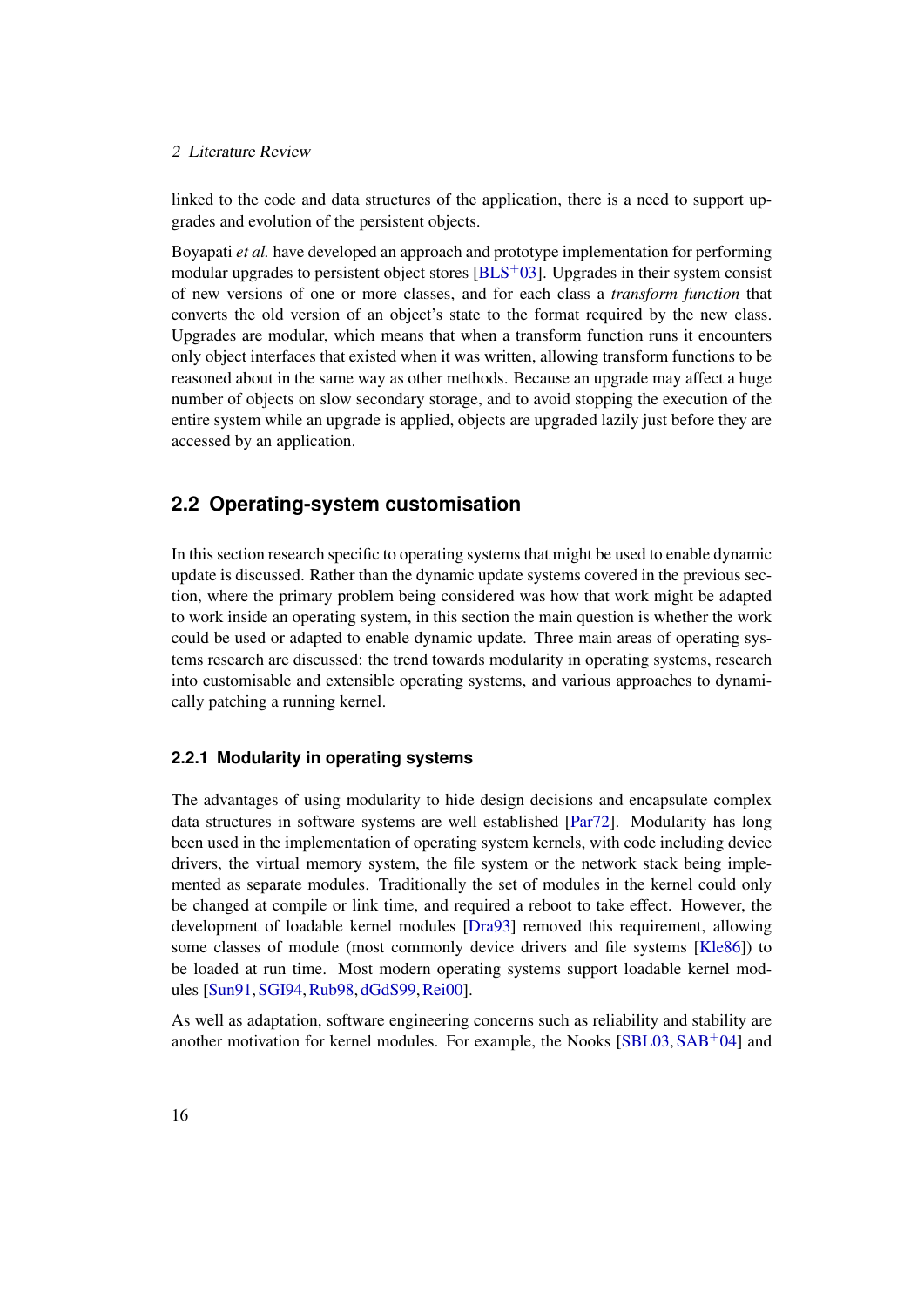Mondriaan [\[WRA05\]](#page-111-1) projects both improve the reliability of the Linux kernel by isolating modules and protecting the rest of kernel from some of the crashes that could be caused by bugs in their code. Finally, other researchers have observed that "fine-grain modularity within the kernel significantly increases the scope for performance optimisation" [\[PW93\]](#page-109-7).

Loadable kernel modules enable a very limited form of dynamic update. A module may be unloaded and a new version loaded in its place. However, a module can only be unloaded when there are no outstanding references to it. For example, before unloading a device driver all access to the device must be stopped, and before unloading a file system module any file systems using it must be unmounted. This prevents updates from being applied without denying users access to some of the system's services. Another disadvantages of kernel modules for dynamic update is that they are limited to certain parts of the kernel. For example, in Linux 2.6 only file systems, device drivers, parts of the network stack, security modules and library functions such as cryptography are modularised, whereas key parts of the kernel including the virtual memory system and scheduler are not.

SOS is an operating system for sensor nodes that includes a module-based update scheme  $[HKS<sup>+</sup>05]$  $[HKS<sup>+</sup>05]$ . SOS consists of a small kernel and loadable modules that access kernel functions through a jump table, allowing the kernel implementation to be upgraded as long as the structure of the table and function interfaces is unchanged. Although is does not provide protected memory or other features expected of traditional operating systems, SOS shows how a simple dynamic update system can be built into a modular kernel structure.

Systems based on microkernels  $[HEV^+98, HBB^+98, GJP^+00]$  $[HEV^+98, HBB^+98, GJP^+00]$  $[HEV^+98, HBB^+98, GJP^+00]$  $[HEV^+98, HBB^+98, GJP^+00]$  $[HEV^+98, HBB^+98, GJP^+00]$  $[HEV^+98, HBB^+98, GJP^+00]$  have taken the concept of kernel modularity further, by moving as much code as possible out of the kernel and into separate user processes where it can be protected and isolated against failure. Although it is in some senses orthogonal to dynamic update concerns, the strict separation enforced by microkernel-based systems leads to clearer module boundaries and thus can simplify the implementation of dynamic update features. MINIX  $3$  [\[HBG](#page-106-7)<sup>+</sup>06] is a microkernelbased system that is also self-repairing; if a system component such as a driver crashes, it is restarted and the rest of the system recovers from the failure. This level of faulttolerance would greatly simplify the implementation of dynamic update features, as an update can be considered a special case of failure. However, as the goal of this work is to develop dynamic-update techniques appropriate for commodity operating systems, microkernel-based systems will not be a further focus of this review.

#### **2.2.2 Customisable and extensible operating systems**

Customisability, extensibility and adaptability have been important areas of recent research in operating systems; a survey of research into such systems was provided by Denys *et al.* [\[DPM02\]](#page-103-6). A highly customisable operating system would support dynamic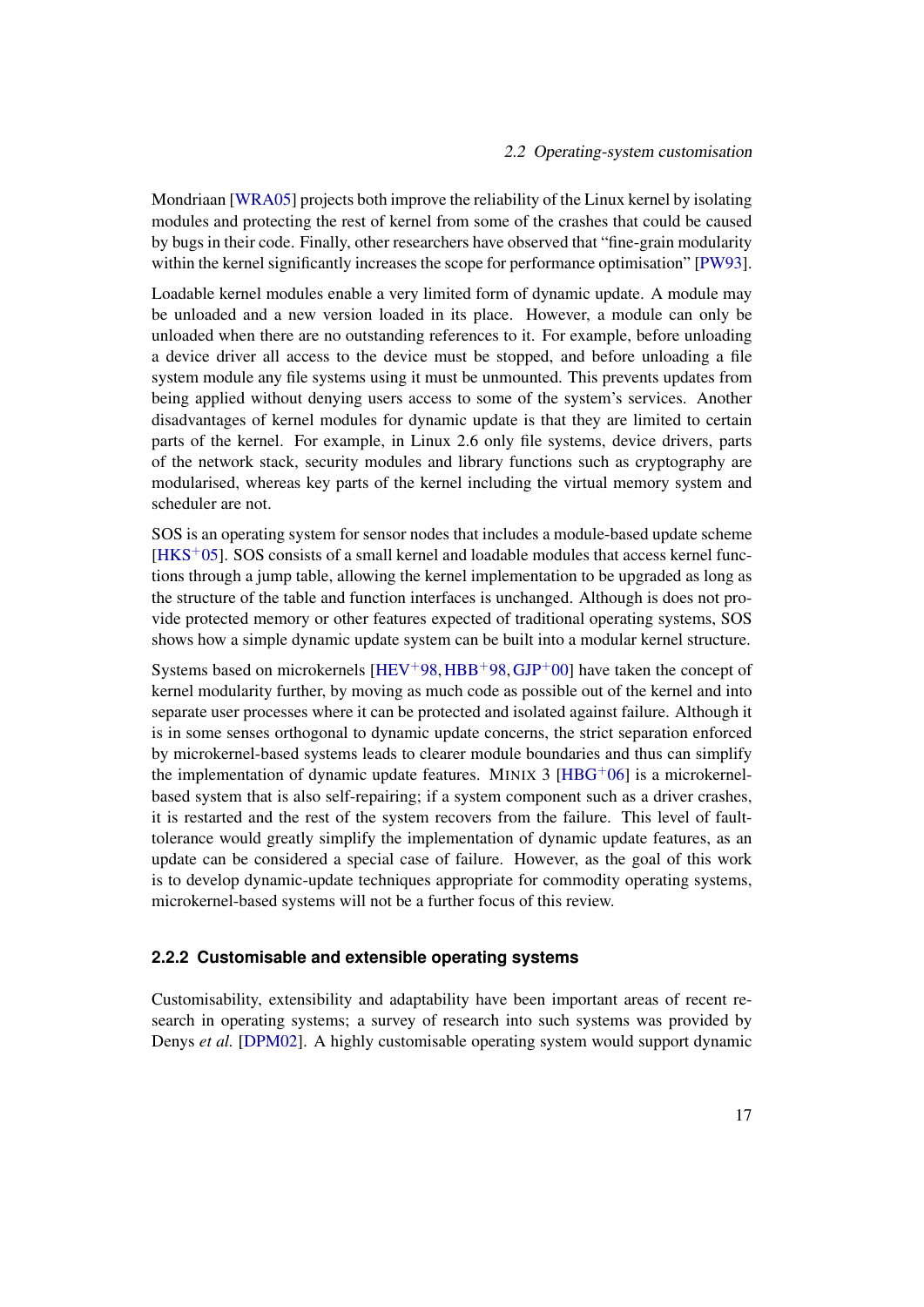changes between policies and features and allow new policies and services to be loaded into the running system, and therefore would provide many of the same features as a system supporting dynamic update. In this section, the contributions of customisable and extensible operating systems research to achieving dynamic update are summarised and discussed.

#### **Modifications to existing systems**

*SLIC* is an extensibility system for commodity operating systems that is based on the interposition and redirection of events crossing the user-kernel interface  $[GPR+98]$  $[GPR+98]$ . A prototype was implemented for Solaris on the SPARC architecture, that operates by rewriting the system call table and binary patching parts of the kernel such as the signal delivery code. Extensions may be loaded at user or kernel level, and can modify or block events such as system calls or signals. To evaluate the system, three extensions were developed: a fix for a CERT security advisory, an encrypted file system, and a restricted execution environment. These extensions embody the limitations of the system—because it targets unmodified commodity operating systems, SLIC can only alter interactions around the fixed system call interface, and thus is limited to extensions that work within that constraint. The CERT advisory extension fixes a security bug in a user-space application by monitoring the file operations of other applications. It is doubtful that security flaws in the kernel itself could be corrected by such a mechanism. Furthermore, the ability of the system to enable dynamic updates will be limited to modifying the behaviour of the kernel as perceived by user applications, preventing dynamic updates from being developed in the same way as normal kernel changes, and more importantly preventing dynamic updates that fix bugs in code that does not directly interact with user applications, such as the network stack or device drivers.

The *Synthetix* project attempted incremental specialisation [\[PAB](#page-108-3)<sup>+95</sup>], re-implementing parts of a commodity operating system to dynamically use specialised implementations for better performance. In a prototype implementation, the path of the *read* system call in HP-UX was modified to support a specialised implementation in the case where no other process has the same file open, avoiding the costly acquisition of concurrency locks and significantly improving the performance in the common case. To enable switching between the specialised and default implementations of the system call, a *replugging* facility was developed that enables low-overhead indirection for specialisable functions while maintaining safety properties in the presence of concurrent execution and replugging operations  $ICAK<sup>+</sup>96$ . Although the goals of this work were adaptability rather than extensibility, the dynamic structures used are relevant to dynamic update, and the same replugging mechanism could be used to enable dynamic updates to kernel functions invoked through replugging points. However, it is not clear how much work was required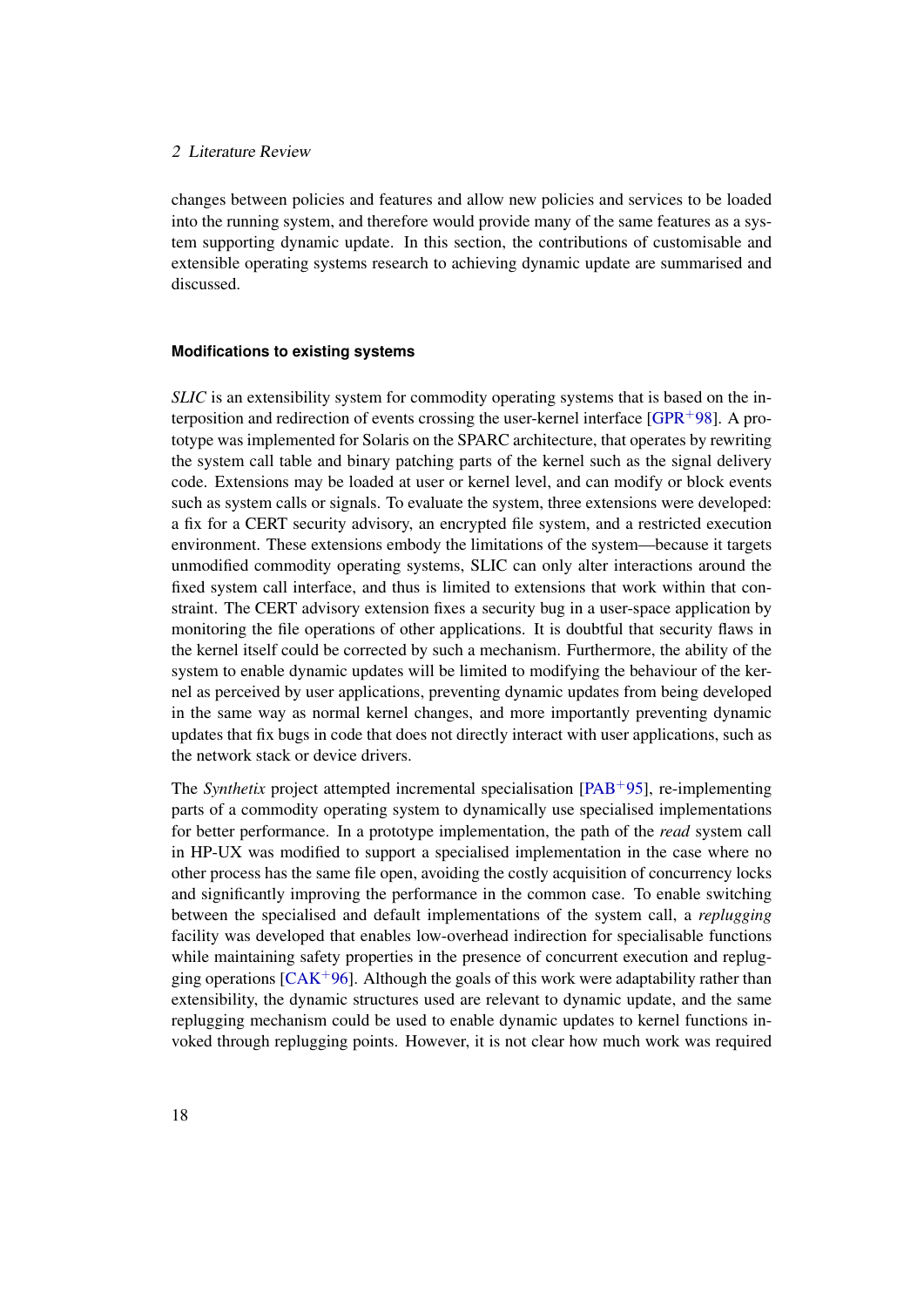to implement the specialisation within HP-UX, nor how amenable other commodity operating systems are to the incremental modifications of this approach.

#### **New system structures for extensibility**

Many research projects have investigated using new or different operating system structures to achieve extensibility. Although many of these systems might be modified to support dynamic update, the result would not achieve the aim of dynamic updates to commodity operating systems. However, three systems with dynamic kernel architectures, Kea, Pebble and MMLite, have explicitly explored or discussed support for dynamic update, and are covered here.

*Kea* is a dynamic and extensible operating system based on a microkernel [\[VH96\]](#page-111-2), however unlike the traditional message-passing IPC model offered by most microkernels, Kea uses *portals*. A portal is a special entry point that is invoked via a kernel-mediated transfer of the calling thread into the portal's protection domain. Unlike other portal-based systems, Kea allows portals to be remapped transparently to the user of a portal, enabling dynamic reconfiguration of services and potentially dynamic update. A service migration mechanism, which could also be used for service replacement, has been implemented for Kea based on portal remapping and state transfer; the authors claim that measurements of its performance show the "practicality of dynamic kernel upgrades" [\[VH98\]](#page-111-3).

Another portal-based microkernel very similar to Kea is *Pebble* [\[GSB](#page-105-6)<sup>+99</sup>], although unlike Kea it dynamically generates specialised portal invocation code for performance reasons. Most system functionality in Pebble may be replaced dynamically by modifying portal tables, and Gabber *et al.* have discussed the applicability of Pebble to non-stop systems and its support for dynamic updates.

*MMLite* is a heavily componentised operating system architecture [\[HF98\]](#page-106-8). Components in MMLite are implemented as objects that can be dynamically loaded and assembled into a full system. Traditional system services such as virtual memory, name-space management, IPC, and device drivers are all implemented as objects. Objects can transparently be replaced while in use via a mechanism known as *mutation*. In a mutation, which allows changes to the implementation of an object, a mutator thread coordinates the execution of other threads accessing the object using appropriate synchronisation mechanism, and converts the state of the object to the representation expected by the new implementation. It is not clear whether changes to object interfaces are possible, or whether it is the responsibility of the object implementer to determine the *clean points* at which mutation may occur. The authors have briefly discussed the use of mutation to achieve dynamic updates, however do not appear to have explored this option any further.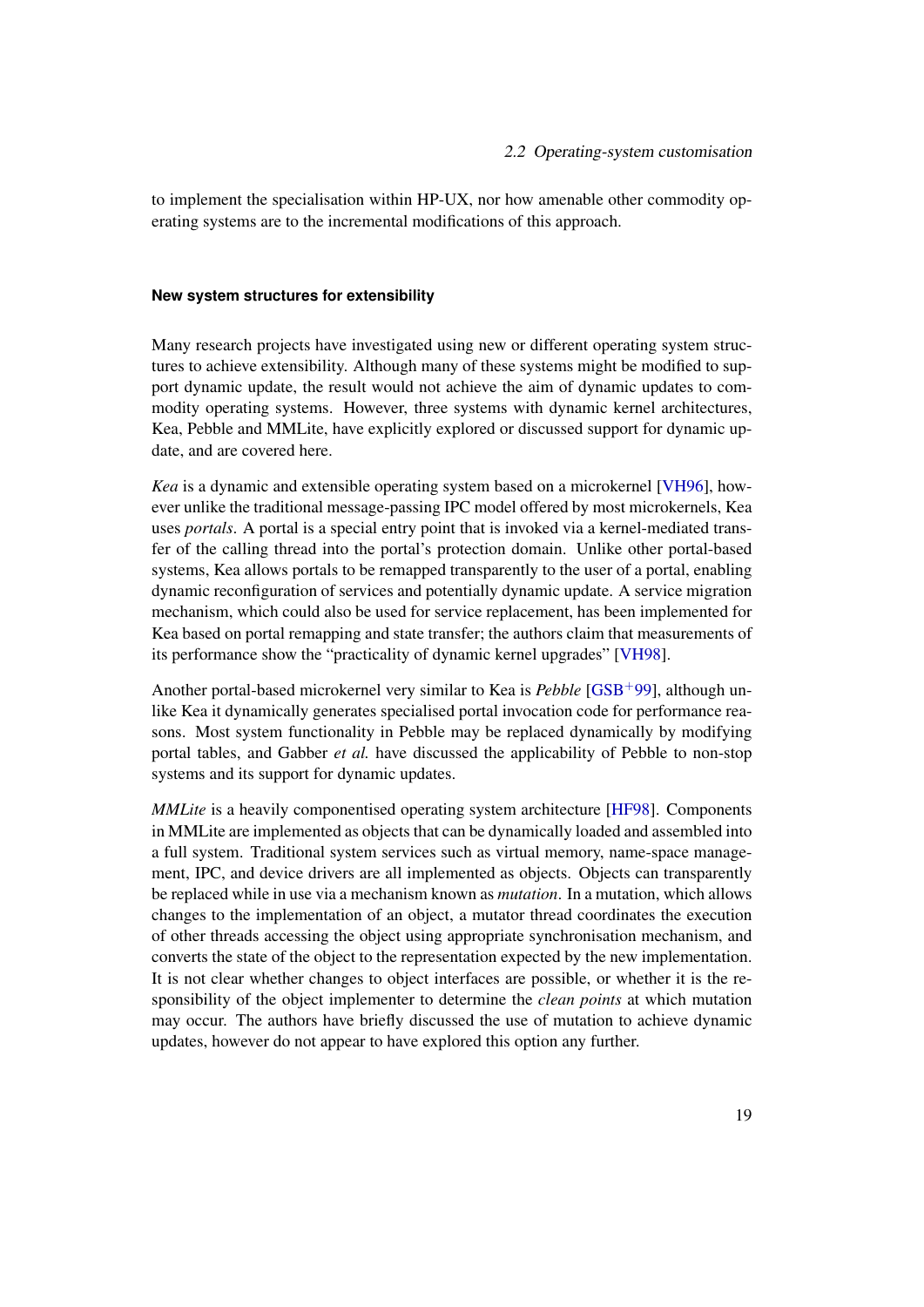#### **K42 and hot swapping**

K42 is an experimental object-oriented operating system supporting *hot swapping*, that allows the safe and dynamic replacement of object instances with different implementations  $[AHS<sup>+</sup>02, SAH<sup>+</sup>03, AHS<sup>+</sup>03]$  $[AHS<sup>+</sup>02, SAH<sup>+</sup>03, AHS<sup>+</sup>03]$  $[AHS<sup>+</sup>02, SAH<sup>+</sup>03, AHS<sup>+</sup>03]$  $[AHS<sup>+</sup>02, SAH<sup>+</sup>03, AHS<sup>+</sup>03]$  $[AHS<sup>+</sup>02, SAH<sup>+</sup>03, AHS<sup>+</sup>03]$  $[AHS<sup>+</sup>02, SAH<sup>+</sup>03, AHS<sup>+</sup>03]$ . K42 forms the basis for most of the experimental work in this thesis, and full details of the system will be given in [Section 4.1,](#page-40-1) however for completeness an overview of the previous work on hot swapping is included here.

Every object in K42 uses virtual methods, and is accessed indirectly via a common object translation table, allowing the implementation and representation of a specific object instance to be changed by writing to the object's translation table entry. To perform this change safely in a concurrent environment, the implementation of hot swapping uses a thread-generation counter to detect quiescence in the relevant object before it is swapped, as will be described in detail in [Section 4.1.4.](#page-45-1) During the quiescent period, the object's state information is transferred to the new instance, changing its representation if required by the new implementation of the class.

Hot swapping was used to achieve adaptability in K42, including: swapping between code optimised for access on a single node and code optimised for scalability, swapping between a general purpose implementation of a file handle and one optimised for the case where only a single process accesses that file, and swapping between least-recently and most-recently-used page replacement algorithms when sequential memory accesses are detected. Hot swapping could be used as the basis of a dynamic update mechanism, and Soules *et al.* discussed this possibility [\[SAH](#page-109-8)<sup>+</sup>03], but several important requirements are missing. First, there must be a way to load the code for an updated object implementation into the kernel, and second, once an update for a particular class is loaded a means of locating and updating every object instance of that class is required. Furthermore, hot swapping in K42 does not support changes to class interfaces, potentially limiting the updates that may be applied.

Moore describes a hierarchical-table-based mechanism for implementing indirection on all function calls within an operating system [\[Moo04\]](#page-108-4). This might be used in the implementation of a customisable or extensible operating system, and is an alternative structure to K42's flat object translation table, but does not in itself address many of the other problems in dynamic update, such as achieving quiescence before an update, or supporting changes to data structures or function interfaces.

#### <span id="page-27-0"></span>**2.2.3 Dynamic kernel patching**

Dynamic kernel instrumentation tools are able to alter the flow of control in a running kernel for the purposes of debugging and instrumentation, usually by inserting jump or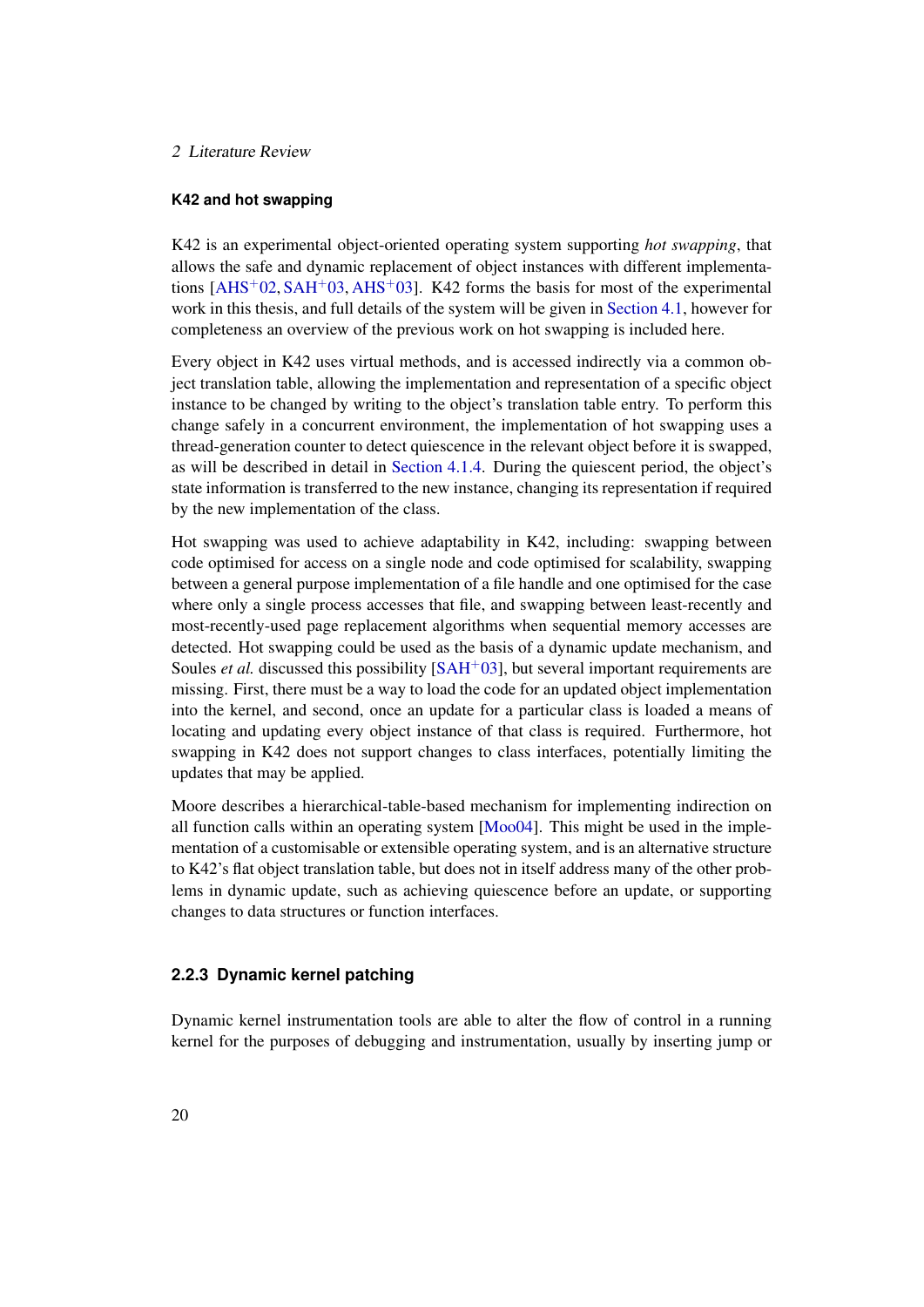trap instructions. However, they do not handle changes to data structures or function interfaces, nor consider dynamic update and code evolution. In this section the applicability of these mechanisms to providing dynamic update is discussed.

#### **Function-level tracing and replacement**

The dynamic kernel modifier (DKM) is a Linux kernel module that can insert trace points at the beginning of kernel functions, nullify functions, and replace functions with a different implementation [\[Min02\]](#page-107-2). It works by modifying function prologues (which have a predictable series of instructions) to jump out to stub code that performs the actions of the overwritten prologue instructions before logging a trace-point or performing some other activity. It is not clear how DKM avoids the inherent race condition in modifying multiple instructions to insert a jump to the stub code.

DKM's goal was to enable faster development and debugging of the kernel, but it might also be altered for use as a dynamic update mechanism. Because it can only replace existing functions, cannot change their interfaces, and cannot change any non-local variables or data structures, DKM's limitations as a dynamic update system would be very similar to those of the OPUS system discussed in [Section 2.1.4.](#page-19-0)

DProbes is a similar mechanism for dynamic insertion of trace points in the Linux kernel [\[Moo01\]](#page-107-3), however because it uses a single trap instruction rather than rewriting function prologues, it cannot replace function implementations and thus cannot be used for dynamic update. The same is true for the function boundary tracing facility in Solaris DTrace [\[CSL04\]](#page-103-7), which replaces a single instruction in function prologues with a branch or trap, depending on the architecture.

#### **KernInst: dynamic code splicing**

KernInst provides dynamic code-splicing at almost any point in a running kernel [\[TM99\]](#page-110-8). A prototype was implemented for Solaris on the SPARC architecture as a combination of a loadable kernel module and user-space daemon. It uses an automatic analysis of the kernel machine code to determine a control flow graph and register liveness information. Code to be spliced is generated dynamically to use free registers if available or to automatically save and restore registers as required. For safety in multi-threaded kernels, only one instruction is replaced for any splice. Because the range of a single branch instruction is limited in RISC architectures, KernInst uses springboards—these are small regions of available memory within the branch-range of the original splice point that contain multiple-instruction branches to the splice code.

It is not clear how well the KernInst approach would work on architectures with variablelength instructions, such as x86. Because the jump instruction is five bytes, it may over-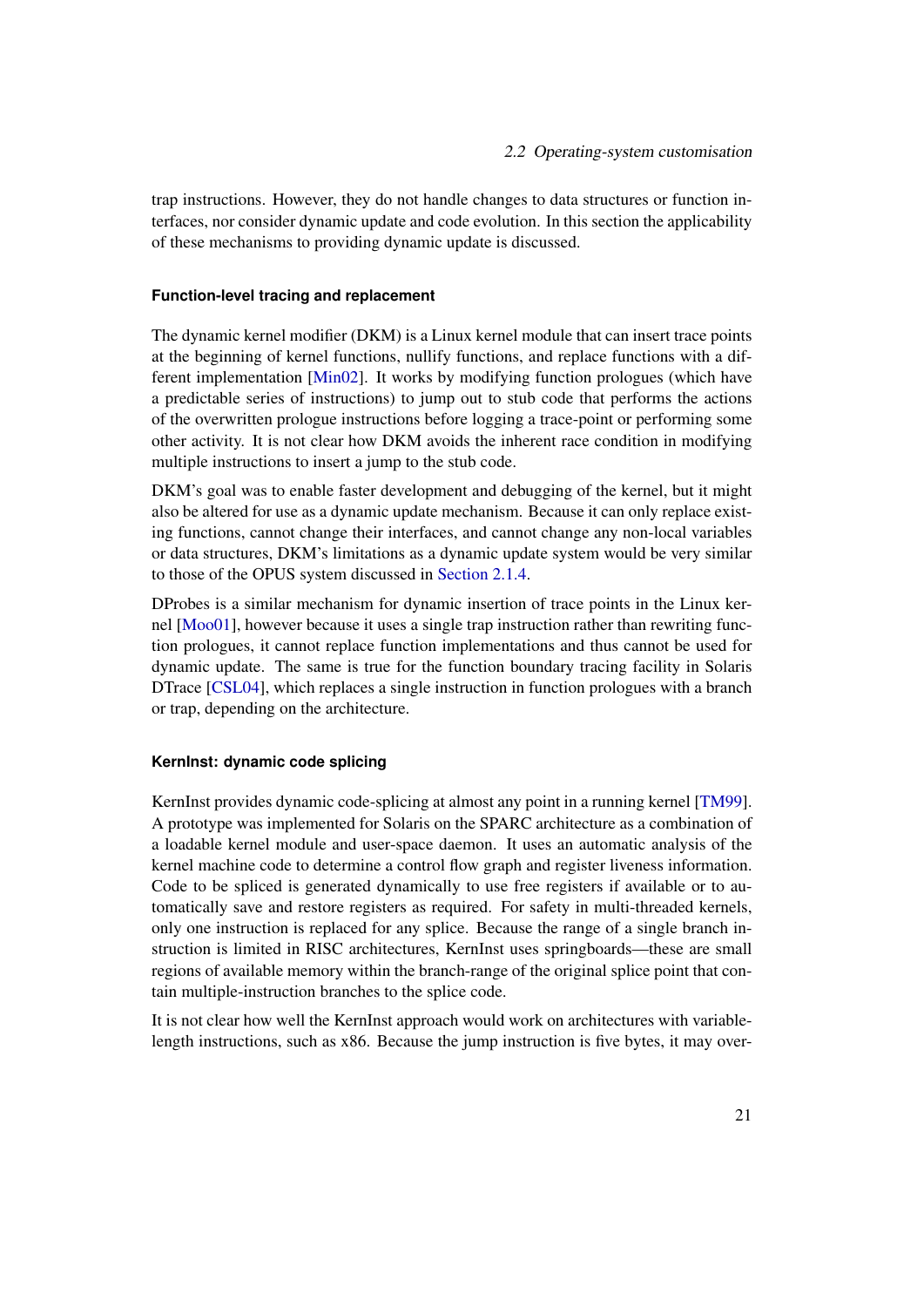write multiple smaller instructions at the branch point; in these situations it would be necessary to instead use a trap instruction and place recovery code in the fault handler.

Although the motivation of KernInst was to provide fine-grained dynamic instrumentation, the code-splicing technique might be altered for use as a simple dynamic update mechanism. The dynamic code generator would need to allow for registers to be modified in the original code, and for a splice to potentially return to a different point from which it was entered. However, the process of generating dynamic patches would be quite complex, the system would have limited scope because no data structures could safely be changed, and the performance of the system would degrade each time an update was loaded due to the overhead of branching to and from the spliced code.

## <span id="page-29-0"></span>**2.3 Dynamic update to operating systems**

A small number of researchers have directly attacked the problem of dynamic updates to operating systems. The resulting four systems, LUCOS, DynAMOS, Ginseng and AutoPod are discussed in detail here. Although working on the same problem, they represent very different approaches to solving it, and the strengths and weaknesses of the approaches are critiqued.

Solaris Live Upgrade [\[Sun01\]](#page-110-9) is related to dynamic update in name only. This feature allows changes to be made and tested without affecting the running system, but requires a reboot for changes to take effect. It reduces the likelihood that a change has negative effects, but does not address the problem of reboots and system downtime. The same results could be achieved using virtualisation.

### **2.3.1 LUCOS**

LUCOS is a dynamic update system for Linux built upon virtualisation  $[CCZ^+06]$  $[CCZ^+06]$ . It consists of modules in the Xen virtual-machine monitor (VMM) and Linux kernel, and a user-level daemon. LUCOS applies binary patches at function-level, and is designed to avoid the need for achieving quiescence within the kernel. Instead, it patches active functions immediately by using the VMM to halt the entire system's execution, effectively enforcing quiescence by blocking events from a lower level. After the system is resumed from a patch, new calls to updated functions will use the new code, but old versions active on the stack will continue to execute until they return. Because it performs function-level binary patching, LUCOS does not support changes to function signatures.

LUCOS supports changes to data structures even when there are active references to old versions of the data structure present in old functions. This is achieved by maintaining both old and new versions of an affected data structure in read-only pages; on a write fault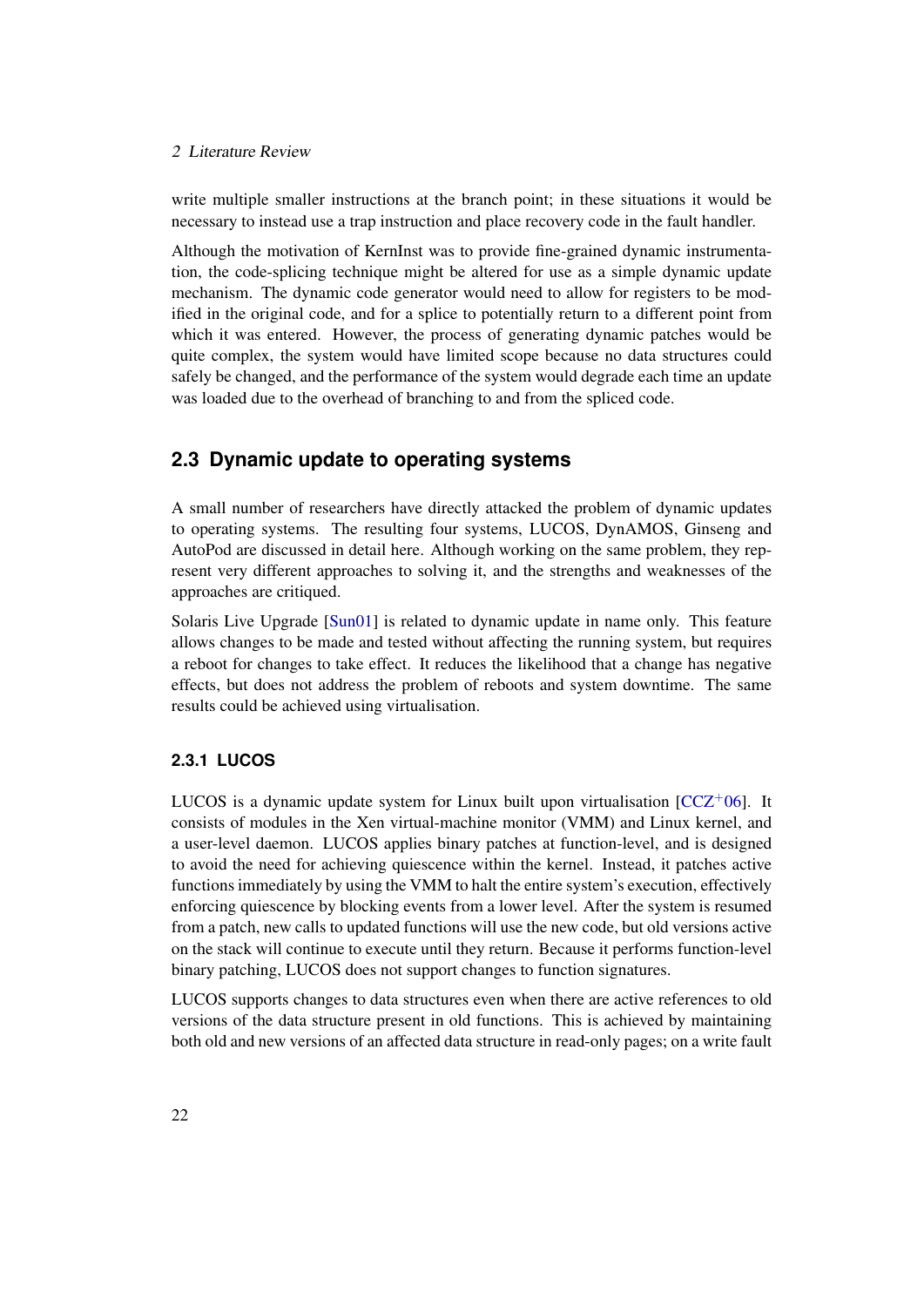to one of these pages, the kernel's execution is single-stepped, and every time a write to either the old or new version of a data structure is detected, a data-transfer function is invoked to keep the two versions consistent. LUCOS marks the pages read-write and resumes normal execution after all functions accessing the old data structure have returned; to detect this, it must examine every stack frame of every kernel thread in the system.

The combination of single-stepping access to pages containing updated data structures and scanning every kernel thread's stack leads to serious scalability problems and performance overheads during update application, especially if updating a data structure with many instances. In the reported experimental results  $[CCZ^+06]$  $[CCZ^+06]$ , only two of the five updates evaluated involved changes to data structures, and in both cases only a single data structure was changed. Nevertheless, these updates had the highest application times, although it is not possible to determine the impact of single-stepping to the overall cost, because a time breakdown was not provided.

Another unresolved problem with LUCOS' support for updates to data structures is how those data structures are located. LUCOS requires the programmer to provide a function that locates all instances of an affected data structure within the system. This is feasible for data structures that may be referenced in a global array or linked list, but for simple structures located on the heap or stack it is virtually impossible to implement correctly.

LUCOS supports rolling back committed patches by using the original code and data to replace the patched versions. However, rolling back a patch can succeed only if the patch behaved correctly and did not corrupt data structures or lock up the system, so its usefulness and reliability as a recovery tool for bad patches is limited.

The approach taken by LUCOS is based on the implicit assumption that the VMM is more stable and requires fewer updates than the OS. This is probably reasonable in the long term, because a VMM should have a smaller code-base than an OS, however it raises the unresolved question of whether dynamic updates to the VMM are required, and if so how to support them.

Because it only consists of passive modules in the base system, LUCOS' performance overhead is negligible at the expense of higher update costs. However it requires virtualisation, which can have significant overheads depending on the workload and level of IO involved  $[BDF<sup>+</sup>03, CG05]$  $[BDF<sup>+</sup>03, CG05]$  $[BDF<sup>+</sup>03, CG05]$ . An interesting question to consider is whether a similar system could be implemented that did not require virtualisation. The Xen VMM is used in LUCOS to perform three tasks: halting the system's execution while binary patching is performed, protecting write access to mirrored data structures, and single-stepping execution when those data structures are modified. These functions could be performed within the kernel itself without the need for a virtual-machine monitor. A halt in execution could be achieved by having the update thread disable all interrupts and stop all other processors, entries in the kernel's page table could be marked read-only to cause a page fault when written, and many hardware architectures including x86 support a single-step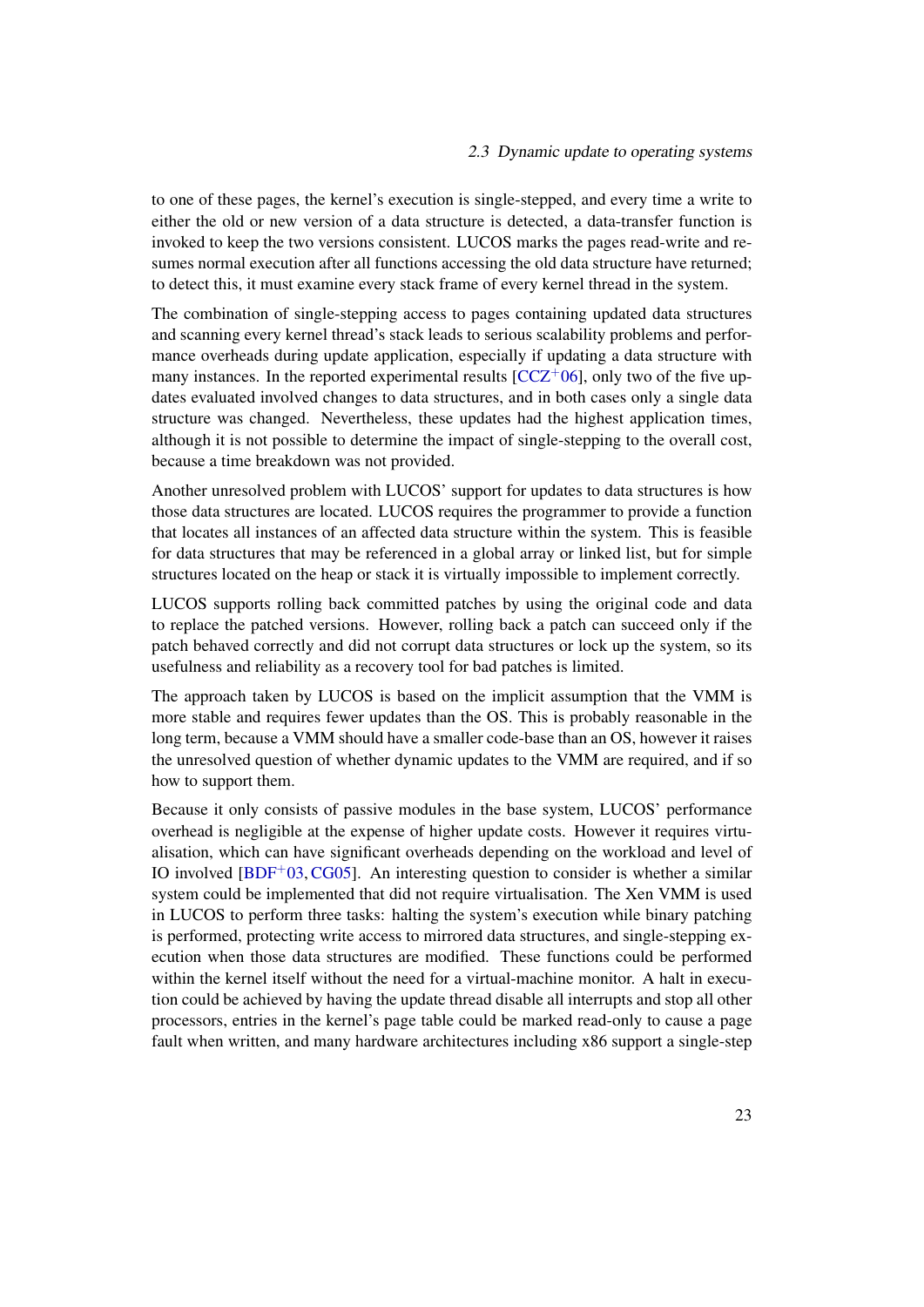mode whereby an exception is delivered after every instruction is executed. Although this design would need to be tested with a prototype implementation, it does not appear that virtualisation is an intrinsic requirement of the LUCOS approach.

The LUCOS system shows promise for updating the Linux kernel, but because there are unresolved problems regarding the performance, practicality and scalability of the design, it remains to be seen whether it is a workable solution to the problem of dynamic updates to operating systems.

#### **2.3.2 DynAMOS**

DynAMOS [\[MR07\]](#page-108-5) is another dynamic update system for Linux. Like LUCOS, it is implemented as a loadable module and avoids any modifications to the kernel's source code, but unlike LUCOS it does not require the use of a VMM.

At its core, DynAMOS updates code at the function level using *adaptive function cloning*, a dynamic instrumentation technique similar to those described in [Section 2.2.3.](#page-27-0) To update a function, the beginning of the original function is replaced with a jump instruction that causes all calls to that function to be redirected to a redirection handler, that performs bookkeeping and decides which version of the function to invoke. To avoid a race condition when the beginning of the original function is overwritten, hardware interrupts are disabled during this operation, limiting DynAMOS to single-processor systems. The authors discuss possible multiprocessor support, but it requires the interruption and synchronisation of all CPUs.

DynAMOS supports limited updates to data structures; fields may be added to existing structures through the use of shadow structures. Shadow structures contain only the added fields, and are located through the use of hash tables that map the address of a structure to the location of its shadow. Update code must explicitly maintain and use shadow structures, and because they are maintained separately from the original data, extra overhead is incurred in their use.

Although DynAMOS can apply some simple updates without achieving quiescence, for many updates it is essential. To detect quiescence, functions that must be quiescent are normally updated to maintain entry and exit counters, however in some cases this approach fails, and the system falls back to walking the stack of every kernel thread, checking for any pointers to the affected functions.

As a loadable module that requires no previous modifications to the underlying kernel, DynAMOS does not impact base performance, however the performance impact of updates is significant. The use of function cloning and execution redirection means that for every updated function, there is additional overhead after an update is applied. Microbenchmark results show that although this overhead is in the range of 1–8% for longrunning functions, it can be much higher, with above 40% overhead incurred for updates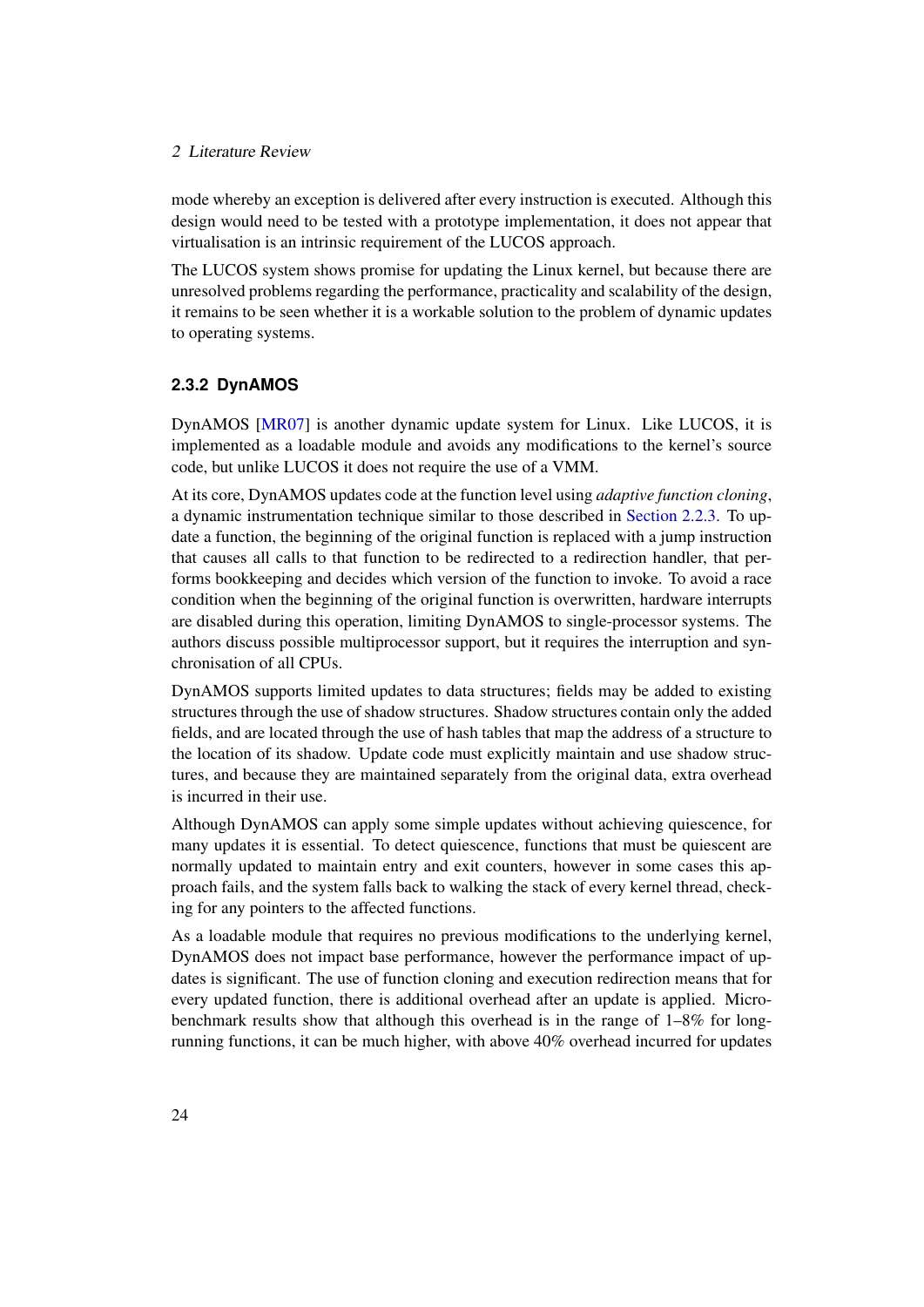to some functions. The largest update that was tested took 2.30 seconds to complete, but it is not clear for what portion of this time interrupts were disabled, nor the subsequent impact on system throughput.

Like LUCOS, DynAMOS shows promise in its ability to support complex updates to the Linux kernel, however it also has serious unresolved issues regarding its performance and scalability. Because each update incurs a slowdown in system throughput, the applicability of the system is limited and the motivation to reboot as soon as possible after an update is still high.

#### <span id="page-32-0"></span>**2.3.3 Ginseng**

The authors of Ginseng  $[NHS^+06]$  $[NHS^+06]$ , a tool for updating C programs discussed previously in [Section 2.1.4,](#page-20-0) are investigating its use for dynamic updates to the Linux kernel [\[NH06\]](#page-108-6). They have identified two key problems in applying Ginseng to Linux: First, because Ginseng's static updateability analysis supports only single-threaded programs, it cannot be applied to the kernel, which consists of low-level highly concurrent code. To address this problem, the authors propose to annotate the kernel with transactions and use these to determine when to apply updates.

The second problem relates to Ginseng's use of automatically-inserted indirection. Ginseng normally adds indirection to every type and function, however to do this in the Linux kernel would not only have serious performance implications, it would break correctness for some types where the layout and representation of that type is fixed (for example, page table entries). To address this problem the authors propose annotating types that have a fixed representation or where no change is expected. These would be compiled as-is, whereas types that may be changed would have indirection added to enable future changes in their representation, with the corresponding overheads of indirection. Similarly, functions could configurably be compiled with and without indirection, leading to a trade-off between dynamic patch size and complexity and run-time overhead of function indirection.

As it is work in progress, it remains to be seen whether this approach is tractable, and how it performs in regard to the amount of Linux source code that must be modified, and the runtime overhead of supporting dynamic updates.

#### **2.3.4 AutoPod**

AutoPod  $[PN05, OSS<sup>+</sup>02]$  $[PN05, OSS<sup>+</sup>02]$  $[PN05, OSS<sup>+</sup>02]$  $[PN05, OSS<sup>+</sup>02]$  is a virtualisation service within Linux that provides checkpoint, migration and restart of processes transparently to both the application and the kernel. Using AutoPod, it is possible to checkpoint an application on one version of a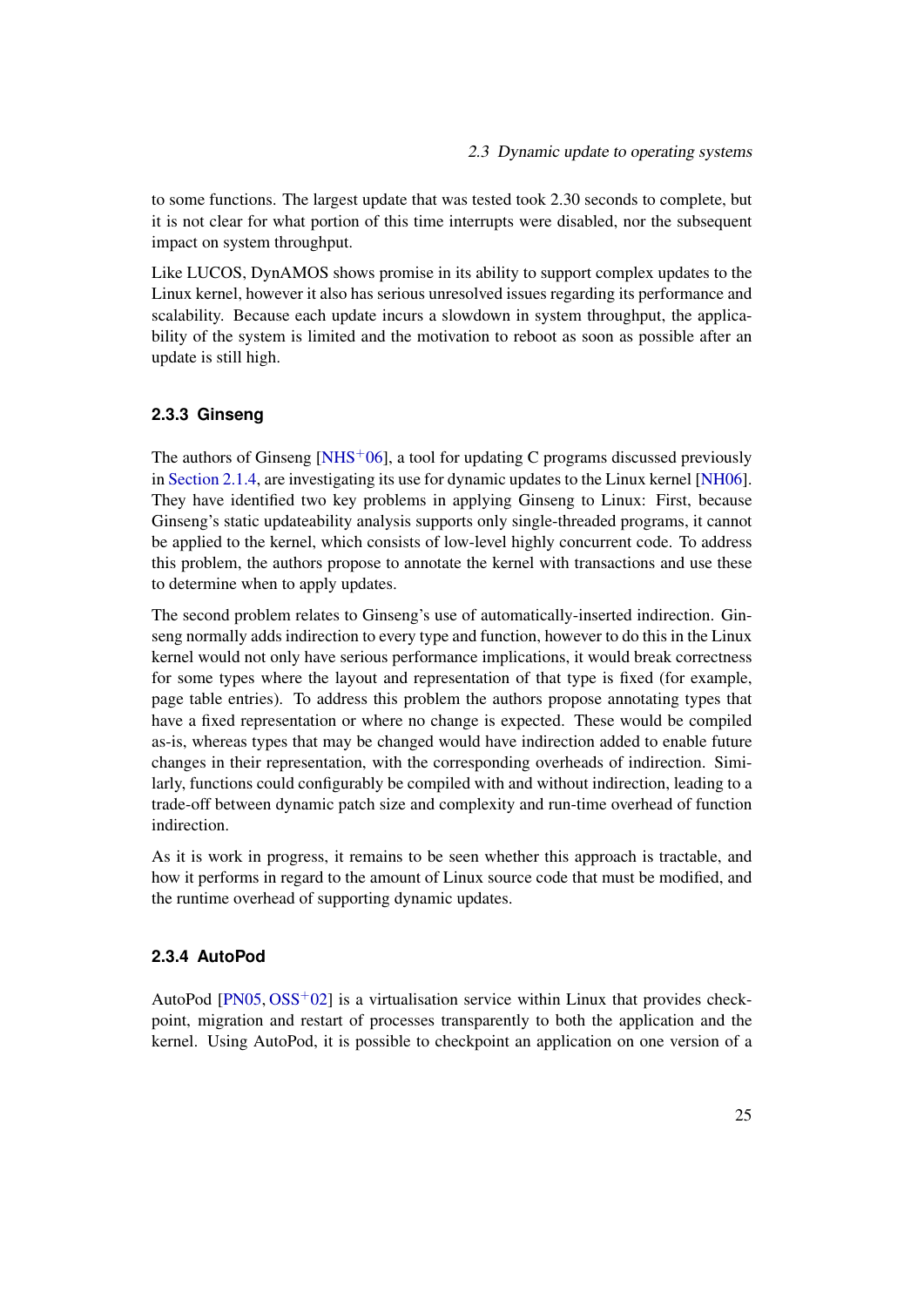kernel, and then restart it on a different updated version of the kernel, as long as the user-kernel interface remains the same and the AutoPod software runs on the new kernel, which is mostly true for maintenance releases.

By combining AutoPod with an underlying virtual-machine monitor it is possible to achieve similar results to dynamic update of the OS, updating the kernel transparently to the applications running on it. This is done by starting a new virtual machine instance with an updated kernel, and then checkpointing the user processes in the old virtual machine before migrating and then restarting them on the updated kernel. Because AutoPod is implemented as a loadable kernel module that intercepts system calls, its overhead is relatively low. The authors report CPU overheads of up to 10% for most system call microbenchmarks, and less than 4% for application workloads.

Microvisor [\[LSS04\]](#page-107-4) is a VMM specifically optimised for the needs of online maintenance. It avoids IO and memory virtualisation, and is optimised for the case when only one virtual machine is present. It can offer significant performance advantages over traditional virtual machines in an AutoPod-like environment, where multiple virtual machines are used only during upgrades. In the normal case of a single active virtual machine, Microvisor's CPU overhead is negligible; it rises to the comparatively low 5.6% when multiple virtual machines are required.

The combination of the AutoPod and Microvisor designs represents a radically different approach to the problem of operating system updates, and has some compelling advantages. It avoids significant changes to the OS, and does not require any special development model for patches. It suffers some runtime overhead from virtualisation and system call interception, although this is relatively low. However, there are a number of drawbacks to the approach. First, because AutoPod is implemented as a kernel module and accesses kernel data structures to save and restore some process state, it must be maintained and updated to match changes in different kernel versions. For example, in Linux 2.4.14 a field was added to the data structures for TCP connections, and AutoPod had to be modified to support this; in practice, this means that AutoPod would need to be tested with each new kernel version before it could be used for dynamic updates. Second, checkpointing, transferring and restarting applications takes significant time, in the order of 0.5s for a web server and 2s for a desktop environment, and during this time the entire system is inaccessible to its users and will not receive network packets sent to it, although it is still a big improvement over rebooting.

### <span id="page-33-0"></span>**2.4 Conclusions**

This literature review has covered two branches of research: dynamic update and operating system modularity and customisability. These fields are separately approaching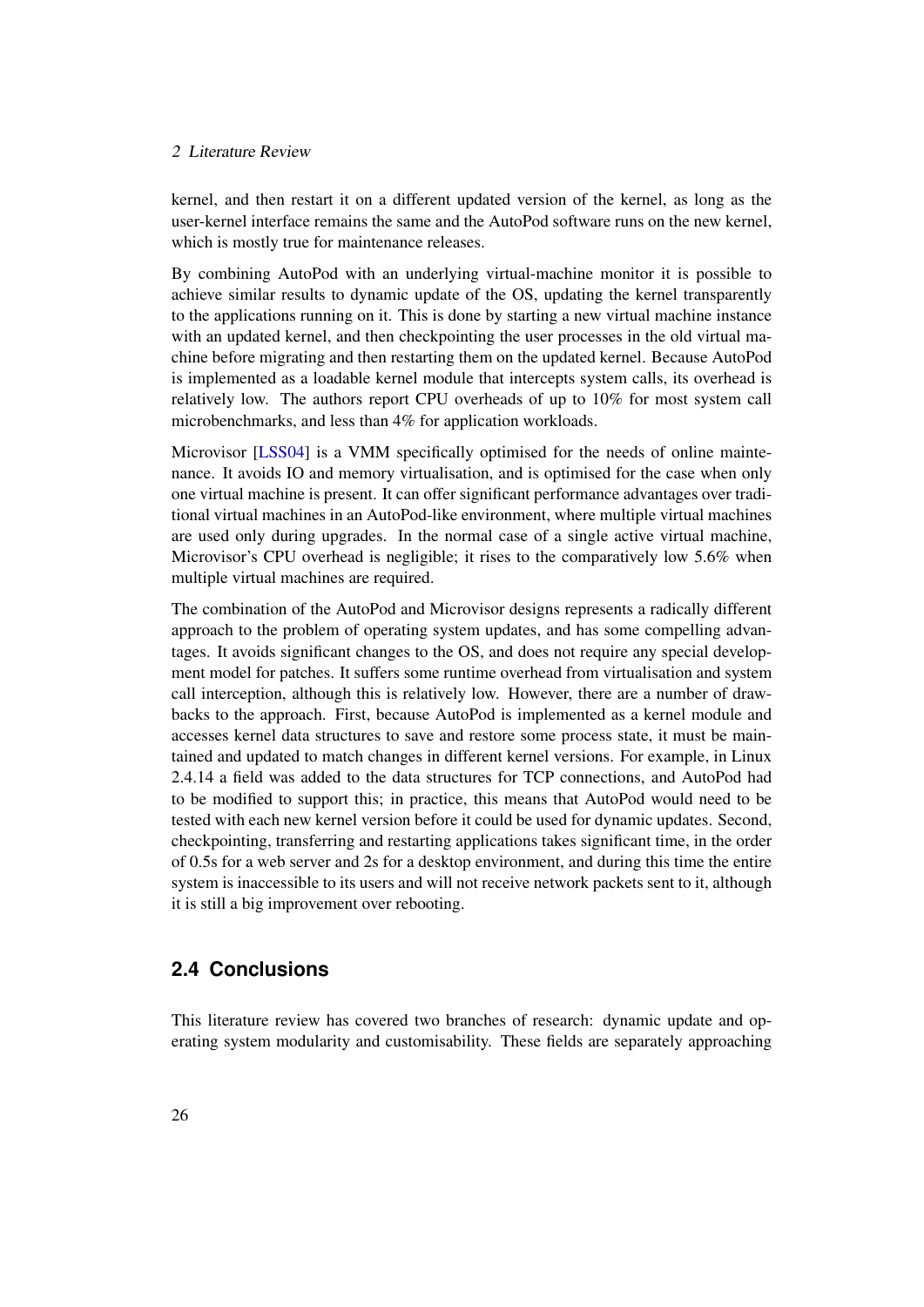problems related to dynamic updates to operating systems, but neither solve all the specific issues that have been identified.

Dynamic update systems generally target application-level software. They fail at updating operating systems code, because they either rely on high-level languages that are not used to implement operating systems, require runtime support that is not available in a kernel environment, use mechanisms that are inappropriate for an operating system kernel, or do not support key requirements of operating systems code such as threading and concurrency. Some domain-specific update systems have been developed that make different design choices appropriate for the constrains of their problem domain. Similarly, rather than attempting to adapt an ill-suited general-purpose dynamic update system, better results may be achieved by designing a dynamic update system specifically for operating systems.

In the area of operating systems research, motivations such as adaptability and extensibility as well as the classic software engineering concerns of reliability and maintainability are pushing modern operating systems to become more modular and componentised. Techniques such as abstract data types, data hiding and encapsulation, and separation of concerns are all features of these modular interfaces. Furthermore, many research projects have investigated making operating system kernels more dynamic, and developed dynamic structures and mechanisms to enable adaptation and customisation. These include replugging and interposition mechanisms, portals, hot swapping, and dynamic kernel instrumentation mechanisms among others. Unlike the problems faced by general-purpose dynamic update systems, these mechanisms are suitable for use in an operating system kernel as a result of their design requirements. However, although some researchers have discussed the possibilities of performing dynamic updates using these mechanisms, they do not on their own provide all the requirements of a dynamic update system.

Finally, a handful of research projects have directly approached the problem of dynamic update for operating systems, however as has been discussed the existing approaches suffer various drawbacks and trade-offs, and it is apparent that there is another point in the design space yet to be explored. That is, the use of dynamic kernel mechanisms from operating systems research, combined with ideas from dynamic update research, to provide a domain-specific dynamic update system for operating systems. This possibility will be explored in the following chapter, where an approach is developed that uses operating system modularity as the basis for a dynamic update system. Later, the results of this approach will be explicitly compared to the other work on dynamic update for operating systems, in [Section 8.2.](#page-92-0)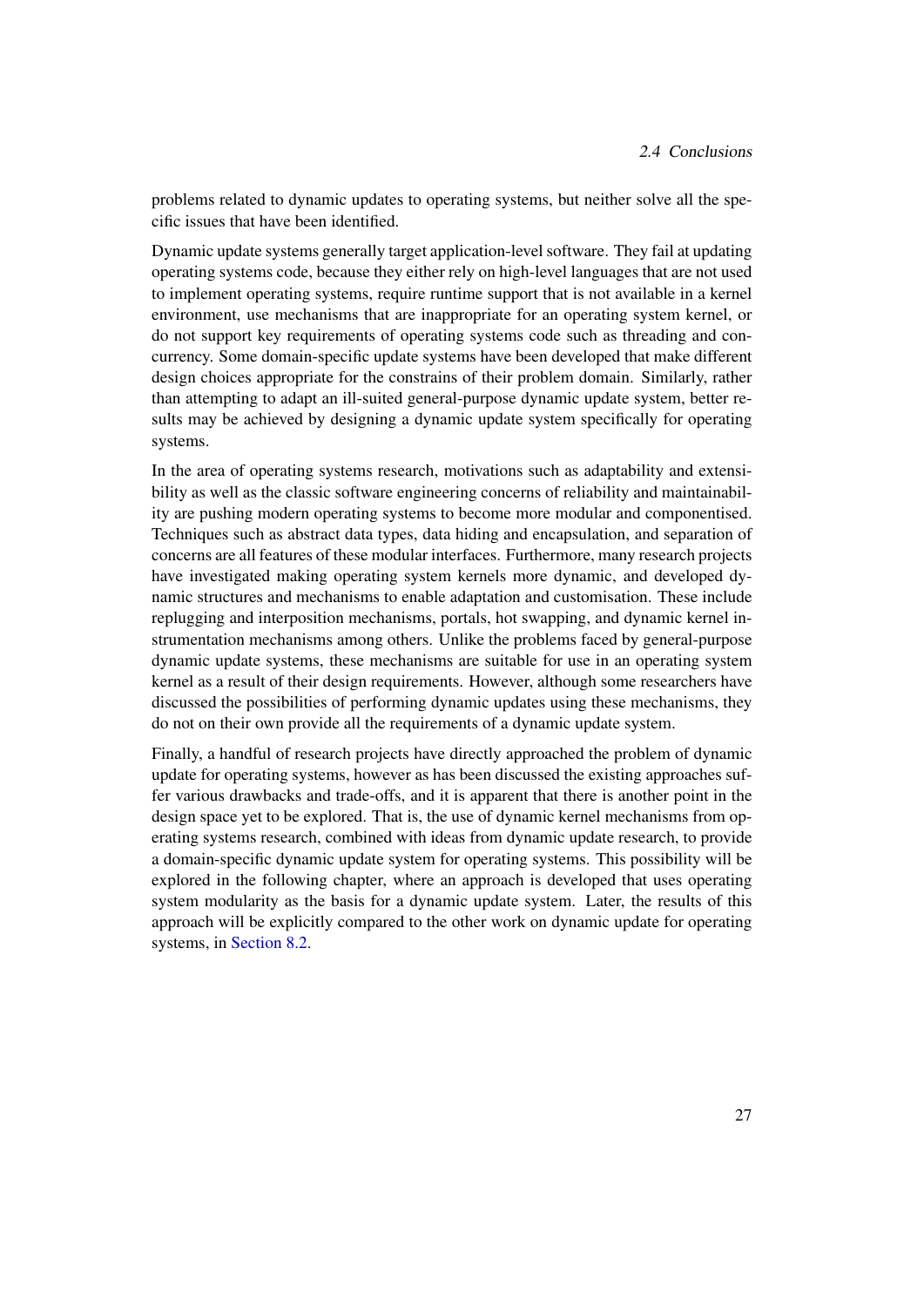## <span id="page-35-0"></span>**3 Research Design**

From the previous chapter's review of the literature, it is clear that modern operating systems, even those with a monolithic kernel, are becoming modularised and componentised. This modularity is motivated by many advantages including safety, maintainability, extensibility, and configurability. Software construction techniques such as abstract types, data hiding and encapsulation, and separation of concerns are all features of these modular interfaces. Many previous dynamic update systems have used modules or components as the basis of dynamic update  $[Fab76, HG98, Dug01, BLS<sup>+</sup>03, ALS06]$  $[Fab76, HG98, Dug01, BLS<sup>+</sup>03, ALS06]$  $[Fab76, HG98, Dug01, BLS<sup>+</sup>03, ALS06]$  $[Fab76, HG98, Dug01, BLS<sup>+</sup>03, ALS06]$  $[Fab76, HG98, Dug01, BLS<sup>+</sup>03, ALS06]$  $[Fab76, HG98, Dug01, BLS<sup>+</sup>03, ALS06]$  $[Fab76, HG98, Dug01, BLS<sup>+</sup>03, ALS06]$  $[Fab76, HG98, Dug01, BLS<sup>+</sup>03, ALS06]$  $[Fab76, HG98, Dug01, BLS<sup>+</sup>03, ALS06]$ , suggesting that module-based dynamic update for operating systems code may be feasible.

The hypothesis of this dissertation is that dynamic update for operating systems can be achieved through the use of modularity, that by building dynamic update mechanisms around the existing modules within an operating system, and performing a dynamic update as a series of individual modular updates, it will be possible to dynamically update the operating system as a whole. For it to address the motivating problem, such a dynamic update system should support all kinds of changes commonly required for maintenance, including bug fixes and security patches. Furthermore, it should have an acceptably low performance impact, and should not constrain the usability or scalability of the system.

In the remainder of this chapter, a number of fundamental requirements for providing module-based dynamic update in an operating system are developed and explained in [Section 3.1.](#page-35-1) Research methods based around a case-study implementation of modular dynamic update for an experimental operating system are then designed in [Section 3.2,](#page-38-0) before [Section 3.3](#page-39-0) concludes.

## <span id="page-35-1"></span>**3.1 Requirements for modularity as a basis for dynamic update**

The approach being taken is to develop mechanisms that use the existing boundaries within a modular kernel to update the code and data within a module without affecting the rest of the running system, and then to repeatedly apply those mechanisms to update all the modules involved in a larger change, achieving a whole-system update as a series of small self-contained changes. This will require a number of mechanisms for safely updating a specific module, and transforming the data structures maintained by that module.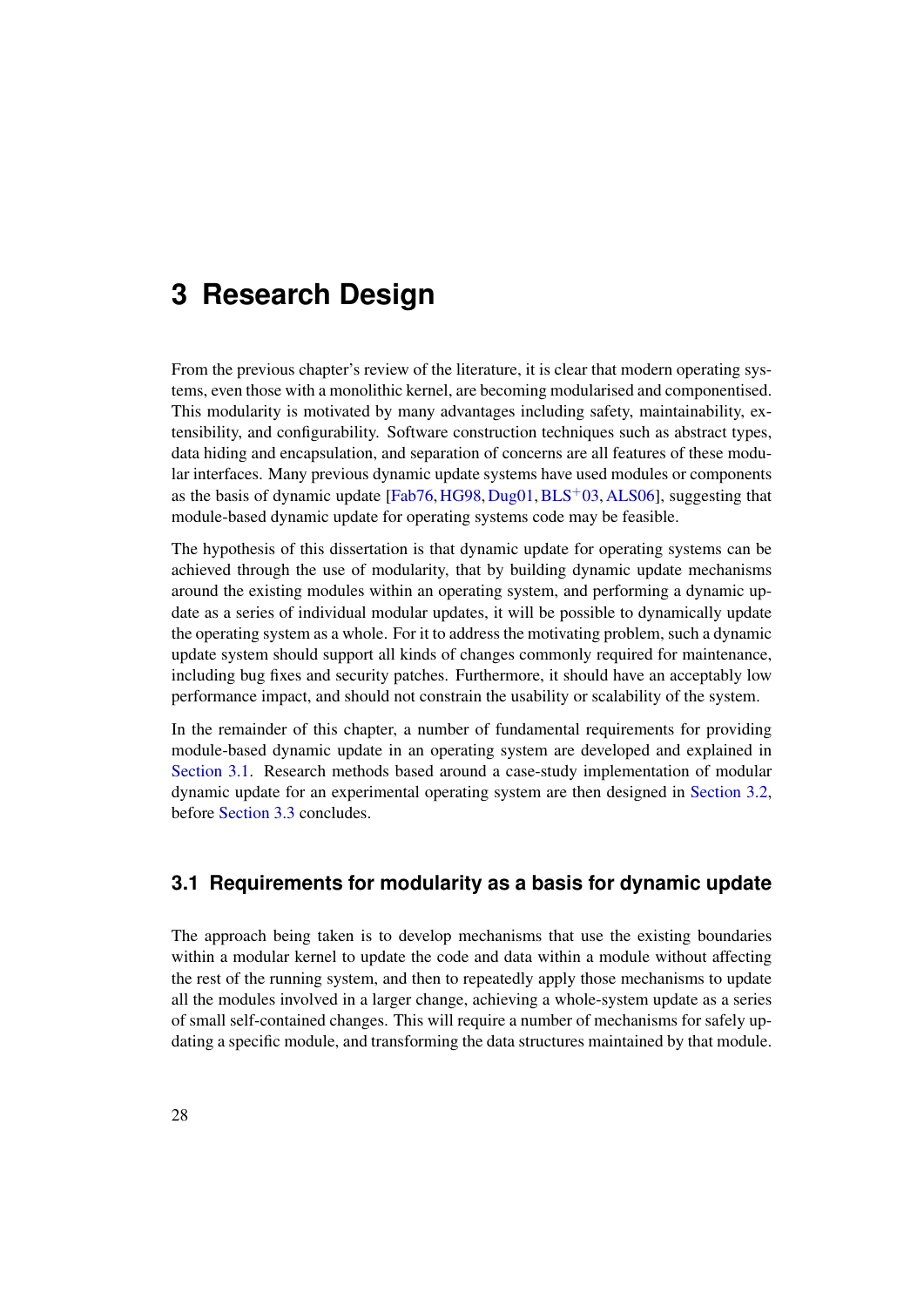The fundamental requirements of this approach are now identified. These are updatable units in the form of modules, support for achieving a safe point for performing an update, mechanisms for tracking and transferring state information maintained by updateable units, the ability to redirect invocations when a unit is updated, and a form of version management.

# **3.1.1 Modularity**

In order to update any system, it is necessary to be able to define an updatable unit, which is the smallest part of the system that changes during an update. In this approach, the updatable units of the system will be kernel modules. Depending on the structure of the system, a unit may consist of a code module, or of both code and encapsulated data. In both cases, there must be a clearly defined interface to the module. Furthermore, external code should invoke the module in a well-defined manner, and should not arbitrarily access code or data of that module.

Classic examples of such modular interfaces within an operating system kernel are the Unix virtual file system layer [\[Kle86\]](#page-107-0) and streams facility [\[Rit84\]](#page-109-0). Other examples within the Linux and BSD kernels include the device-driver and network-filter interfaces.

This requirement for encapsulated state and clearly-defined modules is broadly similar to the requirements for microreboots and crash-only software  $[CKF<sup>+</sup>04]$  $[CKF<sup>+</sup>04]$ . An application or operating system that was written to be crash-only would be trivial to dynamically update, due to the segregated state information and isolated modules.

## **3.1.2 Safe point**

To maintain program correctness, dynamic updates must not occur while any affected code or data is being accessed; doing so could cause undefined behaviour. It is therefore important to determine when an update may safely be applied. In general however, this is undecidable [\[GJB96\]](#page-104-0). Thus, system support is required to achieve and detect a safe point. Potential solutions involve requiring the system to be programmed with explicit update points, or blocking accesses to a module and detecting when it becomes idle, or *quiescent*.

An operating system is fundamentally event-driven, responding to application requests and hardware events, unlike most applications, which are structured as one or more threads of execution. As discussed later, this event-based model can be used to detect when a module of the system has reached a safe point. Additional techniques can be employed to handle blocking I/O events or long-running daemon threads.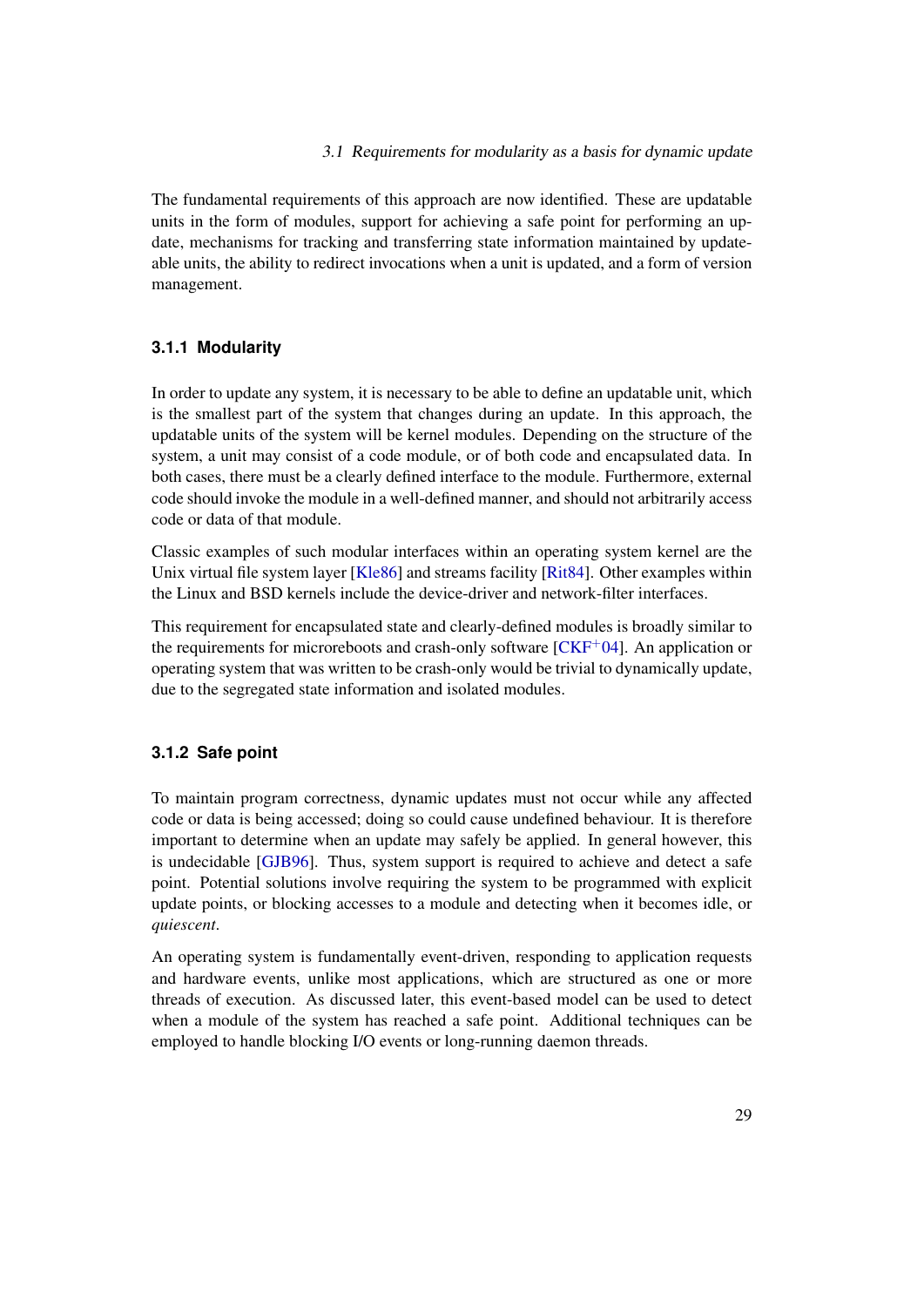#### 3 Research Design

The requirement for modularity plays an important role in achieving quiescence. Without limits on the way in which a module can be invoked, it becomes impossible to detect or prevent invocations, and thus to achieve a safe point. Therefore, a system that is constructed without well-defined modules can only be updated in a single operation.

#### **3.1.3 State tracking**

For a dynamic update system to support changes to data structures, which was identified in [Section 2.1](#page-14-0) as an important requirement for maintenance updates, it must be able to locate and convert all such structures. This requires identifying and managing all instances of state maintained by a module. State tracking can be performed separately for each data structure using ad-hoc mechanisms, but to provide it in a uniform fashion requires functionality often implemented in software systems using the factory design pattern [\[GHJ](#page-104-1)+95]. Note that a limited form of dynamic update, changes to code and changes to global single-instance data, is still possible without factories, but it is not possible to support dynamic update affecting multiple-instance data without some kind of state tracking mechanism.

## **3.1.4 State transfer**

When an update is applied that changes data structures, or when an updated module maintains internal state, the state must be converted and transferred, so that the updated module can continue transparently from the module it replaced. The state transfer mechanism performs this task, and supports changes to data structures.

State transfer for a dynamic update system can be as simple as providing the updated module with a pointer to the old module's data, and requiring each update to internally handle or convert the data structures used by the previous version. Alternatively, more general schemes involving common intermediate data representations could be used.

## **3.1.5 Redirection of invocations**

After an update occurs, all future requests affecting the old module must be redirected to the updated version. This includes invocations of code in the module, and accesses to its data structures. The system must provide some mechanism for achieving this redirection, for example by using indirection for module calls, rewriting call points, or by binary patching the code of the old module to redirect execution flow to the new version. Furthermore, in a system supporting multiple-instance data structures, creation of new data structures of the affected type should result in the updated data structure.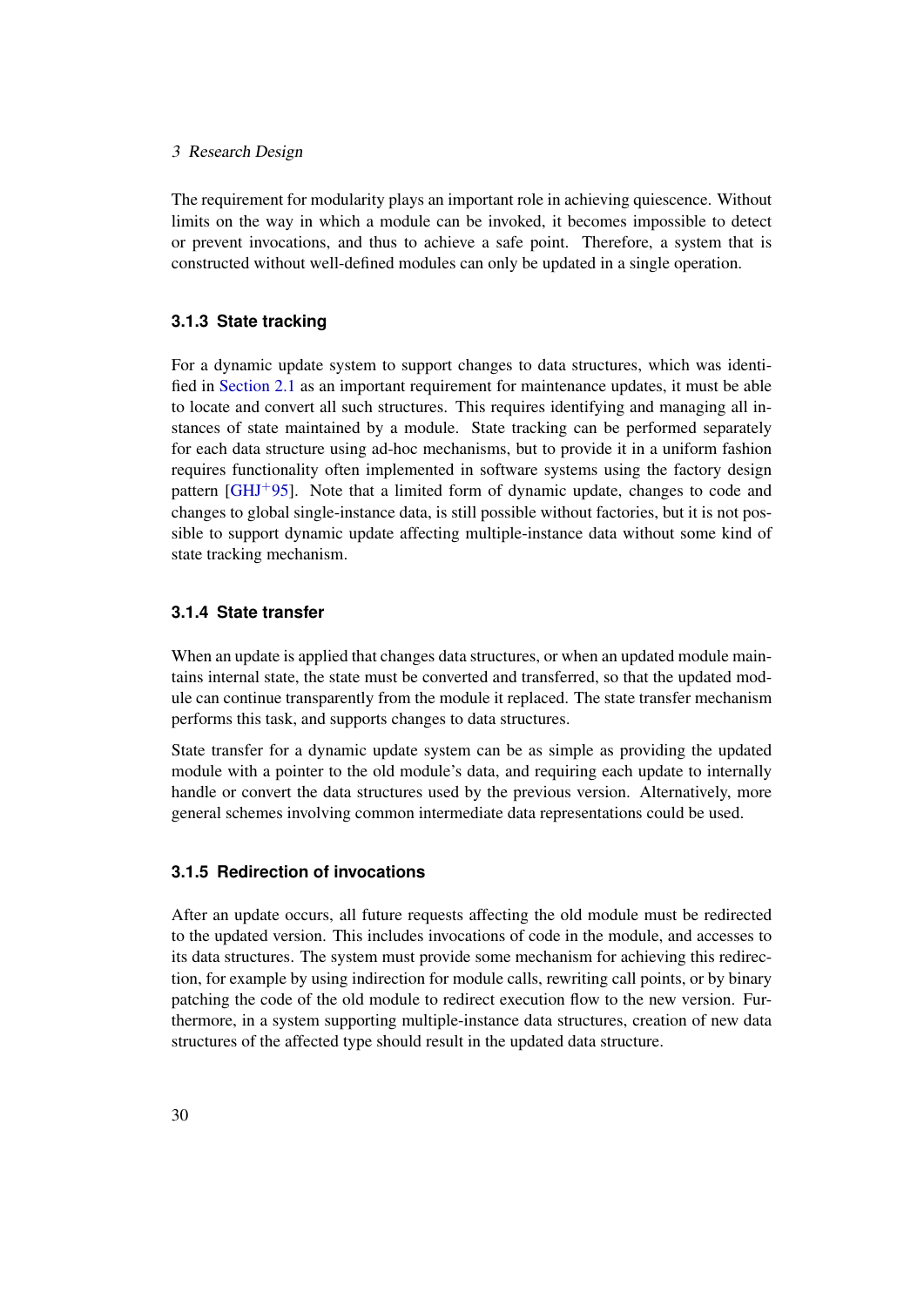# **3.1.6 Version management**

In order to package and apply an update, and in order to debug and understand the running system, it it necessary to know what code is actually executing. If an update depends on another update having previously been applied, then support is required to be able to verify this. Furthermore, if updates are from multiple sources, the versioning may not be linear, causing the inter-dependencies between updates to become complex and difficult to track.

The level of support required for version management is affected by the complexity of update dependencies, but at a minimum it should be possible to track a version number for each update present in the system, and for these version numbers to be checked before an update is applied.

# <span id="page-38-0"></span>**3.2 Research methods**

The primary research method used in this dissertation is a case-study implementation of modular dynamic update in the K42 research operating system. K42 is an experimental operating system for 64-bit PowerPC systems primarily developed at IBM Research. It was selected for the initial implementation for a number of reasons:

- K42 is heavily object-oriented, making it suitable for a prototype implementation of dynamic update because the system's pervasive modular structure allows dynamic update features to be developed for all parts of the system more rapidly than on other operating systems that, although modular, lack the consistent module invocation mechanisms used by K42.
- As was discussed in [Section 2.2.2,](#page-27-0) previous work on K42 developed hot-swapping mechanisms that allow code within the kernel to be dynamically changed  $[AHS^+02]$  $[AHS^+02]$ ,  $SAH<sup>+</sup>03, AHS<sup>+</sup>03$  $SAH<sup>+</sup>03, AHS<sup>+</sup>03$ ], and these mechanisms can be re-used for dynamic update, further reducing the complexity of its implementation.
- Despite its role as a research operating system, K42 supports the Linux API and ABI, and is able to run many standard applications and full-system benchmarks, allowing a more thorough performance analysis than would have been possible with other experimental operating systems.
- K42 has been developed over a period of nearly 10 years, and has a rich revision history from which changes could be selected to develop into experimental dynamic updates.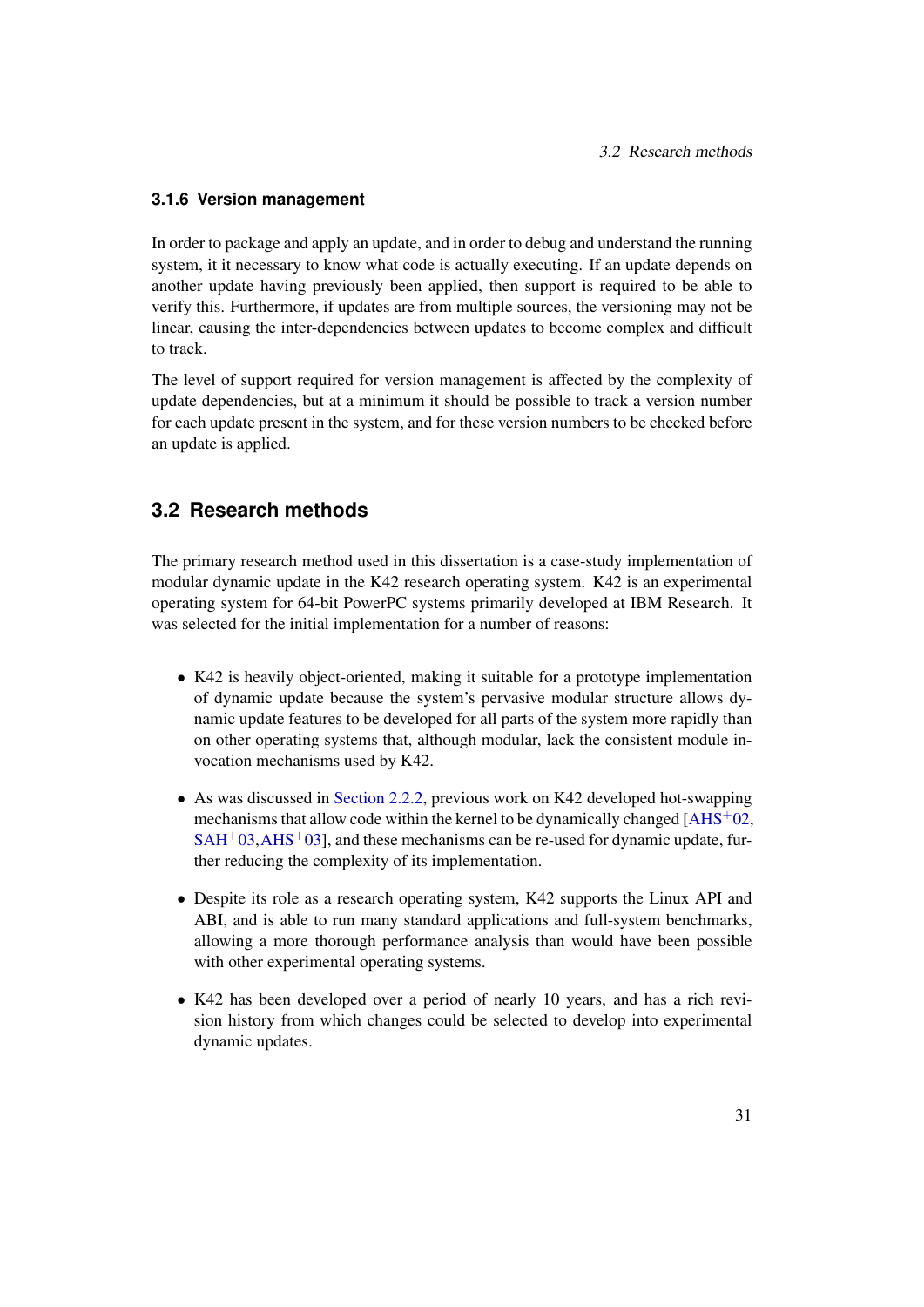#### 3 Research Design

• Finally, during most of the time period that this work was performed, K42 was actively supported and developed by a team at IBM.

Full background information on K42 will be given in [Section 4.1.](#page-40-0) The rest of [Chapter 4](#page-40-1) describes how K42 fulfils the requirements developed in the previous section, and details the design, implementation and testing of dynamic update in that system.

To test that the system can support the desired maintenance updates, including bug fixes and security patches, two research methods will be used. First, a number of example changes will be selected from K42's revision history and developed into dynamic updates. These changes are selected to cover as many different scenarios as possible; for example, changes to code only, changes to data structures, various changes to module interfaces, and so on. These test updates are described in [Section 4.3.](#page-61-0) Second, to determine whether the system can support all the desired maintenance updates, an analysis of the complete K42 CVS revision history will be conducted. This analysis, which is described in [Chapter 5,](#page-68-0) will examine changes in the revision history to decide if they are suitable for application as dynamic updates.

To measure the performance and scalability impact of the dynamic update system, a series of experiments will be performed, as described in [Chapter 6.](#page-76-0) These include measurements of the added performance overhead required for dynamic update support, as well as the direct costs incurred during a dynamic update. Finally, the design used in the K42 case study will be generalised to support for other commodity operating systems, such as Linux and FreeBSD, through a discussion in [Chapter 7.](#page-83-0)

# **3.3 Conclusions**

In this chapter, an approach for dynamic update based on operating system modularity has been outlined. Fundamental requirements for this approach have been developed; namely modularity, support for detecting a safe point, state tracking and state transfer mechanisms, support for redirection of module invocations and support for version management. Finally, a series of research methods for evaluating the approach have been selected, based on a case-study implementation of dynamic update in the K42 research operating system. In the following four chapters, each different aspect of the research plan will be developed and the results presented, beginning in the next chapter with the design, implementation and testing of a dynamic update system for K42.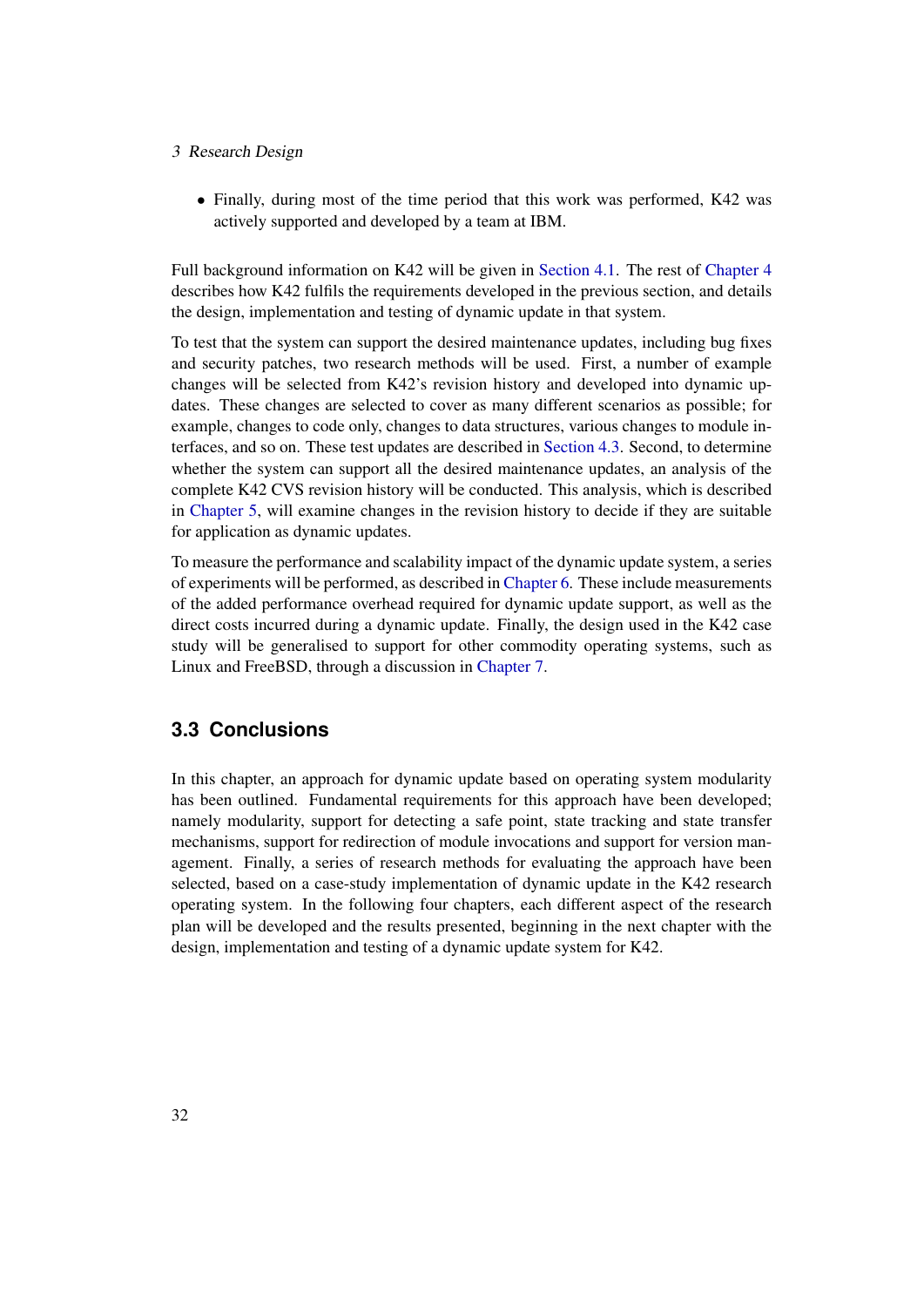<span id="page-40-1"></span>The previous chapter motivated and described an approach for dynamic update based on OS modularity, and outlined a series of research methods based on a case-study implementation of dynamic update for the K42 research operating system. This chapter details the design, implementation and testing of that prototype. First, the K42 system is described and necessary background information presented in [Section 4.1.](#page-40-0) Next, [Sec](#page-50-0)[tion 4.2](#page-50-0) covers the implementation of dynamic update in K42, including a discussion of how K42 provides the fundamental requirements identified in the previous chapter. Finally, [Section 4.3](#page-61-0) describes a series of updates that were developed to test the system, and [Section 4.4](#page-67-0) concludes.

# <span id="page-40-0"></span>**4.1 The K42 operating system**

K42 is an experimental operating system developed at IBM Research  $[IBM02a, AAB^+05,$  $[IBM02a, AAB^+05,$  $[IBM02a, AAB^+05,$  $[IBM02a, AAB^+05,$  $KAR<sup>+</sup>06$  $KAR<sup>+</sup>06$ ]. K42 targets 64-bit cache-coherent NUMA systems; at present, it runs on PowerPC hardware, although in the past the MIPS architecture was supported, and a port to x86-64 is in progress. Key goals of the project included scalability for large multiprocessor machines with non-uniform memory access (NUMA), complete compatibility with the Linux API and ABI, and customisability and adaptability of the system's behaviour. To achieve these goals, the designers:

- structured the system using modular, object-oriented code;
- avoided centralised code-paths, global data structures, and global locks;
- moved system functionality from the kernel to server processes and into application libraries.

# <span id="page-40-2"></span>**4.1.1 K42 system structure**

K42 is structured around a client-server model, as show in [Figure 4.1.](#page-41-0) Many system services are provided by server processes and are invoked using an IPC mechanism.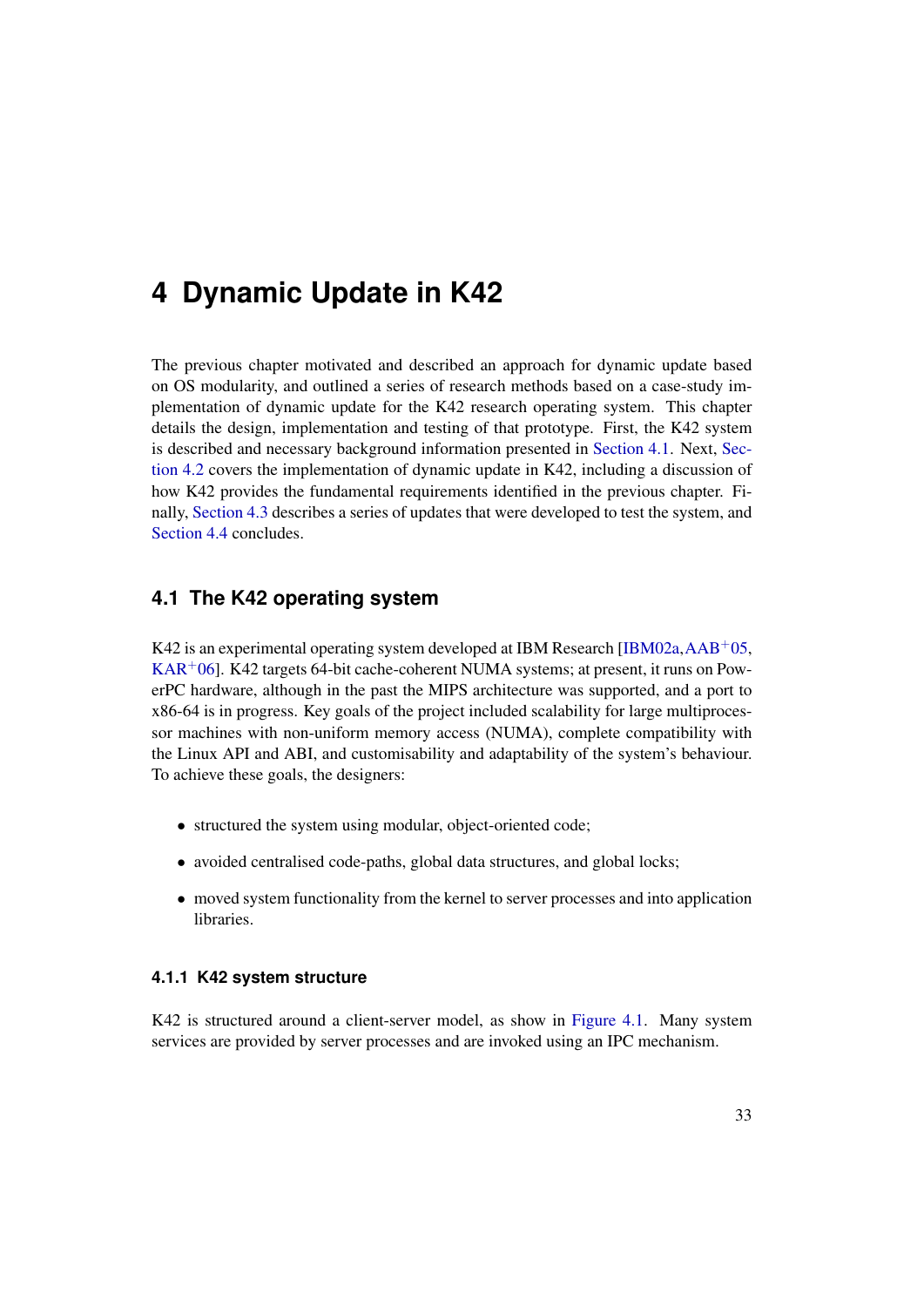

<span id="page-41-0"></span>Figure 4.1: Structural overview of K42. Arrows indicate possible protected procedure calls between objects in different processes.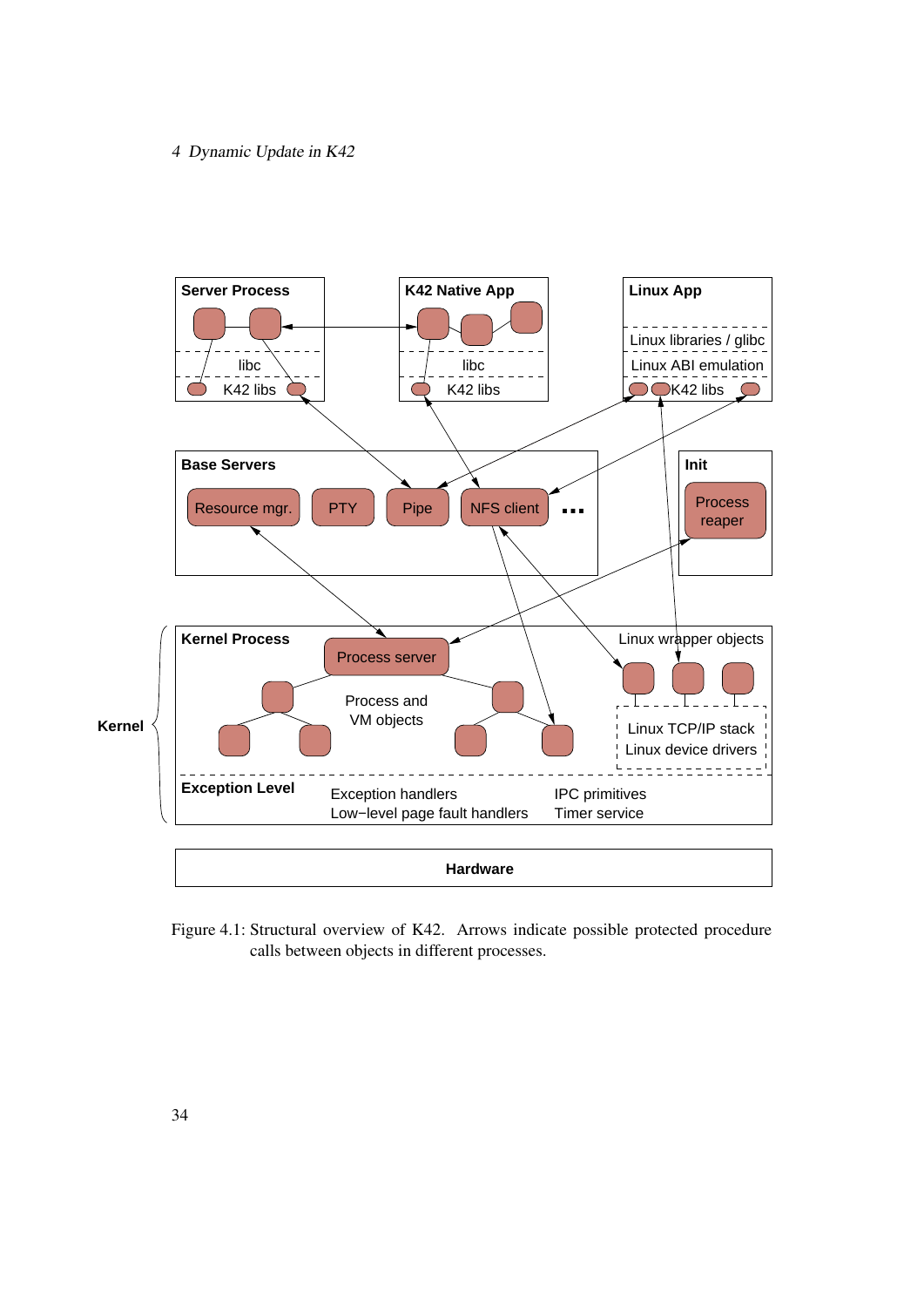#### 4.1 The K42 operating system

In the kernel, the code at *exception level* provides some of the features commonly found in a microkernel. It implements the lowest-level of exception and page-fault handling, IPC primitives, base scheduling operations, and the timer service. This code runs with interrupts disabled and accesses only pinned data structures. The rest of the kernel, known as the *kernel process*, is threaded, fully pre-emptable, and paged (only its code and some data structures are pinned in memory). Besides running in privileged mode, the kernel process is similar to a user-level process, because its services are invoked using the IPC mechanisms implemented at exception level. The main services provided by the kernel process are process management and the full virtual memory system. K42's device drivers and network stack are reused from Linux and also run in the kernel process [\[IBM02c\]](#page-107-2).

Remaining system services, including the resource management policy, file systems, socket and pipe communication, pseudo-terminal management, and others are implemented at user-mode, and invoked via the same IPC mechanisms used to invoke kernel process services. Earlier versions of K42 ran these servers as separate processes; however, as [Figure 4.1](#page-41-0) shows, most are now co-located in a *base-servers* process, primarily to improve performance of the fork() operation. The base-servers process is the first user process started at boot time, and has access to privileged operations provided by the kernel process that are not accessible to the other user processes.

Communication between clients and servers, including the kernel process, is performed via K42's IPC mechanism, known as a protected procedure call (PPC) [\[GKS94\]](#page-105-0). A *stub compiler* is used to automatically generate the code for PPC calls from decorations on the C++ class declarations of server objects. The generated stubs marshal and unmarshal method arguments, and also implement a capability-like security mechanism using the sender identity that is provided by the kernel on message delivery. Thus, C++ classes form the native interface to K42 system services. As much system functionality as possible is implemented in these application-level class libraries. For example, the IO model provided by the kernel and server processes is purely event-driven; blocking operations, such as select(), are implemented within libraries, avoiding unnecessary communication.

An application may be written to use the native K42 class interfaces, or it may be an unmodified Linux application  $[AAE^+03]$  $[AAE^+03]$ . In this case, attempts to perform Linux system calls are intercepted via trap reflection, and an emulation library within the process converts the calls into operations on the K42 libraries, that in turn invoke the kernel or servers via PPCs as required. It is also possible for a Linux application to be linked with a modified version of the glibc library that invokes the emulation layer directly, avoiding the overhead of trap reflection. Examples of unmodified Linux applications that have been run on K42 include the OpenSSH daemon and IBM's DB2 database.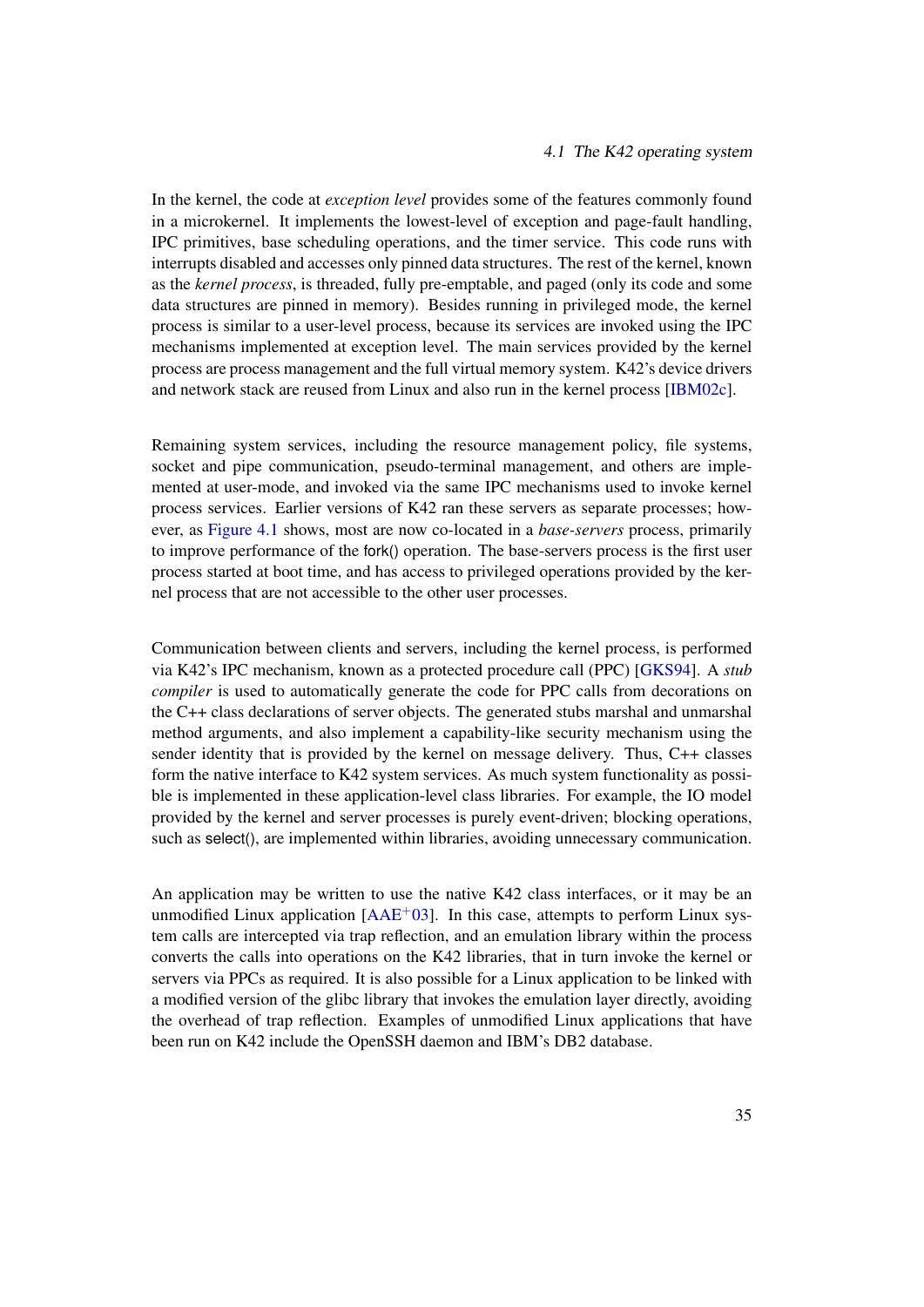

<span id="page-43-0"></span>Figure 4.2: Virtual memory system object hierarchy. Reproduced from Appavoo [\[App05\]](#page-101-1).

# **4.1.2 Object-orientation and modularity in K42**

All of the native (non-Linux) code in K42, including the kernel process, servers, and libraries, is implemented in object-oriented C++. Every resource in the system (for example, a memory region, network socket, or process) is managed by a different set of object instances.

[Figure 4.2](#page-43-0) shows an example of the object hierarchy used in the virtual memory system [\[IBM02b\]](#page-107-3). *Process objects* (analogous to the process control block structure present in other operating systems) represent a process, and maintain a list of memory regions, represented by *region objects*, that make up its address space. Each region is backed by a *file cache manager* (FCM) object, that is responsible for mapping page frames to file data and implementing the local paging policy for each file. Linked to each FCM is a *file representative* (FR) object, whose task is to communicate with the user-level clients of a file, such as the file-system server. Other objects involved in virtual memory are the *hardware address translator* (HAT), which manages the hardware-specific representation of an address space, and the *page managers* (PM), which implement global aspects of the paging policy, such as the allocation of frames to FCMs.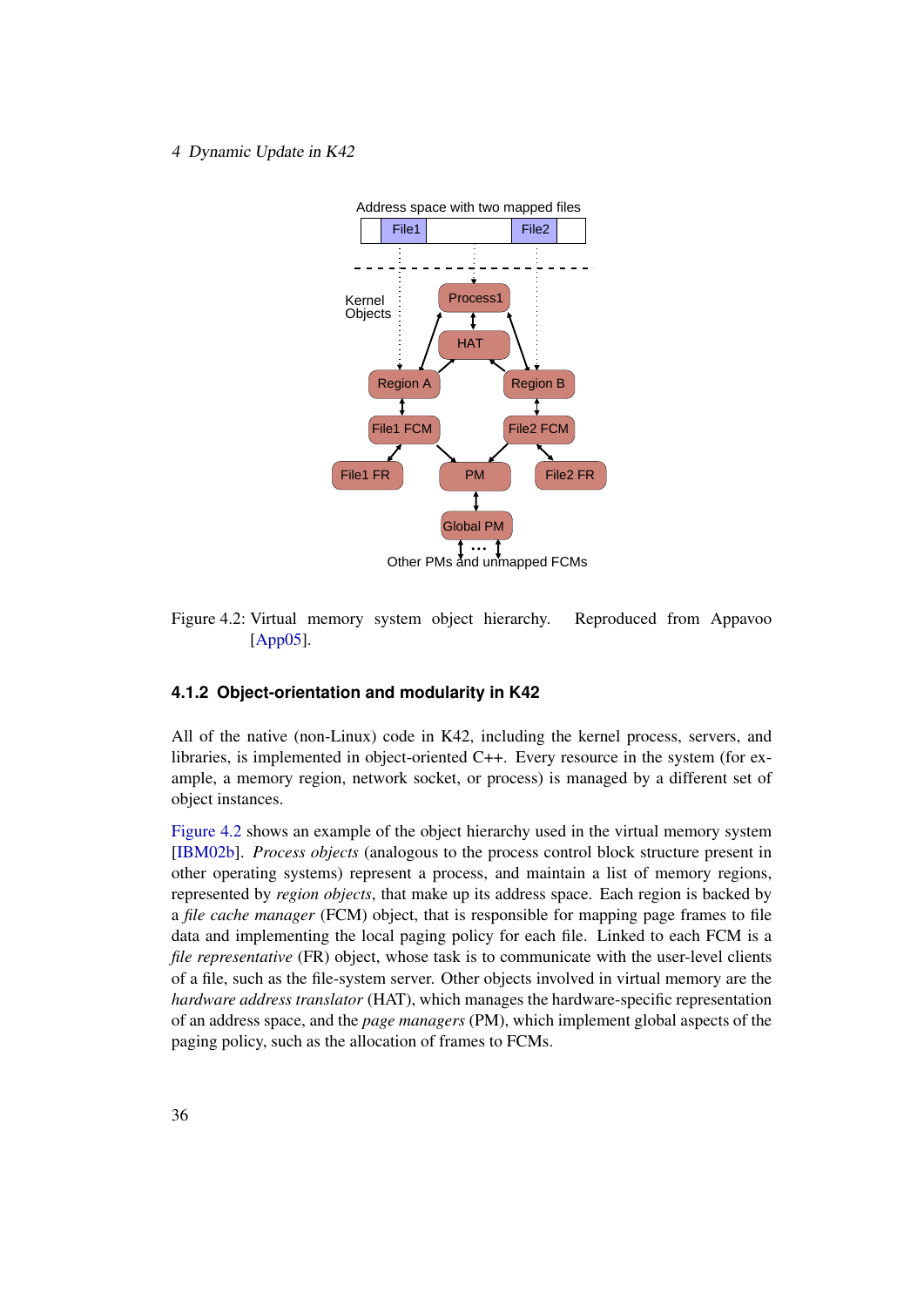The primary reasons for the use of such fine-grained object decomposition in K42 are scalability and adaptability. Each object contains the meta-data necessary to manage its resource, as well as all the locks necessary to manipulate it. Global locks, data structures, and policies can thus be avoided. In the virtual memory system, the fine-grained object structure allows page faults in separate processes to separate files to be handled entirely in parallel without any lock or data contention. Furthermore, the system can adapt on a per-resource basis, because a different FCM implementation may be used for any open file, for example to implement different caching and pre-fetching policies.

## **4.1.3 Clustered objects**

Although a fine-grained object-oriented design helps scalability, some objects, such as the FCM for a widely-shared file, may still be accessed by many nodes in a large multiprocessor. To address the scalability problem this causes, K42 uses *clustered objects* [\[GKA](#page-105-1)+99,[App05\]](#page-101-1), a technology that allows objects to implement and control their own cross-processor distribution transparently to their clients.

[Figure 4.3](#page-45-0) abstractly illustrates a clustered object implementing a simple counter, with operations to increment, decrement and return the value of the counter. Externally, a single instance of the counter object is visible, but internally to the object three different counter values are maintained, one for each processor in the system. Calls on the object are transparently directed to the local processor's counter, allowing the increment and decrement operations to be performed without any cross-processor communication, because they only modify a local value. Only the operation to return the current value of the counter must access the non-local data, resulting in performance and scalability benefits when such operations are relatively infrequent.

Clustered objects are widely used in K42 to improve the scalability of objects that are accessed on multiple processors. For instance, K42 has an implementation of the FCM object that is internally partitioned, allowing requests on different processors to be handled in parallel without unnecessary sharing. This improves the scalability of the system when a single file, such as the C standard library, is widely shared among processes on multiple processors.

One drawback of partitioned clustered objects such as the FCM and abstract counter is that they incur additional time and space overhead when they are only accessed on a single CPU. However, the object-oriented nature of K42 enables adaptability that avoids this problem, because different resources can be managed by different implementations. For example, two implementations of the process object exist, ProcessReplicated, the default, and ProcessShared, which is optimised for the case when a process exists on only a single CPU  $[AADS<sup>+</sup>03]$  $[AADS<sup>+</sup>03]$ . K42 defaults to creating replicated processes, but allows for a combination of replicated and shared processes.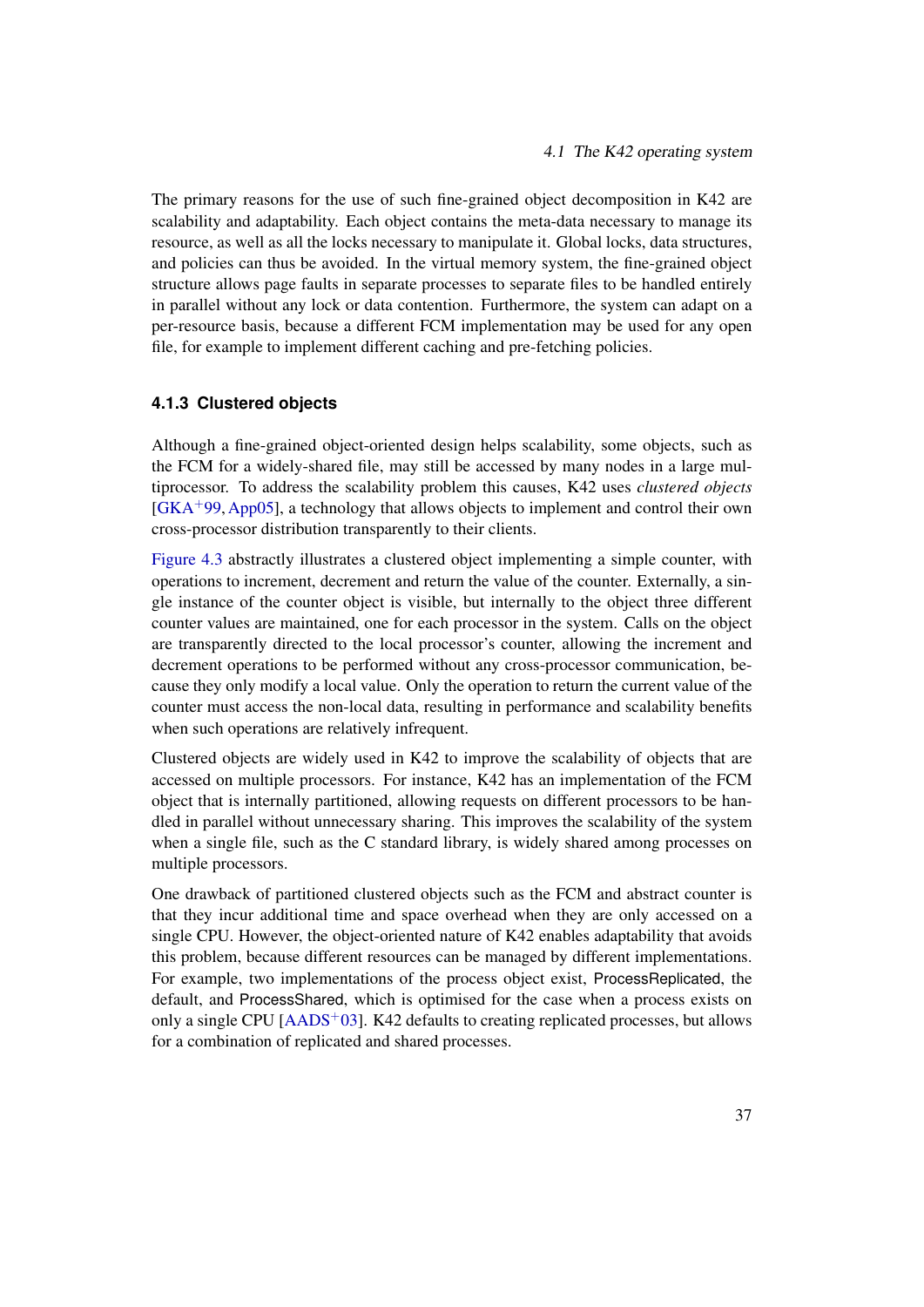

<span id="page-45-0"></span>Figure 4.3: Abstract view of clustered object. Reproduced from Appavoo [\[App05\]](#page-101-1).

The K42 clustered object implementation extends the standard C++ object structure provided by the compiler, as illustrated in [Figure 4.4.](#page-46-0) First, all clustered objects are accessed indirectly via a a global table of object pointers known as the *object translation table*. This table is located in *processor-specific memory*, a region of memory where the same virtual address range maps to different physical memory on each processor, allowing object invocations to be transparently directed to per-processor objects. Second, all methods of clustered objects are declared as *virtual*, causing the compiler to invoke them via a pointer stored in the object's *virtual function table*. This allows different object instances to transparently use different implementations, and is also used to instantiate objects as they are invoked on each processor.

The fine-grained object orientation and clustered objects used in K42 come at a cost, due to the extra indirection required for object invocations, virtual functions, and the object translation table. Nevertheless, the K42 designers chose to structure the system in this way, because the extra indirection enables performance improvements not otherwise possible, through customising objects to application behaviour, and improved locality and scalability on a multiprocessor [\[IBM02a\]](#page-106-0). Scalability comparisons with Linux support this decision, with K42 scaling significantly better than Linux 2.4.19 on more than ten processors  $[AAE^+03]$  $[AAE^+03]$ .

# **4.1.4 Interposition and hot swapping**

Using the indirection provided by the object translation table, the K42 project has developed *object interposition* and *hot-swapping* services [\[HAW](#page-105-2)+01,[AHS](#page-100-0)+02]. Interposition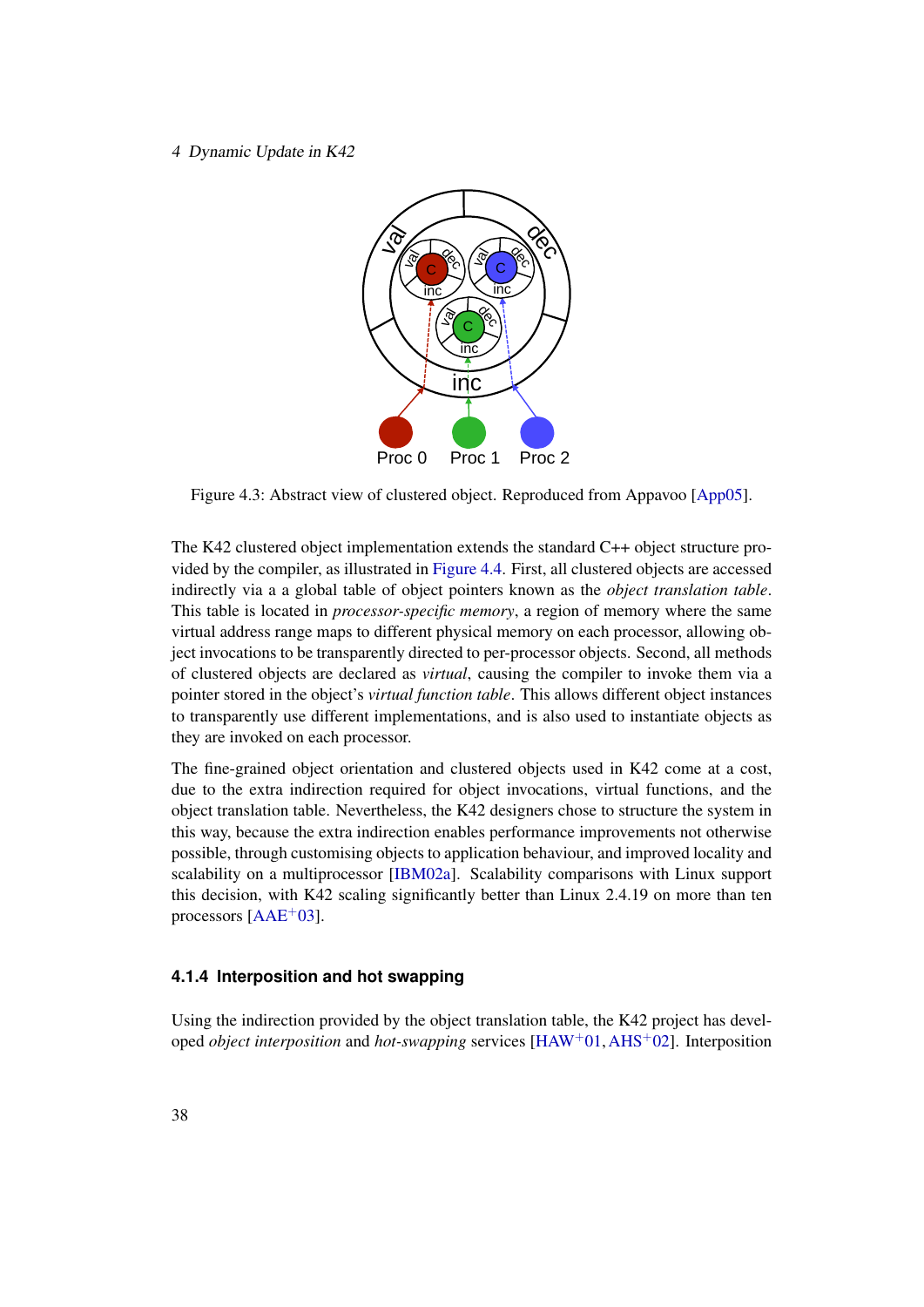#### 4.1 The K42 operating system



<span id="page-46-0"></span>Figure 4.4: Clustered object indirection through object translation table

allows the calls to a clustered object instance to be monitored or redirected. Hot swapping uses interposition, and allows an object instance's entire implementation to be changed at runtime. Hot-swapping technology has been used in K42 to achieve online reconfiguration  $[SAH^+03, AHS^+03]$  $[SAH^+03, AHS^+03]$  $[SAH^+03, AHS^+03]$  $[SAH^+03, AHS^+03]$ , for example dynamically switching a caching algorithm from LRU to FIFO when a particular access pattern is detected.

To perform an interposition, the object translation table entry is updated to refer to an *interposer object,* rather than the original object, forcing all calls to the original object to be transparently redirected to the interposer. The interposer object holds a reference to the original object, and may forward calls to this object as well as to wrapper code. Besides its role in the hot-swapping implementation, interposition has other uses in an object-based system; it allows dynamic monitoring of a particular object's performance and invocation patterns, and may be used to determine when to perform an adaptive hotswap.

#### **Hot-swap mechanism**

For an object to be safely hot-swapped, it is necessary to ensure that it is *quiescent*, or that no threads hold references to its data structures, during the critical period when its state is transferred and the new object takes over. To detect a quiescent state in an object, K42 makes use of a *thread generation count* mechanism, which tracks the lifetime of the system's threads, and is similar to read-copy update (RCU) in Linux  $[MSA<sup>+</sup>02$  $[MSA<sup>+</sup>02$ , [MS98\]](#page-108-1). Logically, each thread in K42 belongs to a certain epoch, or *generation*, which was the active generation when it was created. A count is maintained of the number of live threads in each generation, and by advancing the generation and waiting for the previous generations' counters to reach zero, it is possible to determine when all threads that existed on a processor at a specific time have terminated  $[GKA^+99]$  $[GKA^+99]$ . This is feasible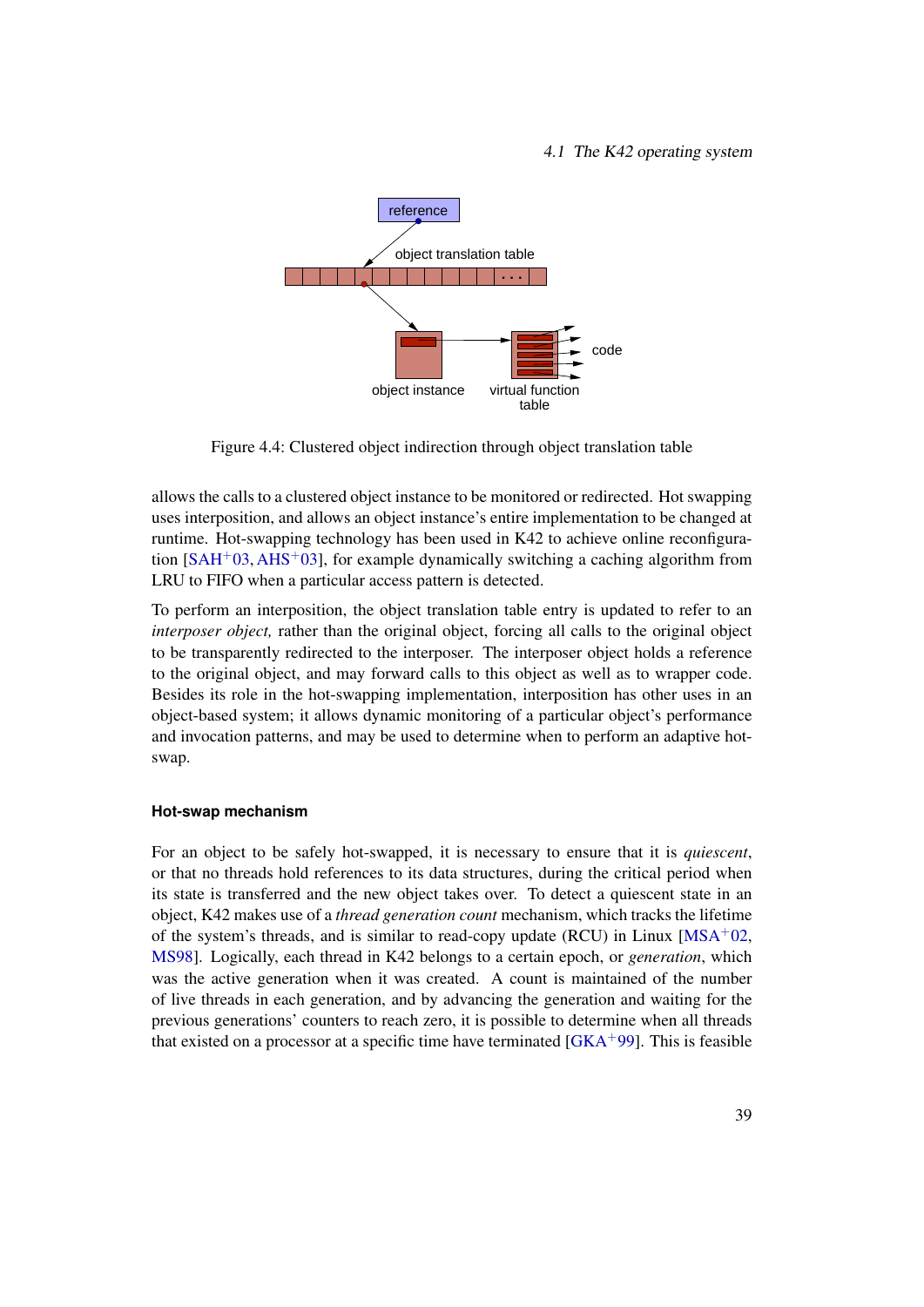in K42, since the system is event-driven and threads are generally short-lived and nonblocking. Mechanisms also exist to support applications that require blocking threads. The same approach can also be used in operating systems that may have blocking threads but are still event-driven  $[MSA<sup>+</sup>02]$  $[MSA<sup>+</sup>02]$ .

In order to perform a hot swap, K42 interposes a hot-swap *mediator object* in front of the object to be swapped out. As illustrated in [Figure 4.5,](#page-48-0) the mediator then passes through several phases: forward, block, and transfer.

- **Forward** In the forward phase, the mediator increases the thread generation count and then continues to forward and track requests to the object until it is certain that any requests started before the hot-swap began have completed, and thus that all existing requests are being tracked. This is achieved by waiting for the count of threads in previous generations to reach zero.
- **Block** Once all calls to the object are tracked, the mediator enters the block phase. In this phase all new incoming calls are blocked, while the existing calls that were being tracked complete. An exception is made for recursive calls, that must be allowed to complete to avoid deadlock. Once all calls have completed or are blocked, the object is known to be in a quiescent state.
- **Transfer** The object is quiescent and can now safely be swapped. To do this, the mediator performs the transfer of state from the old to the new object. State transfer is the process by which an object's data structures are converted to the format required by the new implementation, and is discussed in the following section.
- **Complete** Once the state transfer is complete, the mediator updates the entry in the object translation table to point directly to the new object instead of itself, and then unblocks the calls it was tracking, forwarding them to the new object. The new object is now active, and the mediator and the old object are destroyed.

## **State transfer**

<span id="page-47-0"></span>The *state-transfer mechanism* is responsible for converting the data structures used by the old object into the format expected by the new implementation. As was discussed in [Section 2.1,](#page-11-0) state transfer happens also in dynamic-update systems, however in these the replacement module is usually a newer version of the existing code, or has been explicitly designed to replace the existing code, so it is reasonable to assume that the state data is in the same or similar format, and that the replacement module can implement a transfer function that understands the internal data format of the module being replaced.

When hot swapping however, there could be any number of different implementations of a particular service, so it is much more important to be able to negotiate a common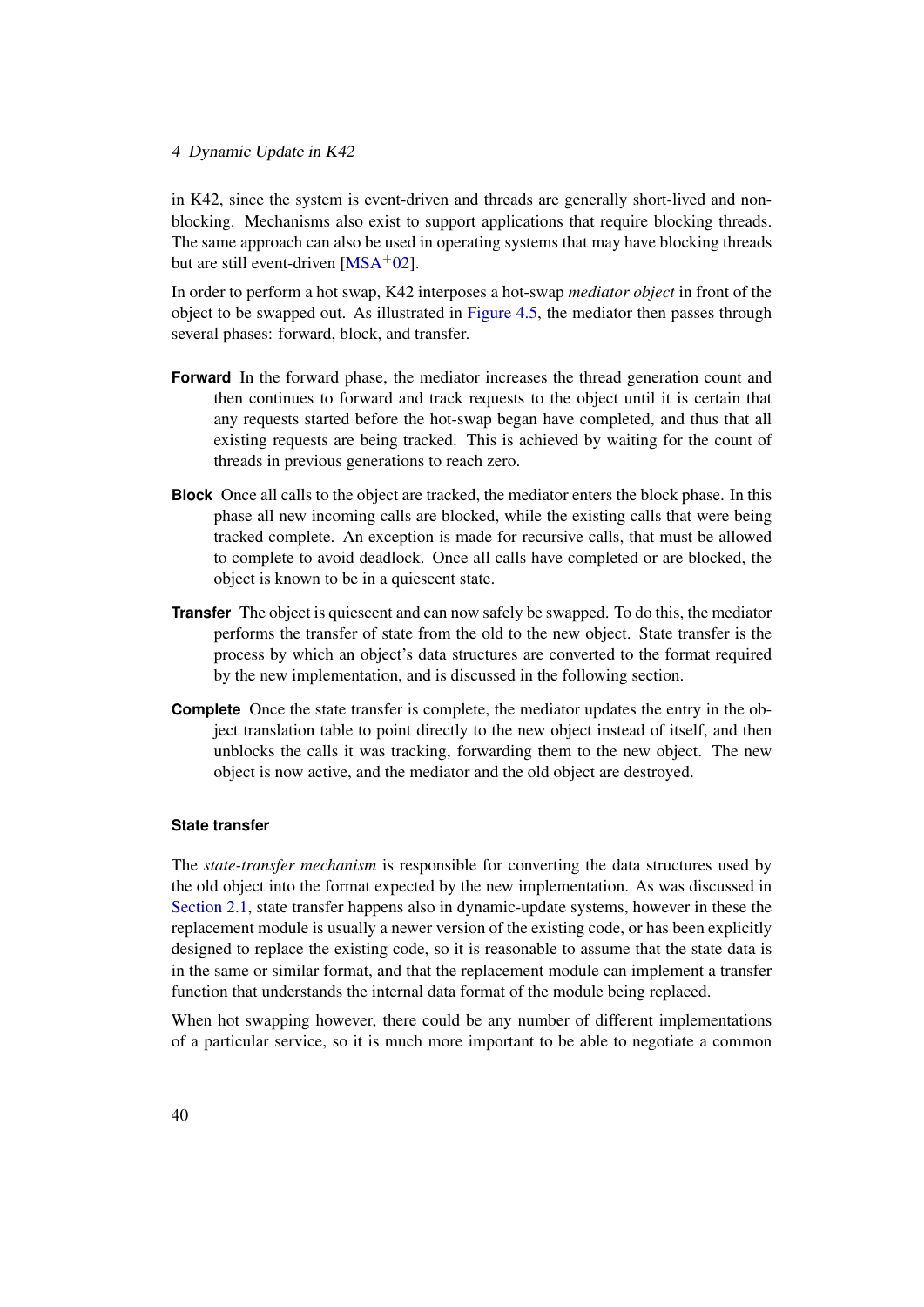#### 4.1 The K42 operating system



<span id="page-48-0"></span>Figure 4.5: Phases in an object hot-swap: (a) prior to the swap threads invoke an object directly; (b) a mediator object is interposed, forwarding new calls to the object; (c) once all calls are tracked, the mediator blocks incoming calls and waits for the existing ones to finish; (d) when the object is quiescent, state is transferred to its replacement; (e) the mediator forwards blocked calls to the new object; (f) the old object and mediator are destroyed. Reproduced from Appavoo *et al.* [\[AHS](#page-100-0)<sup>+</sup>02].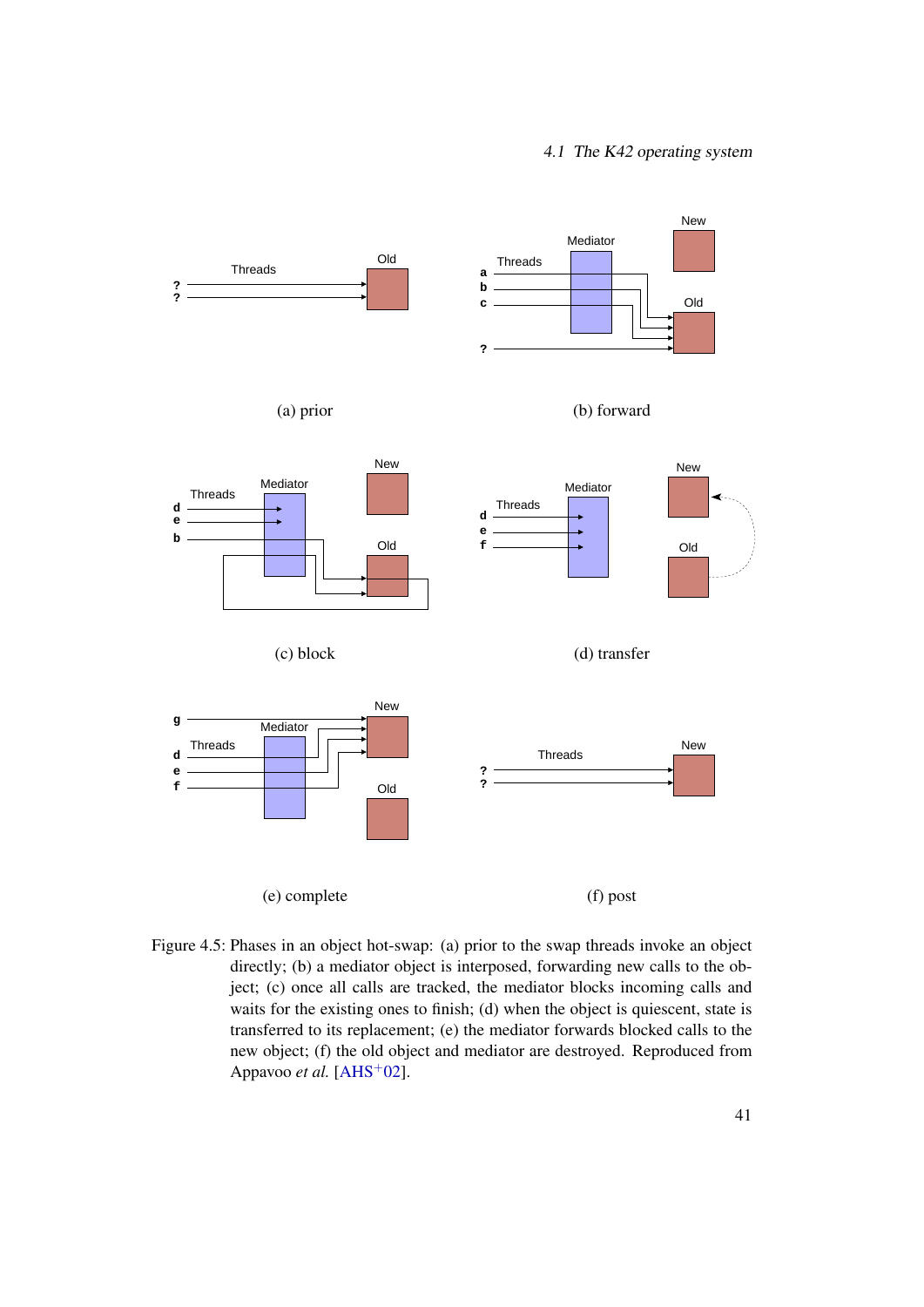

<span id="page-49-0"></span>Figure 4.6: State transfer

intermediate format for the transfer of state data. K42 objects therefore export a list of intermediate formats that they support. As shown by [Figure 4.6,](#page-49-0) the mediator performing a hot-swap selects a common format supported by both objects to perform the conversion, before using the export and import functions of the objects to perform the transfer. This approach places the majority of the work involved in state transfer onto the programmer implementing clustered objects, who must choose and implement the appropriate intermediate formats and transfer functions.

#### **4.1.5 Comparison to commodity operating system kernels**

As discussed in [Section 3.2,](#page-38-0) K42 was chosen for the case-study implementation for a number of reasons, including its consistent modularity and existing use of clustered objects. However, as this section has shown, K42's structure differs in a number of significant areas from the commodity operating systems that are the aim of this research. Specifically, although commodity operating systems are modularised, the module structure is not as pervasive, and module invocation mechanisms are not as consistent as for K42's clustered objects. Furthermore, K42 always encapsulates data within object interfaces, whereas in commodity kernels some data structures may be accessed directly by code outside a module.

On the other hand, K42 has many features in common with commodity systems. Its API is Linux-compatible, so as a system it implements the same functionality as a commodity kernel. As was described in [Section 4.1.1,](#page-40-2) although some functionality is implemented in user-level servers, many services and policies reside within the kernel, unlike microkernel-based systems. Finally, although it is somewhat unique in its design, K42 is an existing system with many years of development, and dynamic update is a new feature in its evolution.

K42's most important advantage for this case-study over a commodity system such as Linux is not its modularity in and of itself, but more specifically its consistent module invocation mechanisms. These make it appealing for a case study, because dynamic update features can be applied to large parts of the system with minimum implementation effort, whereas on another system such as Linux much more implementation work would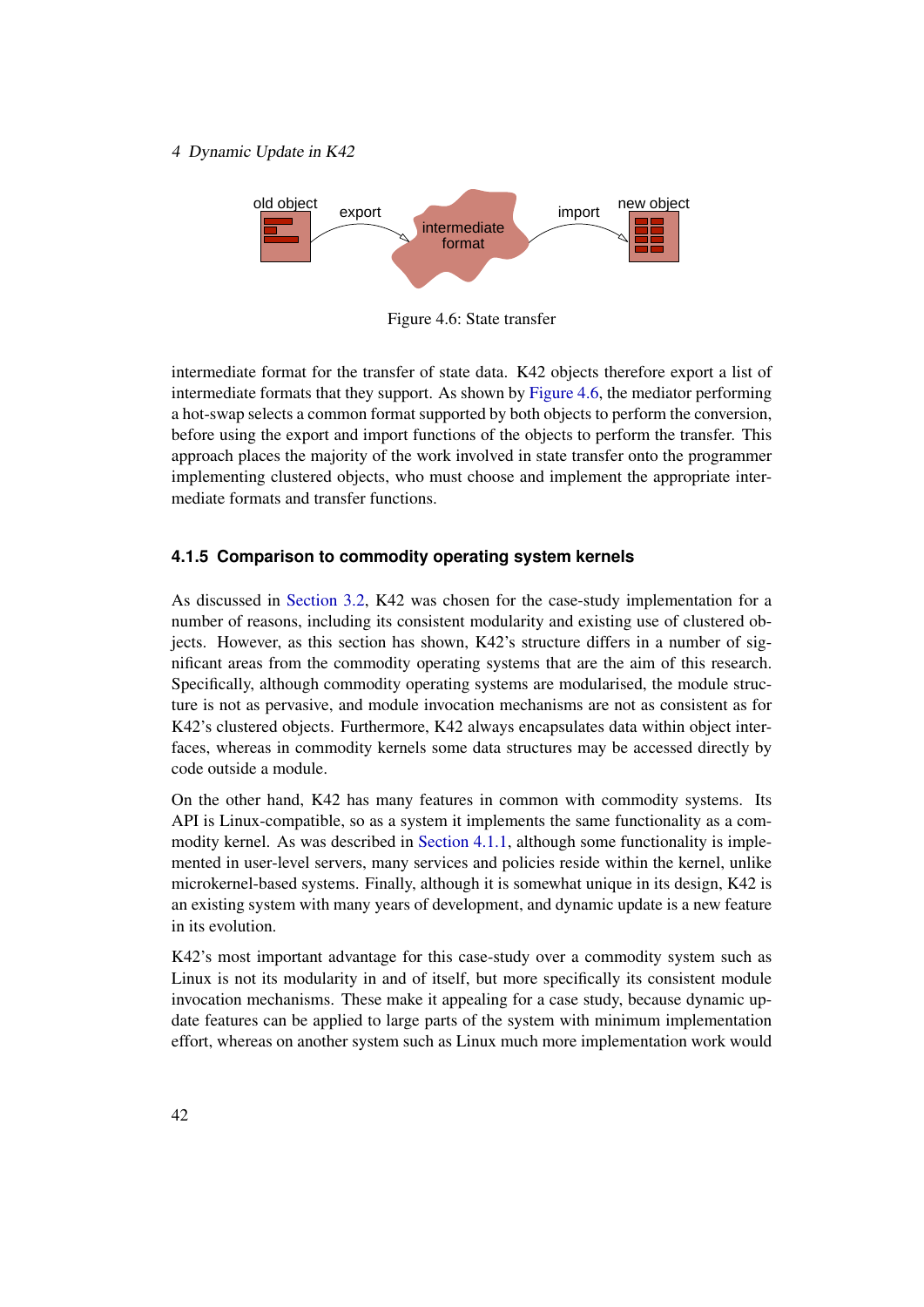be required to enable dynamic updates to different module interfaces. The implications of these structural differences will be discussed in greater depth in [Chapter 7,](#page-83-0) where the design is discussed in the context of commodity systems such as Linux and FreeBSD.

# <span id="page-50-0"></span>**4.2 Dynamic update implementation**

Because it allows the implementation of kernel objects to be changed on-the-fly, hot swapping provides a solid base on which to build dynamic update in K42. However, as was discussed in [Section 2.2.2,](#page-27-0) although hot swapping might be used in a dynamic update implementation, it does not solve the whole problem. Hot swapping only changes the implementation of a specific object instance, rather than all objects affected by a code update, and it does not allow the object's interface to change. Furthermore, K42 only supports hot-swaps to pre-existing object implementations that are present at compilation.

This section details the design and implementation of a dynamic update system for the K42 kernel, based on hot swapping. The design aims to achieve a whole-system dynamic update as a series of coordinated hot-swap operations. This section begins with a discussion of how the previously-identified requirements can be provided in K42, and continues with details of the specific functionality that was added to implement dynamic update, finishing in [Section 4.2.6](#page-58-0) with a description of the process of preparing and applying a dynamic update.

# **4.2.1 Requirements**

In [Section 3.1,](#page-35-0) the fundamental requirements for a system to support module-based dynamic update were identified. These requirements are now revisited, with a discussion of how they are already provided by K42, or how K42 will be extended to provide them.

#### **Modularity**

A clear choice for the dynamically-updatable unit in K42 is the same used for hot swapping, namely the clustered object instance. As discussed, the K42 kernel is structured as a set of objects, and the coding style used enforces encapsulation of data within objects. Each object's interface is declared in a virtual base class, allowing clients of an object to use any implementation, and for the implementation to be changed transparently by hot swapping.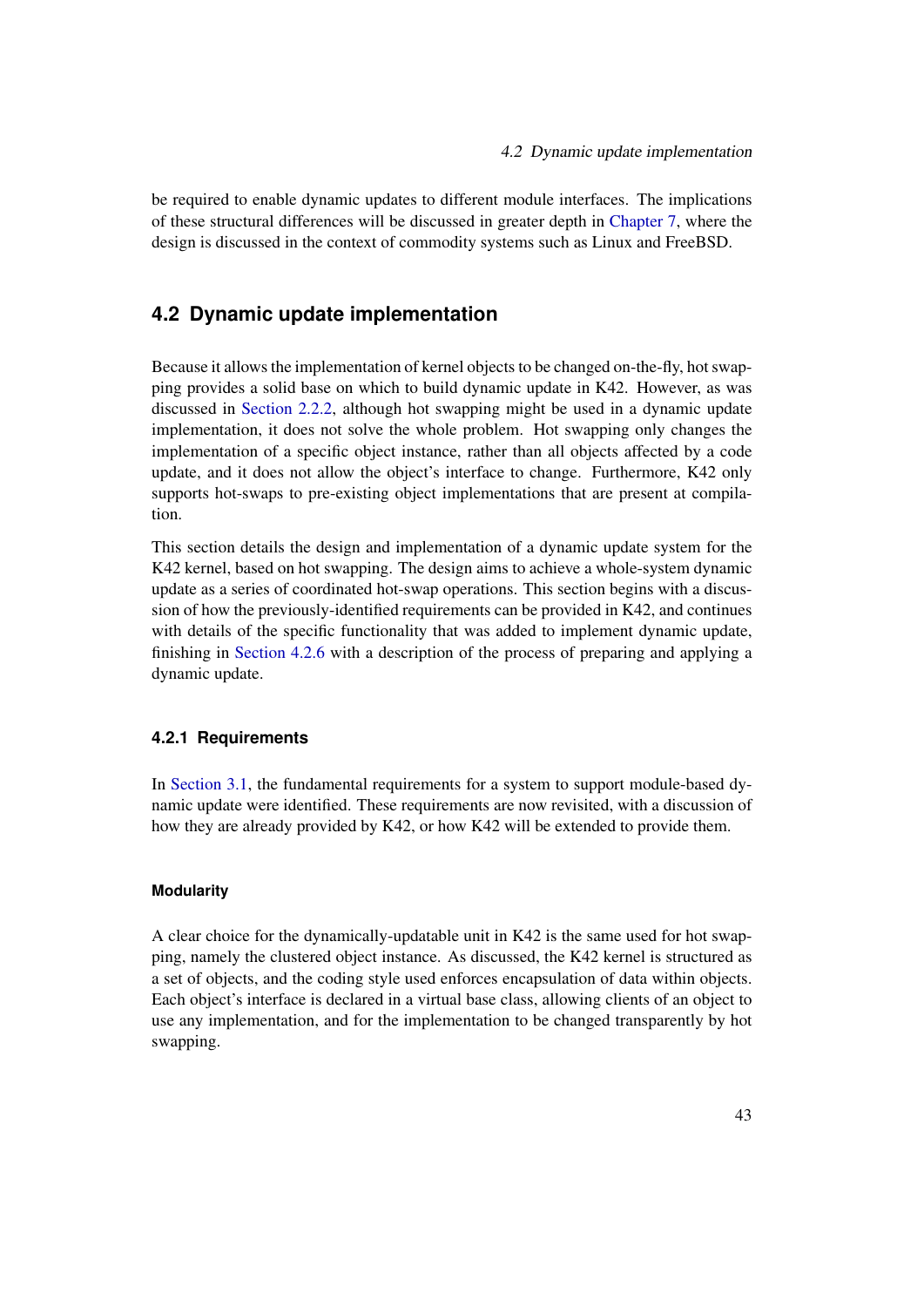#### **Safe point**

As detailed in the previous section, the implementation of hot swapping first blocks new invocations of an object, and then uses the thread generation count to detect quiescence, thereby achieving a safe point for an update.

#### **State tracking**

State tracking is a requirement that K42 lacks. State in K42 consists of clustered object instances, however these instances are tracked in an ad-hoc, class-specific manner, and are usually created through calls to statically-bound methods. To address this problem, factory objects are introduced in K42; these are responsible for object creation and destruction, track object instances in a uniform fashion, and are described in detail in [Section 4.2.3.](#page-53-0)

#### **State transfer**

As was discussed in [Section 4.1.4,](#page-47-0) K42 performs state transfer via conversion functions to and from a common intermediate representation. This generalised technique was developed to support hot-swapping between arbitrary implementations of an interface. However, in the case of dynamic update, the replacement object is usually a slightly-modified version of the original object, with a similar internal state representation, so the conversion functions in these cases perform either a direct copy, or a copy with slight modifications.

In cases where an object's state is large, or when many object instances must be updated, a copy is an unnecessary expense, because the updated object is deleted immediately afterwards. For example, the process object maintains a series of structures which describe the address-space layout. To avoid the cost of deep-copying and then discarding these structures, the data-transfer functions involved simply copy the pointer to the structure and set a flag in the old object. When the object is destroyed it checks this flag and, if it is set, does not attempt destruction of the transferred data structures. Effectively, ownership of the structure is transferred to the new object instance. This only works in cases where the new object uses the same internal data format as the old object, which is true in many dynamic update situations. In cases where this is not true, the negotiation protocol ensures that a different transfer function is used.

### **Redirection of invocations**

K42's object translation table is ideal for redirecting object invocations after a hot swap or dynamic update. In the process of performing a dynamic update, the translation table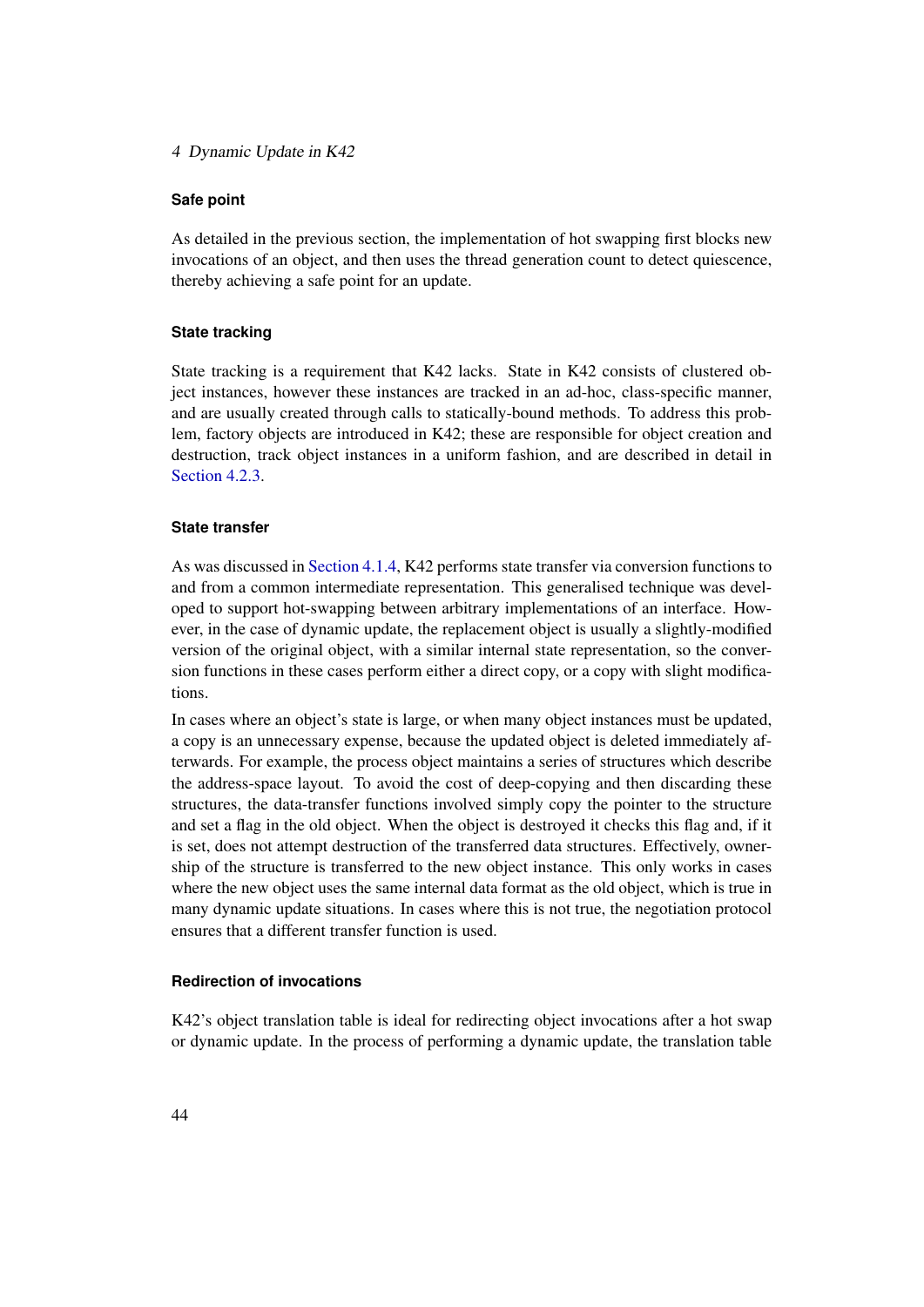entries for an object are updated to point to the new instance, causing future calls from clients to transparently invoke the new code. The object translation table was originally designed in K42 to support the clustered object system, but has also been utilised to implement hot swapping and dynamic update.

When an object that has multiple instances is updated, creations of that type must also be redirected. This redirection is provided by the factory mechanism, described in [Sec](#page-53-0)tion  $4.2.3$ .

#### **Version management**

Version management in K42 was lacking, because there had been no previous work on dynamic update, and thus no consideration of the need to support multiple versions of objects. To address this limitation, a simple version scheme was developed for dynamic updates in K42. Each factory object carries a version number, and before any update proceeds these version numbers are checked for compatibility. Further details follow in [Section 4.2.6.](#page-58-0)

#### **4.2.2 Module loader**

To perform updates, the code for the updated object must be present. The normal process for adding an object to K42 was to recompile the kernel, incorporating the new object, and then reboot the system. This is insufficient for dynamic update, so a *kernel module loader* that is able to load the code for an updated object into a running kernel or system server was developed.<sup>[1](#page-52-0)</sup>

A K42 kernel module is a relocatable ELF file with unresolved references to standard kernel symbols and library routines. The module loader consists of a special object in the kernel that allocates pinned memory in the kernel's text area, and a trusted user-space program that has access to the kernel's symbol table. This program uses that symbol table to resolve the undefined symbols in the module, and load it into the special region of memory provided by the kernel object. It then instructs the kernel to execute the module's initialisation code.

The K42 module loader operates similarly to that used in Linux [\[dGdS99,](#page-103-1) [BC02\]](#page-101-2), but is simpler. Whereas Linux must maintain a dynamic symbol table and support interdependencies between modules, in K42 this is avoided because all objects are invoked indirectly through the object translation table. A module can (and to be useful should) contain code that is called by the existing kernel without requiring its symbols to be visible. Its initialisation code instantiates replacement objects and performs hot-swap or

<span id="page-52-0"></span><sup>&</sup>lt;sup>1</sup>The K42 module loader was developed for this work by Jeremy Kerr.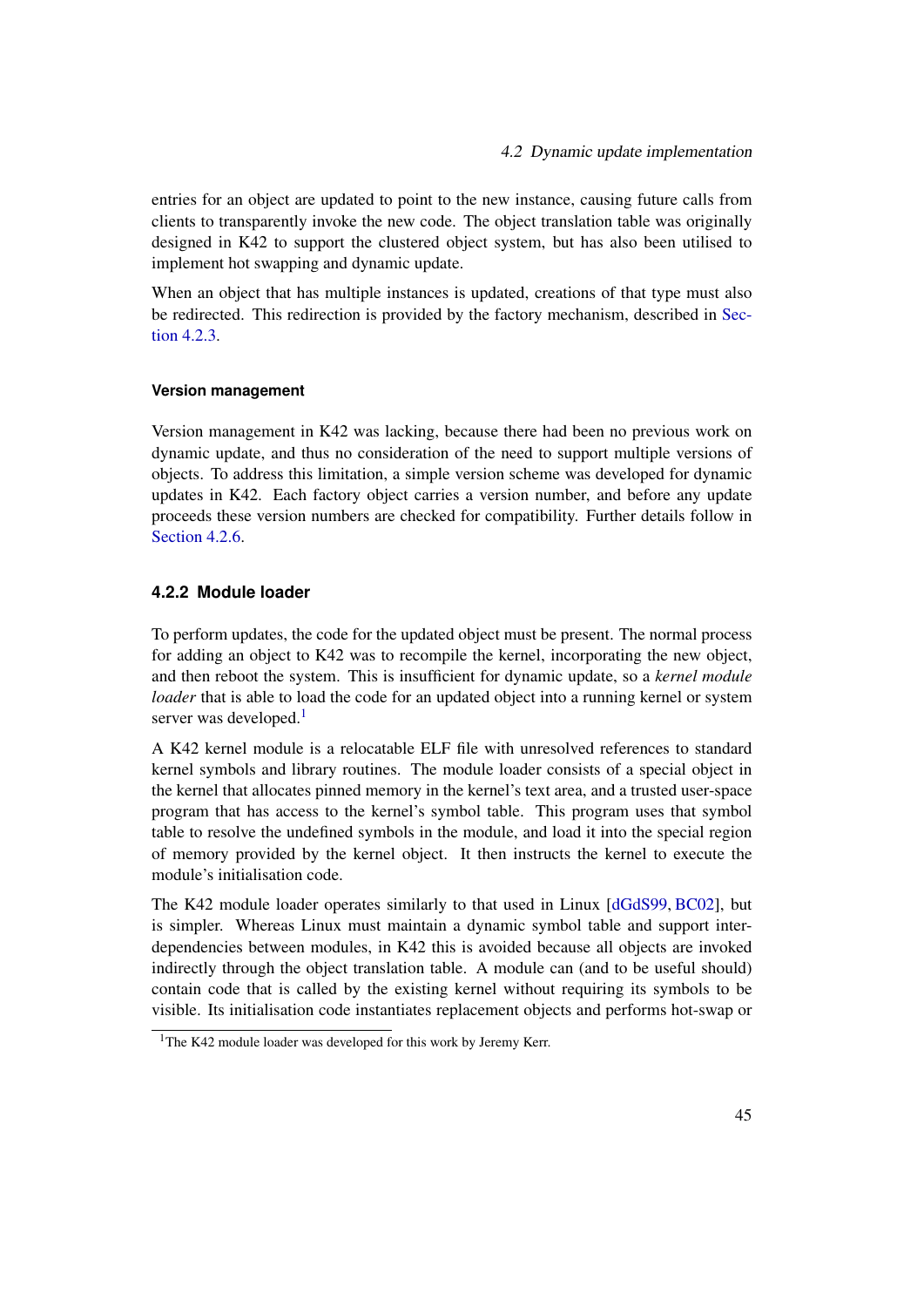dynamic update operations to invoke the code in those object instances. The module loader performs relocation and symbol-table management at user-level, leaving only the space allocator object in the kernel.

#### <span id="page-53-0"></span>**4.2.3 Factory mechanism**

Hot swapping allows updates to the code and data of a single specific object instance. However, K42 is structured such that each instance of a resource is managed by a different instance of a class. To dynamically update a kernel class, the infrastructure must be able to both locate and hot-swap all objects of that class, and cause any new instantiations to use the updated code. Note that, as detailed in [Section 2.1,](#page-11-0) this problem is not unique to K42; to support dynamic updates affecting data structures requires a mechanism to track all instances of those data structures and update them.

Previously in K42, object instances were tracked in a class-specific manner, and objects were usually created through calls to statically-bound methods. For example, to create an instance of the ProcessReplicated class (the implementation used by default for process objects), the following call was used:

```
ProcessReplicated::Create(ProcessRef &out, HATRef h, PMRef pm,
                          ProcessRef creator, const char *name);
```
This leads to problems for dynamic update, because the Create() call is bound statically at compile-time, and cannot easily be redirected to an updated implementation of the ProcessReplicated class, and also because the caller of this method is relied upon to track the newly-created instance.

To track object instances and control object instantiations, the factory design pattern [\[GHJ](#page-104-1)+95] was used. In this design pattern, a factory method is an abstraction for creating object instances. In contrast to the original intent of the design pattern, where a factory method serves to abstract the exact class of object that will be created, the primary purpose of factory objects in the implementation of dynamic update for K42 is to track object instances in a unified manner. The term *factory* is, therefore, being used more generally to refer to a level of indirection on object creation, rather than the specific purpose of the original factory method design pattern on which it is based.

As well as creating instances, factories in K42 also record and track those instances, and are themselves clustered objects. As shown in [Figure 4.7,](#page-54-0) each factory is accessed through a well-known factory reference, provides an interface for creating and destroying objects of one particular class, and maintains the set of references to all live objects that it has created.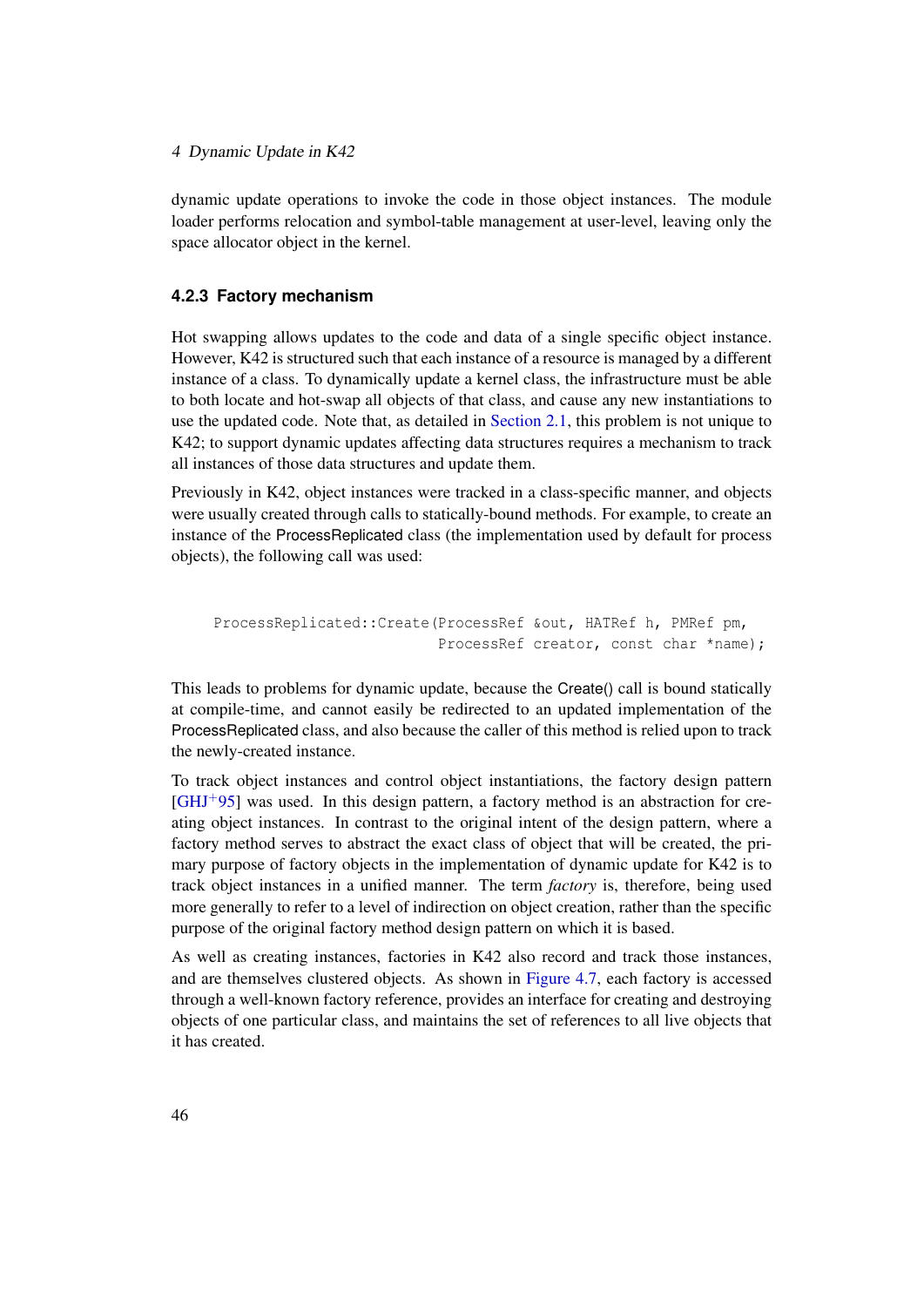The majority of the factory implementation is factored out using inheritance and preprocessor macros, so that adding factory support to a class is relatively simple. Using the previous example, after adding the factory, the creation call was changed to:

DREF\_FACTORY\_DEFAULT(ProcessReplicated)->create(...);

where  $( \ldots )$  represents the arguments as before. The macro above hides some implementation details, whereby the default factory for a class is accessed using a static member that holds the factory reference; it expands to the following:

```
(*ProcessReplicated::Factory::factoryRef)->create(...);
```
Making the factory a clustered object and accessing it through an indirect reference allows the factory itself to be hot-swapped and updated, and is used during the process of applying a dynamic update, as will be described in [Section 4.2.6.](#page-58-0)

To provide rudimentary support for configuration management, factories carry a version number identifying the specific implementation of the factory and its type. The factories in the base system all carry version zero, and updated factories have unique non-zero version numbers. A strictly linear model of update is assumed. When an update occurs, the current version number of the factory is compared to the version number of the update, and if the update is not the immediately succeeding version number, the update is aborted. To support reverting updates in this scheme, the previous version could be reapplied with an increased version number.



It was found that adding factories to K42 was a natural extension of the object model, and led to other advantages be-



<span id="page-54-0"></span>Figure 4.7: Factory object

sides dynamic update. As an example, in order to choose between ProcessReplicated and ProcessShared, K42 had been using a configuration flag that was consulted by the code that creates process objects to determine which implementation to use. Using the factory model, this flag could be removed, allowing the scheme to support an arbitrary number of implementations, by changing the default process factory reference to the appropriate factory object.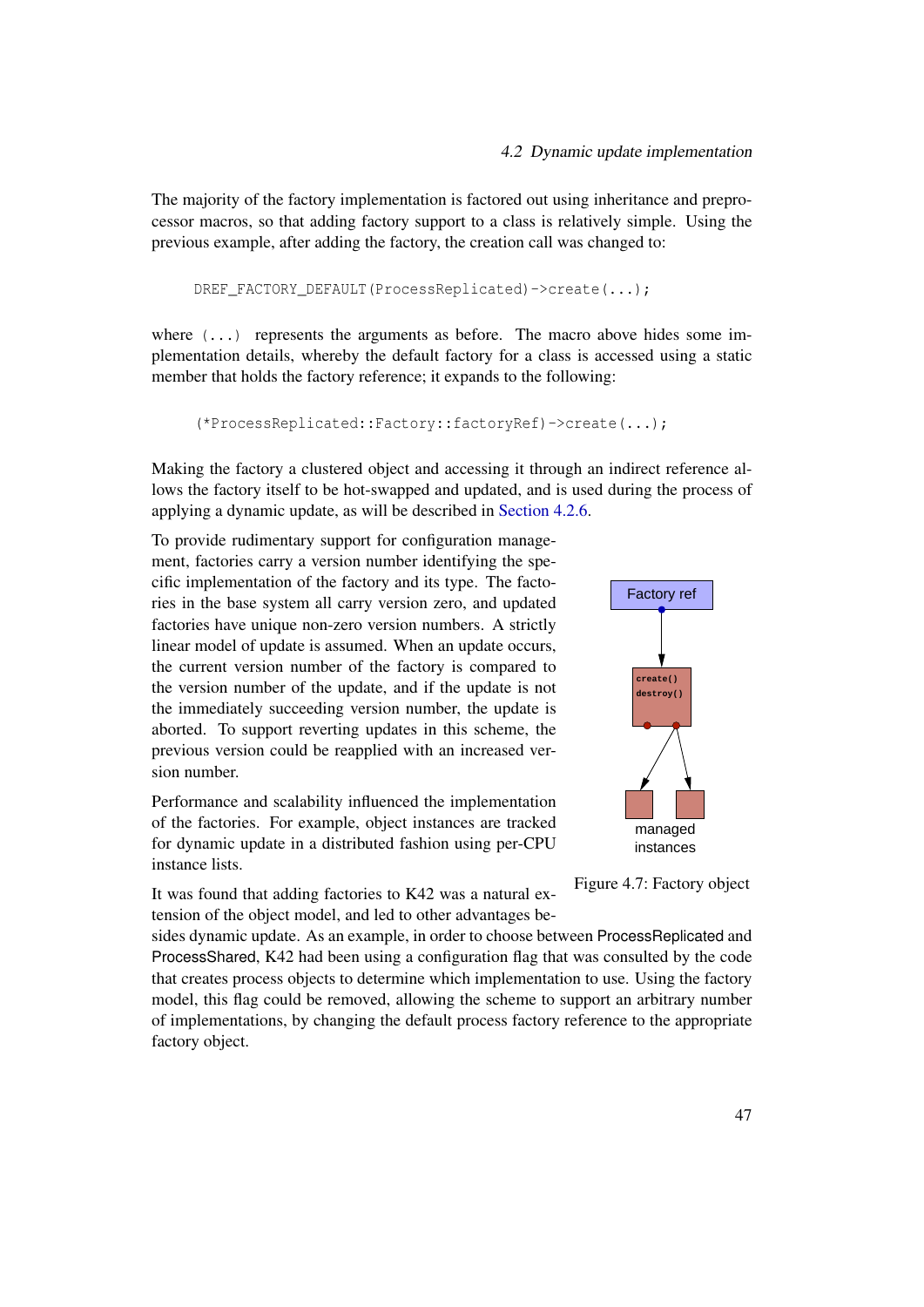#### **4.2.4 Lazy update**

An early implementation of dynamic update transformed every object at the time an update was loaded; other dynamic update systems that support changes to data structures have also taken this approach  $[NHS^+06, CCZ^+06]$  $[NHS^+06, CCZ^+06]$  $[NHS^+06, CCZ^+06]$  $[NHS^+06, CCZ^+06]$ . However, this presents a scalability and performance problem, because some objects may have thousands or more instances present within the kernel; for example, the objects associated with open files or memory regions. When testing a K42 update that altered the in-memory data structures of each open file on a loaded system, the system performance was severely degraded while converting all the affected objects.

To illustrate the scale of this problem, and show that it is not unique to K42, the /proc/ slabinfo file was used to count instances of different kernel data structures on a moderatelyloaded file and compute server running Linux 2.6.18. To take a few examples, 1.9 million each of the file-system's inode and vnode structures, 234,264 blocks in the buffer cache, 51,301 virtual memory areas, and 14,437 open files were found. If any of these data structures were changed, it would not be feasible to delay the system's execution while they were all updated.

To address this problem, the ability was added to perform updates lazily  $[BLS^+03]$  $[BLS^+03]$ . When a lazy update is loaded, affected object references are changed to point to a special lazyupdate object. The first time such an object is invoked, it initiates the actual update, removes itself from the affected object reference, and then restarts the method call that triggered it.

The lazy update object was implemented as an *arbiter*. Arbiters were developed in recent work by Raymond Fingas [\[Fin06\]](#page-104-2), and provide a general framework for interposing on and modifying calls to clustered objects in K42. The arbiter implementation developed by Fingas was modified in two ways to support lazy update. First, a special case was added to the method return path to allow a call that triggered a dynamic update to be restarted on the newly-updated object. Second, to enable a more efficient implementation, arbiters were changed to allow a single arbiter object to interpose on multiple target objects.

During the period that object references are being marked for lazy update, it is possible that both old and new versions of an object are active together, however this is not a problem, because even objects of the same class must only access each other through calls on their clustered object references. The same situation occurs in the regular eager implementation of dynamic update, which updates object instances concurrently with other system activity.

Laziness mitigates the performance impact of updates involving many objects by spreading out the load, because rather than transforming all object instances at once, objects are gradually converted as they are accessed. It achieves this while still guaranteeing that the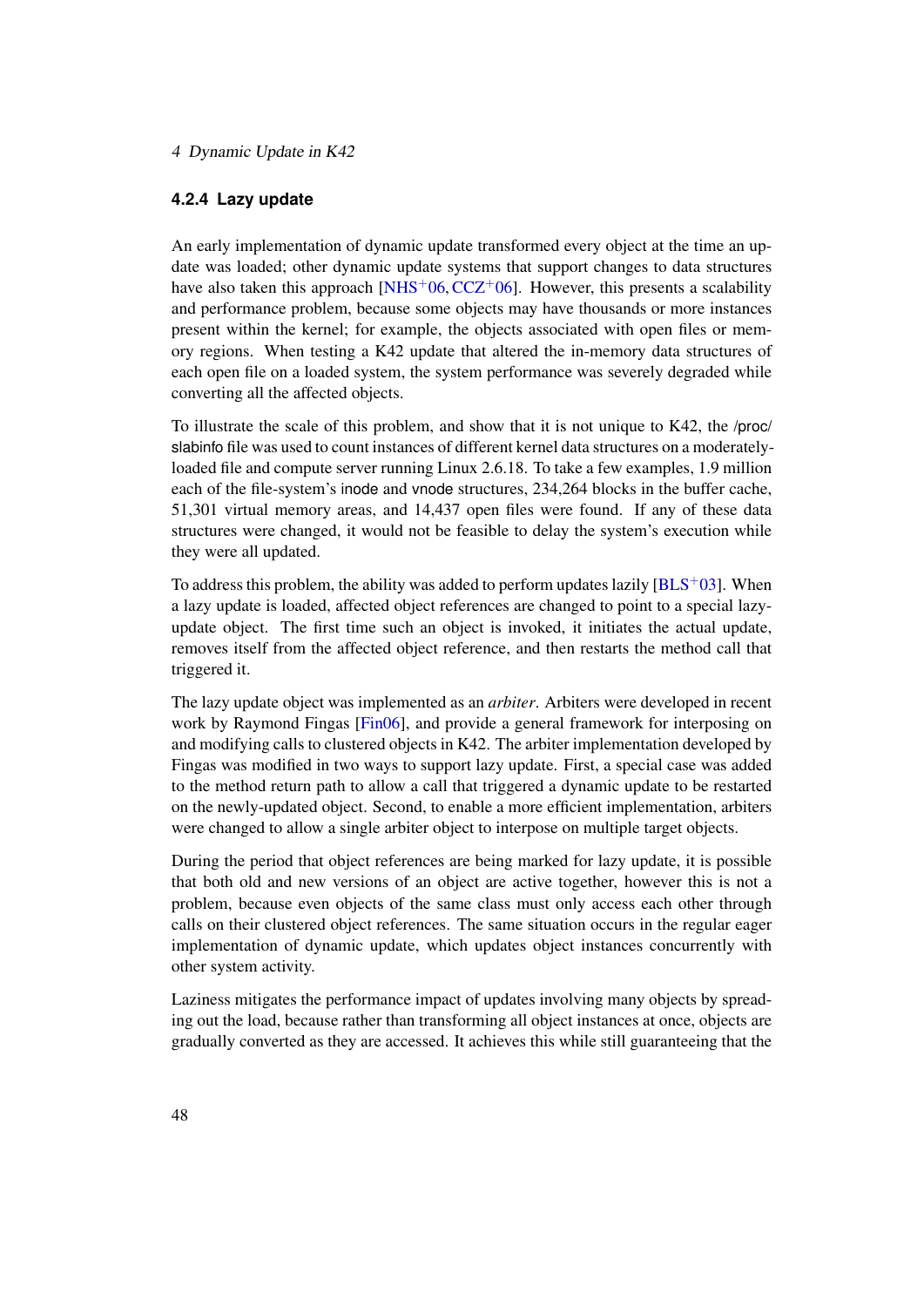old code will not be invoked once the initial process of installing the lazy-update objects is complete.

Lazy update also allows the system to avoid unnecessarily converting objects that are not invoked between updates or ever again. If an object instance has been only lazily updated, and another update to that object is loaded, the state-transfer functions from both update versions could be used in sequence, avoiding the cost of twice achieving quiescence in that object. Another modification of the technique would be to combine lazy update with a daemon thread that runs at low priority, updating objects as the system's idle time allows.

# **4.2.5 Adaptor objects**

Hot-swapping does not support changes to object interfaces. An interface change in K42 is any change to the virtual methods defined for a class, that would cause code compiled against the previous definition to behave incorrectly. This includes the addition or deletion of methods, arguments, or changes to types. When an object's interface changes, any calling objects that depend on the interface must also be changed. The obvious solution is to update all affected objects in a single atomic operation, however blocking and updating multiple objects may be unworkable. For complex changes, it effectively requires quiescence across the entire kernel, leading to large delays, and potential deadlock and correctness issues (for example, missed interrupts could cause the system to lock-up or crash).

From an examination of the changes to interfaces observed in the K42 revision history, which will be covered in [Chapter 5,](#page-68-0) it was found that most interface changes, and all of those involved in bug fixes, were relatively minor. These included: adding or renaming functions; removing parameters from functions; and extending the parameter list of existing functions, but providing a default parameter to avoid updating all the existing call points.

These observations led to the use of the object adaptor design pattern  $\lbrack GHJ^{+}95\rbrack$ . Adaptors wrap a class to make it provide a different interface. In K42, adaptors are implemented as arbiter objects [\[Fin06\]](#page-104-2), and act transparently to callers through the use of the object translation table. They can maintain their own state information, and are able to intercept and rewrite all function calls from old un-updated callers of the object. Changes made possible by adaptors include:

- adjusting virtual method numbers, when functions have been added;
- shuffling parameter registers, and computing or supplying defaults for new parameters;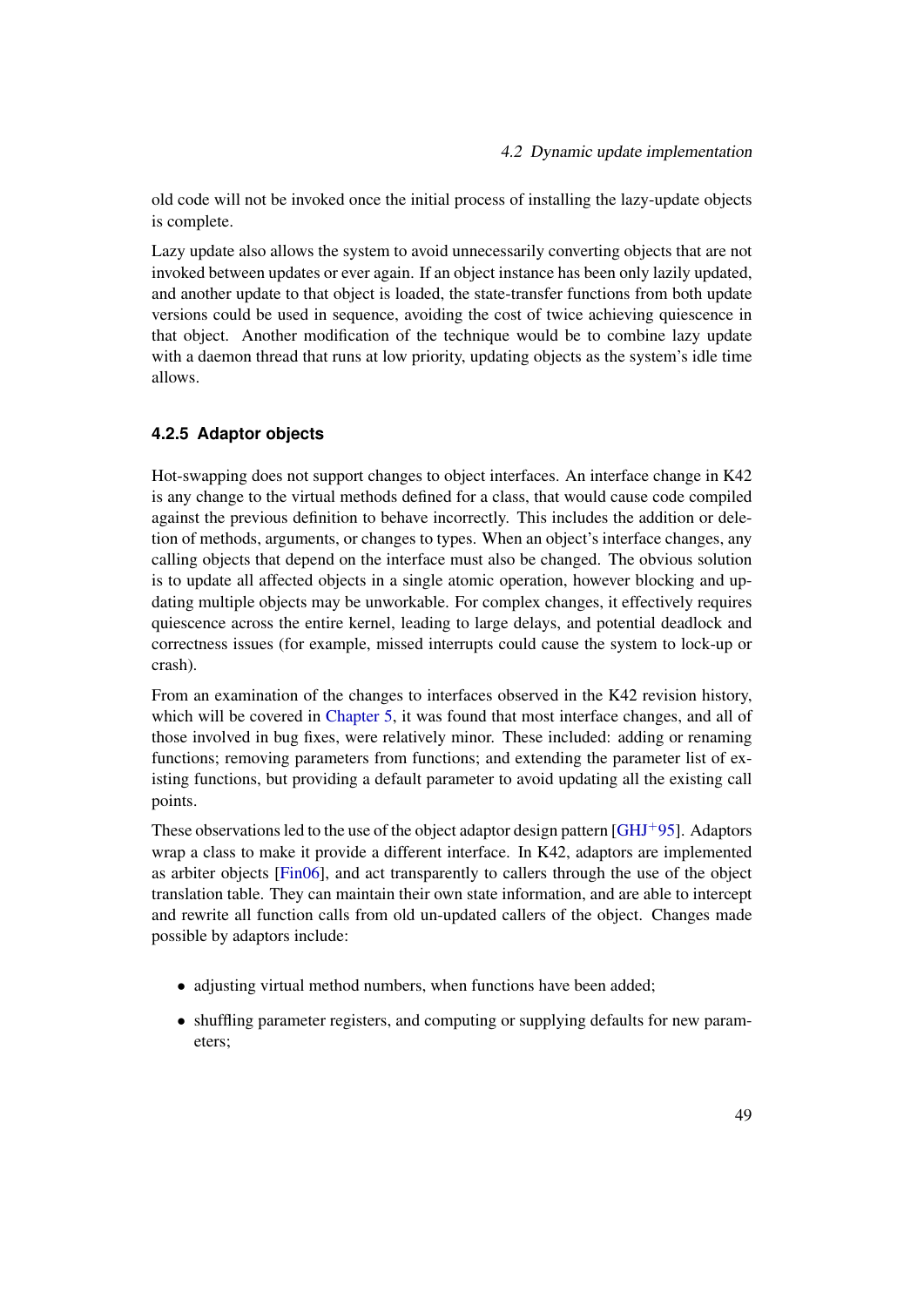

<span id="page-57-0"></span>Figure 4.8: Adaptor object

• altering return values, or directly returning a value (such as an error code) without calling the object.

Not all interface changes can be expressed by an adaptor. In particular, changes that are not backwards-compatible, or where the old interface cannot be provided by operations in the adaptor or on the updated object, are not possible. This includes changes where functionality is removed, or complex restructuring changes, such as when an object's functionality is split into several other objects. Approaches for handling such interface changes will be discussed in [Section 9.1.3,](#page-97-0) however, the forms of interface change supported by adaptors are sufficient for maintenance changes, as will be shown in [Chapter 5.](#page-68-0)

The design of an adaptor is shown in [Figure 4.8.](#page-57-0) Any change that alters an object's interface requires an adaptor to be supplied along with the updated code. When the dynamic update is applied, the new object with the updated interface is installed on a new object reference, and an adaptor object is instantiated for the old reference, forwarding calls to the underlying object. Then, caller objects are progressively updated to directly invoke the new interface. A special method on the old reference allows caller objects to discover the new reference when they themselves are updated. Once all old caller objects are updated to use the new interface, as determined by the relevant factory objects, the old reference and the adaptor object are destroyed.

Some low-level code in K42, such as the initial page-fault handlers, is not part of the object system and therefore not updatable. If any of the objects called by such lowlevel code are updated with an adaptor, then the adaptor will be required permanently, because it is not otherwise possible to update the calling code to use the new interface. Fortunately, in K42 there is very little code in this category, and the places at which it calls into higher-level code are limited.

The use of adaptor objects follows the fundamental design principle of applying dynamic updates as a series of small independent changes. Adaptors allow the system to be updated progressively, without the need to concurrently block access to multiple objects.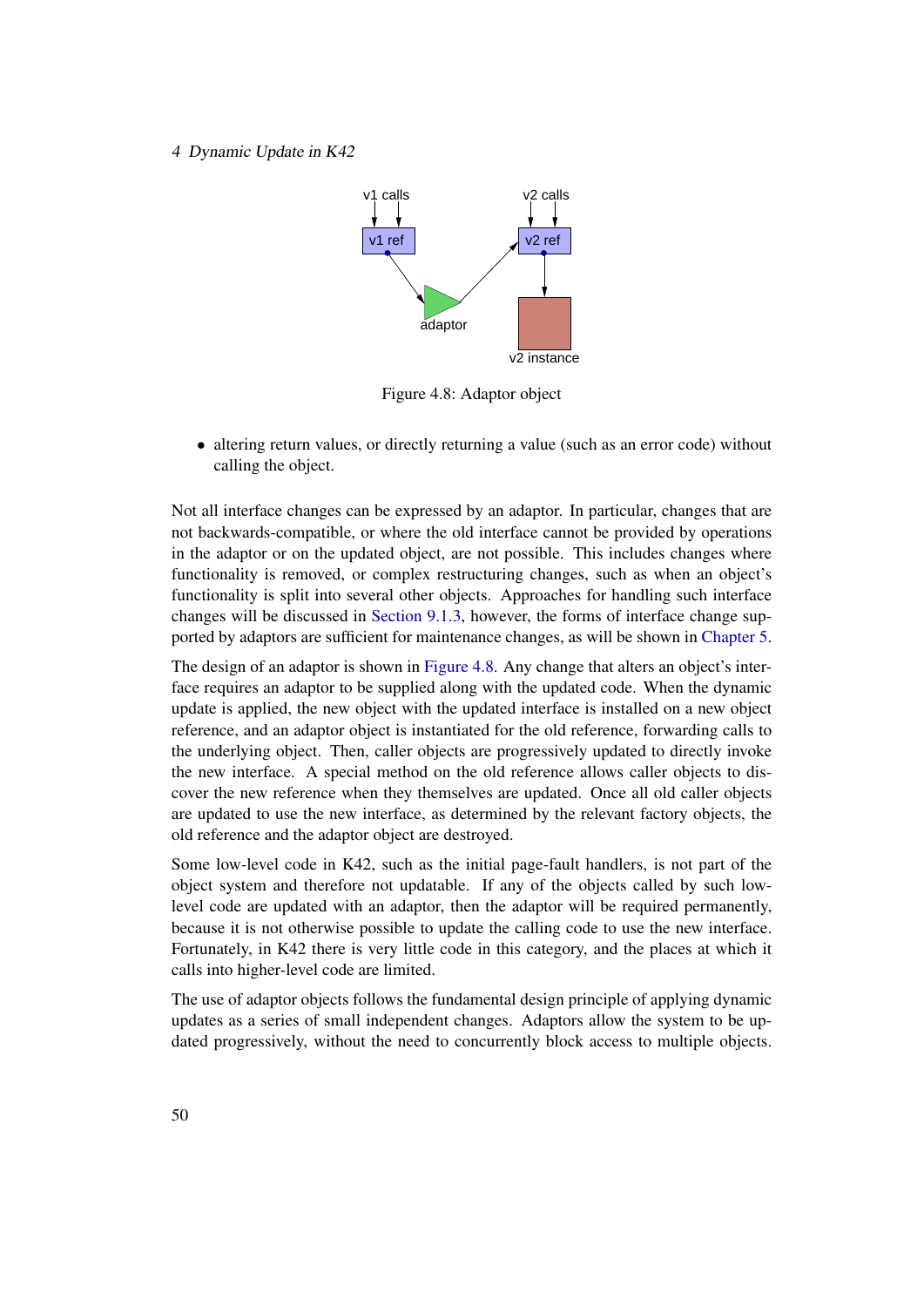Adaptors impose additional overhead on all function calls to an affected object, but this overhead is only transient—as the calling objects are updated to versions that support the new interface, the adaptors are removed.

# <span id="page-58-0"></span>**4.2.6 Steps in a dynamic update**

Factories are used to implement dynamic update in K42. Kernel developers implement changes as normal, providing a new version of one or more classes. To build a dynamic update, an update developer must take the new version of any changed classes, develop and add necessary state-transfer functions, and compile them together with code that initiates the update to form a loadable module. If the update changes a class interface, then an adaptor object must also be implemented and included in the module. To apply the update, the module is loaded into the kernel, and its initialisation code is automatically executed. As shown in [Figure 4.9,](#page-59-0) the initialisation code triggers the following steps:

- 1. A factory for the updated class is instantiated. At this point, the version number of the updated factory is checked against the version number of the existing factory, and if it is incorrect the update is aborted.
- 2. The old factory object is located using its statically-bound reference, and hotswapped to the new factory object; during this process new factory receives the set of instances that was being maintained by the old factory. This is performed by the state-transfer functions, that are shown in [Figure 4.10.](#page-60-0)
- 3. Once the factory hot-swap has completed, the old factory is destroyed. At this point, due to the factory reference having been changed by the hot-swap, all new object instantiations are being handled by the new updated factory, and therefore go to the updated class. However, any old instances of the object have not yet been updated.
- 4. To update the old instances, the new factory traverses the set of instances it received from the old factory, and performs the following tasks for each:
	- a) For each old instance it creates an instance of the updated object, and initiates a hot-swap between the old and the new instances. Alternatively, if lazy update is being used, it only marks the instance to be updated lazily. Presently the developer of an update determines whether to use laziness, but this could also be implemented by heuristics in the factories; for example, if there are more than 100 instances of the class, use lazy update.
	- b) To update an individual object, if an adaptor is being used, it is first installed on the old reference, then the state is transferred to the new object while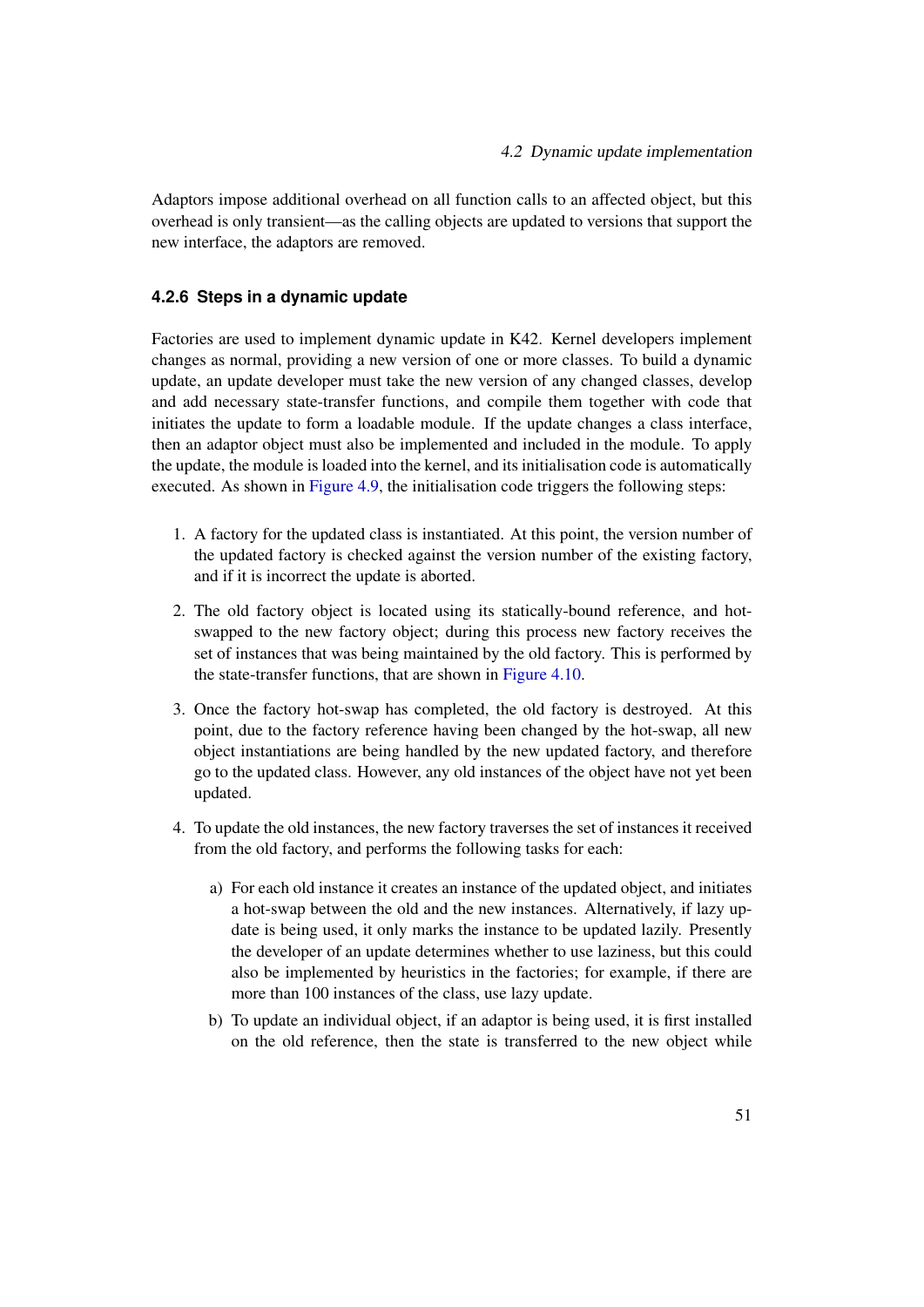

<span id="page-59-0"></span>Figure 4.9: Phases in the dynamic update of a multiple-instance object without adaptors or laziness: (a) prior to update the old factory is maintaining instances of a class; (b) instantiate a new factory for the updated class; (c) hot-swap the factory with its replacement (transferring the set of managed instances, and transparently swinging the factory reference); (d) after the hot-swap, new instantiations are handled by the updated factory code (thus creating objects of the new type); (e) update old instances by hot swapping each to an updated for the update is complete.<br>52 replacement; (f) the update is complete.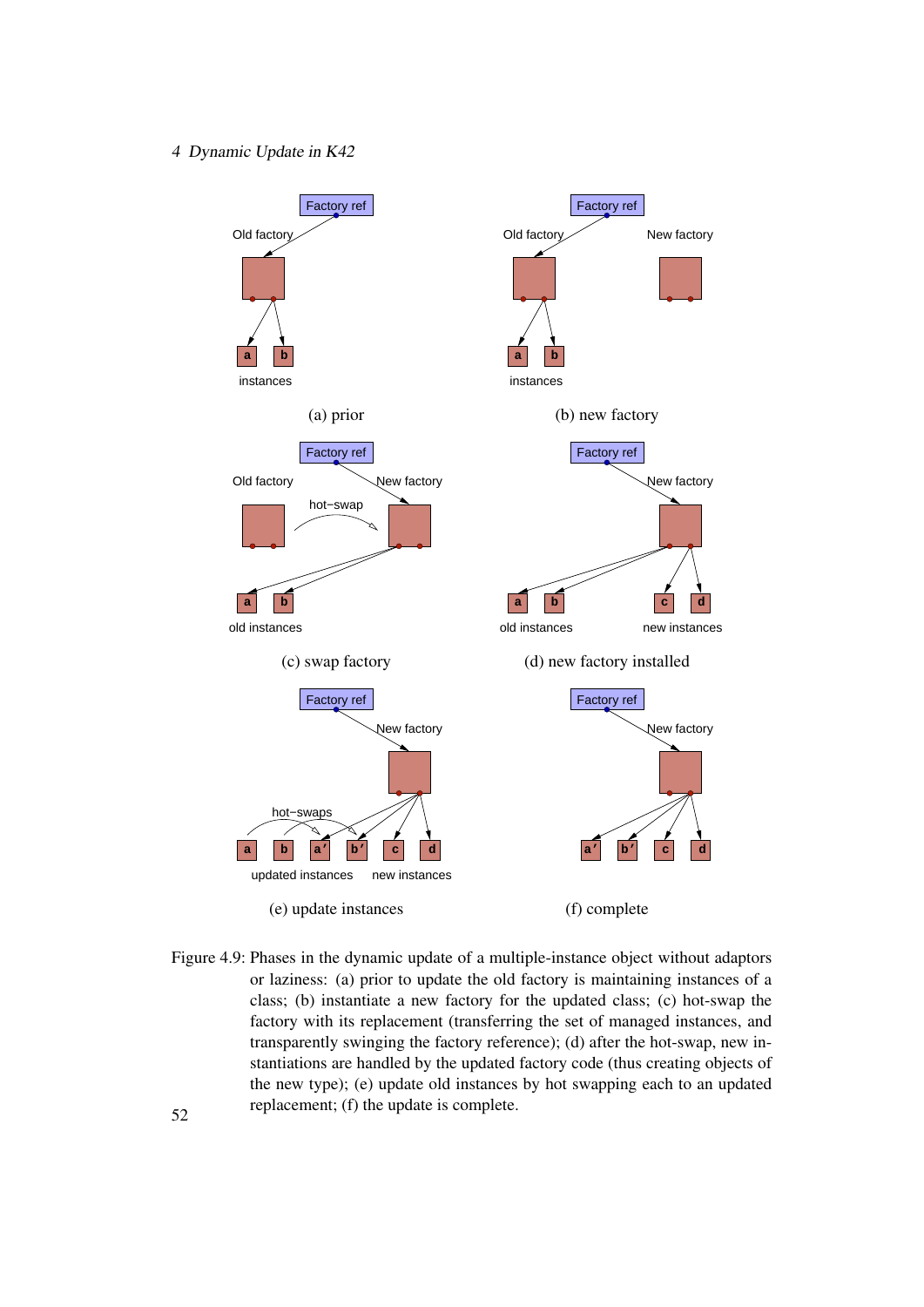```
DataTransferObject ∗BaseFactory::Root:: dataTransferExport (DTType dtt, VPSet
    transferVPSet ) {
    tassert (\text{d}t = DTT_FACTORY_DEFAULT, err_printf("wrong transfer type\n"));
   /∗ get list of old instances ∗/
   BaseFactory *rep = (BaseFactory *)getRepOnThisVP;
    InstanceList ∗ instanceList = rep−>oldInstanceList ;
   rep−>oldInstanceList = NULL;
    if ( instanceList == NULL)
        instanceList = new InstanceList ();
   /∗ create combined instance list by merging old and new lists ∗/
   rep−>instanceList . locked_transferTo (∗ instanceList ) ; // no need for locks when
        quiescent
   /∗ create transfer object containing instance list pointer to be passed to the
        import function ∗/
   return new DataTransferObj( instanceList, (FactoryRef)getRef());
}
SysStatus BaseFactory :: Root:: dataTransferImport ( DataTransferObject ∗dtobj , DTType dtt,
     VPSet transferVPSet ) {
    tassert ( dt = DTT_FACTORY_DEFAULT, err_printf("wrong transfer type\n"));
   /∗ copy instance list pointer to our old instance list ∗/
   BaseFactory *rep = (BaseFactory *)getRepOnThisVP;
   rep−>oldInstanceList = (( DataTransferObj ∗) dtobj )−> getInstanceList () ;
   /∗ delete transfer object ∗/
    delete dtobj;
   return 0;
}
```
<span id="page-60-0"></span>Figure 4.10: Simplified state-transfer code for factory objects.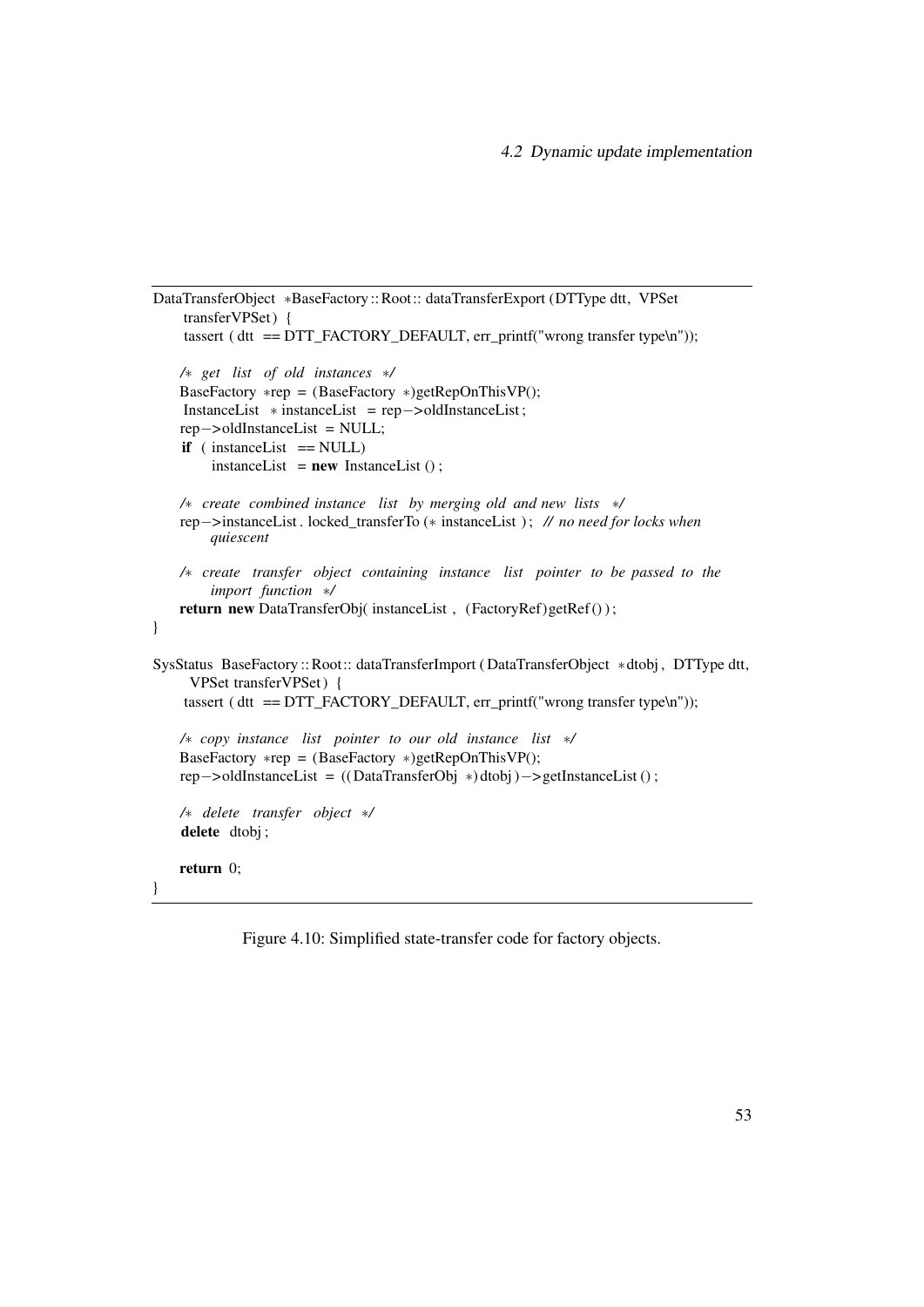both are quiescent. If an adaptor is not required, the object's reference does not need to change, because all calls conform to the same interface and thus can be intermingled—in this case, the new object simply takes over the old reference.

When an object is updated to understand altered interfaces, whether or not its own interface changes, the new reference must be located for any objects it holds references to. The object's state-transfer function does this by using a special method implemented in the base classes for all objects, that returns the canonical reference for a given object, bypassing any adaptor.

c) As object updates complete, either directly or lazily, the old objects and lazyupdate objects are destroyed.

This step proceeds in parallel across all CPUs where the old factory was in use, and while the rest of the system is functioning. Because each object instance is hot-swapped individually, and because K42 encapsulates all data behind object instances, there is no requirement to block all accesses to all objects of the affected type while an update is in progress.

5. When all old objects of a given type are updated, as determined by the relevant factory, two cleanup operations occur. First, any adaptor objects for classes called by the updated class can be removed and their references reclaimed. Second, the code used for the loaded module corresponding to the previous version of the class, and other static kernel memory associated with that class is reclaimed; however, the current module loader implementation does not yet free memory.

In some special cases, for example when an update adds new objects to the system that do not replace any existing objects, or when an update affects an object with only a single instance, the full dynamic update implementation is not required. In these cases the initialisation code in the module is simpler; for example, it may simply register the new class, or directly hot-swap the single instance of the old object.

# <span id="page-61-0"></span>**4.3 Testing dynamic update**

In the course of developing the dynamic update mechanisms described in the previous section, several example updates were prepared as test cases. These examples were selected from actual developer changes in K42's revision history, and all relate to the memory management code of the K42 kernel [\[IBM02b\]](#page-107-3). They are described here, in order of increasing complexity, starting from an update that is a simple loadable module, and ending with a change that requires both factory objects and an adaptor. Some of these examples will be revisited in [Chapter 6,](#page-76-0) where they are used in performance measurements.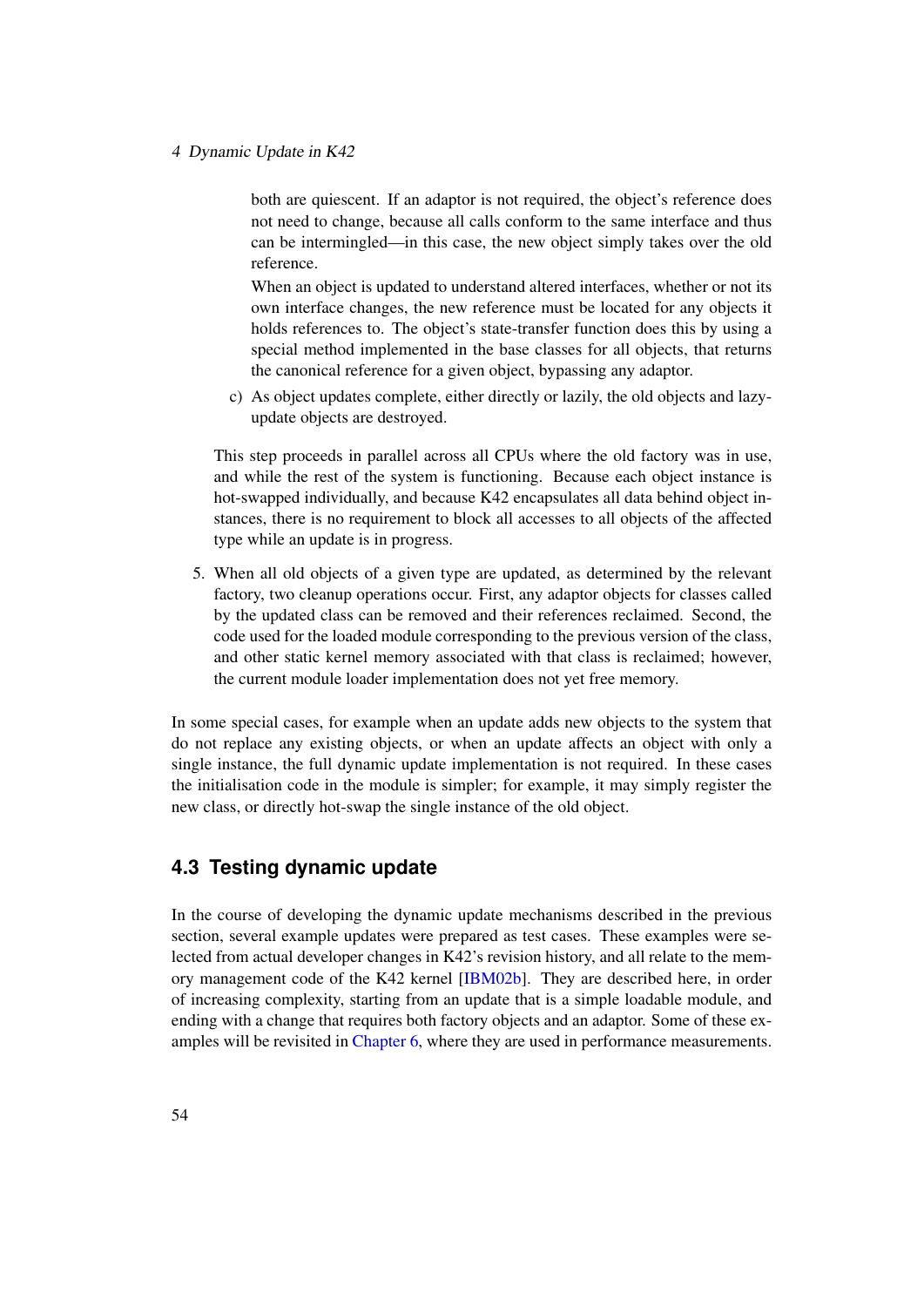4.3 Testing dynamic update

# **4.3.1 New kernel interfaces for partitioned memory region**

Benchmarking of a memory-intensive parallel application had showed poor scalability during its initialisation phase. Analysis of the problem had determined that a bottleneck occurred during the resizing of a shared hash table structure, and a new partitioned memory management object had been developed that did not suffer from the problem. This object added a new interface to the kernel, allowing user programs to create a partitioned memory region if they specified extra parameters.

Adding a new piece of code to the kernel and making it available through a new interface is the simplest case of dynamic update, because there is no need to replace old code or transfer state information. This update was implemented as a simple loadable module, consisting of the code for the new region object and some initialisation code to load it and make it available to user programs. This module could be shipped with programs requiring it, or could be loaded into the kernel on demand when a program required the new interface, with either option avoiding a reboot.

This scenario demonstrates the use of a module loader combined with an extensible kernel interface to add new functionality to a running kernel. There is nothing inherently new here; existing systems also allow modules to be loaded, for example to provide new file systems or device drivers. However, K42's modularity makes it possible to replace a portion of the page-fault path for a critical application with a new set of requirements without affecting the path taken by other applications, which could not be done on an existing system such as Linux.

# **4.3.2 Fix for memory-allocator race condition**

This scenario involves a bug fix to a kernel service, one of the key motivations for dynamic update. In the course of development, a race condition had been discovered in the core kernel memory allocator (in the method PageAllocatorKernPinned::getNextForMDH()) that could result in a system crash when kernel memory was allocated concurrently on multiple CPUs.

Fixing this bug required adding a lock to guard the allocation of memory descriptors, a relatively simple code change. In fact, only three lines of code were added, one to declare the lock data structure, one to initialise it, and another to acquire it (and automatically release it on return). A recompile and reboot would ordinarily have been required to bring the fix into use. However, even while memory allocation and deallocation was occurring, the dynamic update was applied without the need for a reboot using the new functionality.

The replacement code was developed as a new class inheriting almost all of its implementation from the old buggy object, except for the declaration of the lock and a change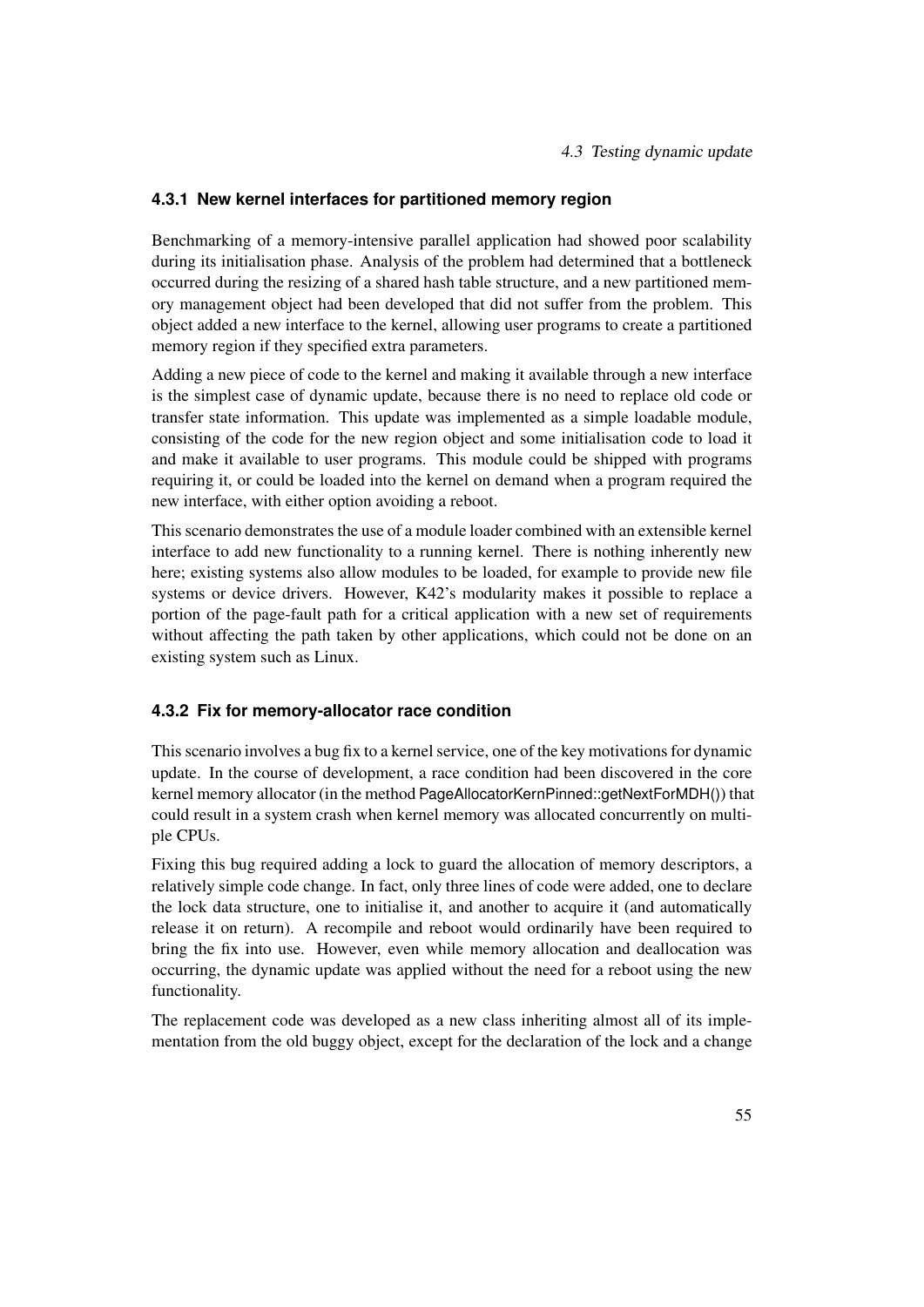| class PageAllocatorKernPinned_Update : public PageAllocatorKernPinned {<br>public:   |                         |
|--------------------------------------------------------------------------------------|-------------------------|
| BLock nextMemDescLock;                                                               | // new lock structure   |
| void pinnedInit (VPNum numaNode) {                                                   |                         |
| nextMemDescLock.init();                                                              | // initialise lock      |
| PageAllocatorKernPinned:: pinnedInit (numaNode);                                     | // call original method |
|                                                                                      |                         |
| <b>virtual</b> void* getNextForMDH(uval size) {                                      |                         |
| AutoLock <block>lock(&amp;nextMemDescLock);</block>                                  | // unlock on return     |
| <b>return</b> PageAllocatorKernPinned:: getNextForMDH(size); // call original method |                         |
|                                                                                      |                         |
| DEFINE_GLOBALPADDED_NEW(PageAllocatorKernPinned_Update); // K42ism                   |                         |
| $\}$ ;                                                                               |                         |

<span id="page-63-0"></span>Figure 4.11: Update source code for memory allocator race condition.

to the function that acquired and released it. This caused the C++ compiler to include references to all the unchanged parts of the old class in the replacement object code. Simple implementations of the state transfer functions were also provided to allow the object to be hot-swapped. The key parts of the replacement code are shown in [Figure 4.11.](#page-63-0)

The new class was compiled into a loadable module, and combined with initialisation code that instantiated the new object and initiated a hot-swap operation to replace the old, buggy instance. Because this object was a special-case object with only a single instance, it was not necessary to use the factory mechanism.

This scenario demonstrates the use of hot-swapping as part of the dynamic update mechanism, combined with a kernel module loader, to dynamically update live code in the system.

# **4.3.3 File cache manager optimisation**

This scenario involves an optimisation to the implementation of file cache manager objects. An FCM is instantiated in the K42 kernel for each open file or memory object in the system.

It had been discovered that the unmapPage() method did not check if the page in question was already unmapped before performing expensive synchronisation and IPC operations. These were unnecessary in some cases.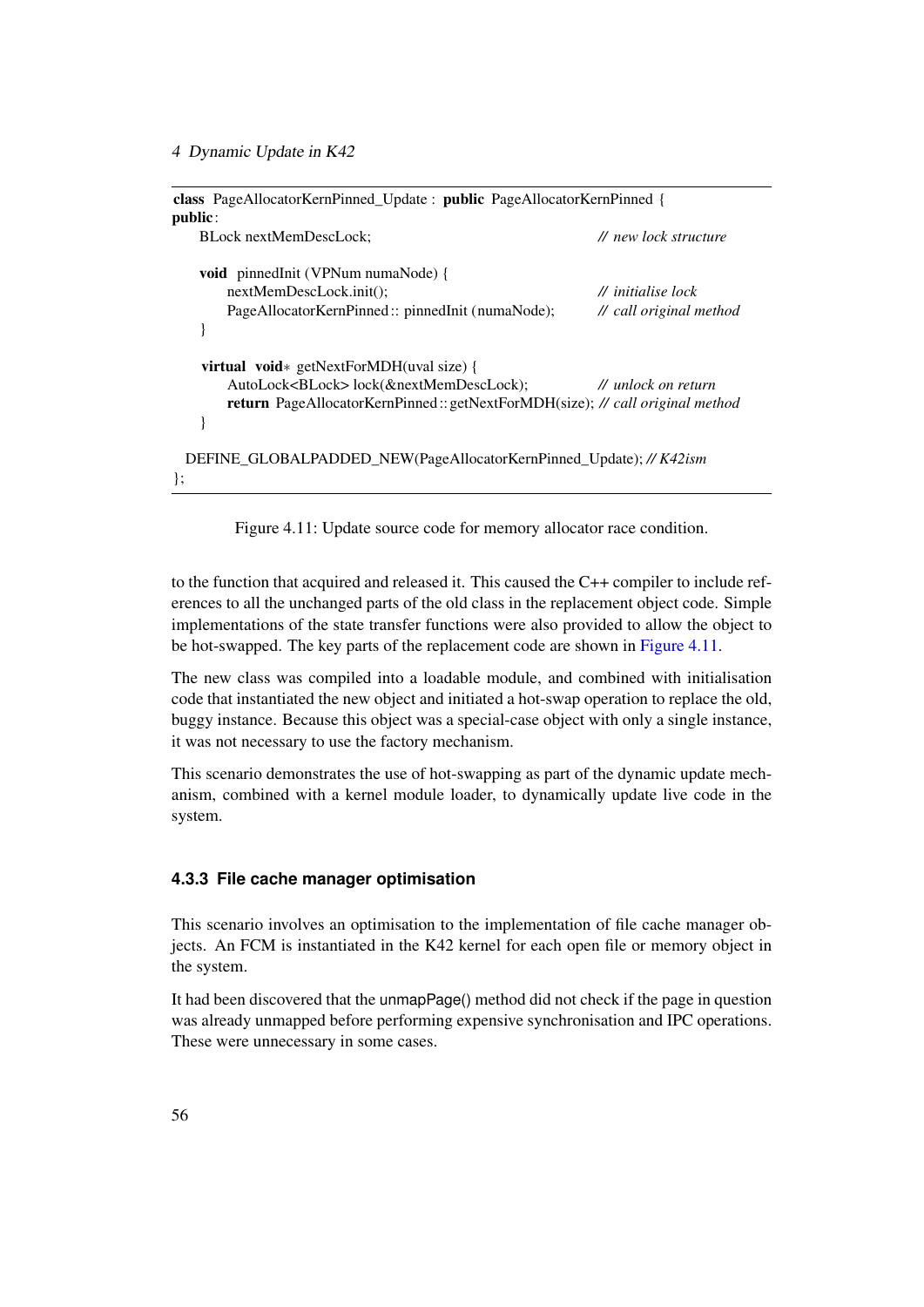```
class FCMDefault_Update : public FCMDefault {
public:
   /∗ define a factory for the updated class ∗/
   DEFINE_FACTORY_BEGIN_VERSION(Factory, 1)
       /∗ standard create method, matches FCMDefault::Factory::create () ∗/
        virtual SysStatus create (FCMRef &ref, FRRef frRefArg, uval pageable,
                                uval preFetchPages = 0,
                                uval maxPages = FCM_MAX_NUMPAGES);
       /∗ method used by the update code to create a replacement instance of the
            class for updating old instances ∗/
        virtual SysStatus createReplacement(CORef ref, CObjRoot ∗&root);
   DEFINE_FACTORY_END(Factory)
public:
   /∗ method changed from previous version ∗/
    virtual SysStatus unmapPage(PageDesc∗ pg) {
        if (pg−>mapped) { // only call unmapPage() if the page is mapped
           return FCMDefault::unmapPage(pg);
       } else {
           return 0;
       }
    }
   DEFINE_GLOBALPADDED_NEW(FCMDefault_Update);
};
```
<span id="page-64-0"></span>Figure 4.12: Update source code for file cache manager optimisation.

```
static void do_update(void) {
   /∗ locate old factory ∗/
   FactoryRef factory = FCMDefault::Factory:: getFactoryRef();
   /∗ use static method on updated factory class to initiate update of factory ∗/
    SysStatus rc = FCMDefault_Update::Factory::Update((CORef)factory);
   /∗ check for success ∗/
    tassertMsg (_SUCCESS(rc), "Factory::Update failed \n") ;
}
extern "C" {
   /∗ kernel module's initialisation function ∗/
   void _init (void) {
      do_update() ;
    }
}
```
<span id="page-64-1"></span>Figure 4.13: Update module initialisation code for file cache manager optimisation.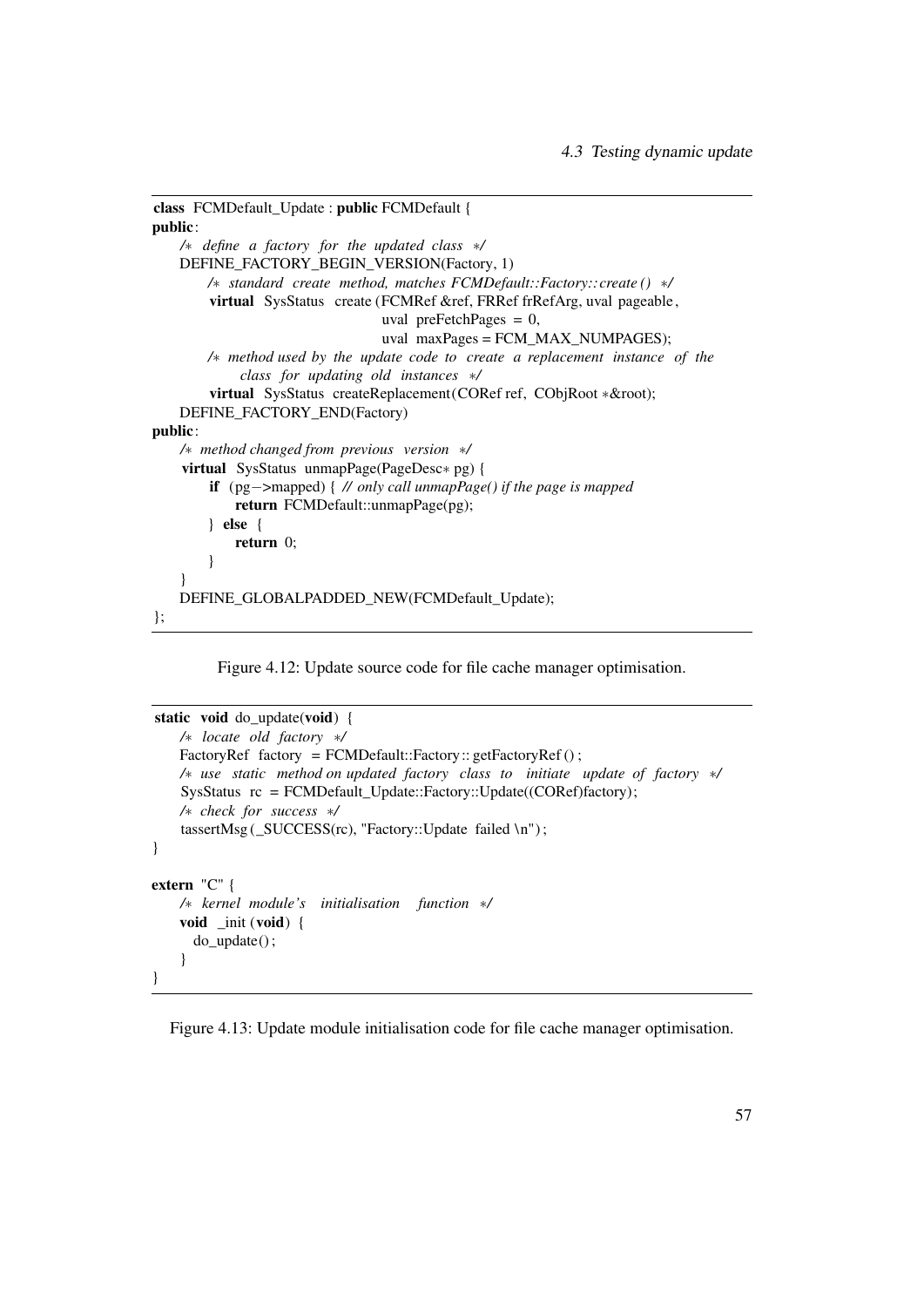A new version of the FCM object that performed the check before unmapping was developed, and prepared as a loadable module. Applying this update required the factory mechanism, because the running system had FCM instances present that needed to be updated, and because new instantiations of the FCM needed to use the code in the updated module. The source code for the updated object is shown in [Figure 4.12;](#page-64-0) it includes a new factory for the updated class with a version number of 1. The module initialisation code for this update is shown in [Figure 4.13;](#page-64-1) it triggers the dynamic update process by locating the old factory instance and invoking a static update method on the new factory.

### **4.3.4 File-sync patch**

This example illustrates a more complex update involving significant changes to many data structures, and thus requiring the use of factories and state transfer functions. When a file is closed, or when its last mapping is removed, the kernel initiates a *sync* operation to flush modified blocks to disk. This is known as an *unforced sync*, as opposed to the *forced sync* operation that occurs when a program explicitly invokes the sync() or fsync() system calls. Because processes block on forced syncs, but unforced syncs only delay the destruction of some buffers, the implementation was changed to prioritise forced syncs over unforced sync. This involved significant changes to the structure of the kernel's FCMFile object, with queues of waiting threads and IO operations now maintained differently.

This patch was converted to a dynamic update, by implementing state-transfer functions for FCMFile that restructured the internal queues. In total, 53 lines of state transfer code were written, the key parts of which are shown in [Figure 4.14.](#page-66-0)

This update also demonstrates the use of the factory mechanism, along with state transfer functions to achieve significant changes in an object's data structures. As will be detailed in [Chapter 6,](#page-76-0) this update was also used to test lazy update in a loaded system.

#### **4.3.5 Use of adaptors in page allocator change**

This example shows a scenario where adaptor objects are required to support changes to interfaces in the virtual memory system, and where multiple objects are affected by a change.

To improve the performance of K42 in the case of memory pressure, and to fix an unhandled condition that could cause the kernel to run out of memory and panic, a number of changes were made to the core kernel memory allocator class (PageAllocatorKernPinned). These changes included the addition of a new method called by the *root page manager* (PMRoot) class, which was also modified as part of the change.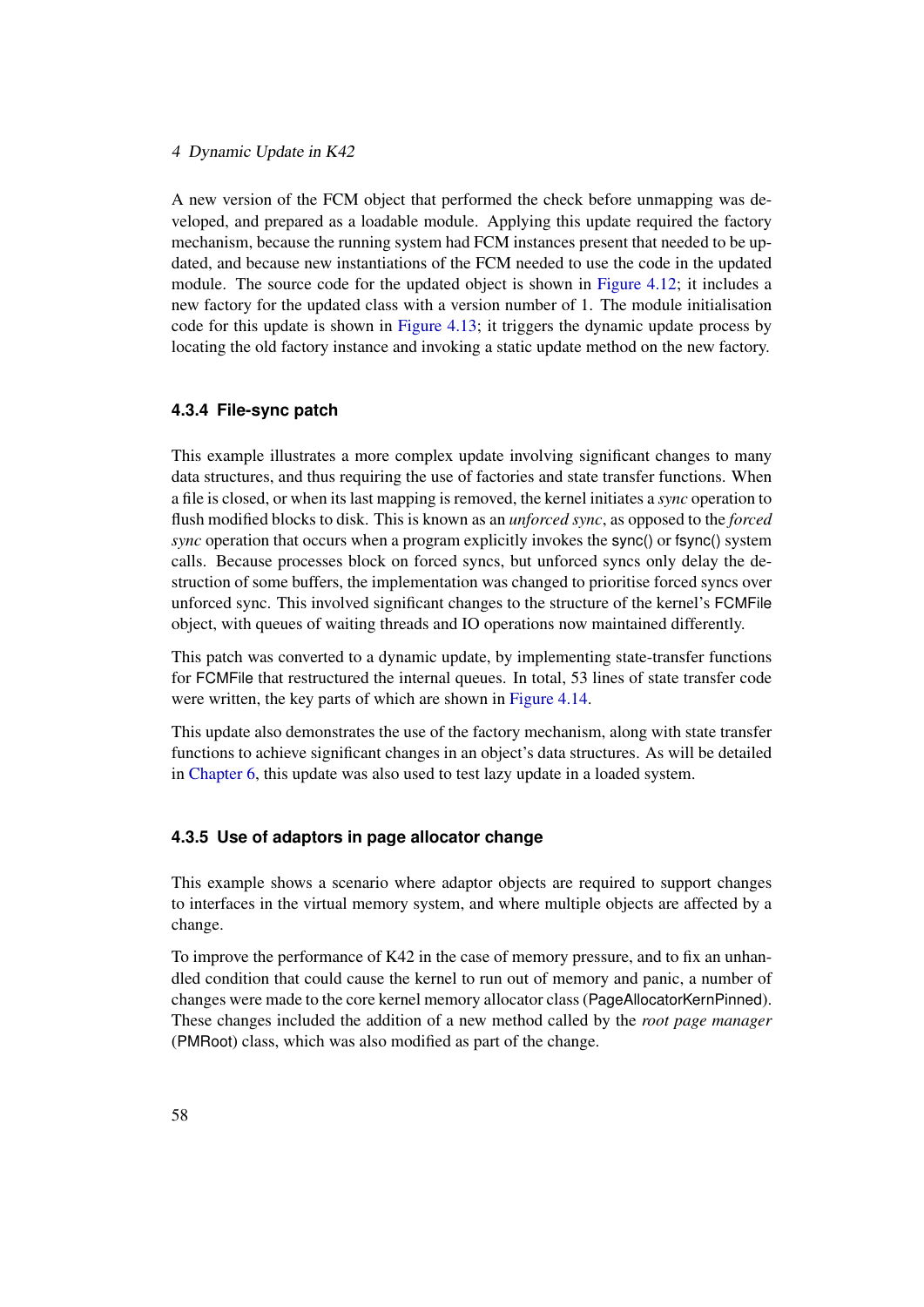```
SysStatus FCMFile_Update_Root::dataTransferImport(DataTransferObject ∗dtobj , DTType
    dtt, VPSet dtVPSet) {
    tassertMsg (\text{d}t = DTT FCM FILE, "unhandled import type\text{d}n");
    if ( dtt != DTT_FCM_FILE) return -1;
   FCMFile ∗oldfcm = (FCMFile ∗)((DataTransferObjectFCMDefault ∗)dtobj)−>fcm();
   FCMFile Update ∗newfcm = (FCMFile Update ∗)therep;
   /∗ transfer common data by copying it ∗/
   newfcm−>frRef = oldfcm−>frRef;
   newfcm−>pageSize = oldfcm−>pageSize;
   newfcm−>referenceCount = oldfcm−>referenceCount;
   newfcm−>pmRef = oldfcm−>pmRef;
   newfcm−>pageable = oldfcm−>pageable ? 1 : 0;
   newfcm−>backedBySwap = oldfcm−>backedBySwap ? 1 : 0;
   /∗ ... lines cut for brevity ... ∗/
   newfcm−>giveBackNumPages = oldfcm−>giveBackNumPages;
   newfcm−>regionList = oldfcm−>regionList;
   newfcm−>pageList = oldfcm−>pageList;
   newfcm−>pageList.fixUpCopyHack();
   newfcm−>segmentHATList = oldfcm−>segmentHATList
   newfcm−>rrq = oldfcm−>fsyncRQ;
   /∗ see if there are outstanding sync requests in progress ∗/
    if (! oldfcm−>fsyncQueue.isEmpty()) {
        struct FCMFile::fsyncQueueItem ∗fqi;
       void *ptr = NULL;/∗ add any blocked threads to our syncThreads list ∗/
       while ((\text{ptr} = \text{oldfcm} \rightarrow \text{fsyncQueue}.\text{next}(\text{ptr}, \text{fqi})))if ( fqi−>type == FCMFile::fsyncQueueItem::FSYNC_Q_THREAD) {
                newfcm−>syncThreads.add(fqi−>data.thread);
            }
       }
       /∗ prepare to restart sync operations ∗/
        if (newfcm−>syncThreads.isEmpty()) {
            newfcm−>restartSyncOps = SYNC_OPS_NON_FORCED;
        } else {
            newfcm−>restartSyncOps = SYNC_OPS_FORCED;
        }
   }
    delete dtobj;
   return 0;
```
<span id="page-66-0"></span>Figure 4.14: State transfer code for file-sync patch.

}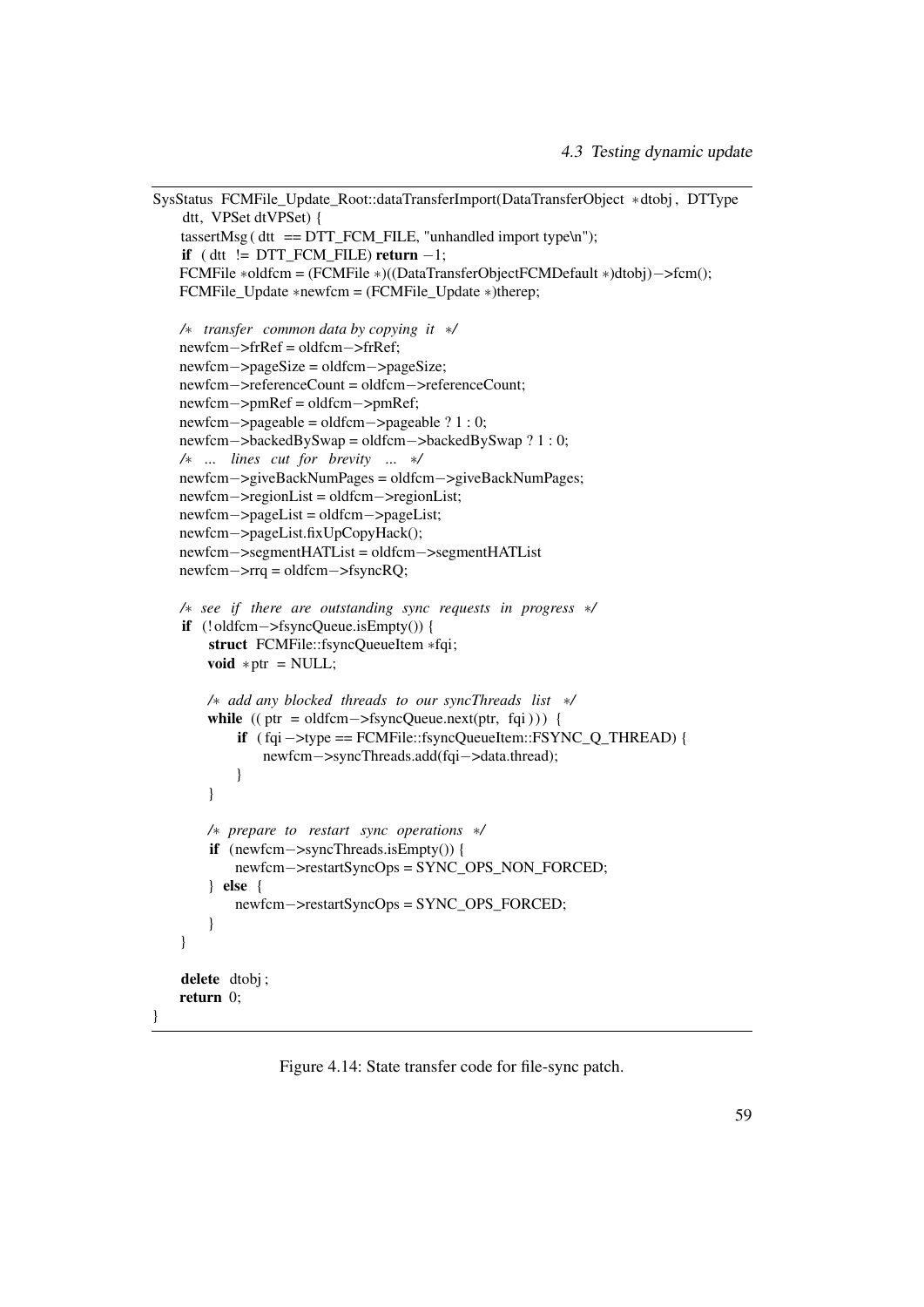```
class MyAdaptor : public CObjRepArbiterAdaptor {
protected:
    virtual SysStatus handleCall (CORef targetRef, CallDescriptor ∗ cd, uval fnum) {
        if (fnum >= 54) fnum++; /∗ new method at position 54 in vtable ∗/
       return CObjRepArbiterAdaptor::handleCall( targetRef , cd, fnum);
    }
   DEFINE_LOCALSTRICT_NEW(MyAdaptor);
};
```
<span id="page-67-1"></span>Figure 4.15: Adaptor code for a new method in a class.

Adding a method to an existing class requires the use of an adaptor, because the virtual function table layout and virtual method numbers used for that class are changed. The adaptor code for this change is shown in [Figure 4.15.](#page-67-1) For any call on the old interface with a method number greater than or equal to the method number of the added method, the method number is incremented before passing the call on to the new object. The position of the added method (54, in this case) was manually determined by consulting the compiled object code, however this could be automated.

As part of the overall update for such a change, once the PageAllocatorKernPinned object has been updated and the adaptor installed, it is then possible to update the PMRoot object to a version that depends on the change and uses the new interface. This example shows how, in the model developed for dynamic update, one logical change is implemented as a series of updates, allowing the system to continue making progress.

# <span id="page-67-0"></span>**4.4 Conclusions**

This chapter has presented the design and implementation of dynamic update for the K42 operating system. The implementation builds upon K42's hot-swapping feature to achieve a whole-system dynamic update as a series of self-contained hot-swap operations. It satisfies the requirements developed in the previous chapter, by using factory objects to perform state tracking and coordinate the dynamic update process. Updates affecting many data structures are performed lazily, and changes to object interfaces are supported through the use of adaptors. Finally, to show how a dynamic update is constructed and applied within the system, several updates of increasing complexity that were used to test the system were described, and the relevant source code presented.

The following chapters build upon the work presented here; [Chapter 5](#page-68-0) describes an analysis of the K42 CVS revision history to validate the applicability of the update system developed here, and [Chapter 6](#page-76-0) reports the results of performance measurements of the implementation.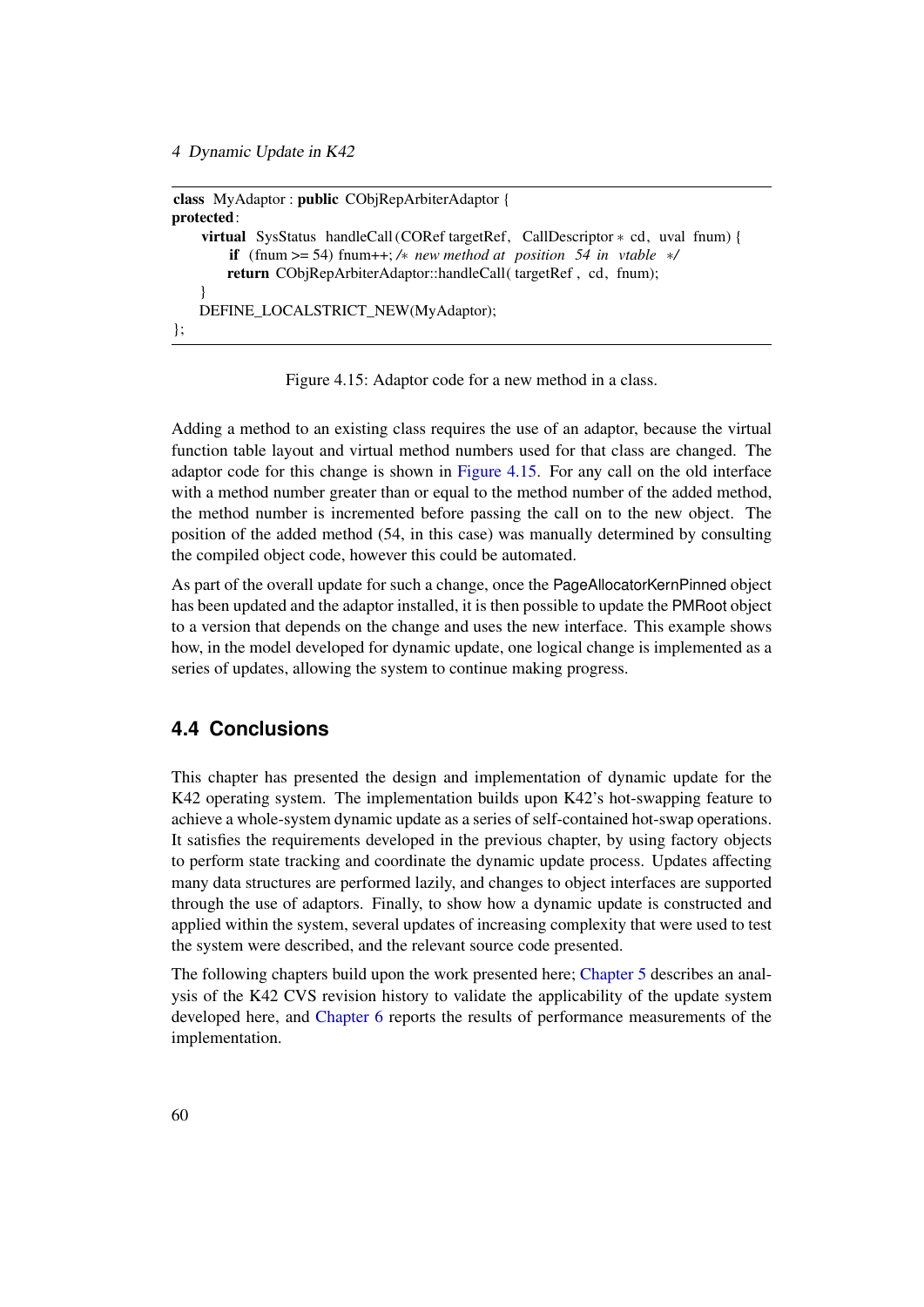# <span id="page-68-0"></span>**5 CVS History Analysis**

This chapter describes a study performed on changes from K42's CVS revision history to analyse the applicability of the dynamic update system whose design and implementation was covered in the previous chapter. Questions the study seeks to answer include:

- What kind of changes are seen in K42's development?
- What proportion of these changes are bug-fixes, security fixes, or performance improvements that would be shipped in maintenance releases?
- How many, and what kind of changes could be applied using the dynamic update mechanism?

In answering these specific questions, the study also aims to determine more generally the possible properties of changes to OS code, and to develop a framework for categorising and analysing these changes.

[Section 5.1](#page-68-1) gives an overview of the method used for the analysis. Following this, [Sec](#page-70-0)[tion 5.2](#page-70-0) describes the results of a broad automated analysis of every change in the revision history, before [Section 5.3](#page-72-0) covers a more detailed manual analysis of a subset of the revision history. [Section 5.4](#page-75-0) concludes.

# <span id="page-68-1"></span>**5.1 Method**

K42 was developed over a period of nine years (the first revision is from March 1997), by around five to ten developers. Hence there is a lot of revision data in the repository to be examined: 4,8[1](#page-68-2)4 files and 56,199 revisions in the relevant core modules.<sup>1</sup>

One of the drawbacks of CVS is that it operates only at a file and revision level, and does not track any dependencies between files or directories. Thus, mechanisms and heuristics first had to be developed for extracting independent transactions or changes from CVS revisions. This required two assumptions:

<span id="page-68-2"></span><sup>&</sup>lt;sup>1</sup>The kitch-core and kitch-linux CVS modules were examined.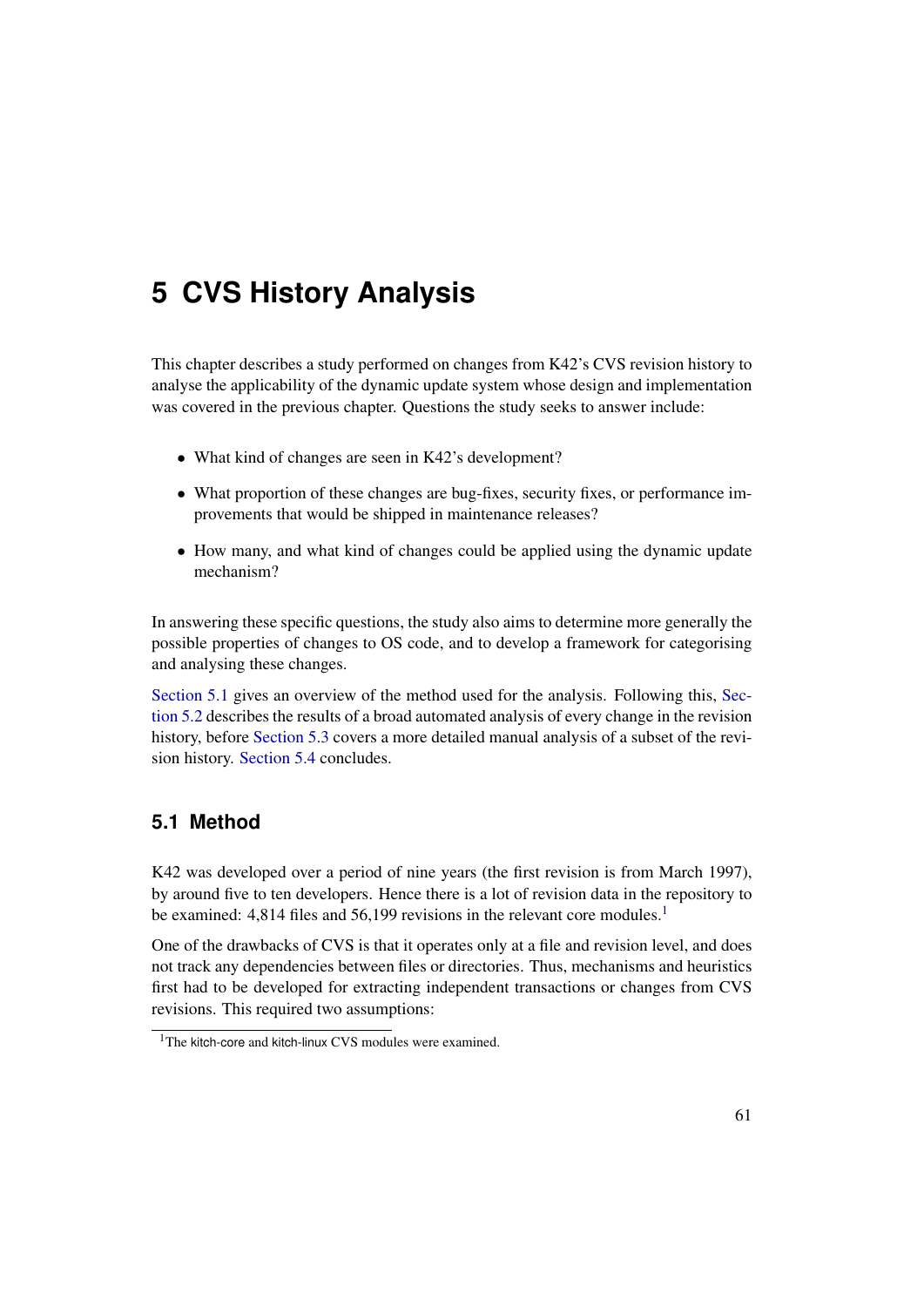#### 5 CVS History Analysis

- It was assumed that each commit operation by a developer contained a single logical change or feature. This is usually true, but not always. A few developers tended to commit unrelated changes together. This leads to fewer and larger changes being analysed, so the results are more pessimistic than they might otherwise be.
- It was assumed that after each commit the repository was in a consistent state. That is, it could be expected to compile and run correctly. Because developers make mistakes, this is not always true. However, K42 includes an extensive set of regression tests that developers usually run before committing, so in the majority of cases the assumption was valid.

Given these assumptions, a tool was developed to process the CVS repository data and import it into a database for further analysis. The steps taken by this tool were as follows:

- 1. The first step was to parse all the data from CVS into a database. For this, a modified version of the *slurp* tool  $[MLR+04]$  $[MLR+04]$  was used. This tool crawls across the repository, reading the contents of every RCS file and storing the meta-data and change text of every revision. Any changes on a branch were ignored, because branches are not significant in K42's development history, and including branches would complicate the later phases of the analysis. The commit message information was also stored in a separate table, and MD5 hashes were used to detect duplicate messages. This assists with the next step.
- 2. The next task was to group related revisions into logical transactions. The following heuristic was used:
	- Sort all the revisions by author, time-stamp and log message, and process them in that order.
	- As long as the author and log message are the same, and the time-stamp remains within a sliding window of 200 seconds, group the revisions into a transaction. This means that a transaction consists of revisions that all have the same author and log message, and that every revision in the transaction was made within 200 seconds of at least one other revision in the transaction.

This algorithm is as described by Zimmermann and Weißgerber [\[ZW04\]](#page-111-0), and the window of 200 seconds is the same. It also gave accurate results for K42, although because every revision had a good log message, the use of a time window was not strictly required.<sup>[2](#page-69-0)</sup>

<span id="page-69-0"></span><sup>&</sup>lt;sup>2</sup>Despite all commits having good log messages, the use of a time window still made minor differences to the grouping of transactions. It enforced separation of regular automated commits from a nightly regression test system, and also separated a series of related commits from one developer that were made hours apart, but with the same log message.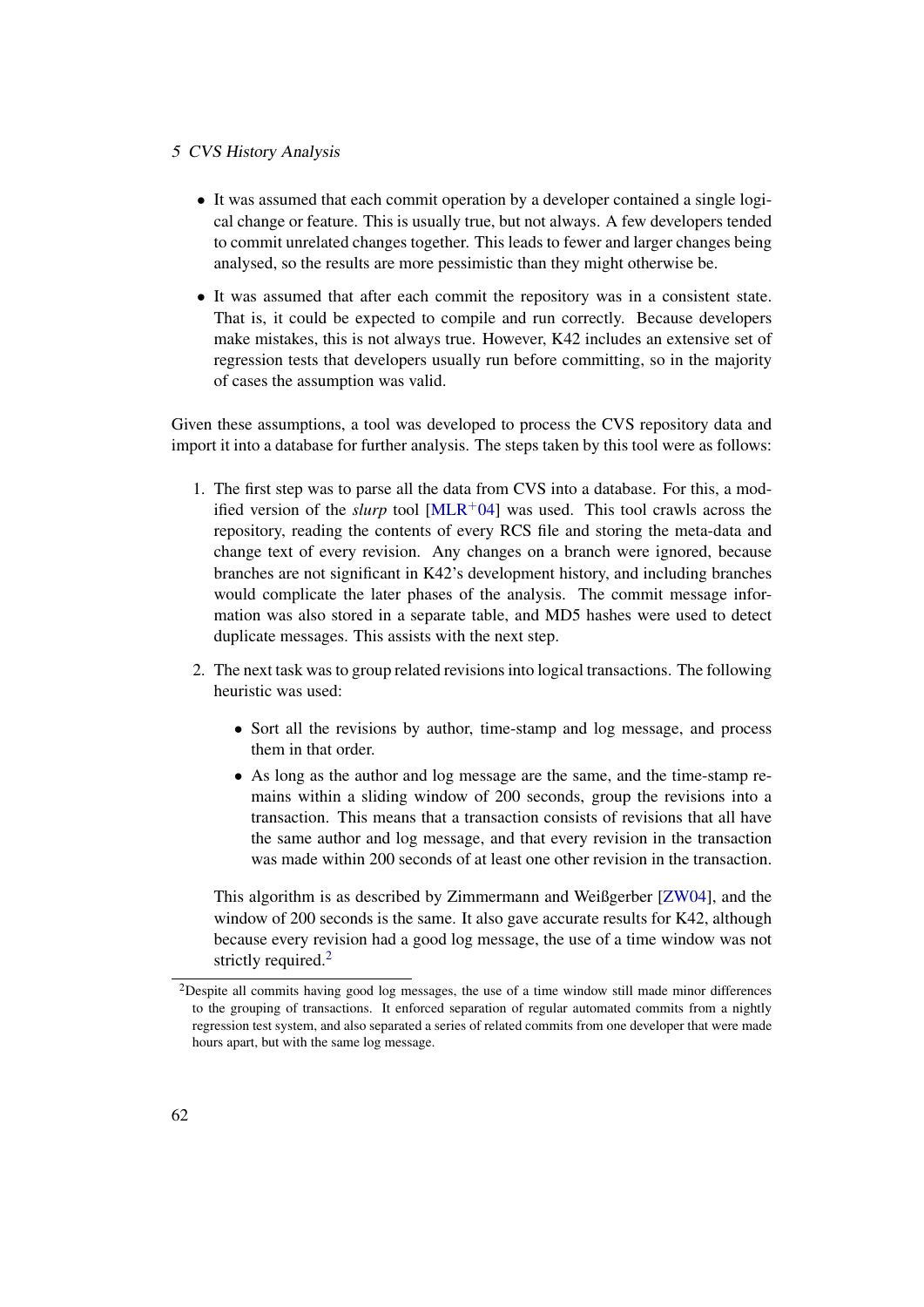3. For each revision of each file, the full text of that revision was then generated from the RCS information stored in step 1. For each source file revision, all the comments were also filtered out, the code reformatted in a consistent style using an *indent* tool, and the differences computed between the cleaned and reformatted source. This significantly reduced the number of irrelevant changes that needed to be examined.

Using this data, two types of analysis were performed. First, automatically-computed contextual information was used to determine which transactions changed only code inside dynamically-updatable objects and could therefore be developed into dynamic updates. Second, randomly selected transactions from the sample were manually inspected to gather more accurate and more detailed information about what types of change are possible, and specifically what prevents changes from being converted to dynamic updates. Based on that result, it was estimated from the overall set of changes what proportion could be converted to dynamic updates.

For both analyses only transactions that altered some kernel code were considered. Specifically, the source differences computed in the final step were non-empty, and at least one of the files modified by the transaction was within the os/kernel directory. Apart from some common library code, this directory contains the K42 kernel, including process and memory management, IPC mechanisms, exception handlers, boot code, and Linux glue code. File-systems and device drivers are reused from Linux, and their source is maintained elsewhere.

# <span id="page-70-0"></span>**5.2 Automatic analysis**

Most of K42 consists of objects accessed indirectly through the object translation table. However, some parts, such as the exception handlers and parts of the scheduling code, are not accessed indirectly, and therefore are not dynamically updatable. To calculate what proportion of changes could be converted to dynamic updates, it is necessary to determine which changes affect only code inside these dynamically-updatable objects.

Determining what functions, data structures, and objects were changed by each transaction in the repository would imply parsing the code. However, a normal C++ parser would read all the header files included by a particular file; effectively it would require reconstructing the K42 source tree for every transaction, which would be very slow. To avoid this, a pseudo-parser that handles just enough of the language (for example, the class keyword, function definitions, and braces) was written to identify a *program context* for every line of a C++ source file. A program context is the name of a function or class, or a special global context (used, for example, for preprocessor directives).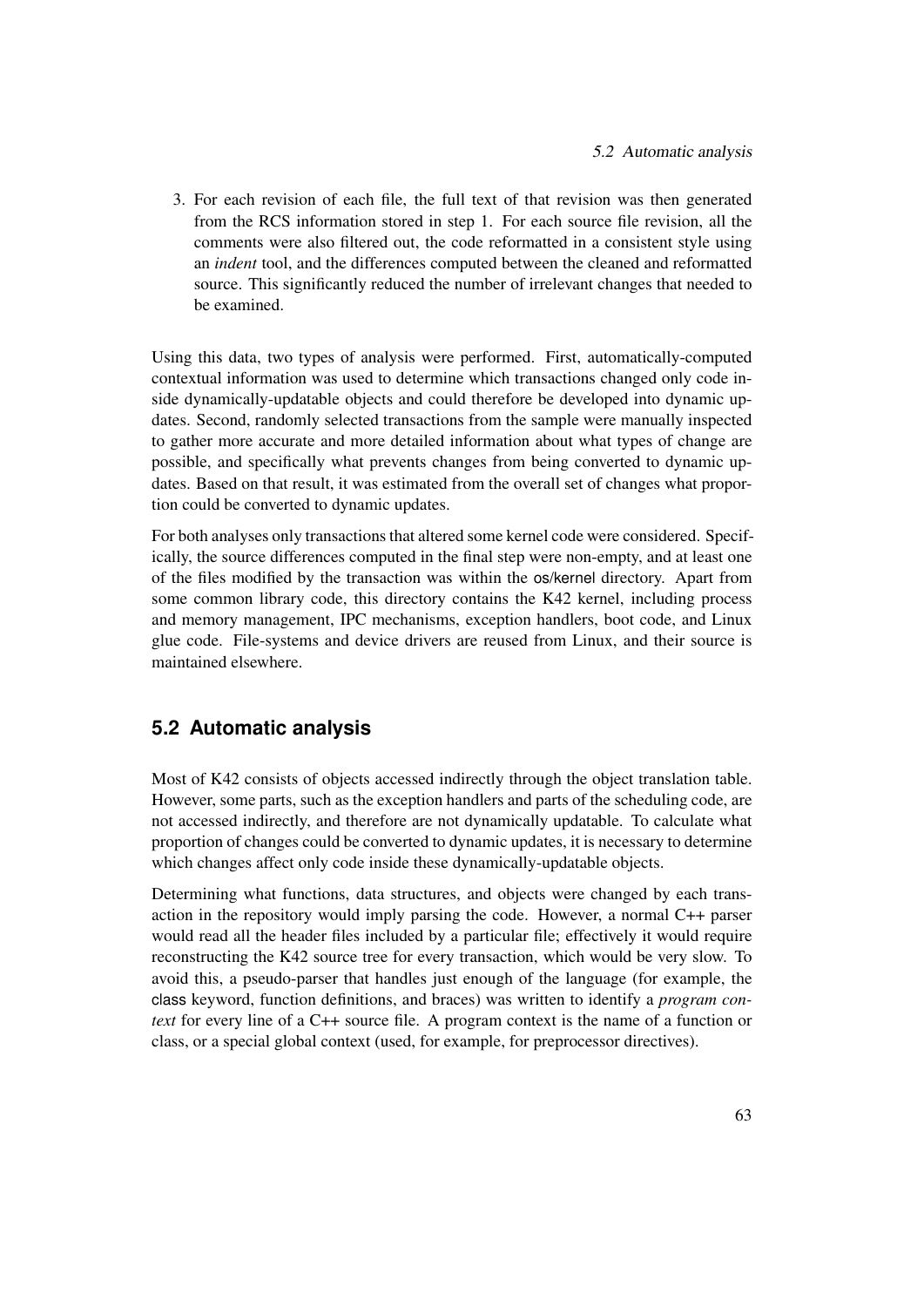#### 5 CVS History Analysis



<span id="page-71-0"></span>Figure 5.1: Number of classes modified in a CVS transaction. The large majority of changes alter fewer than ten classes, but changes to multiple classes are significant.

Given this contextual information, and the differences computed earlier, any classes or functions added or deleted by each transaction, and also any that were modified, were identified. Every transaction that included a change to kernel code (a total of 3,618 transactions) was then examined and categorised based on those that added contexts, those that deleted them, and those that just modified code within existing contexts.

The class name of each context that was changed was also determined. The average transaction changed two classes, but this is skewed by a number of high outliers; the median transaction changed only one class, and the large majority of transactions affect fewer than 10 classes, as shown in [Figure 5.1.](#page-71-0)

Using a list of classes known to be dynamically updatable, the transactions that changed only dynamically-updatable code were then identified. The list of dynamically-updatable classes included classes which do not yet have state-transfer functions or factories, so are currently not updatable. These were included, because the addition of state-transfer functions and factories is a relatively simple change (its effects are confined only to the class itself), and because it was believed that showing the limitations of the model and system is more meaningful than showing those of the K42 implementation.

It was found that 22% of transactions only modified or added methods in dynamicallyupdatable classes. Upon closer examination, a number of common problems were found to be preventing more transactions from being classified as dynamically-updatable: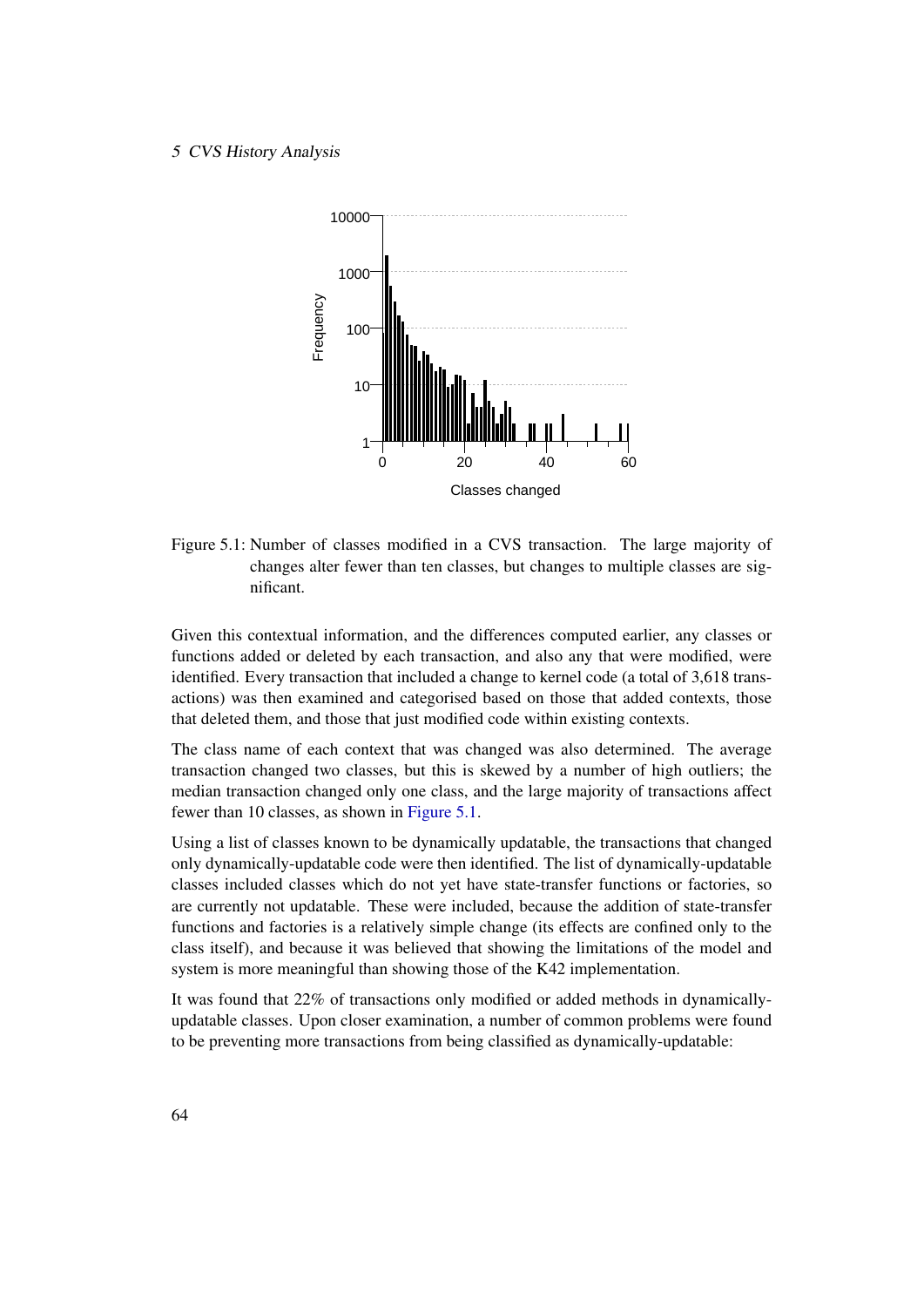- changes to code for testing, tracing, or debugging, that would not be released as updates, and so are irrelevant to the target problem;
- changes to initialisation code that would instead be implemented as part of the state transformation and dynamic-update load process;
- changes to simple classes that aren't themselves dynamically updatable, but are encapsulated within dynamically-updatable objects, and so could be updated as part of the surrounding object;
- changes to the global context, such as preprocessor definitions or global variable declarations, that would be handled in other ways for a dynamic update.

If these are included, the result rises to 48% of transactions that are dynamically updatable. An additional 3% delete classes or methods, and are probably updatable using adaptors, but without looking at the specific cases it is impossible to be sure. If changes before 2002 are excluded, when K42 was in a more developmental phase, the total proportion of dynamically-updatable transactions rises to 55%.

Due to the automatic nature of this analysis, these results include a certain amount of noise. For example, some changes were committed to the tree, then reverted because they caused regressions, and later committed again with fixes; these should be counted as only one transaction. Other transactions included, upon closer inspection, multiple independent changes. Many changes performed cleanup actions, such as moving code between header files, splitting or merging classes, and so on.

These examples show the limitations of automatically analysing all the commits in the K42 revision history. The result is skewed by a large number of changes that would never need to be developed into dynamic updates, however it gives a reasonable lower bound for the proportion of dynamically-updatable changes. For a more accurate result, the manual analysis described in the following section was conducted.

# <span id="page-72-0"></span>**5.3 Detailed study of sample set**

The automatic analysis gave useful information about the overall proportion of dynamicallyupdatable changes, but these results include all the changes in K42's revision history, and the revision history of an experimental operating system does not mirror what would happen in the maintenance of a released operating system. Changes that happened frequently in K42, such as new features, code cleanups or debugging changes, would not be shipped in maintenance updates. For a more accurate analysis of the applicability of the dynamic update system to the specific types of changes which are most relevant to the problem, a manual investigation of a sample of the CVS transactions from K42 was conducted.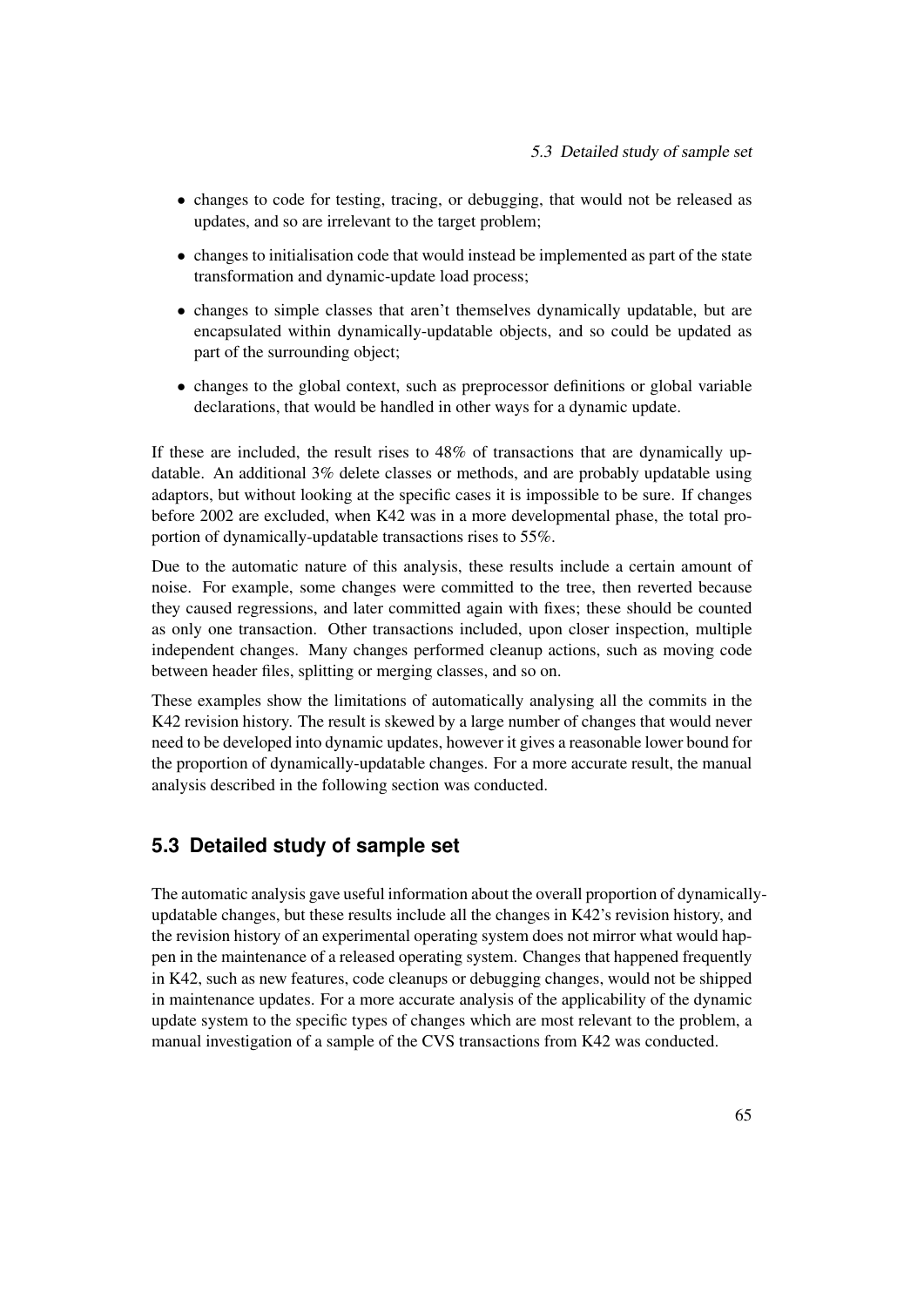### 5 CVS History Analysis

A simple web application was developed, allowing a human analyst to examine randomlyselected transactions from the database. For each transaction, the analyst was shown the commit log message and other meta-data, the source code differences for affected files, and the list of changed program contexts computed by the previous automatic analysis. The analyst then assigned each transaction to a number of categories, using their knowledge of the K42 code base, as well as an understanding of what could be changed by a dynamic update. The goal was to examine a sufficiently large number of transactions to obtain conclusions about the proportion of dynamically-updatable changes. In total, 250 transactions were manually analysed.

Some transactions were considered irrelevant to the analysis, and ignored. These included a change that was reverted and then recommitted later, a small number of transactions that included many unrelated changes, and many changes that were functionallyequivalent such as a reorganisation of header files, changes that only added debugging output, changes to preprocessor directives, and so on. In total, 39% of the examined transactions were ignored.

The change as a whole was then examined, and placed into one of five categories based on its main purpose: bug fixes, security fixes, minor/maintenance performance improvements, new features, and changes for non-functionally-equivalent cleanup or restructure of source code. Of the non-ignored transactions, 48% were restructuring, 36% added new features, 11% were bug fixes, and the remaining 5% performance improvements. No security fixes were found. Because K42 has been used to date only for research purposes, security holes that would necessitate fixes have not been uncovered. However, because security fixes are a subclass of bug fixes, and tend to be of a small, isolated, and featureless nature  $[ABB<sup>+</sup>05]$  $[ABB<sup>+</sup>05]$ , one can expect that the results for the bug fix category will be a good indicator of the system's support for security updates.

Source code differences were also examined to determine what was affected by each change: data structures, interfaces, multiple objects, and library functions (recall that any changes affecting the kernel source code were selected, which could also include changes to user libraries).

Finally, the analyst decided whether the change was convertible to a dynamic update. For each transaction, there were four possibilities: the change could be updated without adaptors, the change could be updated only with an adaptor, the change could be updated only after some simple rewriting of the code, or the change could not easily be updated. The results are shown in [Table 5.1](#page-74-0) and summarised in [Figure 5.2.](#page-74-1)

Of the transactions categorised as bug fixes or performance improvements, 79% could be converted to dynamic updates, with slightly more than half requiring the use of an adaptor (none required rewriting). All of the remaining 21% of maintenance changes that could not be updated were changes to low-level code in the exception handlers, that is not part of the normal object system and thus not dynamically updatable.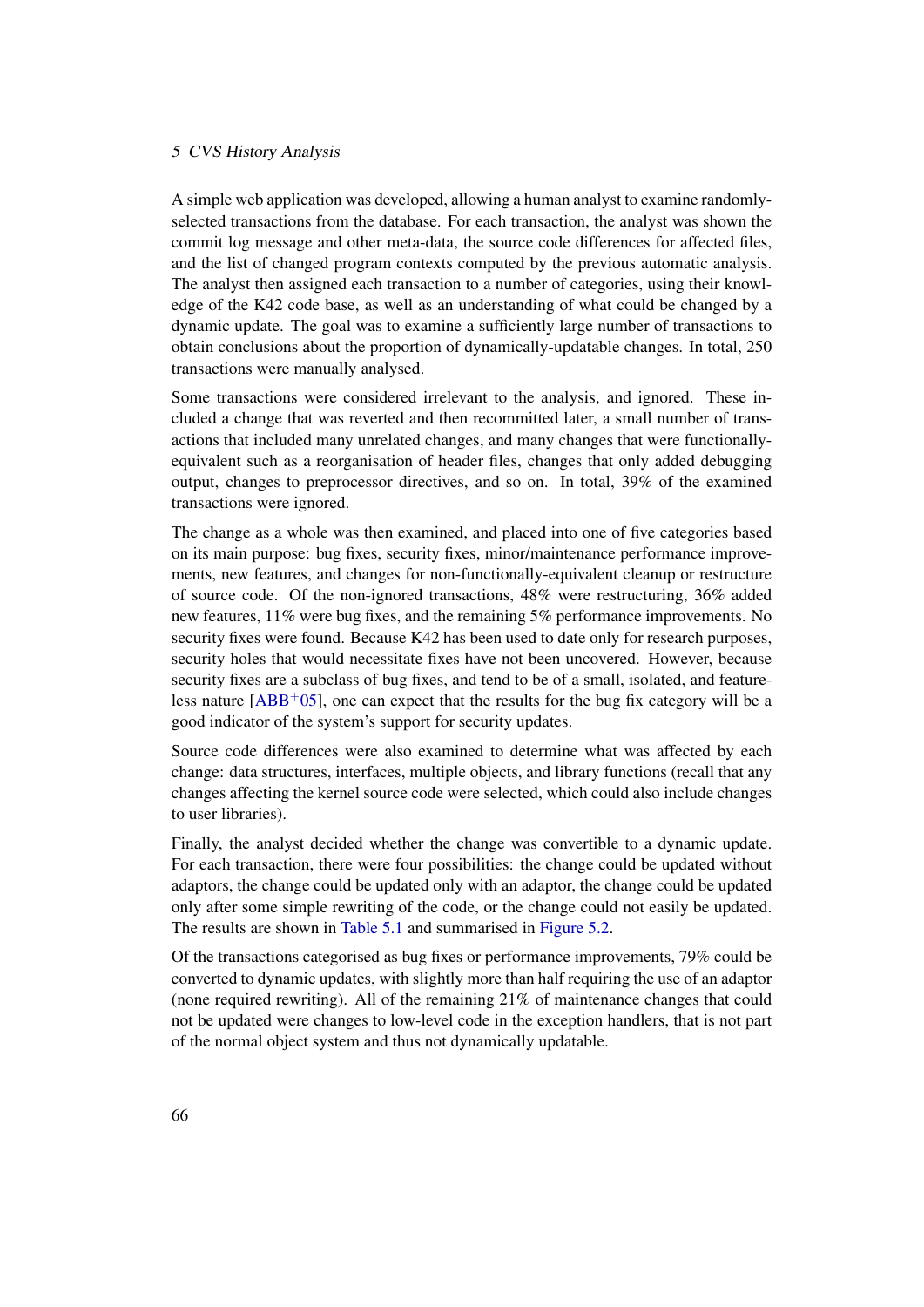### 5.3 Detailed study of sample set

| change type   | number | simple update | adaptor update rewrite update |        |
|---------------|--------|---------------|-------------------------------|--------|
| maintenance   | 24     | $12(50\%)$    | 7(29%)                        |        |
| new features  | 54     | $6(11\%)$     | 7(13%)                        | 6(11%) |
| restructuring | 72     | 4(6%)         | 6(8%)                         | 1(1%)  |

<span id="page-74-0"></span>Table 5.1: Results of manual CVS analysis.



<span id="page-74-1"></span>Figure 5.2: Results of manual CVS analysis.

Of the other categories, 35% of new features and 15% of code restructures could be converted to dynamic updates. Combining all the categories, only 33% of all changes could be converted to dynamic updates, but this is skewed by the large proportion of new features and restructuring changes seen in K42's revision history, and as has been previously discussed, the focus of this work is on maintenance patches. All of the complex interface changes that could still not be supported by the use of an adaptor were found in the new feature or code restructure categories, confirming that the limited form of interface change supported by adaptors is sufficient for maintenance purposes.

In the course of the analysis, it was found to be quite common for transactions that were otherwise dynamically updatable to include minor related changes to add test code, alter initialisation functions, or perform some other cleanup that was not dynamically updatable, or was part of another object. These other changes would have been ignored in developing the dynamic update, so the same was done in the analysis, and another series of flags were added to note when this occurred. Of all the dynamically-updatable changes, 39% fell into one of these categories. Of only the bug fixes and performance improvements, minor parts of 33% of the changes were ignored.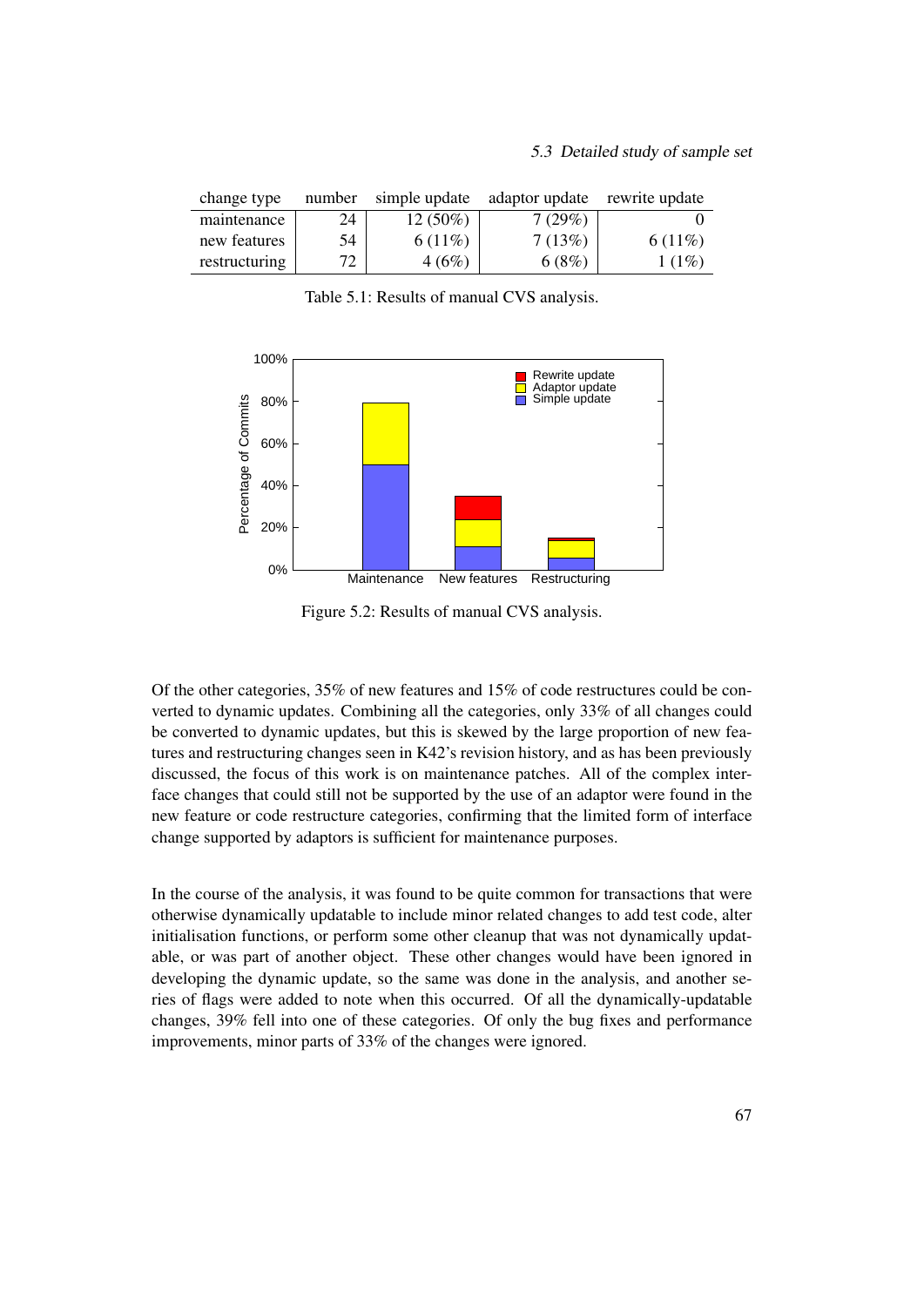## 5 CVS History Analysis

# **5.4 Conclusions**

This chapter has presented an analysis of the K42 revision history, including an automated analysis of every change in the CVS repository, as well as a detailed manual analysis of a sample of the changes. Although relatively few of the manually-analysed changes were maintenance changes, 79% of them could directly be converted to dynamic updates.

Beyond the specific results related to K42, the work presented in this chapter has developed a framework for analysis and categorisation of changes to OS code. It has also built upon previous work to develop tools and techniques for performing that analysis in a semi-automated fashion.

[Chapter 8](#page-89-0) will discuss these results further, including a list of and solutions to some of the common problems that prevented changes from being classified as dynamically updatable, and strategies for updating the non-modular code that accounts for the remaining 21% of maintenance changes. In the following chapter, a series of performance measurements are presented that analyse the overheads and costs incurred by the dynamic update system.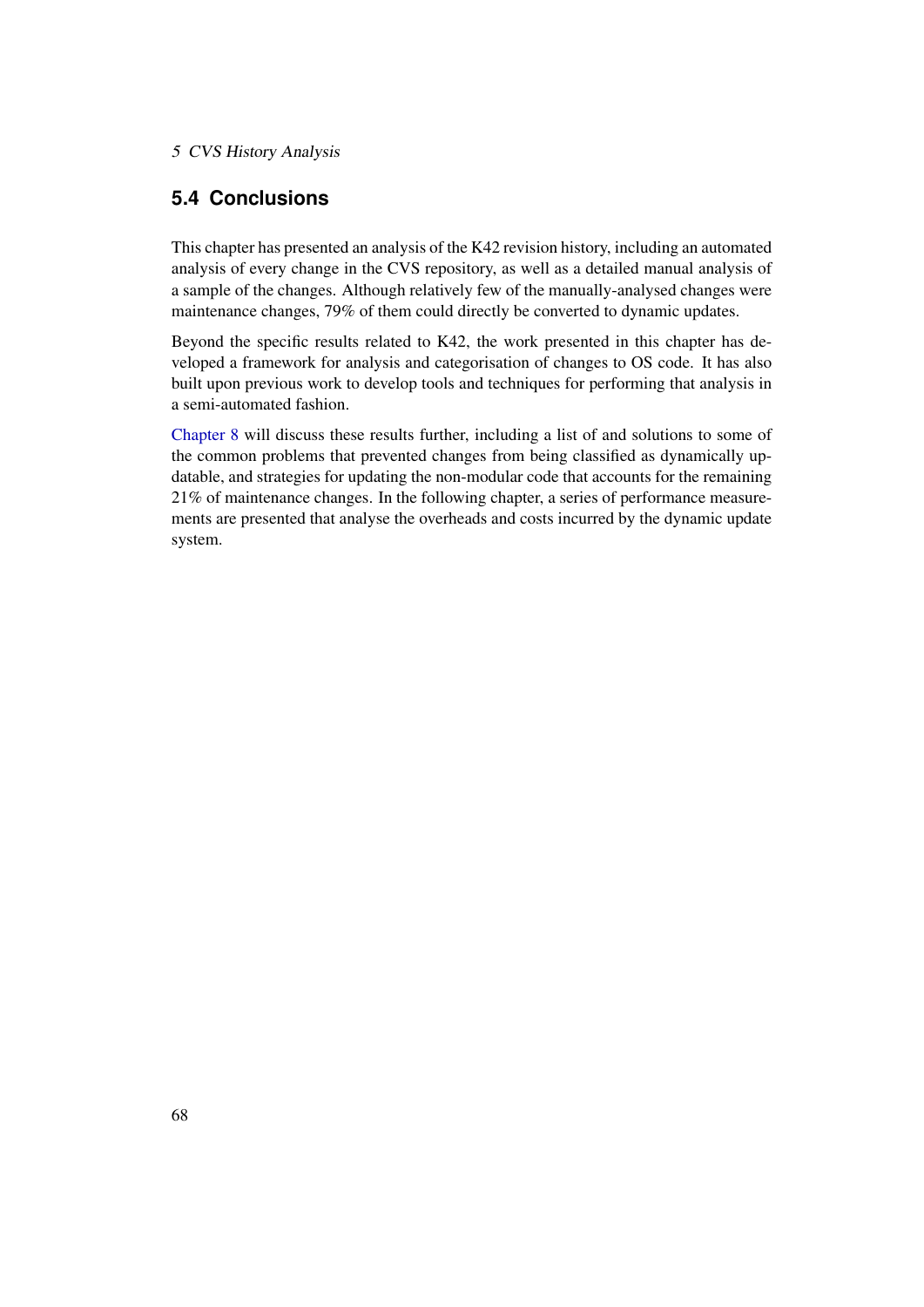# <span id="page-76-1"></span>**6 Performance Measurements**

In this chapter, the results of experiments conducted to measure the overhead and performance of the update system are reported. [Section 6.1](#page-76-0) examines the extra overhead required for dynamic update functionality, [Section 6.2](#page-79-0) reports on the time taken to apply various updates, and [Section 6.3](#page-82-0) concludes.

For macro-benchmarking, the ReAIM implementation of the AIM7 multi-user benchmark was used in the *alltests* configuration. This benchmark exercises OS services such as IPC mechanisms, file IO, signal delivery, and networking. It was modified slightly to work with K42: the test using Unix-domain sockets was replaced with UDP sockets, some code was altered to handle different error return values from K42's Linux emulation library, and the benchmark was prevented from removing shared memory regions at the end of its run, because this is not yet supported by K42. The benchmark was run inside a RAM disk, to avoid any IO latencies not imposed by the OS.

All experiments reported here were conducted on an Apple Xserve system, with two 2GHz G5 processors and 512MB of main memory. K42 was built in the no-debug configuration, and ran in dual-processor mode.

## <span id="page-76-0"></span>**6.1 Dynamic update overheads**

In this section the added runtime costs of having support for dynamic update in the system are examined. This is much more important than the time to apply an update (which is measured in [Section 6.2\)](#page-79-0) because updates are expected to be infrequent events, and because even if the system experiences a slowdown while an update is applied, the advantages over rebooting are significant.

## **6.1.1 Indirection overhead**

First, a property that is part of the fundamental structure of K42 is considered: the object translation table's additional indirection on object calls. This indirection adds extra overhead to each object invocation; an object call in K42 requires 6 instructions, instead of 5 for a regular virtual function call [\[Gam99\]](#page-104-0). The added instruction is a dependent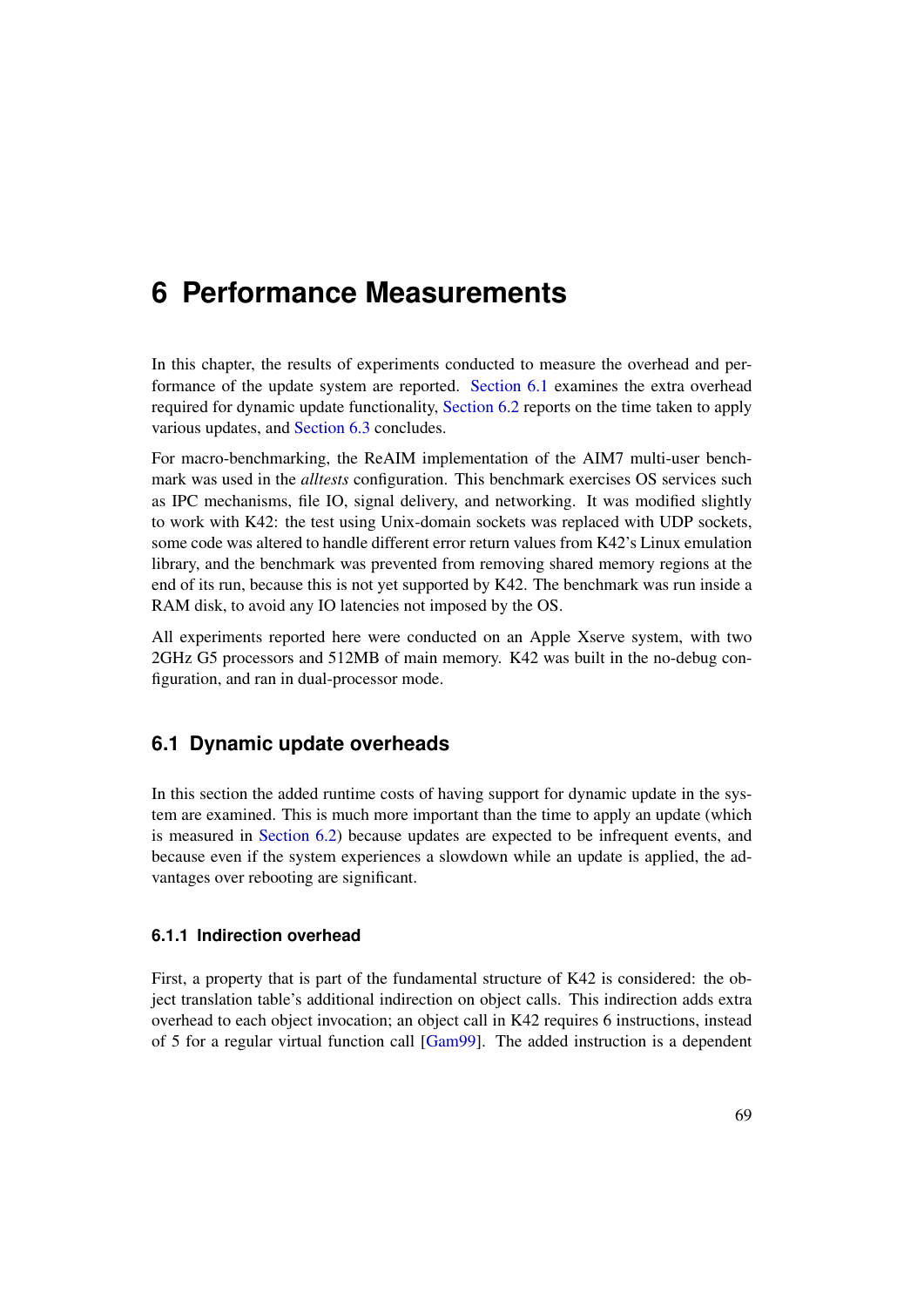### 6 Performance Measurements

| object     | static create | factory create | overhead |
|------------|---------------|----------------|----------|
| dummy      | $1.3\mu s$    | $1.4 \mu s$    | $7.7\%$  |
| <b>FCM</b> | $2.0\mu s$    | $2.1\mu s$     | 2.8%     |
| process    | $13.4\mu s$   | $13.5\mu s$    | $0.70\%$ |

<span id="page-77-0"></span>Table 6.1: Cost of creating various kernel objects with and without a factory.

load, however, because object references are allocated sequentially from a single region of memory, the object translation table is dense, and thus the extra load is likely to be cached.

It is not possible to directly measure the cost of object indirection, because it is a fundamental part of K42's structure. Instead, the overhead of object indirection can be estimated by instrumenting the object system to count the number of indirect object invocations during a run of the ReAIM benchmark. Multiplying this by the number of cycles required for a load from the second-level cache, the overhead of indirection is calculated to be less than 0.1% of the total running time on the unmodified system.

Arguably a bigger impact comes from not having a static system structure, preventing application of such cross-module optimisations as inlining, path straightening and deadcode elimination. Furthermore, such a structure replaces direct with indirect branches, and prevents the use of branch prediction features in modern hardware. However, any system offering basic module-loader functionality suffers the same problem, and kernel module loaders are now common in commodity operating systems, so this cost has been accepted in those systems.

## **6.1.2 State-tracking overhead**

A factory is now involved during object creation, to record the new object's reference. During deletion, the reference is removed from the factory's data structures. Presently, the factory implementation uses a simple list. Although this has higher deletion costs than other data structures, it has yet to pose a problem. If the deletion overhead becomes a bottleneck, the list could be replaced with a more suitable data structure. The factory also results in slightly higher memory utilisation, of an additional two words per object.

### **Micro benchmarks**

This section reports measurements of the cost of creating three different objects using either a factory or a statically-bound method. This includes allocating storage space for the object, instantiating it, and invoking any initialisation methods. Each test was repeated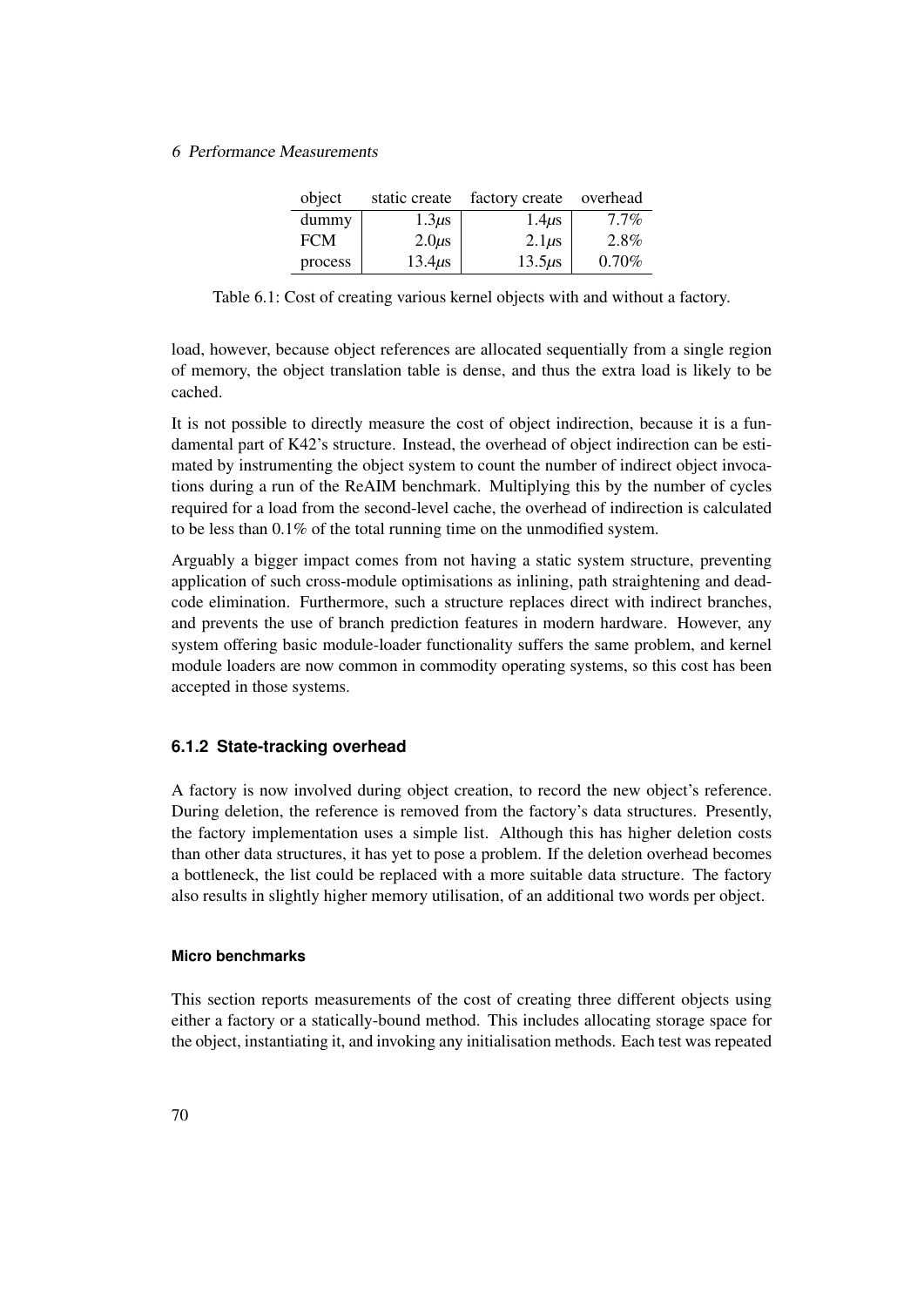100,000 times, and the total time measured using the processor's cycle counter. The results are summarised in [Table 6.1.](#page-77-0)

The first object, a dummy object, was created specifically for this test, and encapsulates a single integer value. This result represents the worst-case for adding a factory, with an overhead of 7.7% over the base creation cost of 1.3*µ*s. The next object is a file cache manager, an instance of which is maintained by K42 for every open file in the system. Creating an FCM object is only 2.8% slower with a factory, but this number overstates the true impact, because in practice FCM creation is usually followed by a page fault, which must be satisfied either by zero-filling a page, or by loading it from disk. Finally, the cost of creating a process object was measured, a relatively expensive operation because it involves initialising many other data structures. The results show that in such a case the additional cost imposed by the factory was a low 0.7%, even before considering the additional costs involved in process creation such as context switches and initial page faults. For all objects, the factory overhead was approximately constant, at around 100ns or 200 cycles.

### **System throughput with ReAIM benchmark**

To measure the impact of factories on system performance, the ReAIM benchmark described previously was used. Factories were implemented for process objects, one of which exists for each process, and the FCM and FR objects, a pair of which are created for each open file or mapped memory region. These represent a significant proportion of the objects created in the kernel during benchmark activity: 1,791,808 of all 2,996,920 objects created during a ReAIM run, or 60%, were created using a factory. Hence, any impact would be expected to be visible.

The unmodified system and the modified system with factories added for the above objects were both tested with the ReAIM benchmark. The results of this experiment are shown in [Figure 6.1.](#page-79-1) Comparing the average throughput of each run in jobs per minute, they show a very slight (less than 0.5%) performance improvement with the factories present. This is within the noise caused by changes in code layout and cache behaviour, leading to the conclusion that the use of factories within the kernel has negligible performance impact on the overall system. The same conclusion was also reached on different hardware using the SPEC SDET multi-user system throughput benchmark  $[BHA^+05]$  $[BHA^+05]$ .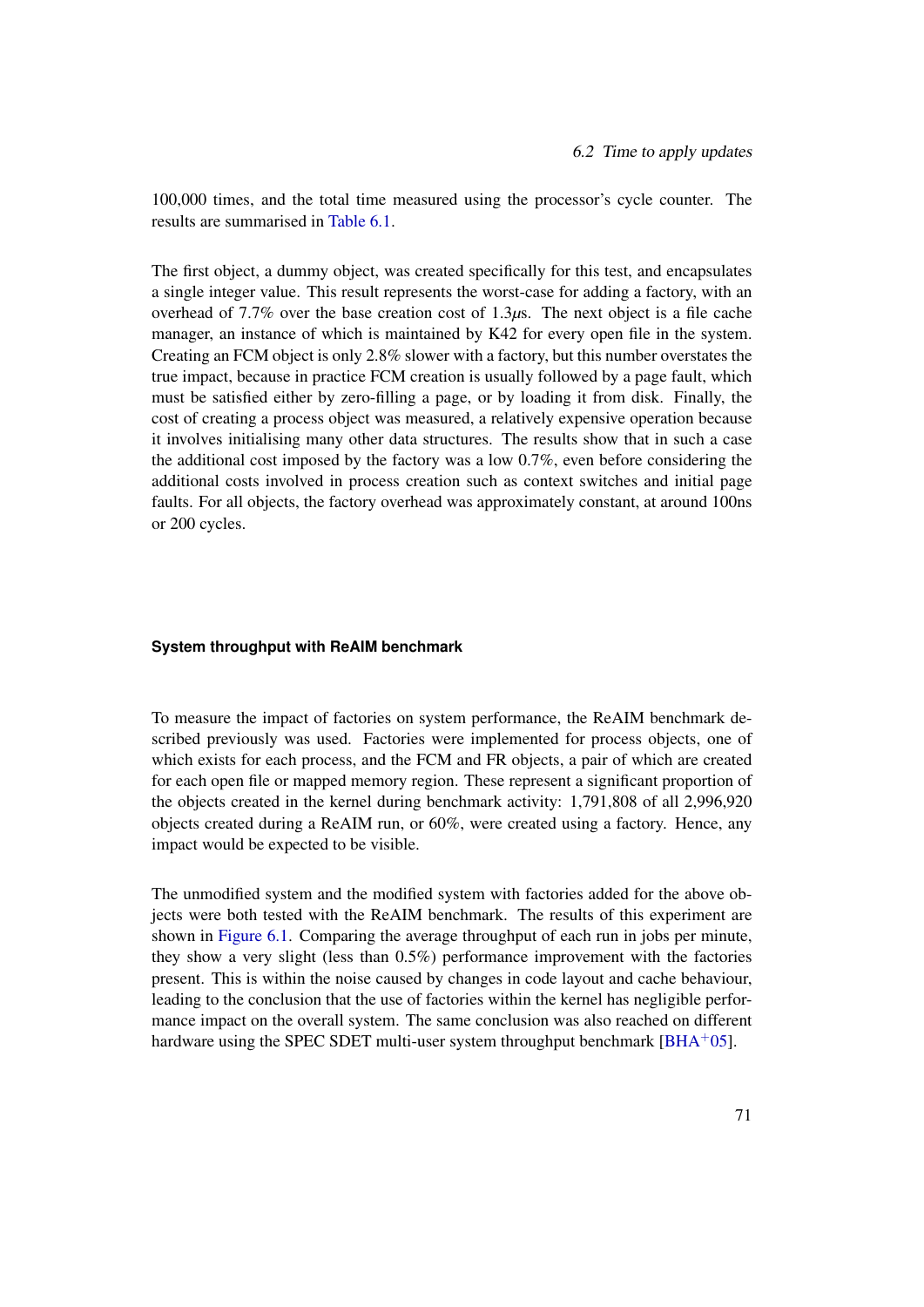### 6 Performance Measurements



<span id="page-79-1"></span>Figure 6.1: Results of ReAIM benchmark with and without factories. A slight performance improvement is seen with the factories present.

## <span id="page-79-0"></span>**6.2 Time to apply updates**

## **6.2.1 Time to apply file-sync update**

[Figure 6.2](#page-80-0) shows the result of applying the file-sync update described in [Section 4.3.4](#page-65-0) during a ReAIM benchmarking run. ReAIM incrementally tests higher numbers of clients, so wall-clock time in this graph runs from left to right. The update was initiated when there were eight clients active, and during the next second the overall system throughput dropped, while 170 instances of the FCMFile object had their data structures converted on access. Once the benchmark reached the run with nine clients, all affected instances had been transformed, and the update was complete. This can be seen on the graph as a dip in throughput.

While this update was applied in a separate run of the benchmark, a hardware cycle counter was used to measure the time required for individual phases of the process. Once the update process was started, it took 7ms to instantiate an updated factory object and convert the existing factory, and then 487*µ*s to mark all the object instances to be lazily updated. At no point was the whole system's execution blocked.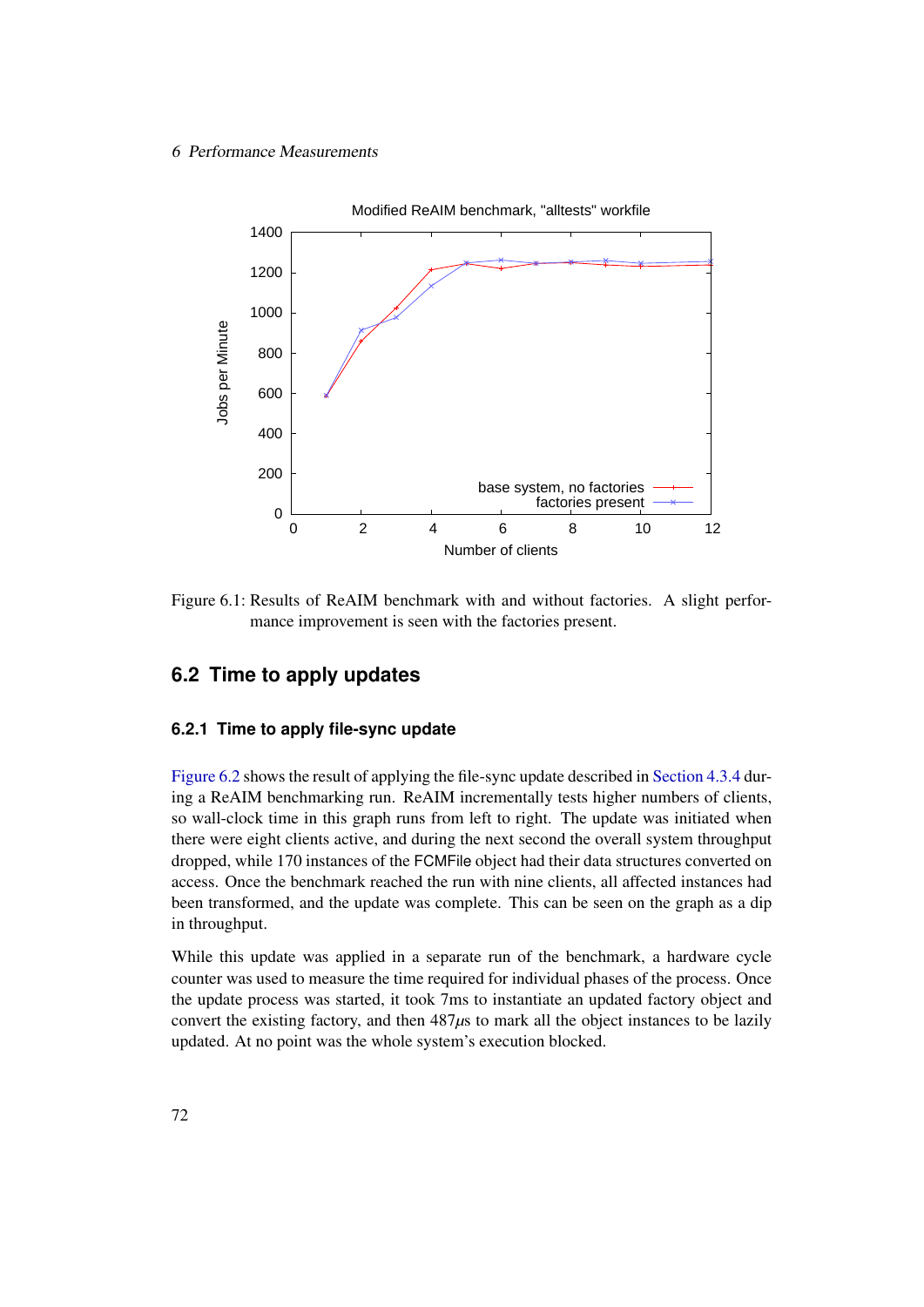

<span id="page-80-0"></span>Figure 6.2: Results of applying the file-sync update during a ReAIM benchmark run. The update was applied during ReAIM's test of eight clients.

This update was also used to time the module loader. The module loader is unoptimised, but because the dynamic update process starts once the module has been loaded, this is not of concern. It required 241ms to load the update into the kernel and start executing its initialisation code.

## **6.2.2 Cost of adaptor objects**

The cost of using an adaptor object was measured with a micro benchmark. A null adaptor was used, which simply passed the call on unmodified to the underlying object. The time taken for a direct object call was 10ns, and for a call through the null adaptor 124ns, an overhead of 114ns or 228 cycles. This extra time is required for changing stacks to invoke the adaptor code and then forwarding the call to the underlying object, mechanisms provided by the arbiter framework on which adaptors are implemented [\[Fin06\]](#page-104-1). A dedicated and optimised adaptor implementation would likely reduce the overheads.

Most adaptors are relatively simple, and add only a few instructions to the base cost, to load default arguments or change method numbers. For example, an adaptor that shuffled method numbers showed no measurable difference in performance from the null adaptor.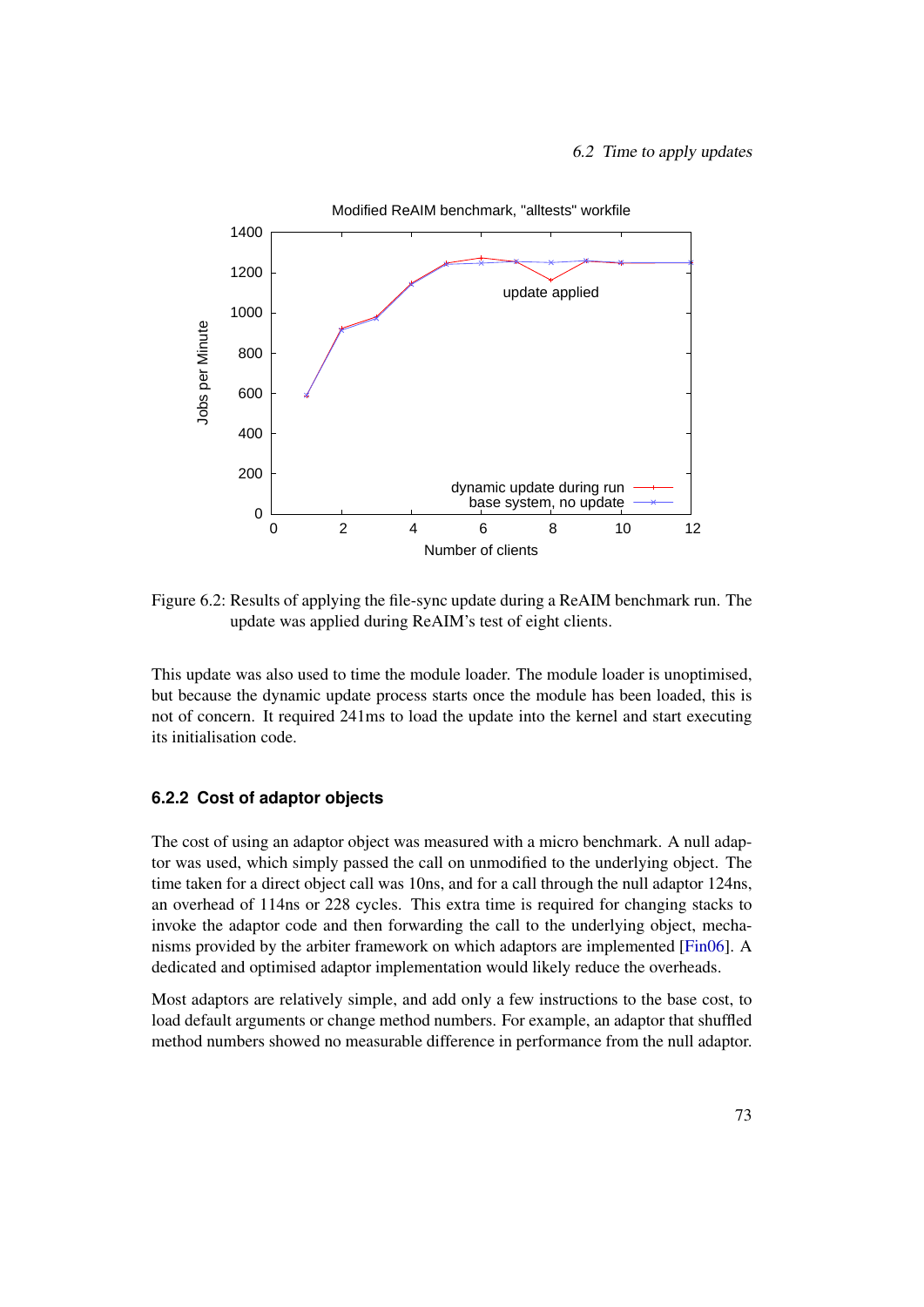### 6 Performance Measurements



<span id="page-81-0"></span>Figure 6.3: Results of applying an adaptor update to the kernel page allocator during a ReAIM benchmark run. The update was applied during ReAIM's test of eight clients.

The overall costs of using an adaptor in a dynamic update are dependent on the complexity of the update, in terms of the number of objects updated with an adaptor, and the frequency of calls to those objects. [Figure 6.3](#page-81-0) shows the result of applying the update to the kernel page allocator described in [Section 4.3.5](#page-65-1) during a ReAIM benchmark run. As in the previous experiment, the update was initiated when there were eight clients active, however in this case the overhead imposed by the single adaptor does not affect the overall system throughput.

To show results closer to a worst-case scenario for adaptors, an experiment was constructed that installed a dummy adaptor on each FCMFile object during a ReAIM benchmark run. The results of this experiment are shown in [Figure 6.4,](#page-82-1) where a small overhead can be seen for the use of the adaptor. In a real update scenario, this overhead would disappear as the relevant client objects were updated and the adaptors removed.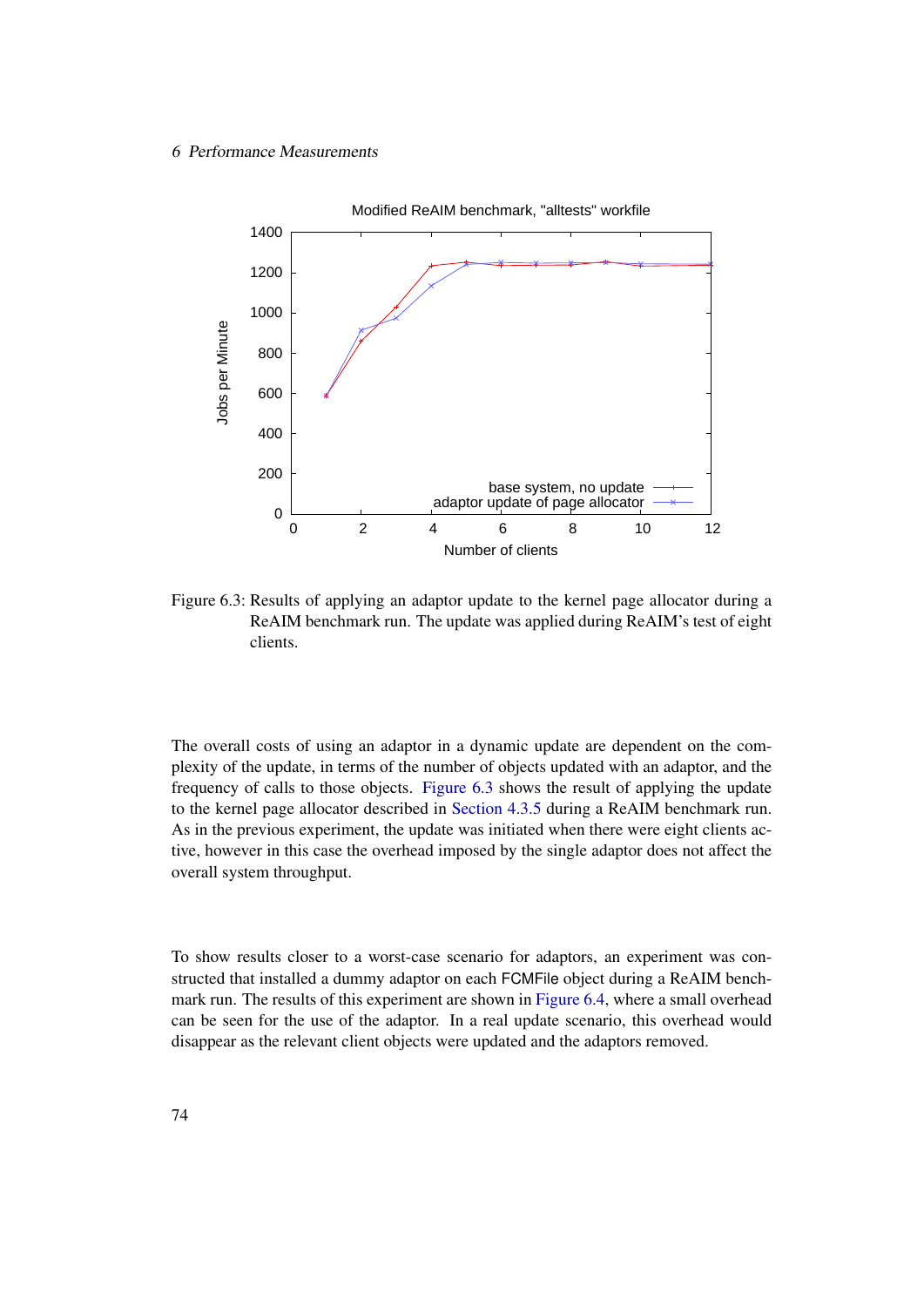### 6.3 Conclusions



<span id="page-82-1"></span>Figure 6.4: Results of installing a dummy adaptor on each FCMFile object during a ReAIM benchmark run.The adaptors were installed during ReAIM's test of eight clients.

# <span id="page-82-0"></span>**6.3 Conclusions**

The results reported in this chapter show that the extra levels of indirection required for dynamic update, in the form of the object translation table and factory objects, impose negligible performance impact on system throughput. K42 suffers less than 1% runtime overhead when updates are not being applied. Furthermore, when updates are being applied, the performance impact is moderate. The ReAIM benchmark experiences a slowdown in the vicinity of 10% while applying the complex FCMFile update, and returns quickly to its previous throughput as the update completes. Finally, adaptor objects do not impose measurable overhead for small updates, and in updates to many objects, their costs are acceptably low.

The following chapter will extend the approach taken in K42 to a more general model for dynamic update to commodity operating systems such as Linux and FreeBSD.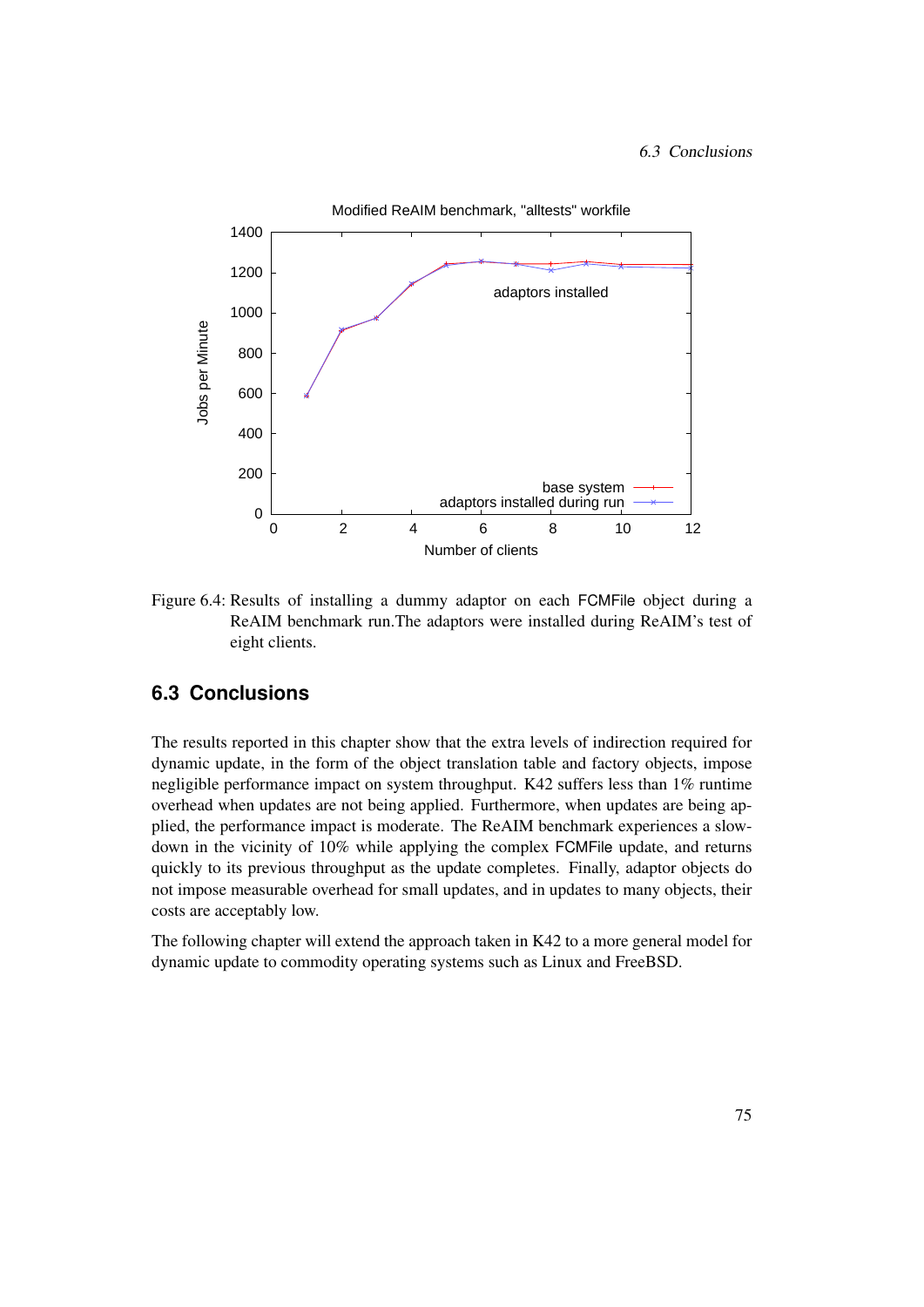# <span id="page-83-1"></span>**7 Dynamic Update in Other Systems**

The previous chapters have focused on the case-study design, implementation and evaluation of dynamic update for the K42 experimental operating system. However, one of the goals of this work was to develop a model for dynamic update to existing commodity operating systems. This chapter discusses how the design for dynamic update could be generalised and applied to other modular operating systems, with a focus on two common open-source UNIX-derived systems: Linux  $[BC02]$  and FreeBSD  $[MBK^+96, Fre06]$  $[MBK^+96, Fre06]$  $[MBK^+96, Fre06]$ .

First, [Section 7.1](#page-83-0) outlines the basic approach, which is based on updates at the granularity of kernel modules. Next, [Section 7.2](#page-84-0) revisits the requirements developed previously and shows how these could be satisfied. Finally, [Section 7.3](#page-87-0) discusses the limitations of applying the model to commodity systems, and [Section 7.4](#page-88-0) concludes.

# <span id="page-83-0"></span>**7.1 Approach**

As already discussed, the model adopted for this work was designed to achieve a dynamic update of the operating system as a series of self-contained updates to modular kernel code. Modern operating systems such as Linux and FreeBSD are being constructed in an increasingly modular fashion to allow for features such as improved customisability, as was discussed in [Section 2.2.1,](#page-23-0) suggesting that the modular approach for dynamic update may apply to such systems.

Both Linux [\[dGdS99\]](#page-103-0) and FreeBSD [\[Rei00,](#page-109-0) [Fre06,](#page-104-2) chapter 9] support loadable kernel modules. At a high level, the process of loading a kernel module in both systems is similar, and proceeds as follows:

- 1. A kernel module is a loaded into a free area of kernel memory, and the kernel's dynamic linker is used to link unresolved references in the module to existing symbols in the kernel.
- 2. The module provides an initialisation function, that is called by the kernel once loading and linking is complete.
- 3. The initialisation function performs setup and registration tasks, which depend on the specific functionality of the module.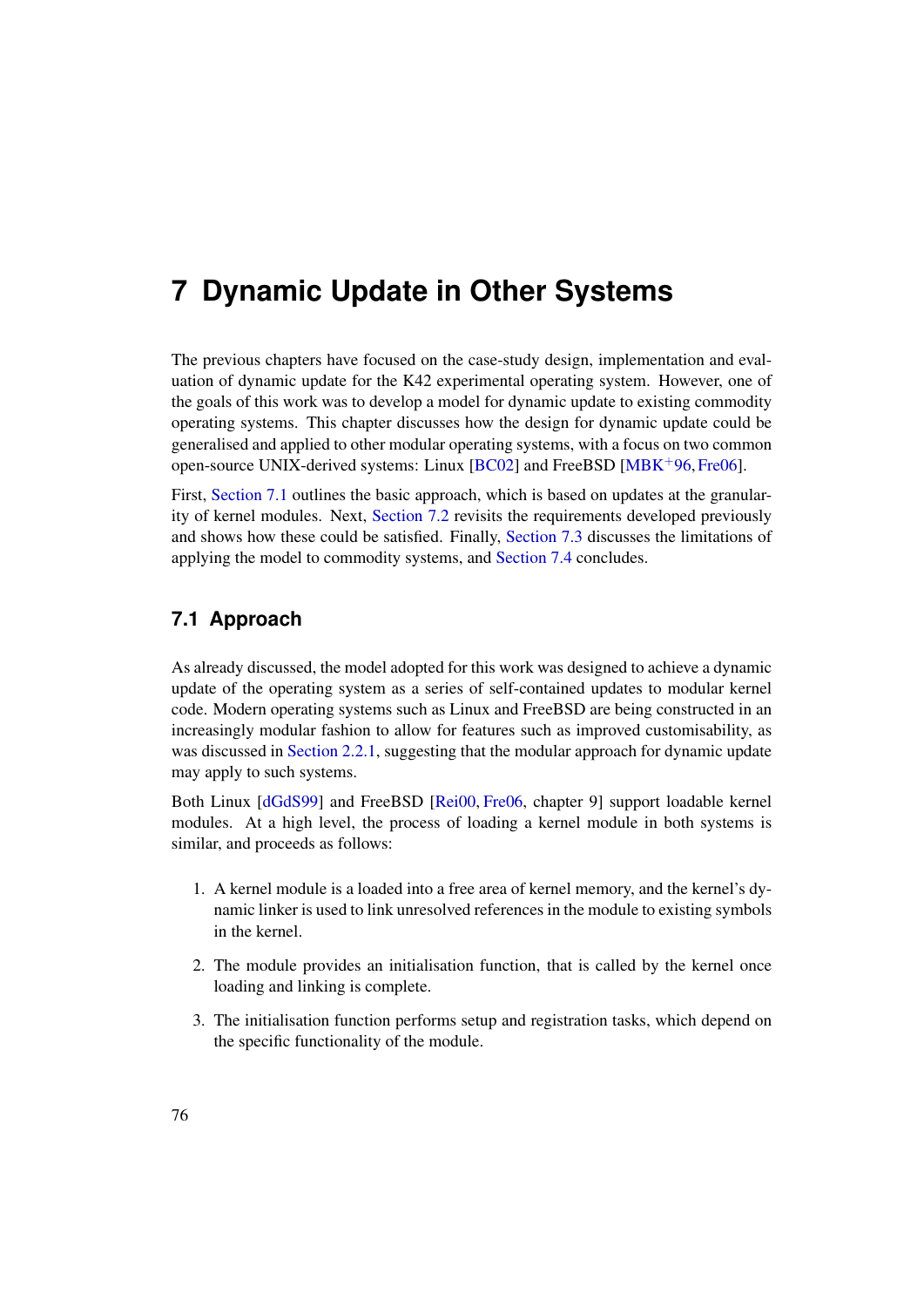This step requires a form of extensibility to be implemented in the relevant kernel subsystems. For example, the PCI subsystem allows device drivers to register themselves by providing the device identifiers that they support, and function pointers to the code within the kernel module that implements the driver. Other subsystems use different but similar interfaces, generally consisting of tables of function pointers with a standard interface.

Code within loadable kernel modules is invoked indirectly via function pointers that are registered and called in a manner determined by the API of the relevant kernel subsystem. Unlike K42's object translation table, there is no standard abstraction for invoking code in a module; once it has a function pointer to a module's code, another module may call that function directly.

However, although they do not provide the same consistent mechanisms as K42's object system, modular parts of Linux and FreeBSD such as the VFS layer and device-driver interfaces are effectively object-oriented, providing data hiding and indirection. For example, file systems are invoked through a table of function pointers held in the vnode structures, and device drivers use similar interfaces. This provides the same indirection as K42's object translation table, although at a coarser granularity. These structures of function pointers can be used in the same way as K42's object translation table; by overwriting the function pointers, calls to the module can be interposed or redirected.

Using this observation as the basis of the approach for applying dynamic update to a modular OS, the following sections discuss the design and implications of such an approach.

# <span id="page-84-0"></span>**7.2 Requirements**

In [Section 3.1,](#page-35-0) the fundamental requirements for a system to support module-based dynamic update were identified. These requirements are now revisited, with a discussion of how they can be provided in a commodity operating system, using the examples of Linux and FreeBSD.

## **Modularity**

Modularity is already widely used in constructing operating systems, with the virtual file system layer [\[Kle86\]](#page-107-1) and streams facility [\[Rit84\]](#page-109-1) being well-known examples. In Linux, loadable kernel modules are now supported for device drivers, file systems, some networking functionality, and security policies. FreeBSD allows kernel modules to be used for the same subsystems as Linux, as well as supporting a fully-modular networking subsystem, and modular disk IO layer [\[Lav05\]](#page-107-2). This support could be leveraged to provide dynamic update capabilities in the same areas where kernel modules can be used.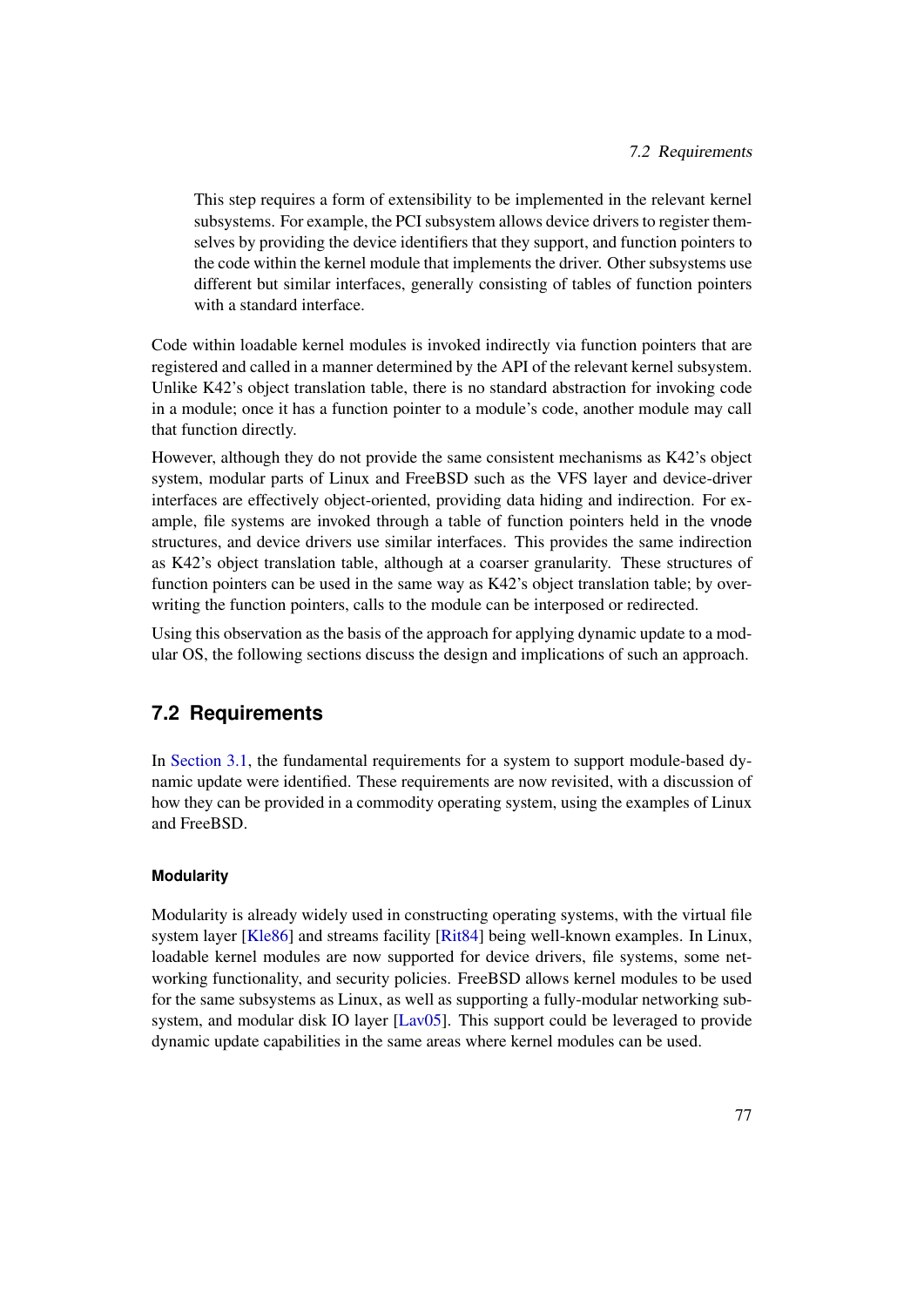### 7 Dynamic Update in Other Systems

## **Safe point**

In order to update a module, it must generally be ensured that there are no kernel threads that are executing within any of the the module's functions. In the current Linux and FreeBSD implementations of kernel modules, each module has a reference count, incremented when the module is used by another part of the kernel (for example, when a file system is mounted, the relevant module's usage count is incremented). However, there is no indication of when the module's code is being executed—it is possible and common for a module to have a non-zero reference count, but not have any threads executing within the module. If dynamic updates were only allowed when the reference count was zero, then the dynamic update system would be no better than what can be achieved already by unloading and reloading a kernel module.

Using the tables of function pointers through which module code is called, mediator code can be interposed as it is in K42; however, K42's thread-based quiescence detection mechanism is feasible in neither Linux nor FreeBSD, and RCU in Linux  $[MSA<sup>+</sup>02$  $[MSA<sup>+</sup>02$ , [MS98\]](#page-108-1) operates only around critical sections such as locks, so an alternative mechanism to achieve safe points for updates is required. Two possibilities include checking the stack of all running kernel threads to determine if any are executing inside the module, or adding atomic counters at function entry and exit points.

Checking the stack of kernel threads would involve walking through the stack frames of every kernel thread in the system to determine which, if any, were executing within the affected module. The problem with this approach is that, although it does not affect the system's base-case performance, it would significantly delay the critical phase of an update in which new calls are blocked. It would also scale poorly as more kernel threads are added.

Adding a module use count, that is incremented and decremented on entry to and exit from all externally-callable functions in a module, seems the best option. This will add a small cost to module invocations, but in return will enable the efficient detection of quiescence by waiting for the counter to reach zero.

## **State tracking**

State tracking is required when data structures with multiple instances, such as a file system's inode structures, are to be changed during a dynamic update. To track such state, a module would be required to incorporate a factory; for example, by adding each newlyallocated structure to a list, if it doesn't already do so. In practice, most modules already track state information internally, so adding factory support merely requires implementing a common interface to access that state.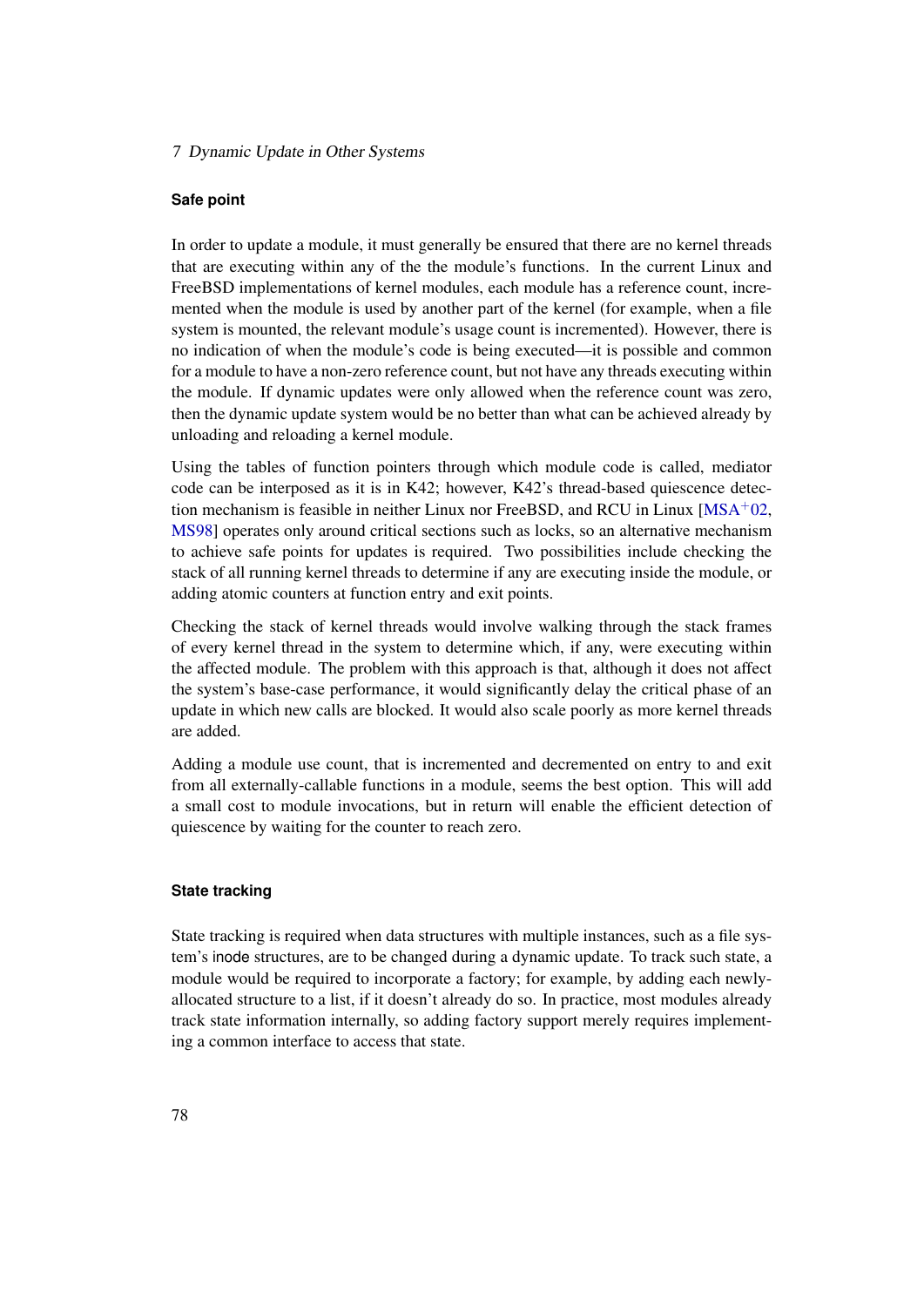Other work on dynamic update for Linux has relied on purely ad-hoc mechanisms for state tracking  $[CCZ^{+}06, MR07]$  $[CCZ^{+}06, MR07]$  $[CCZ^{+}06, MR07]$ .

## **State transfer**

Unlike K42's generic state-transfer mechanism, which supports both dynamic update and hot swapping, state transfer in a dedicated dynamic update system can be much simpler. Because dynamic update almost always involves minor changes to data structures, and because the new version of a module can be expected to understand the data structures of the previous version, state transfer in this case can be performed using the internal data structures of the previous version, relying on the updated version to perform any changes necessary. This would require data import functions to be implemented in updated modules.

One alternative to explicit state transfer code is suggested by Nooks [\[SBL03,](#page-110-0) [SAB](#page-109-2)+04], which supports recoverable device drivers on Linux. In this system, special *shadow drivers* monitor all calls made into and out of a device driver, and reconstruct a driver's state after a crash using the driver's public API. Only one shadow driver must be implemented for each device class (such as network, block, or sound devices), rather than for each driver. Because many device drivers exist for each device class, the implementation work needed to support state transfer is lower than that involved in writing state transfer functions for each device driver. The main drawback of this approach is that there is a runtime overhead imposed by the use of shadows, unlike conversion functions, which are only invoked at update time. Furthermore, although this approach works for device drivers, where few shadows must be implemented relative to the number of drivers, in other parts of the kernel the same scaling effect does not apply.

### **Redirection of invocations**

Although few commodity systems include a uniform indirection layer equivalent to K42's object translation table, most systems including Linux and FreeBSD use function-pointer indirection wherever kernel modules are supported. These function pointers could be used to support dynamic update, however, the lack of a uniform indirection mechanism would limit the applicability of dynamic update to those specific areas of the system for which it was implemented.

FreeBSD includes a kernel objects (Kobj) interface that provides an object-oriented programming model for C code within the kernel [\[Fre06,](#page-104-2) chapter 3]. It defines standard functions and macros for creating objects and invoking methods on them. However, the Kobj interface is currently only used for some device driver classes, namely serial drivers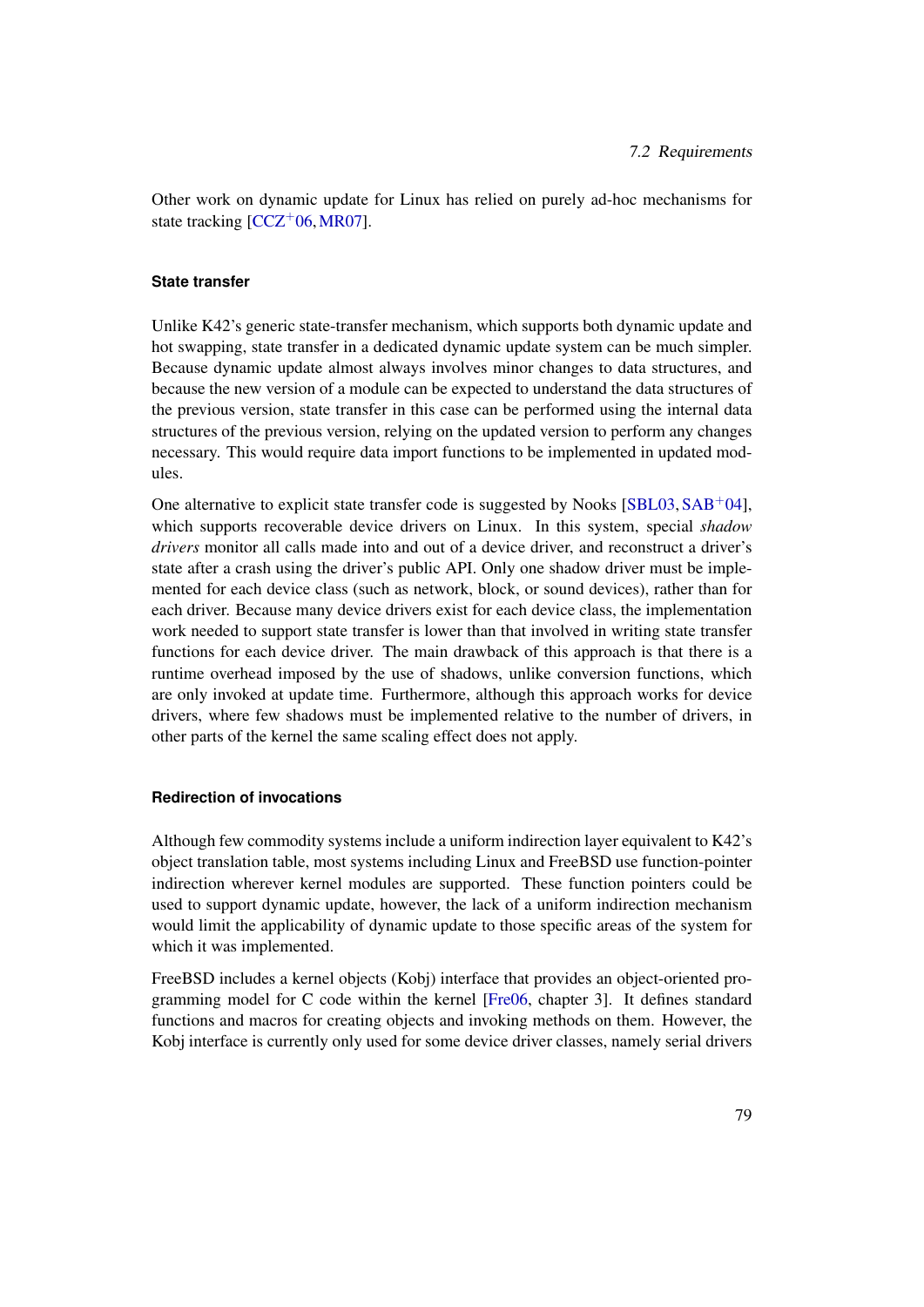### 7 Dynamic Update in Other Systems

and sound drivers, disk geometry modules, and the kernel linker. If the use of this interface within FreeBSD becomes more widespread, it would offer an excellent place to implement the interposition, indirection, and factory mechanisms required for dynamic update.

For dynamic update to multiple-instance data structures to be supported, it is desirable that each instance be individually updatable. For example, the VFS layer's use of one set of function pointers per vnode, rather than one set for the entire file system, allows a file system's data structures to be converted incrementally. The alternative would be to block all access to all file system nodes while they are updated, a potentially much longer-running operation.

### **Version management**

Existing systems already maintain version information for kernel modules. For example, each Linux module carries attributes indicating the version of the kernel it was compiled for, and a list of any other modules on which it depends. FreeBSD modules also include a version number for the module itself, and versions of any modules on which it depends. These attributes could be reused for dynamic update version management.

## <span id="page-87-0"></span>**7.3 Limitations**

The biggest limitation of this approach is its dependence on modularity and the use of indirection to update module code. Although parts of most commodity systems, such as the device driver and file system APIs, are modularised, often core parts of the kernel are not. In particular, neither Linux nor FreeBSD currently support loadable modules for the virtual memory system or the scheduler, although FreeBSD's kernel is in general more clearly modularised than Linux, and thus would be easier to convert to supporting loadable modules and dynamic update features. The dynamic update system proposed by this work is dependent on modularity, so cannot update code that is not modularised.

One significant difference between K42 and most UNIX-like systems such as Linux and FreeBSD is blocking threads. K42 kernel threads are short-lived and non-blocking, allowing the mediator to block access to an object and simply wait until existing threads terminate to achieve quiescence. In Linux and FreeBSD, however, system call handlers may block for IO or other long-running operations. One possible but inelegant solution is, when applicable, to abort system calls with EINTR (interrupted call) or EAGAIN (resource temporarily unavailable) errors, from which an application should recover by retrying the call. If a blocking call cannot be interrupted, the update must be delayed and retried until it completes. This could be avoided by a wrapper to convert uninterruptible blocking system calls into restartable variants such as select().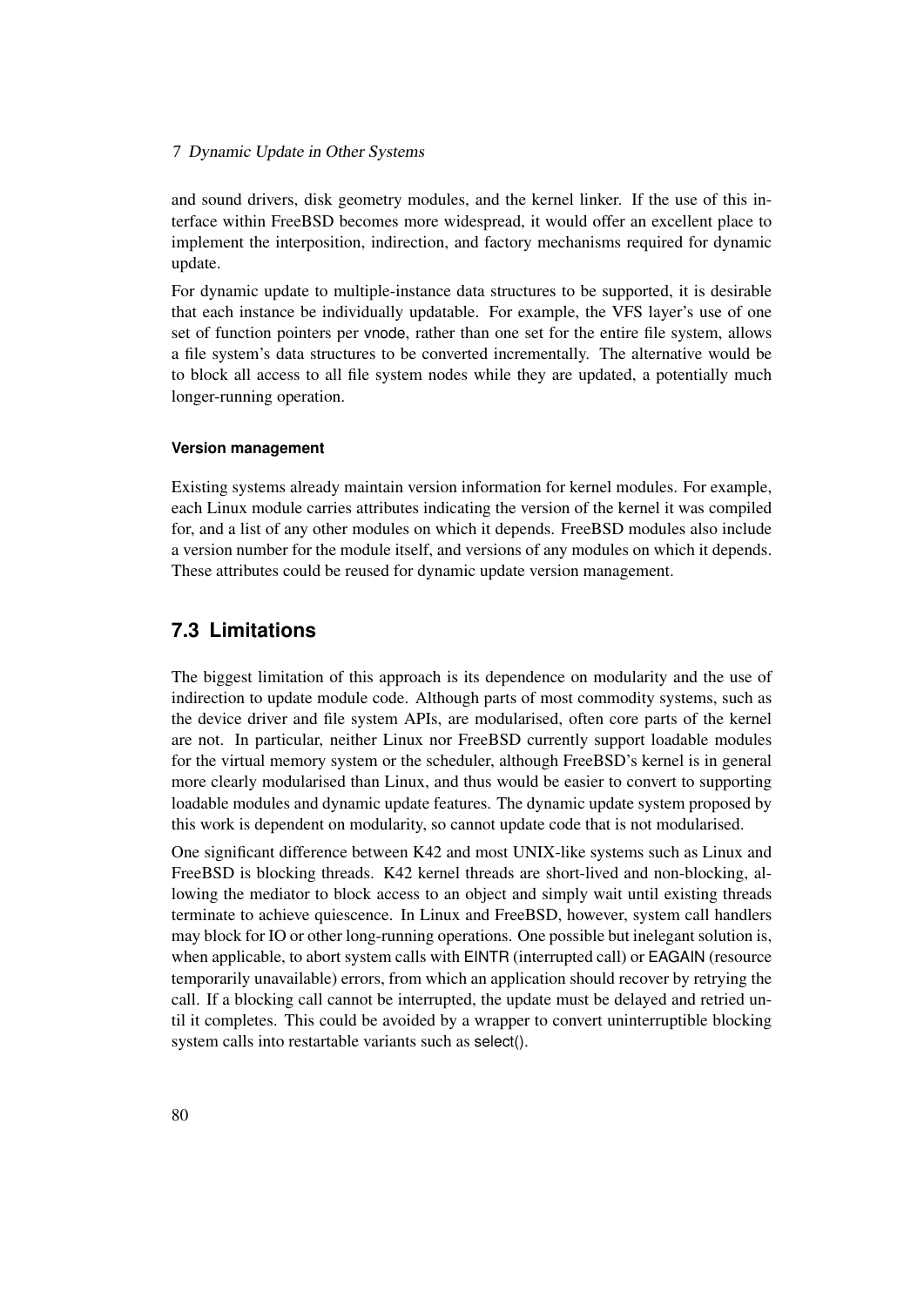# <span id="page-88-0"></span>**7.4 Conclusions**

The main limitation in applying this approach to Linux, FreeBSD, and similar systems is their current extent of modularity. For example, unlike K42, core parts of Linux such as the scheduler and virtual memory system are not modular. Despite this, a dynamic update implementation for a commodity system such as FreeBSD appears feasible. In particular, it is not necessary to apply modularisation and dynamic update infrastructure pervasively throughout the kernel. Rather, dynamic update can be enabled incrementally for specific subsystems, by adding interposition and state tracking (or subverting existing structures such as FreeBSD's Kobj interface). Along with other projects [\[SAB](#page-109-2)+04, [WRA05\]](#page-111-0), dynamic update provides further motivation for increasing the modularity of commodity kernels.

A small number of other systems have attempted to achieve dynamic update in Linux. In the following chapter, [Section 8.2](#page-92-0) will compare the approach outlined here to that taken by the related work, and discuss the implications of the different design decisions.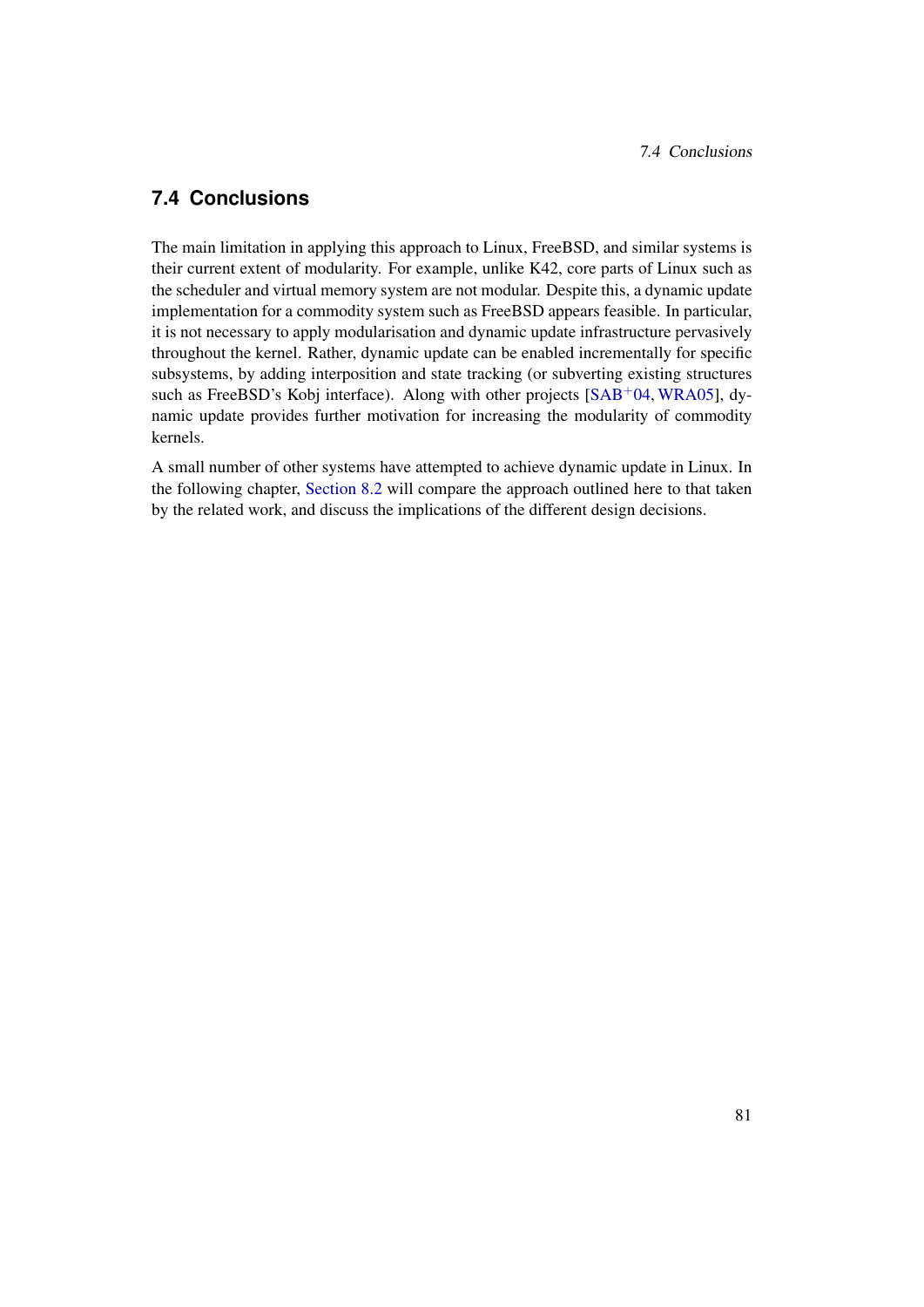# <span id="page-89-0"></span>**8 Discussion**

This chapter discusses the findings and implications of this work with reference to the research design of [Chapter 3,](#page-35-1) and also attempts to resolve some of the outstanding issues.

The hypothesis of this dissertation, as stated in [Chapter 3,](#page-35-1) was that dynamic update for operating systems could be achieved through the use of modularity, that by building dynamic update mechanisms around the existing modules within an operating system, and performing a dynamic update as a series of individual modular updates, it would be possible to dynamically update the operating system as a whole. The implementation of the K42 dynamic update system, as detailed in [Section 4.2,](#page-50-0) and the successful application of the test updates of [Section 4.3](#page-61-0) have confirmed this hypothesis as it relates to K42 and those sample updates.

One desired property of the dynamic update model was that it should support all kinds of changes commonly required for maintenance, including bug fixes and security patches. To assess this, [Chapter 5](#page-68-0) presented the results of a study of K42's CVS repository that analysed the applicability of the dynamic update mechanism to the changes in K42's revision history. Extending those results from a case-study analysis of the revision history to more general conclusions about the applicability of the dynamic update model is potentially error-prone, because the revisions in the main branch of a research operating system do not necessarily reflect the maintenance and update release process of a production system. Nevertheless, the study gives an indication of the updates seen in systems code. In a production operating system in maintenance mode, one would expect far fewer broad restructures and added features, and a greater proportion of performance and security updates or bug fixes. The results in the manual analysis showed that approximately 79% of maintenance changes could directly be converted to dynamic updates. This can be regarded as a worst-case for the model, because the changes were developed without considering dynamic update, and because some changes to exception handlers might instead have been implemented at a higher level in dynamically-updatable code. In the maintenance of a real system it should be possible to develop most of the remaining changes as dynamic updates, as will be discussed further in [Section 8.1,](#page-90-0) which discusses solutions to the main problems encountered in converting K42 changes to dynamic updates.

Another desired property of the dynamic update model was that it should have an acceptably low performance impact, and should not constrain the usability or scalability of the system. The results of the performance measurements on the K42 prototype reported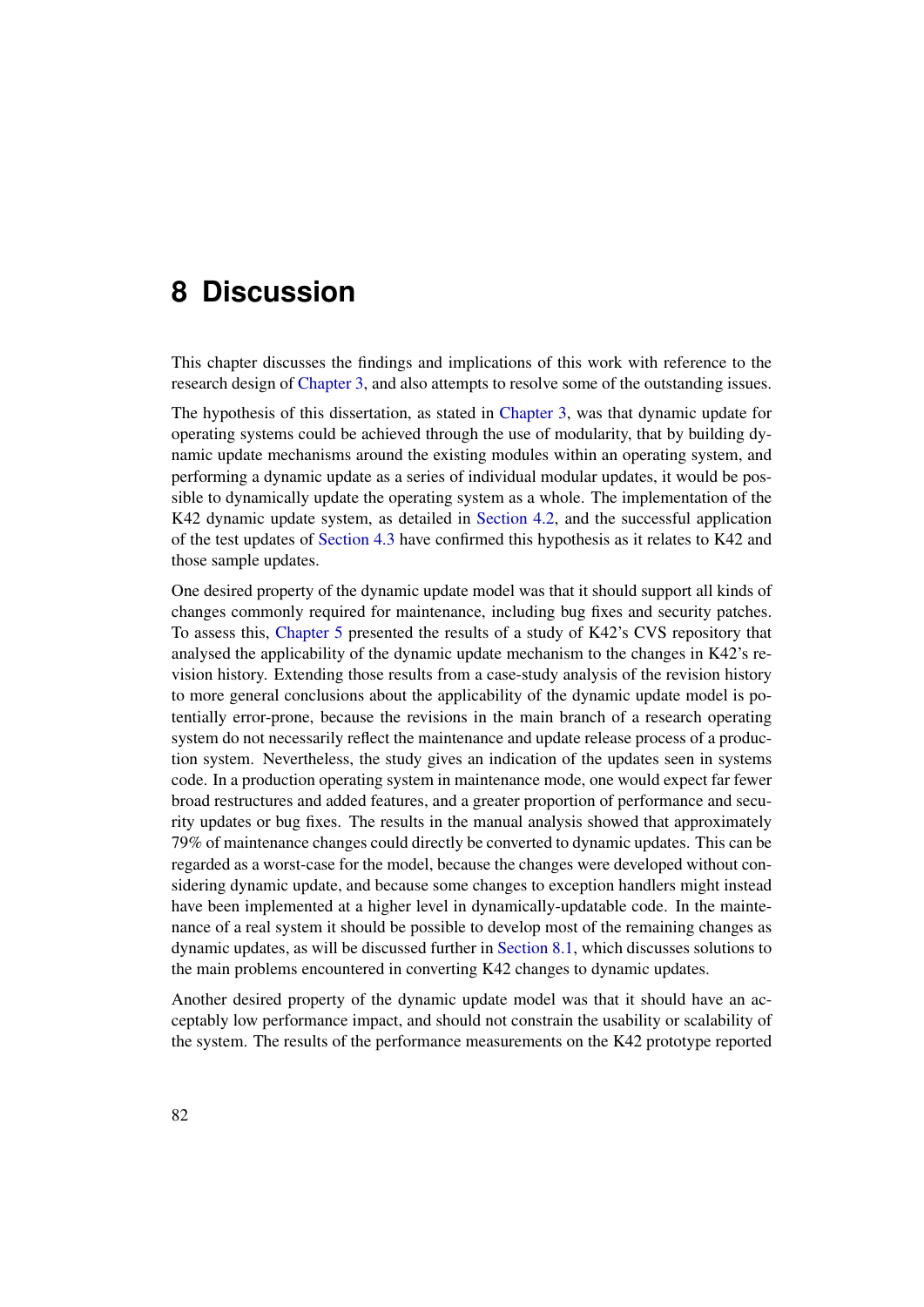in [Chapter 6](#page-76-1) showed that support for dynamic update imposed negligible performance impact on system throughput (less than 1% overhead), and that when updates were being applied, the performance impact was moderate (around 10% for a complex update). Hence, dynamic update functionality need not constrain system performance.

[Chapter 7](#page-83-1) has argued that the model could be extended beyond K42 to other modular operating systems. Although an implementation in Linux has been deferred to future work, it appears that the biggest limitation of such a system would be the extent of the kernel's modularity. Related to this, [Section 8.2](#page-92-0) compares and contrasts the modular approach taken in this research to other work in the area of dynamic update to operating systems.

Finally, [Section 8.3](#page-94-0) discusses general lessons for structuring an operating system to be dynamically updatable.

## <span id="page-90-0"></span>**8.1 Common problems experienced with K42 updates**

In the manual analysis described in [Section 5.3,](#page-72-0) comments were recorded noting why a change couldn't be converted to a dynamic update. The problems preventing a change from being converted generally fell into one of the following categories:

- changes to static code and data structures, such as low-level code in exception handlers, general debugging services such as the GDB stub functions and in-kernel test system, and system initialisation code;
- specific services that were developed using static structures and enumerations, primarily K42's tracing service, where each trace point has a unique dense trace identifier, but also glue code used to wrap parts of Linux that run in the kernel;
- very large cross-cutting changes due to fundamental restructuring of code.

While the third category is probably unavoidable in a research system, it would be unlikely for such changes to occur in the maintenance process of a released system. These include mass changes to interfaces that are not backwards compatible, for example, a number of changes were analysed in which a new argument was added throughout deep call chains across multiple objects. This argument cannot be set by an adaptor, and rewriting the code to support invocation either with or without the argument would be very complex and probably introduce bugs.

There are however some examples of problems from the other two categories for which solutions have been designed.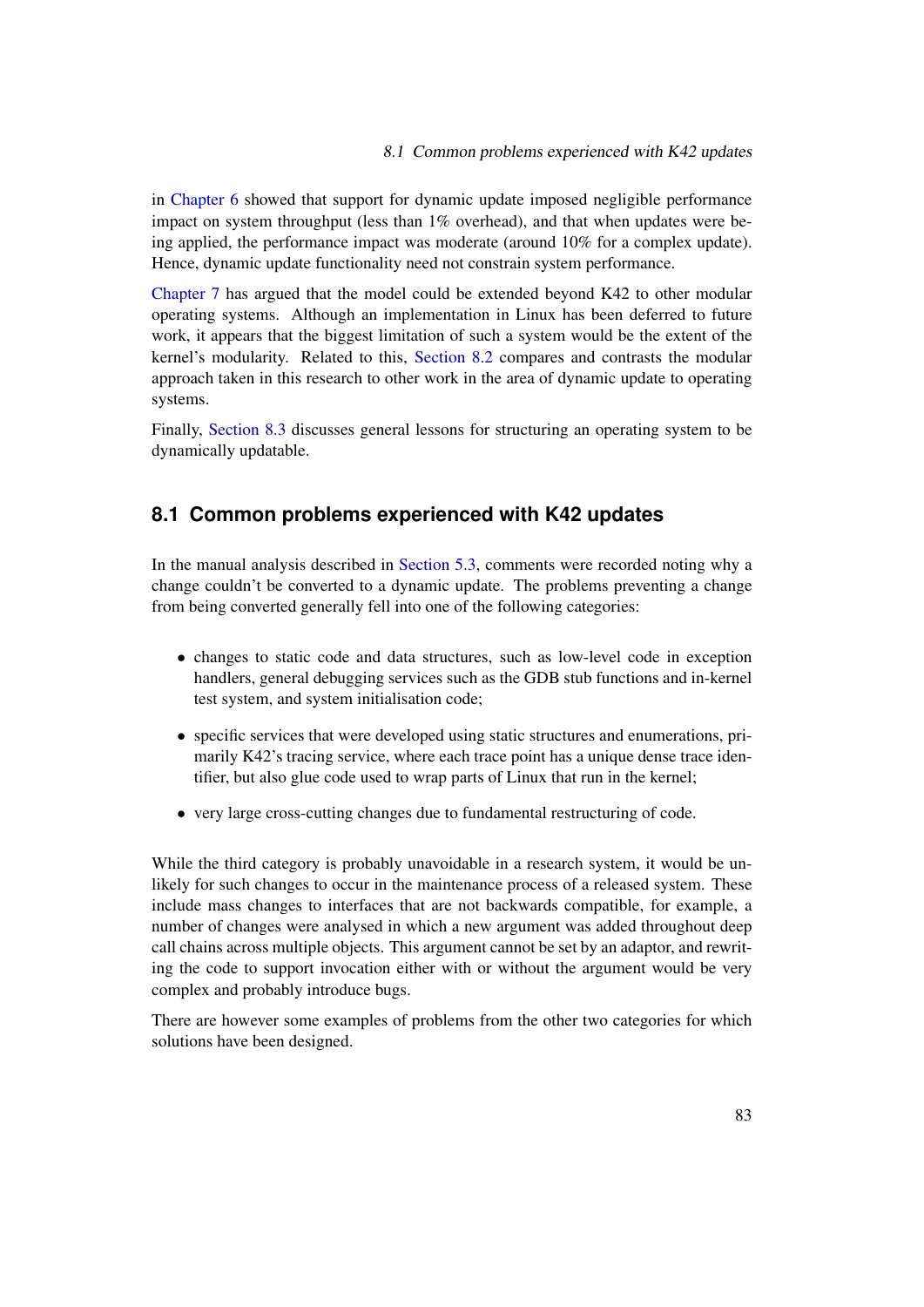### 8 Discussion

### **8.1.1 Restructure of initialisation code**

The most common single example of a static code problem is the kernel initialisation sequence. This code executes once only at boot time, consists mainly of calls to classspecific initialisation functions, and cannot be updated. It makes no sense to update the code itself, as once the system has booted any changes here will have no effect. However, an update often does need to include initialisation code, for example when introducing a new class into the system, and in many cases this code would be the same as the corresponding boot-time code.

A mechanism could be added to K42 that allows programmers to annotate initialisation functions in class header files. The annotated functions would then be called in a predictable order at boot time, or when the class was loaded as a dynamic update. This is similar to Linux's *initcall* mechanism [\[Woe06\]](#page-111-1), which uses annotations on functions to be called at boot.

Another related problem is testing code accessed from the kernel console. Currently this is implemented as static functions, and thus is not dynamically updatable. Although test and debugging code is not important for dynamic update in a production system, the K42 test system could be redesigned to allow test functions to be registered dynamically, enabling dynamic update as well as dramatically improving the source code.

## **8.1.2 Exception handlers and other non-modular code**

Parts of the K42 kernel are not implemented as hot-swappable objects, and thus cannot be dynamically updated. This includes low-level exception-handling code, parts of the scheduler, and the implementation of K42's message-passing IPC mechanism. Changes to such code account for the remaining non-updatable bug fixes and performance improvements in the CVS analysis.

In some cases it is possible to achieve a dynamic update to exception handlers by modifying other code. For example, one could update code on the page-fault path by implementing a change at a higher level inside the memory management system's dynamicallyupdatable objects rather than the low-level exception handlers. In other cases, because it is rare for such changes to alter data structures, it may be possible to use indirection available in the exception vectors, or binary rewriting techniques, as described in [Sec](#page-27-0)[tion 2.2.3,](#page-27-0) to update the code without the need to achieve quiescence. If data structures were changed, and thus quiescence was required, one could either disable interrupts or run the OS inside a virtual-machine monitor  $[CCZ^+06]$  $[CCZ^+06]$ .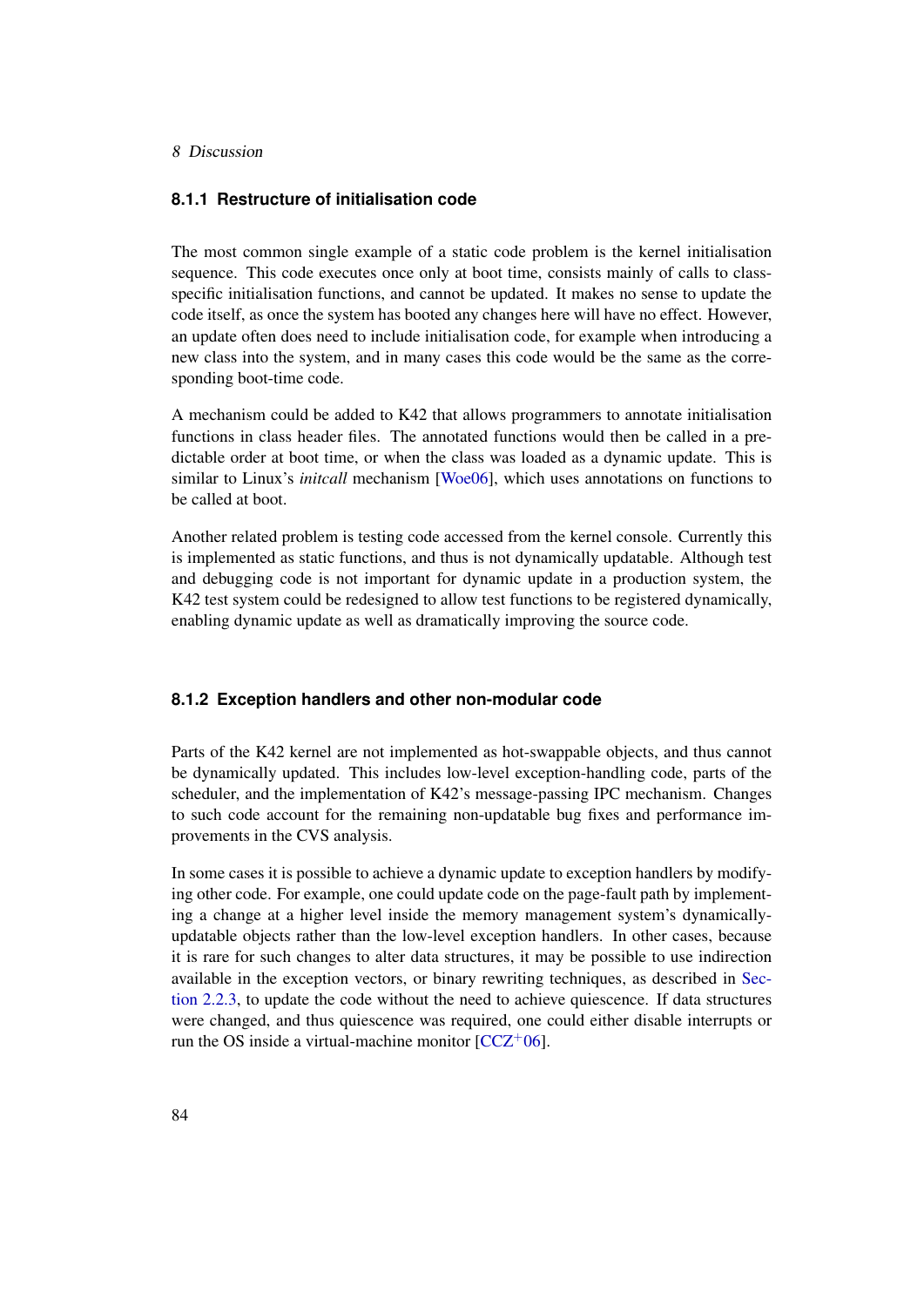## **8.1.3 Dynamic tracing support**

K42's tracing service [\[WR03\]](#page-111-2) generates a binary log from trace points inserted throughout the system, where each trace point has a unique identifier. To simplify the original implementation, and because dynamic update was not considered at that time, a static enumeration was used to identify and allocate trace point numbers. To support dynamic updates that add or remove trace points, the static enumeration could be changed to a dynamic structure, or a totally dynamic tracing service could be used [\[TM99,](#page-110-1)[CSL04\]](#page-103-1).

## <span id="page-92-0"></span>**8.2 Comparison to related work**

A number of other systems have directly attacked the problem of dynamic update to operating systems, all focusing on Linux. They have previously been described in [Section 2.3,](#page-29-0) however it is now possible to revisit this related work and directly compare it with the results of this work.

### **8.2.1 Binary kernel patching: LUCOS and DynAMOS**

In [Section 2.3,](#page-29-0) two systems were described that aimed to support dynamic updates to the Linux kernel: LUCOS  $[CCZ^+06]$  $[CCZ^+06]$  and DynAMOS  $[MR07]$ . The designers of these systems both avoided any modifications to the kernel's source code, by implementing dynamic update using binary code patching and a kernel module (in the case of LUCOS, the Xen virtual machine monitor was also required).

Compared to the modular approach developed in this work, the main advantage of these systems is that they do not require changes to the kernel source, and are able to apply updates to practically any kernel function. Furthermore, because they consist only of passive modules, they do not add any overhead to the system's base performance (although LUCOS requires virtualisation, which has its own significant overheads). However, these systems incur a significantly higher overhead when applying updates, resulting from their use of binary function patching as the underlying mechanism. For example, LUCOS incurs an exception and runs conversion functions on any write to an updated data structure, and DynAMOS adds significant overhead for every updated function due to function indirection.

LUCOS does not support any changes to function signatures. However, as the results in [Chapter 5](#page-68-0) showed, changes to interfaces are common in the maintenance of K42. To verify that this problem was not unique to K42, the author inspected recent stable releases of the Linux kernel: versions from 2.6.18.1 to 2.6.18.6 inclusive and version 2.6.19.1. These releases include relatively few changes, the largest uncompressed patch being 250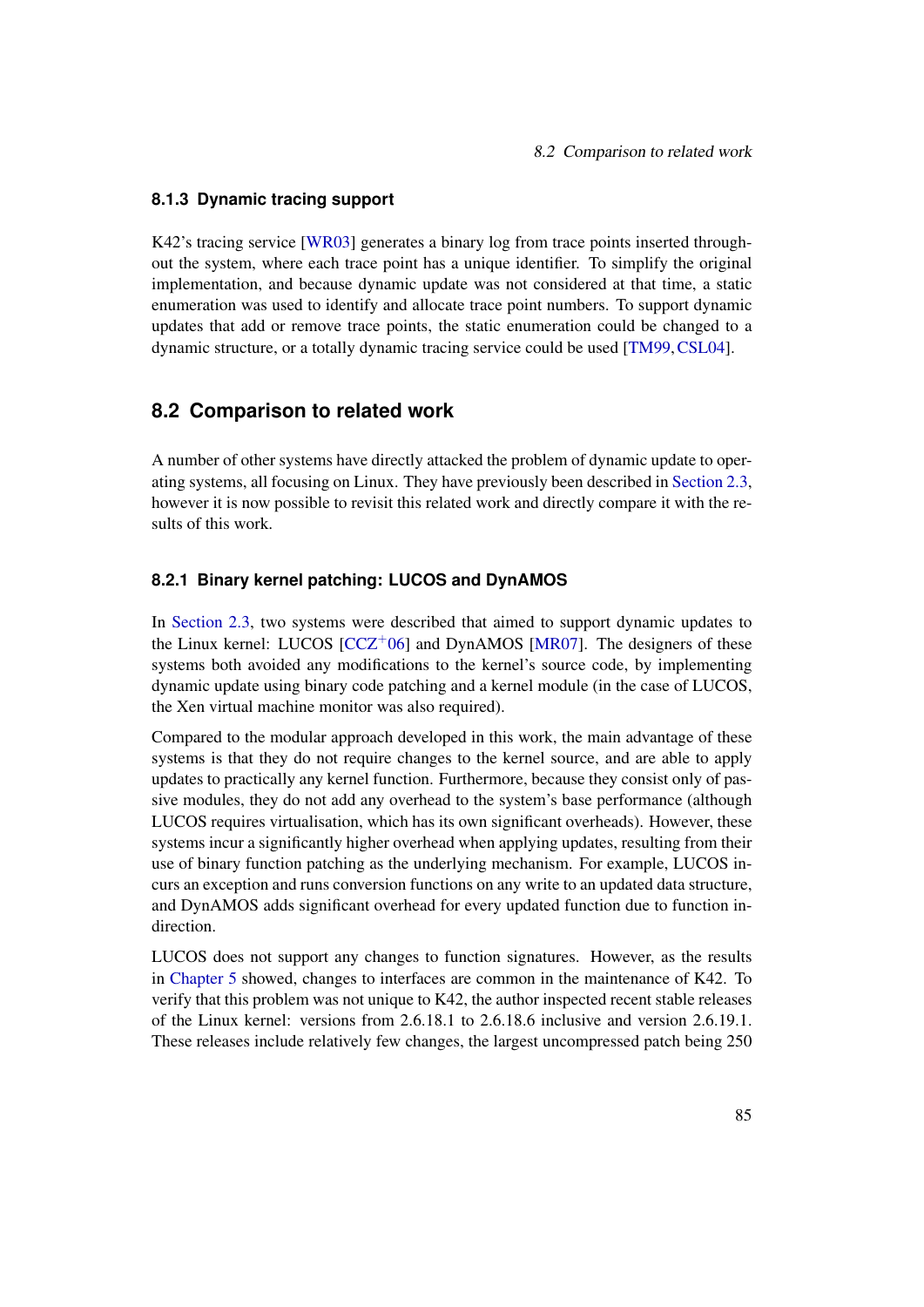### 8 Discussion

kilobytes in size, and contain only bug and security fixes. Nevertheless, four of the seven versions examined included changes to the prototypes of non-inline kernel functions, confirming the prevalence of interface change in Linux's evolution, even in maintenance releases. Given these results, it seems questionable whether LUCOS offers sufficient support even for maintenance updates.

In conclusion, the comparison between the modular approach of this work and the binary function patching of LUCOS and DynAMOS is primarily a trade-off between applicability, in terms of the parts of the kernel that can be updated, and performance and complexity, in terms of the cost of applying updates, the difficulty in developing them, and the complexity of the changes that can be supported. As has already been discussed, the approach developed in this work is limited by the extent of modularity in the kernel, but where it can be used, it enables cheaper and simpler updates. A combination of the two approaches may be the best solution—using a system's modularity where it is available, and falling back to binary patching where it is not.

## **8.2.2 Automatic indirection: Ginseng**

Ginseng [\[NHS](#page-108-3)<sup>+</sup>06] is a general-purpose dynamic update system for C programs, that operates by automatically inserting indirection on functions and data structures at compiletime, and uses a static analysis to determine safe points to apply updates. It was described in Sections [2.1.4](#page-20-0) and [2.3.3.](#page-32-0) In attempting to apply Ginseng to the Linux kernel [\[NH06\]](#page-108-4), the authors propose annotating the kernel's source code to help identify types that should have indirection added, and to denote transactions around which to apply updates. In this regard, they are taking an approach somewhere in between the binary patching approach, which makes no modifications at all to the kernel source, and the approach developed in this work, which modifies the kernel enough to add indirection, safe-point detection and state tracking features.

Although it is not yet clear if applying the Ginseng tool to the Linux kernel will be tractable, if it worked, the choice between the Ginseng approach and this work would represent a trade-off between the complexity of modifications required to the kernel's source code, and the performance of the resulting system. Because the approach developed by this work uses the modularity and indirection already present in the kernel, whereas Ginseng selectively adds indirection, the Ginseng-compiled Linux system could be expected to have higher overhead in the base case.

## **8.2.3 Checkpoint and migration of applications: AutoPod**

As detailed in [Section 2.3.4,](#page-32-1) AutoPod [\[PN05\]](#page-109-3) is a kernel module and indirection layer for Linux that allows applications to be check-pointed while running on one version of a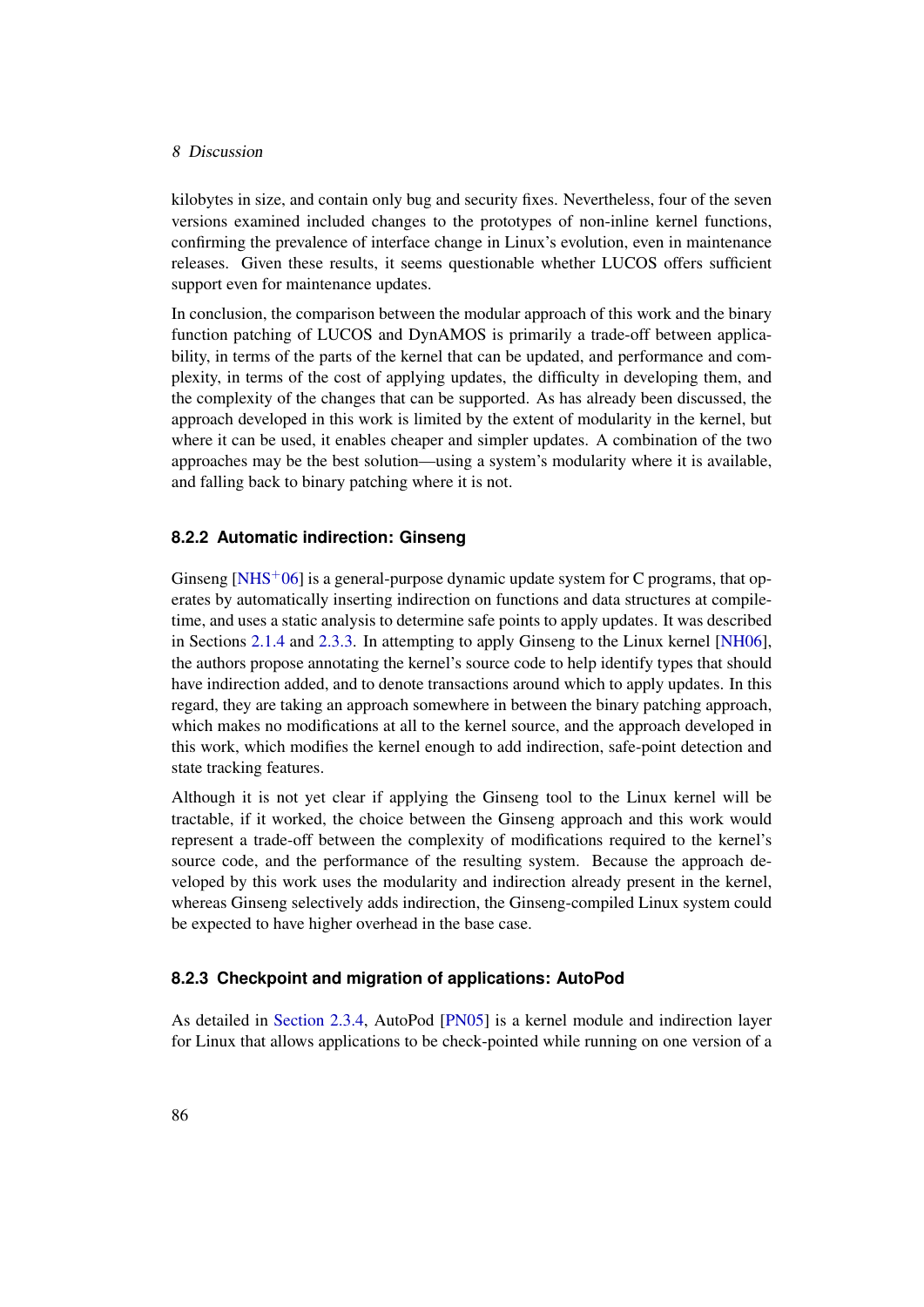kernel, and then restarted on a different version. By combining AutoPod with virtualisation, it is possible to achieve a dynamic update by starting a new virtual machine with the updated OS, then using AutoPod to checkpoint and migrate applications from the old OS to the updated version.

AutoPod represents an entirely different approach to the problem of dynamic update. Because it avoids significant modifications to the OS, and operates at the level of the relatively stable system call interface, it avoids most of the complex issues faced by systems that attempt to modify the OS kernel as it executes. Furthermore, it avoids the need to prepare updates separately from normal kernel development, although the AutoPod software must be ported to each new kernel version.

In an environment where virtualisation is already used for other reasons, the AutoPod approach offers compelling advantages over systems which modify the kernel as it runs. However, virtualisation generally imposes greater overheads than a standalone dynamic update system, so in other situations the simplicity of the AutoPod approach comes with a performance cost.

## **8.2.4 Distributed update: Upstart**

Upstart [\[ALS03,](#page-101-1)[Ajm04,](#page-101-2)[ALS06\]](#page-101-3) is a dynamic update framework for distributed systems, that operates by interposing at the library level and rewriting remote procedure calls. Despite the different focus, a lot of parallels can be drawn between Upstart and modular dynamic update as developed in this work and realised in K42. Instead of interposing on remote procedure calls between hosts, dynamic update in K42 interposes on method calls between objects, but many of the basic principles are similar. Upstart's transform functions are equivalent to K42's state transfer functions, simulation objects play the same role as adaptors, and scheduling objects are a generalisation of the choice between immediate and lazy update. It may even be feasible to use a similar centralised update service to distribute dynamic updates to clusters of hosts.

## <span id="page-94-0"></span>**8.3 Lessons for building an updatable system**

Having designed and implemented dynamic update for the K42 operating system and discussed the main issues facing an implementation of dynamic update for Linux or FreeBSD, it is now possible to draw some general lessons for structuring an OS to enable dynamic update. The OS designer who is developing a new system or restructuring an existing OS, and wishes to support dynamic update in a modular fashion should consider the issues that follow.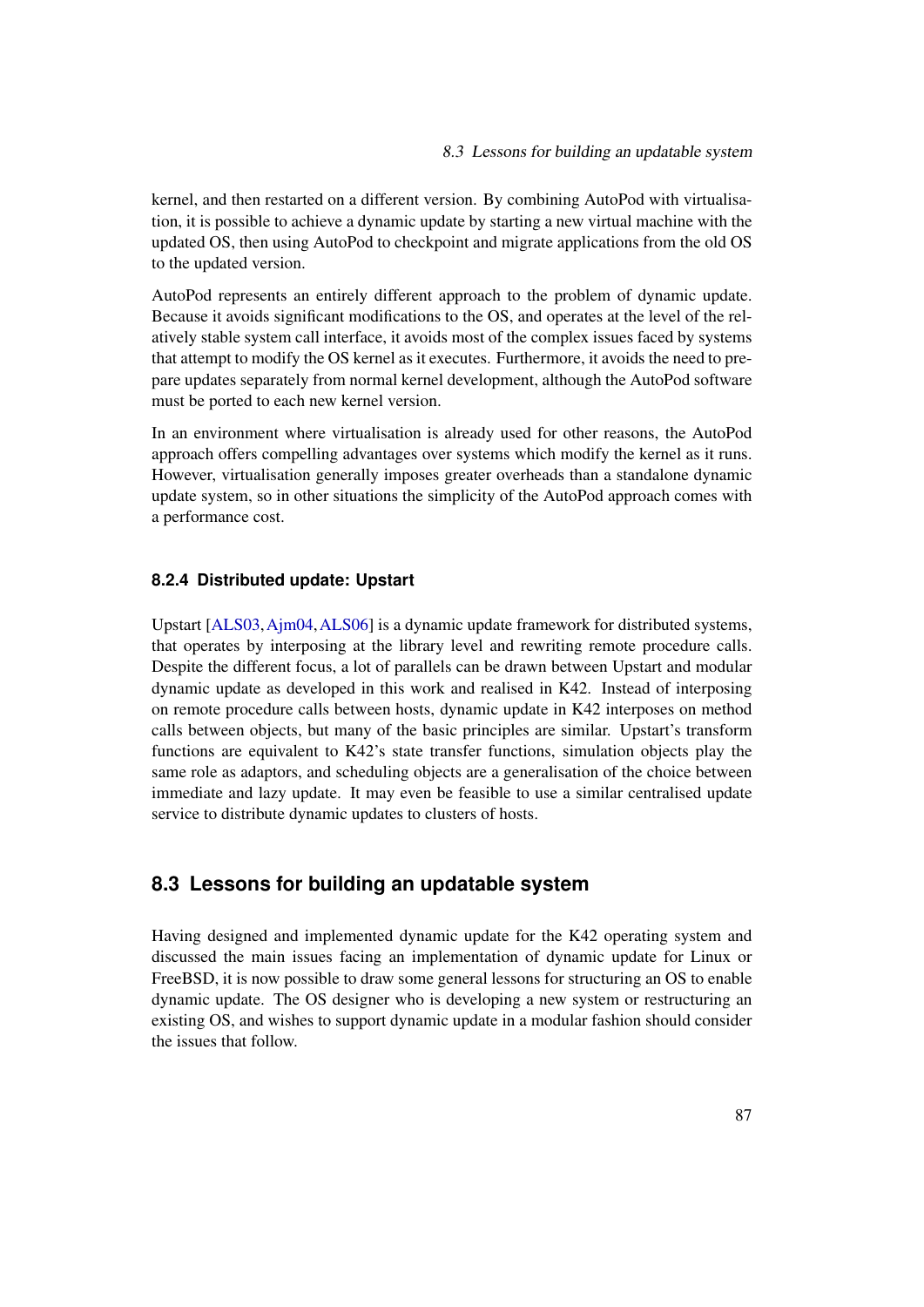### 8 Discussion

Most importantly, they should carefully *consider the modularity and structure of the system*. The dynamic update model proposed by this work requires modularity, and although it need not be fine-grained, such modularity also enables better adaptability and customisability of the system. Careful attention is required to selecting the appropriate module boundaries, so that the complexity of and frequency of changes to cross-module interfaces is minimised, because such changes are more difficult to support as dynamic updates.

Having selected the appropriate breakdown into modules, they should be careful to *respect module boundaries*, and *avoid data structures maintained by multiple modules*. If multiple modules need to access the same data structure, this could indicate that the wrong module boundaries have been selected. Furthermore, updates to such structures are more complex to apply.

Although not critical, the use of a *consistent module invocation mechanism* greatly simplifies the implementation of dynamic update. The alternative, which is seen in systems such as Linux and BSD that have evolved different function-pointer interfaces for each modular kernel API, requires that dynamic update be implemented separately for each module interface.

OS designers should seek to *minimise statically-bound code* that is located outside module boundaries. Some static code is inevitable, however by keeping such code simple, and relegating the complex algorithms and data structures more likely to evolve to modules, designers can greatly reduce the future complexity of updates to non-modular code.

Finally, designers should attempt to *use dynamic data structures* that are allocated and created at run-time rather than compile time. Dynamic structures are easier to update, because a new version of the structure may be allocated separately from the old version, whereas if a static structure is updated its size cannot increase, because its space is preallocated at compile time.

These guidelines are not absolute requirements for a system to support dynamic update (those were established in [Section 3.1\)](#page-35-0), however they show how to make it as simple as possible. Building a system with such modularity and dynamic structures has many other advantages beyond enabling dynamic update. Besides the well-established software engineering advantages of modularity, including better maintainability and better extensibility, it also enables more customisable and adaptable behaviour of the OS. Although a modular structure incurs extra overheads over a monolithic system, this work has shown that the costs can be kept low. Furthermore, as the K42 experience has shown, a modular structure can dramatically improve the multi-processor scalability of an OS [\[GKA](#page-105-0)+99, [AAB](#page-100-1)+05, [KAR](#page-107-3)+06].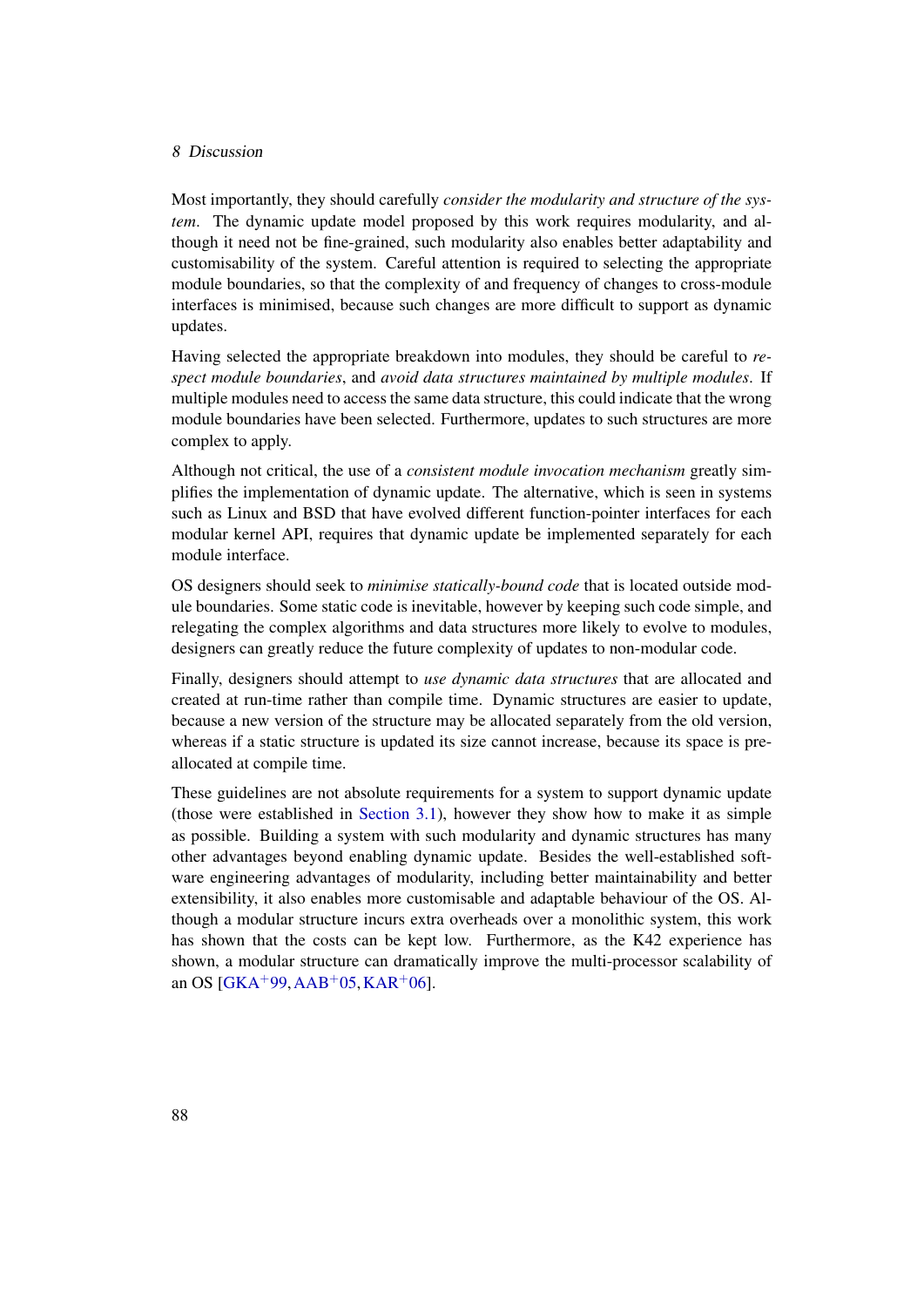# **9 Conclusions**

Reboots for critical OS patches and updates are a major problem for a large group of system users and administrators, who are forced to trade the cost of the downtime required for a restart against the risk of remaining vulnerable to whatever flaw the update corrects. To avoid this problem, the aim of this research has been to develop a model for dynamic update of operating systems, using modularity to enable staged updates to the OS.

The approach taken for this research has been based on a case-study implementation of a modular dynamic update system for the K42 OS. This prototype is able to apply updates to kernel code and data structures, even when the interfaces between modules change. To enable changes to data structures with many instances, updates may be applied lazily. Measurements of the update mechanism have shown that, in contrast to the inherent costs of non-modular approaches, dynamic update features can have low overhead and need not affect system performance after updates are applied. Furthermore, the applicability of the update system has been assessed by an analysis of the K42 revision history, which found that at least 79% of maintenance changes could directly be converted to dynamic updates, and, as was discussed in the previous chapter, the proportion would be closer to 100% if the changes were developed for dynamic update. Finally, as was argued in [Chapter 7,](#page-83-1) the model applies to other commodity systems such as Linux and FreeBSD, that although structured modularly, are not strictly object-oriented like K42.

In conclusion, the development of dynamic update features for modular operating system kernels is both possible and practical, and need not constrain system performance. Furthermore, the modular approach is appropriate for maintenance changes such as bug fixes. These are the most critical class of updates, and those featured in the motivating problem.

Finally, the implication of this work is that given a sufficiently-modular operating system kernel, although some changes to the system are required, the existing modularity and indirection present within the system can be used to implement dynamic update features with significantly better performance characteristics than a low-level non-modular approach. The use of modularity to isolate and apply updates should also make it easier to develop and reason about updates. The designer of an operating system would be advised to carefully consider the modularity and structure of the system, and to use a consistent module invocation mechanism, to simplify the implementation of dynamic update.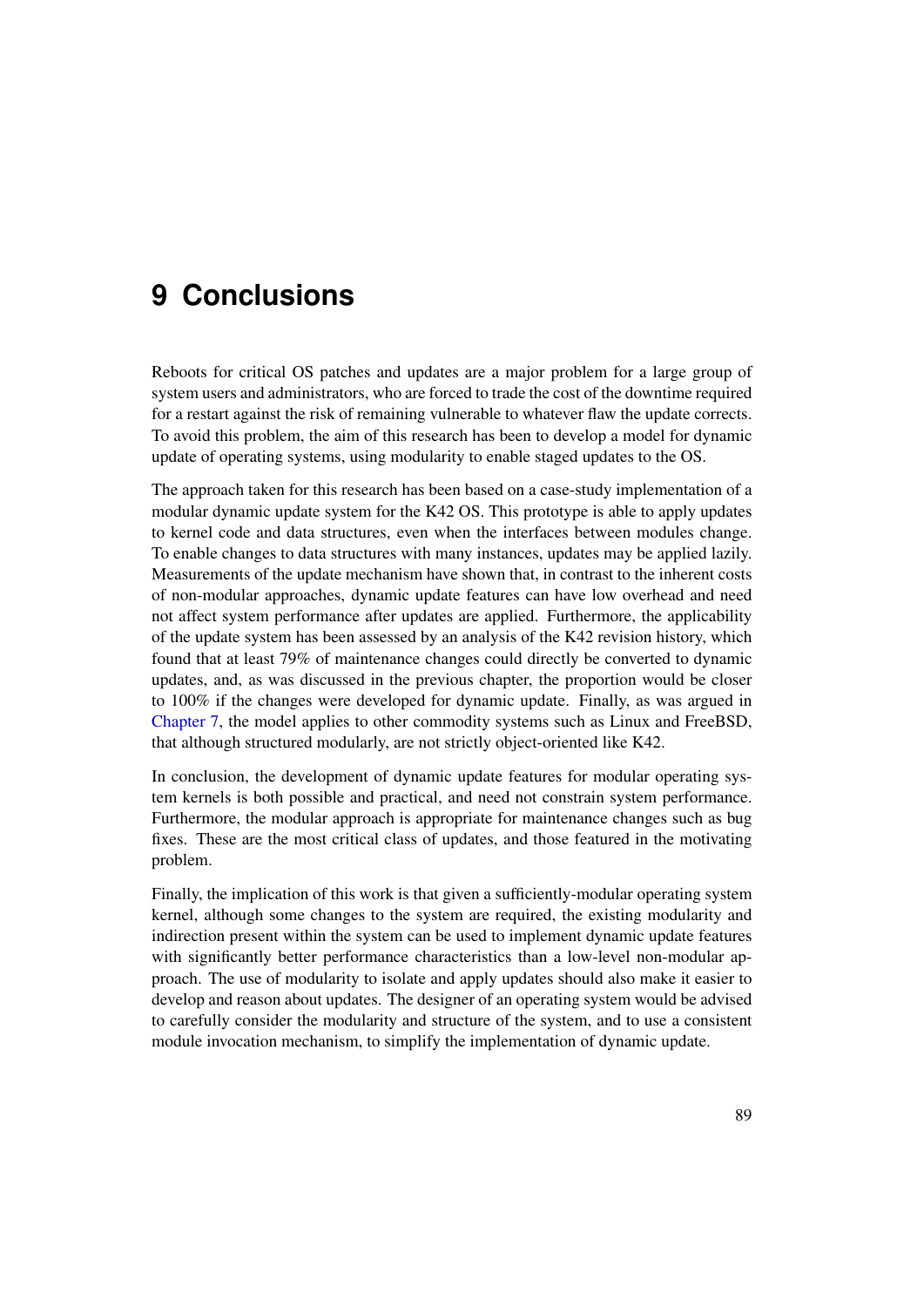## 9 Conclusions

## **9.1 Future work**

Although this research has shown that dynamic update to operating system code is possible, more work is required to develop a complete and usable system. This section describes some promising areas for future work.

## **9.1.1 Validate Linux implementation**

As the approach of this work has been to implement dynamic update within an existing OS with the aim of developing a design suitable for commodity operating systems, one goal for future work would be to apply it to a commodity OS such as Linux, as was described in [Chapter 7.](#page-83-1)

## **9.1.2 Update preparation**

The process of preparing updates for K42 is currently manual. Besides changing the code for a class, state-transfer functions and adaptor objects must be implemented, and programmers must determine the dependencies between updates. Although, as the examples in [Section 4.3](#page-61-0) have shown, it is possible to dynamically update a system using this design, the ideal update system would also automate update preparation from source code changes.

This is not a problem that this work has addressed, but it is also not unique to operating systems. Other work in the dynamic update field has developed tools to ease the construction of dynamic patches  $[ABB<sup>+</sup>05, NHS<sup>+</sup>06]$  $[ABB<sup>+</sup>05, NHS<sup>+</sup>06]$  $[ABB<sup>+</sup>05, NHS<sup>+</sup>06]$  $[ABB<sup>+</sup>05, NHS<sup>+</sup>06]$  and investigated the semi-automatic creation of state transformers  $[Lee83,VB03,NHS^+06]$  $[Lee83,VB03,NHS^+06]$  $[Lee83,VB03,NHS^+06]$  $[Lee83,VB03,NHS^+06]$ . It would also be possible to generate common adaptor objects from source code analysis.

## **9.1.3 Arbitrary interface changes**

As currently designed, the dynamic update system cannot support interface changes in which the changes are not backwards-compatible, and thus cannot be hidden behind an adaptor. While this is not a problem for all but the most substantial new features and code restructuring changes, for completeness it would be desirable to support all dynamic updates.

As explained previously, support for arbitrary interface changes requires blocking all objects or modules affected by a change, potentially the whole kernel. Kernel events could be blocked at a lower level, such as exception handlers or an underlying VMM, before updating the system. Although this precludes servicing requests while the update is applied, it preserves the system's full state, and thus offers significant advantages over rebooting.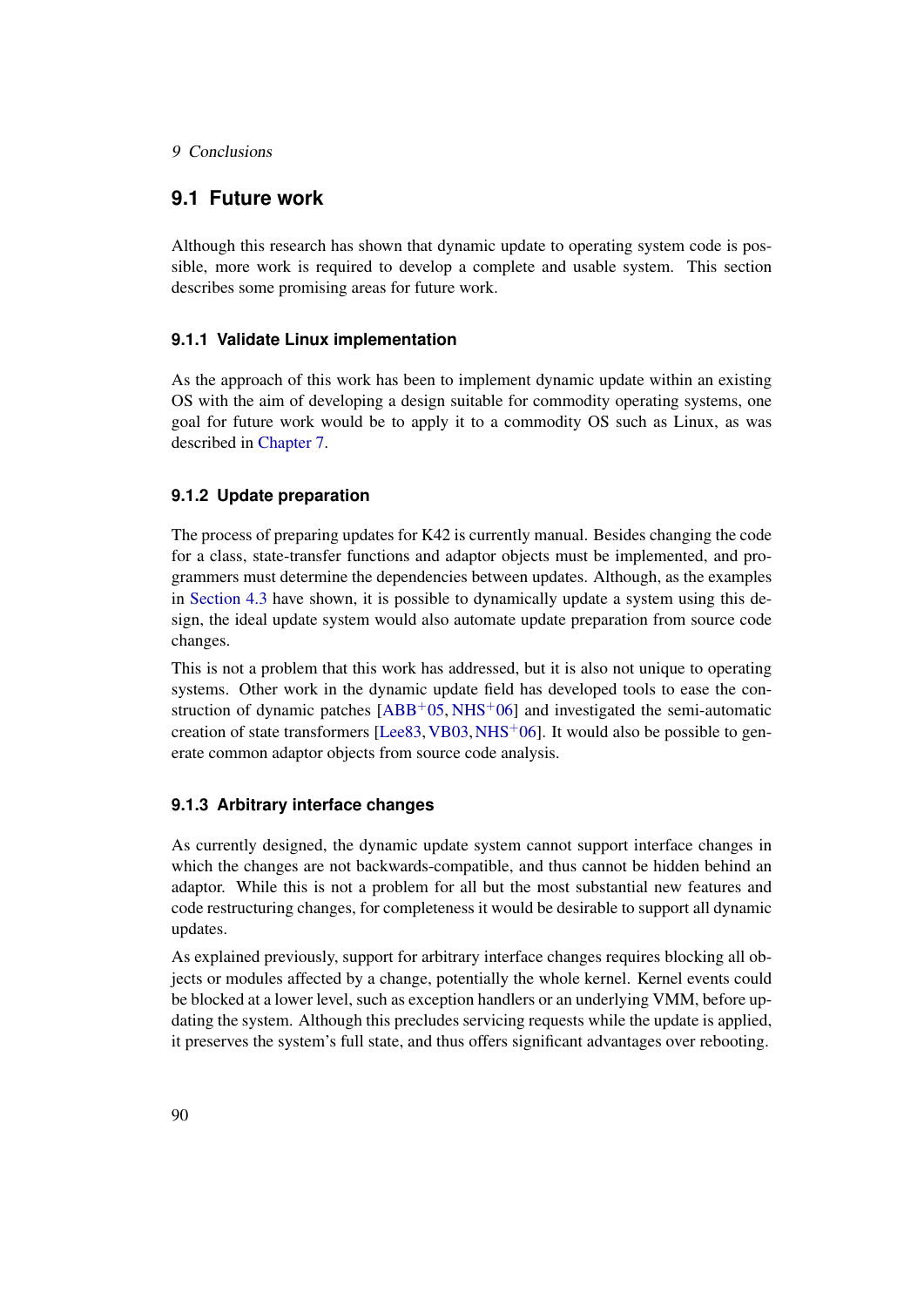There is a possible optimisation for this suggested technique. Many data structures are accessed infrequently, so when an update was loaded the system could be allowed to continue executing while all state was optimistically transformed to new versions. Then, during the critical blocked period, those data structures that had been accessed after their state was transformed would be detected, and only their transfer functions would be reinvoked, significantly reducing the critical blocked period.

However, for practical applications of dynamic update, requiring all interface changes to be backwards-compatible appears sufficient. This model allows new interfaces to be defined by updates, as long as existing interfaces are still supported. This requirement also mirrors the approach taken by component systems such as COM [\[COM95\]](#page-103-2), where interfaces cannot be changed once defined.

## **9.1.4 Updates outside the kernel**

Many operating system updates also change user-level code such as system libraries. Furthermore, in K42 and other systems some system functionality is implemented by user-level servers. There is nothing preventing the dynamic update mechanism from operating at user-level, or in server processes. However, depending upon the structure of the relevant libraries or applications, general-purpose dynamic update systems, as described in [Section 2.1,](#page-11-0) may be more suitable or practical.

Dynamic updates that affect both sides of the user-kernel boundary, such as changes to the system call interface, will require special support. It will be necessary to ensure that the kernel is updated before any user process. Although in a production system any changes would usually be backwards compatible, specialised adaptors could be used between the updated kernel interface and un-updated user processes.

## **9.1.5 Rolling back failed patches**

In some cases, an administrator may wish to revert or roll back an update after it has been applied. This can be expected to occur rarely, because maintenance updates should have undergone testing by the vendor before their release. Nevertheless, given the data transfer functions and adaptors (which would be developed as part of the update), a *reversal update* that had the effect of reverting to the previous version could be created. However, in any system where updated code runs in the kernel unprotected, if an update has bugs that cause it to corrupt data structures, recovery may be impossible.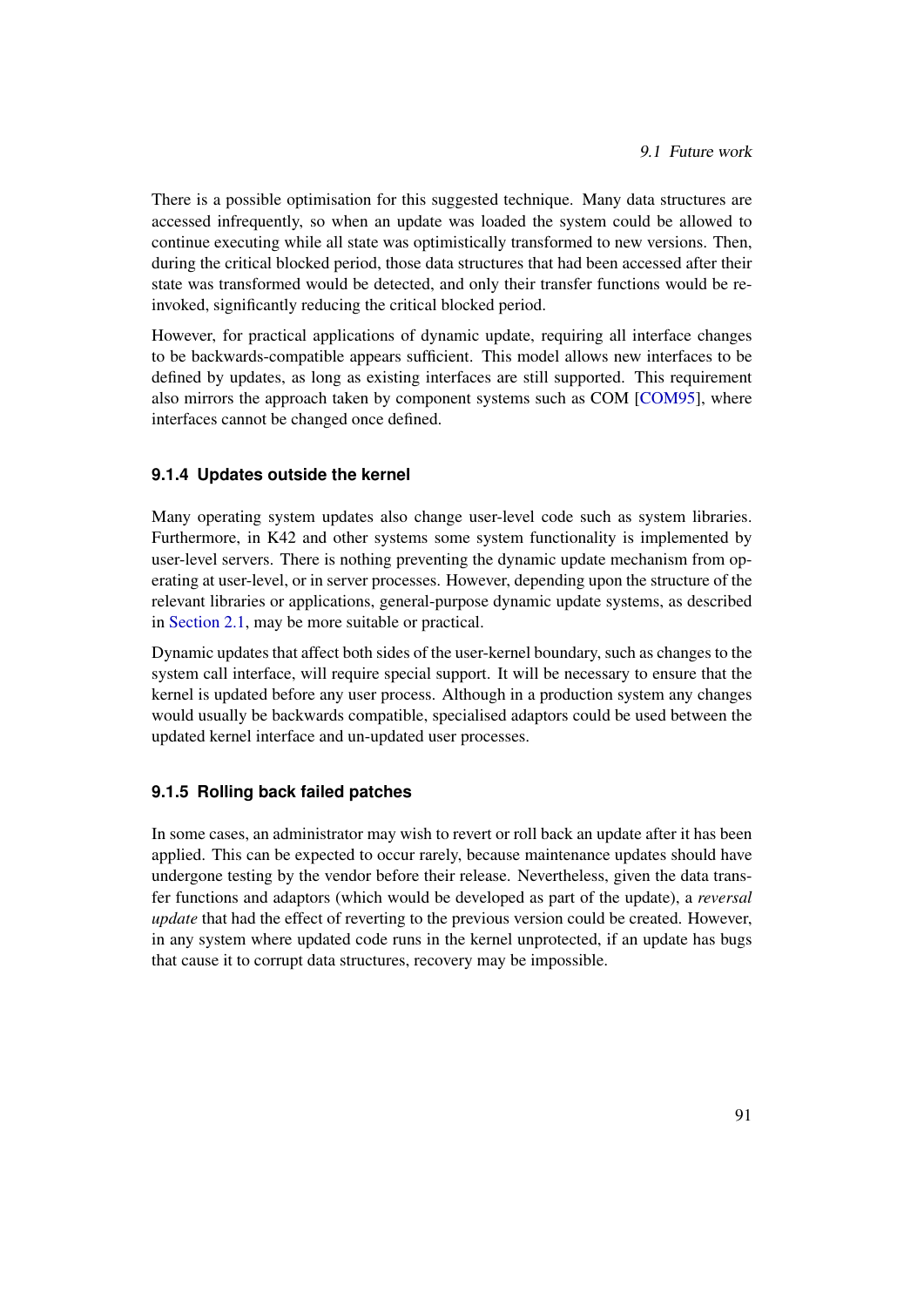# **Acknowledgements**

I've always found acknowledgement sections in theses a little trite and ostentatious, appearing as they do at the beginning of the document, and stealing the reader's attention from the material that follows. So, much like a regular paper or article, I've elected to place them here as part of the back-matter, to signify that while there is much to acknowledge, the reader is excused from reading them unless he or she is genuinely interested.

First, I'd like to thank the members of the former K42 group at IBM Research, who gave me both a stimulating environment in which to conduct an internship, the flexibility to choose a research topic which was sizable enough to lead to the work presented here, and continuing support afterwards. In particular, Jonathan Appavoo helped to flesh out my ideas and provided plenty of his own over the course of many late-night telephone calls. Bob Wisniewski also helped to develop the ideas, and did his best to critique my writing and help out with papers when deadlines were tight. Dilma Da Silva and Orran Krieger also helped develop the work. Bryan Rosenburg can read the entrails of a K42 crash like no-one else, and on several occasions rescued me from my own bugs by asking just the right questions. Jeremy Kerr of IBM OzLabs took on the implementation of the module loader, helped me to understand some of the issues with Linux, and assisted me in converting his unforced file sync patch (from [Section 4.3.4\)](#page-65-0) into a dynamic update. Raymond Fingas from the University of Toronto developed the arbiter objects, on which the implementations of lazy update and adaptors were based.

Over the past few years I've had the privilege of meeting and discussing my work with a variety of people. Iulian Neamtiu and Eno Thereska critiqued paper drafts and had helpful suggestions. The attendees of both the First EuroSys Doctoral Workshop and First EuroSys Authoring Workshop provided useful feedback and a forum in which to present early work. The anonymous and not-so-anonymous members of conference program committees and the examiners of this thesis have also provided many helpful comments.

Back at home, I need to thank my supervisor Gernot Heiser for stimulating my interest in operating systems. Despite his many hats, Gernot was always available to provide advice or read drafts, often on short notice. To all the past and present members of the evergrowing KEG lab, thanks for providing so many avenues of procrastination. Although it's high time I left, I will miss the camaraderie.

Finally, to my parents and my biggest supporter, Sarah, many thanks for getting me through this.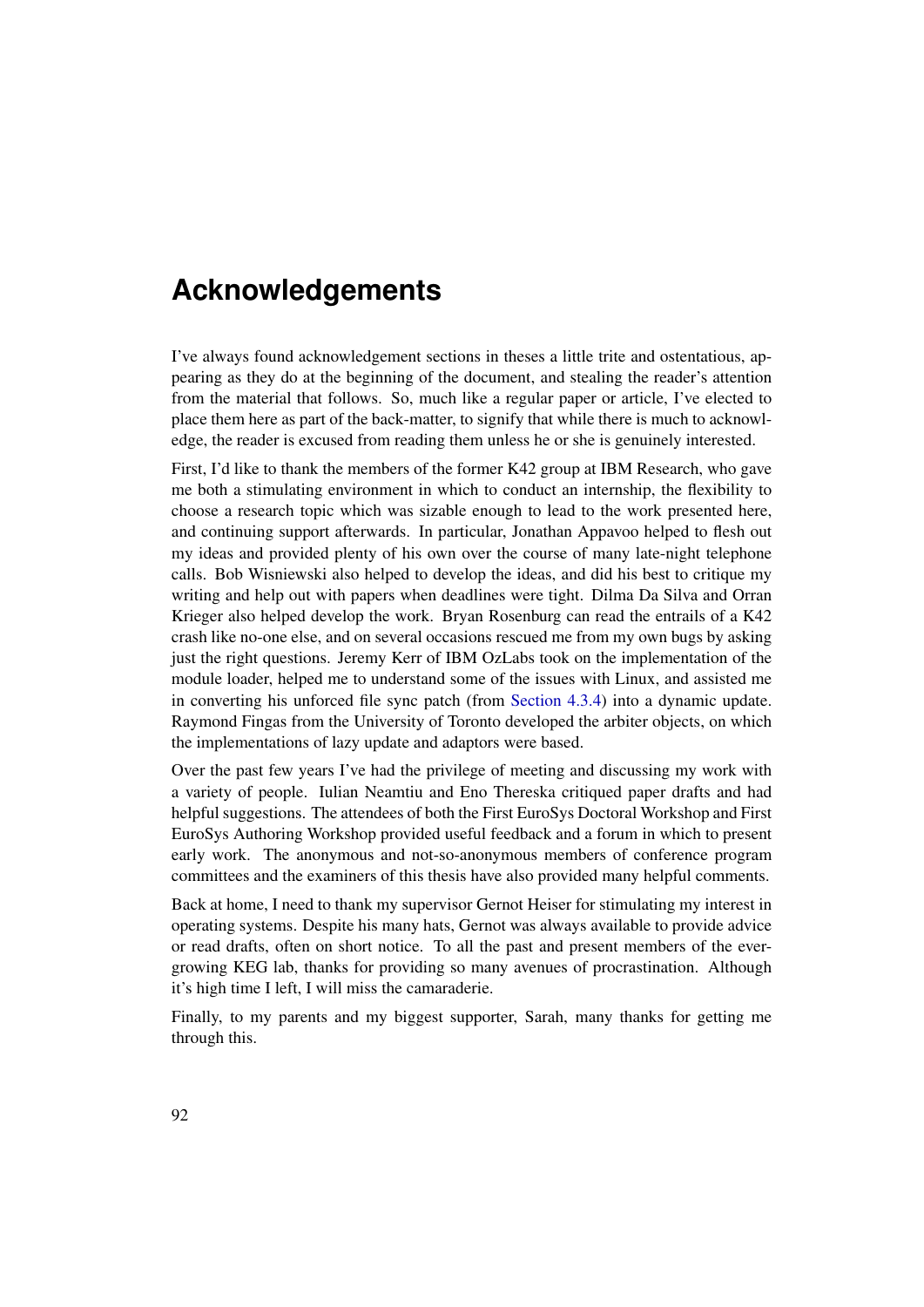- <span id="page-100-1"></span>[AAB+05] Jonathan Appavoo, Marc Auslander, Maria Butrico, Dilma M. Da Silva, Orran Krieger, Mark Mergen, Michal Ostrowski, Bryan Rosenburg, Robert W. Wisniewski, and Jimi Xenidis. Experiences with K42, an opensource, Linux-compatible, scalable operating-system kernel. *IBM Systems Journal*, 44(2):427–440, April 2005.
- [AADS+03] Jonathan Appavoo, Marc Auslander, Dilma Da Silva, Orran Krieger, Michal Ostrowski, Bryan Rosenburg, Robert W. Wisniewski, Jimi Xenidis, Michael Stumm, Ben Gamsa, Reza Azimi, Raymond Fingas, Adrian Tam, and David Tam. Enabling scalable performance for general purpose workloads on shared memory multiprocessors. IBM Research Report RC22863, IBM Research, July 2003.
- [AAE+03] Jonathan Appavoo, Marc Auslander, David Edelsohn, Dilma Da Silva, Orran Krieger, Michal Ostrowski, Bryan Rosenburg, Robert W. Wisniewski, and Jimi Xenidis. Providing a Linux API on the scalable K42 kernel. In *Proceedings of the 2003 Annual USENIX Technical Conference, FREENIX Track*, pages 323–336, San Antonio, TX, USA, June 2003.
- <span id="page-100-0"></span>[ABB+05] Gautam Altekar, Ilya Bagrak, Paul Burstein, and Andrew Schultz. OPUS: Online patches and updates for security. In *Proceedings of the 14th USENIX Security Symposium*, pages 287–302, Baltimore, MD, USA, August 2005.
- [ABG+04] Jakob R. Andersen, Lars Bak, Steffen Grarup, Kasper V. Lund, Toke Eskildsen, Klaus Marius Hansen, and Mads Torgersen. Design, implementation, and evaluation of the Resilient Smalltalk embedded platform. In *Proceedings of the 12th European Smalltalk User Group Conference*, Köthen, Germany, September 2004.
- [AHS+02] Jonathan Appavoo, Kevin Hui, Michael Stumm, Robert W. Wisniewski, Dilma Da Silva, Orran Krieger, and Craig A. N. Soules. An infrastructure for multiprocessor run-time adaptation. In *Proceedings of the ACM SIGSOFT Workshop on Self-Healing Systems*, pages 3–8, Charleston, SC, USA, November 2002.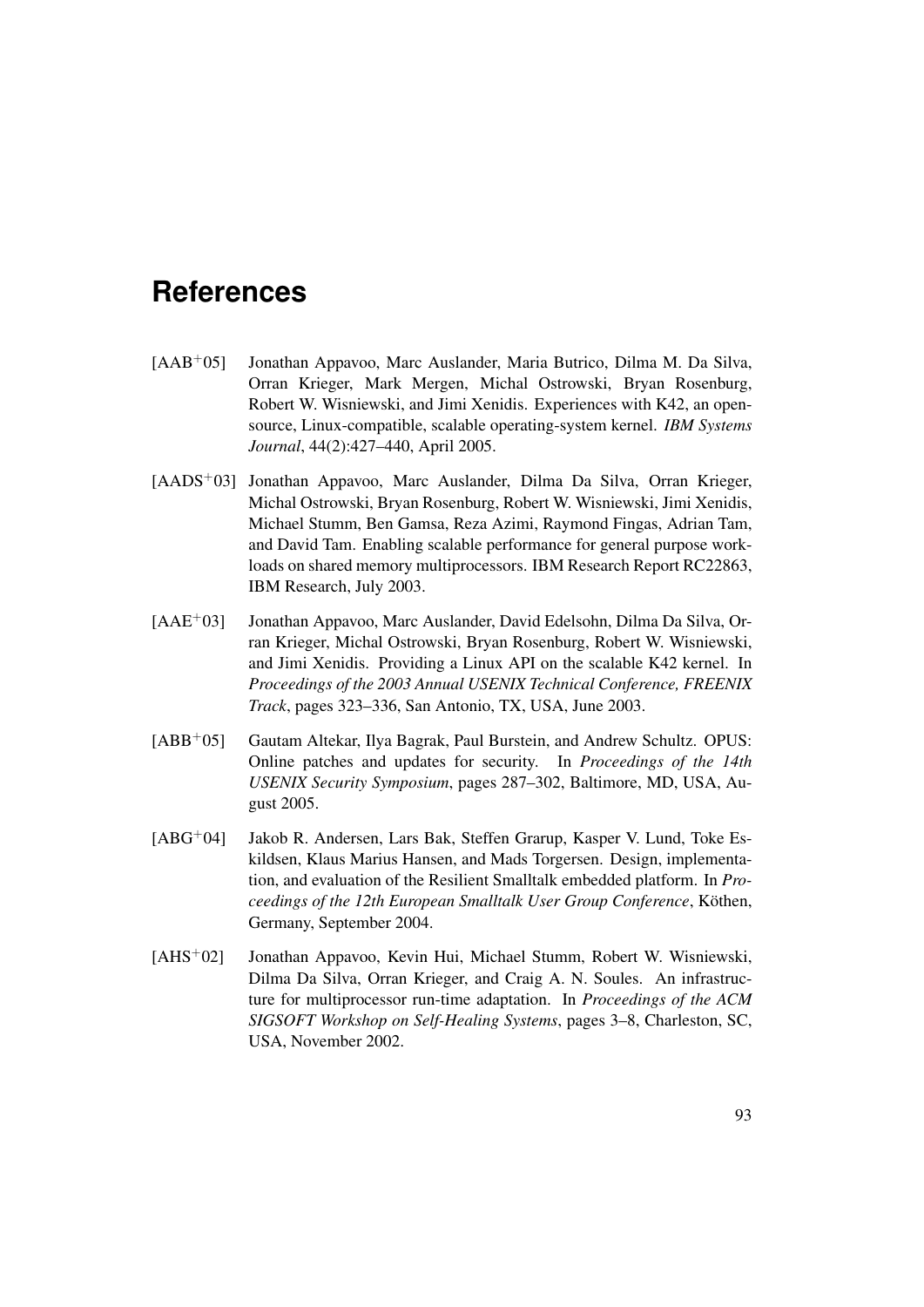- [AHS+03] Jonathan Appavoo, Kevin Hui, Craig A. N. Soules, Robert W. Wisniewski, Dilma Da Silva, Orran Krieger, Marc Auslander, David Edelsohn, Ben Gamsa, Gregory R. Ganger, Paul McKenney, Michal Ostrowski, Bryan Rosenburg, Michael Stumm, and Jimi Xenidis. Enabling autonomic system software with hot-swapping. *IBM Systems Journal*, 42(1):60–76, 2003.
- <span id="page-101-2"></span>[Ajm04] Sameer Ajmani. *Automatic Software Upgrades for Distributed Systems*. PhD thesis, Computer Science and Artificial Intelligence Laboratory, Massachusetts Institute of Technology, September 2004. Also as Technical Report MIT-LCS-TR-1012.
- <span id="page-101-1"></span>[ALS03] Sameer Ajmani, Barbara Liskov, and Liuba Shrira. Scheduling and simulation: How to upgrade distributed systems. In *Proceedings of the 9th Workshop on Hot Topics in Operating Systems*, pages 43–48, May 2003.
- <span id="page-101-3"></span>[ALS06] Sameer Ajmani, Barbara Liskov, and Liuba Shrira. Modular software upgrades for distributed systems. In *Proceedings of the 20th European Conference on Object Oriented Programming*, July 2006.
- [App05] Jonathan Appavoo. *Clustered Objects*. PhD thesis, Department of Computer Science, University of Toronto, 2005.
- [AVW+96] Joe Armstrong, Robert Virding, Claes Wikström, and Mike Williams. *Concurrent Programming in ERLANG*, chapter 9, pages 121–123. Prentice Hall, 2nd edition, 1996.
- [BA05] Andrew Baumann and Jonathan Appavoo. Improving dynamic update for operating systems. In *Proceedings of the 20th ACM Symposium on OS Principles, Work-in-Progress Session*, Brighton, UK, October 2005.
- [BADS+04] Andrew Baumann, Jonathan Appavoo, Dilma Da Silva, Orran Krieger, and Robert W. Wisniewski. Improving operating system availability with dynamic update. In *Proceedings of the 1st Workshop on Operating System and Architectural Support for the On-Demand IT Infrastructure*, Boston, MA, USA, October 2004.
- [BAW+07] Andrew Baumann, Jonathan Appavoo, Robert W. Wisniewski, Dilma Da Silva, Orran Krieger, and Gernot Heiser. Reboots are for hardware: Challenges and solutions to updating an operating system on the fly. In *Proceedings of the 2007 Annual USENIX Technical Conference*, pages 337– 350, Santa Clara, CA, USA, June 2007.
- <span id="page-101-0"></span>[BC02] Daniel P. Bovet and Marco Cesati. *Understanding the Linux Kernel*. O'Reilly, 2nd edition, 2002.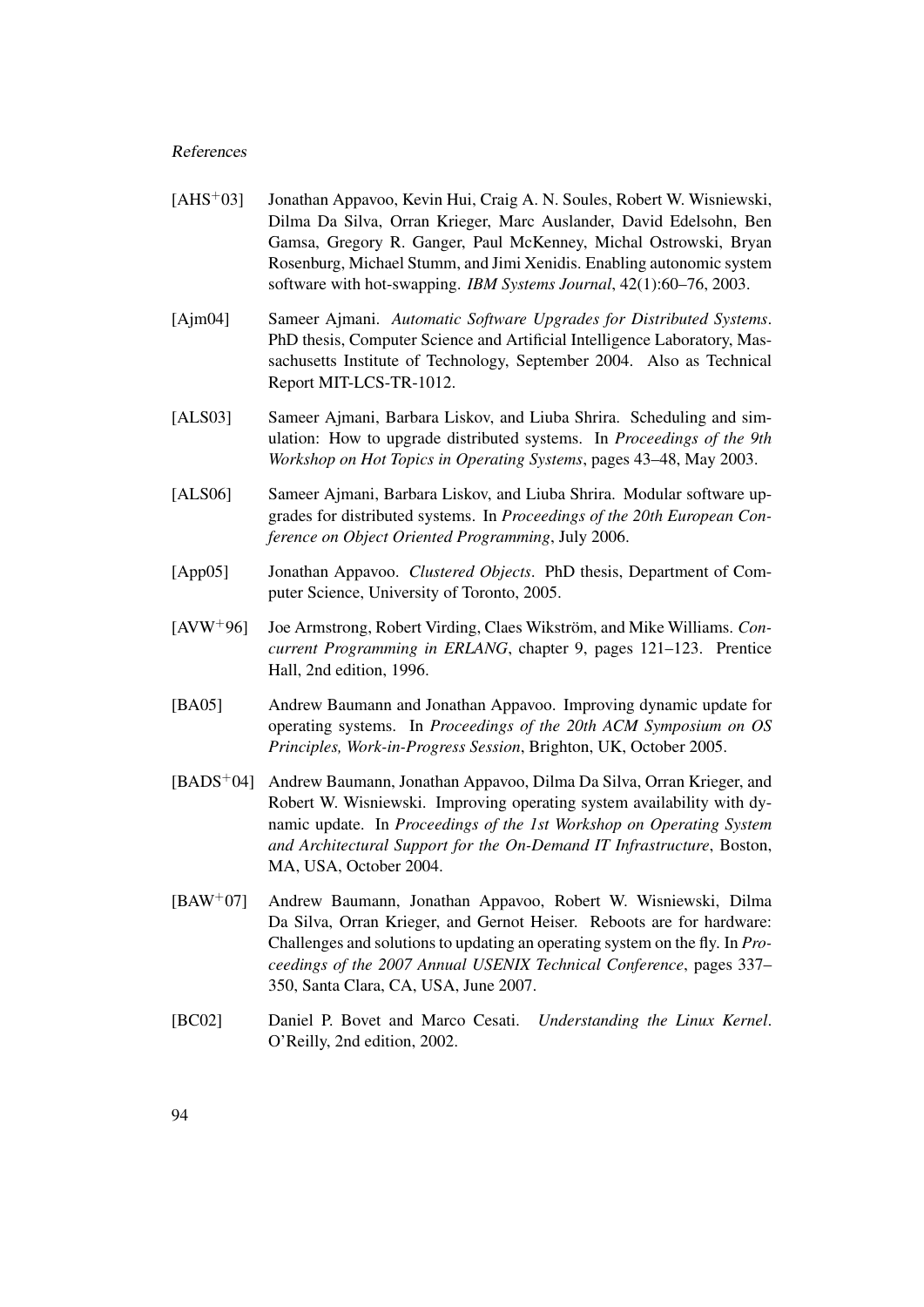- [BDF+03] Paul Barham, Boris Dragovic, Keir Fraser, Steven Hand, Tim Harris, Alex Ho, Rolf Neugebauer, Ian Pratt, and Andrew Warfield. Xen and the art of virtualization. In *Proceedings of the 19th ACM Symposium on OS Principles*, pages 164–177, Bolton Landing, NY, USA, October 2003.
- [BHA+05] Andrew Baumann, Gernot Heiser, Jonathan Appavoo, Dilma Da Silva, Orran Krieger, Robert W. Wisniewski, and Jeremy Kerr. Providing dynamic update in an operating system. In *Proceedings of the 2005 Annual USENIX Technical Conference*, pages 279–291, Anaheim, CA, USA, April 2005.
- [BHS+03] Gavin Bierman, Michael Hicks, Peter Sewell, and Gareth Stoyle. Formalizing dynamic software updating. In *Proceedings of the 2nd International Workshop on Unanticipated Software Evolution*, Warsaw, Poland, April 2003.
- [BKA+05] Andrew Baumann, Jeremy Kerr, Jonathan Appavoo, Dilma Da Silva, Orran Krieger, and Robert W. Wisniewski. Module hot-swapping for dynamic update and reconfiguration in K42. In *Proceedings of the 6th Linux.Conf.Au*, Canberra, Australia, April 2005.
- [Blo83] Toby Bloom. *Dynamic Module Replacement in a Distributed Programming System*. PhD thesis, Laboratory for Computer Science, Massachusetts Institute of Technology, March 1983. Also as Technical Report MIT-LCS-TR-303.
- [BLS+03] Chandrasekhar Boyapati, Barbara Liskov, Liuba Shrira, Chuang-Hue Moh, and Steven Richman. Lazy modular upgrades in persistent object stores. In *Proceedings of the ACM Symposium on Object-Oriented Programming Systems, Languages, and Applications*, pages 403–417, Anaheim, CA, USA, October 2003.
- [CAK+96] Crispin Cowan, Tito Audrey, Charles Krasic, Calton Pu, and Jonathan Walpole. Fast concurrent dynamic linking for an adaptive operating system. In *Proceedings of the 3rd International Conference on Configurable Distributed Systems*, Annapolis, MD, USA, May 1996.
- <span id="page-102-0"></span>[CCZ+06] Haibo Chen, Rong Chen, Fengzhe Zhang, Binyu Zang, and Pen-Chung Yew. Live updating operating systems using virtualization. In *Proceedings of the 2nd USENIX Symposium on Virtual Execution Environments*, pages 35–44, Ottawa, Canada, June 2006.
- [CG05] Ludmila Cherkasova and Rob Gardner. Measuring CPU overhead for I/O processing in the Xen virtual machine monitor. In *Proceedings of the*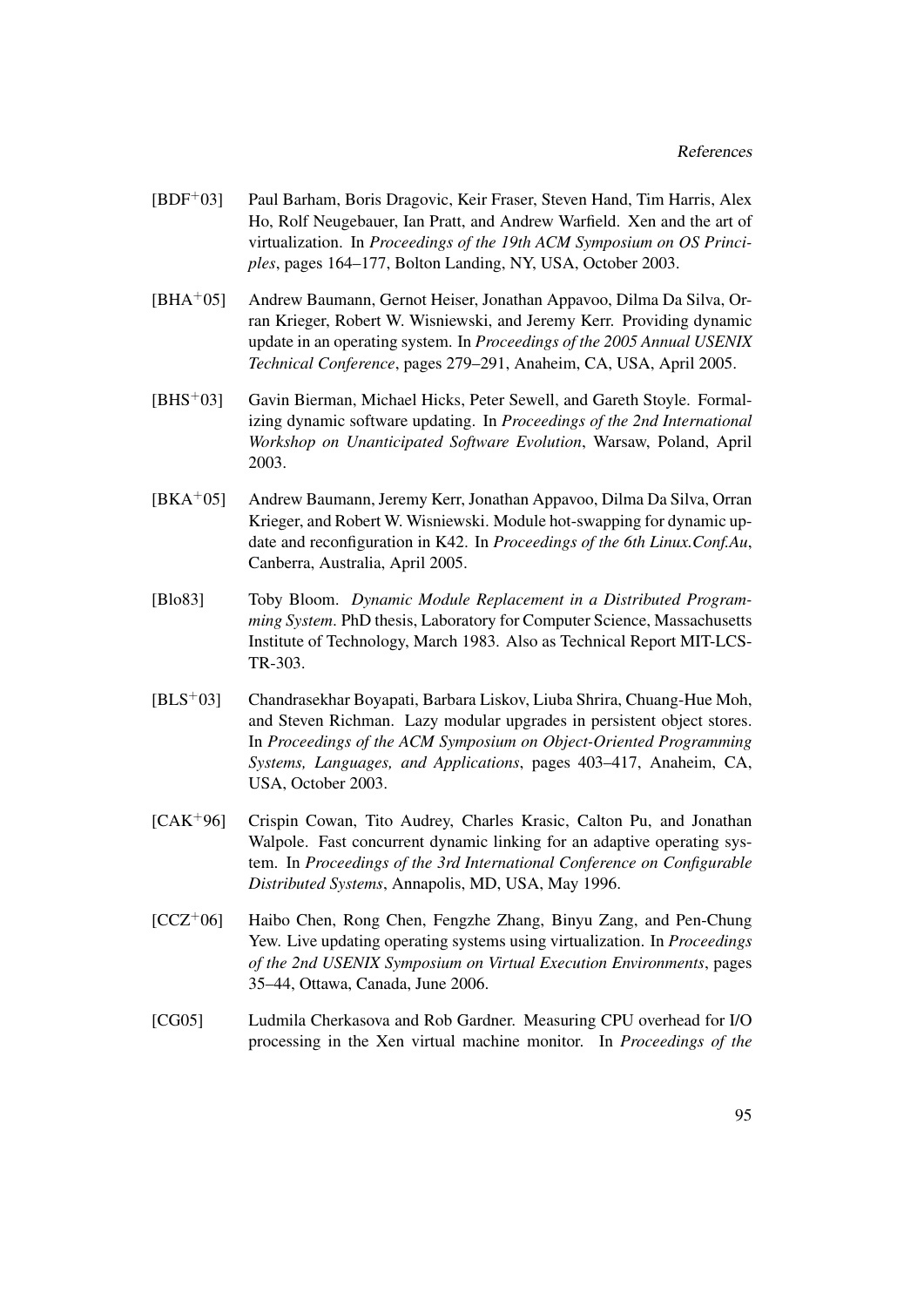*2005 Annual USENIX Technical Conference*, pages 387–390, Anaheim, CA, USA, April 2005.

- [CKF+04] George Candea, Shinichi Kawamoto, Yuichi Fujiki, Greg Friedman, and Armando Fox. Microreboot—a technique for cheap recovery. In *Proceedings of the 6th USENIX Symposium on Operating Systems Design and Implementation*, San Francisco, CA, USA, December 2004.
- <span id="page-103-2"></span>[COM95] Microsoft Corporation and Digital Equipment Corporation. *The Component Object Model Specification*, 1995. <http://www.microsoft.com/com>.
- [Coo80] Robert P. Cook. \*MOD—a language for distributed programming. *IEEE Transactions on Software Engineering*, 6(6):563–571, November 1980.
- [CSC72] Fernando J. Corbató, Jerome H. Saltzer, and Charles T. Clingen. Multics the first seven years. In *Proceedings of the Spring Joint Computer Conference*, 1972.
- <span id="page-103-1"></span>[CSL04] Bryan M. Cantrill, Michael W. Shapiro, and Adam H. Leventhal. Dynamic instrumentation of production systems. In *Proceedings of the 2004 Annual USENIX Technical Conference*, pages 15–28, Boston, MA, USA, June 2004.
- [DD68] Robert C. Daley and Jack B. Dennis. Virtual memory, processes, and sharing in Multics. *Communications of the ACM*, 11(5):306–312, May 1968.
- <span id="page-103-0"></span>[dGdS99] Juan-Mariano de Goyeneche and Elena Apolinario Fernández de Sousa. Loadable kernel modules. *IEEE Software*, 16(1):65–71, January 1999.
- [DH01] Pär Danielsson and Torbjörn Hultén. JDRUMS: Java distributed run-time updating management system. Master's thesis, Department of Mathematics, Statistics and Computer Science, Växjö University, S-35252 Växjö, Sweden, January 2001.
- [DPM02] G. Denys, F. Piessens, and F. Matthijs. A survey of customizability in operating systems research. *ACM Computing Surveys*, 34:450–468, December 2002.
- [Dra93] Richard Draves. The case for run-time replaceable kernel modules. In *Proceedings of the 4th Workshop on Workstation Operating Systems*, pages 160–164, Napa, CA, USA, October 1993.
- [DSKW+06] Dilma Da Silva, Orran Krieger, Robert W. Wisniewski, Amos Waterland, David Tam, and Andrew Baumann. K42: an infrastructure for operating system research. *Operating Systems Review*, 40(2):34–42, April 2006.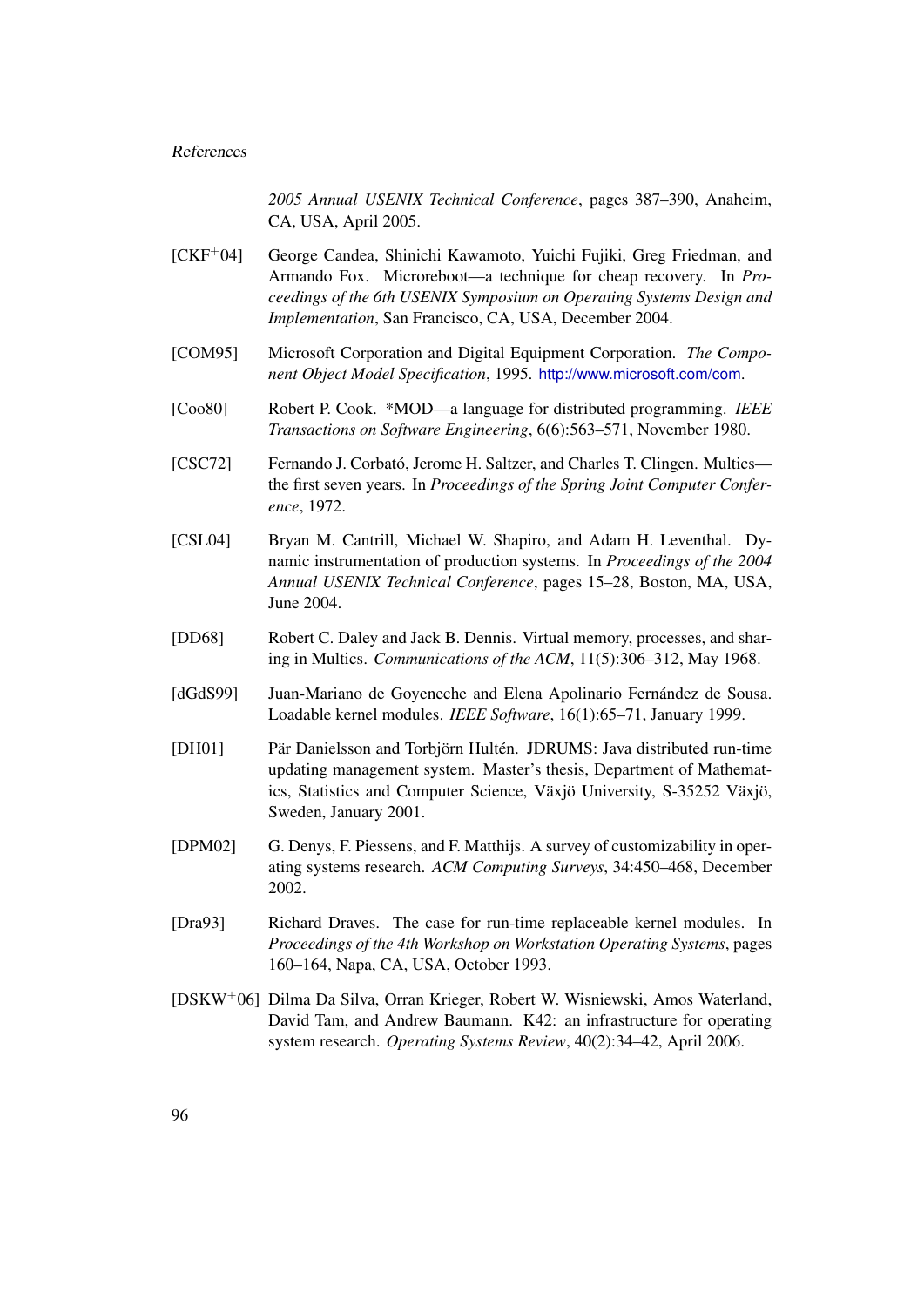- [Dug01] Dominic Duggan. Type-based hot swapping of running modules. In *Proceedings of the International Conference on Functional Programming*, pages 62–73, Florence, Italy, September 2001.
- [Fab76] R. S. Fabry. How to design a system in which modules can be changed on the fly. In *Proceedings of the 2nd ICSE*, pages 470–476, San Francisco, CA, USA, 1976.
- [FGC+05] Marc E. Fiuczynski, Robert Grimm, Yvonne Coady, and David Walker. patch (1) considered harmful. In *Proceedings of the 10th Workshop on Hot Topics in Operating Systems*, 2005.
- <span id="page-104-1"></span>[Fin06] Raymond Fingas. Interposing on calls in the K42 operating system. M.A.Sc. thesis, Graduate Department of Electrical and Computer Engineering, University of Toronto, Canada, 2006.
- <span id="page-104-2"></span>[Fre06] FreeBSD Documentation Project. *FreeBSD Architecture Handbook*, 2006. <http://www.freebsd.org/doc/en/books/arch-handbook/>.
- <span id="page-104-0"></span>[Gam99] Ben Gamsa. *Tornado: Maximizing Locality and Concurrency in a Shared-Memory Multiprocessor Operating System*. PhD thesis, Department of Computer Science, University of Toronto, 1999.
- [GHJ+95] Erich Gamma, Richard Helm, Ralph Johnson, and John Vlissides. *Design Patterns*. Addison-Wesley, 1995.
- [GIL78] Hannes Goullon, Rainer Isle, and Klaus-Peter Löhr. Dynamic restructuring in an experimental operating system. In *Proceedings of the 3rd ICSE*, pages 295–304, Atlanta, GA, USA, 1978.
- [GJ93] Deepak Gupta and Pankaj Jalote. On-line software version change using state transfer between processes. *Software: Practice and Experience*, 23(9):949–964, September 1993.
- [GJB96] Deepak Gupta, Pankaj Jalote, and Gautam Barua. A formal framework for on-line software version change. *IEEE Transactions on Software Engineering*, 22(2):120–131, February 1996.
- [GJP+00] Alain Gefflaut, Trent Jaeger, Yoonho Park, Jochen Liedtke, Kevin J. Elphinstone, Volkmar Uhlig, Jonathon E. Tidswell, Luke Deller, and Lars Reuther. The Sawmill multiserver approach. In *Proceedings of the 9th SIGOPS European Workshop*, pages 109–114, Kolding, Denmark, 2000. ACM Press.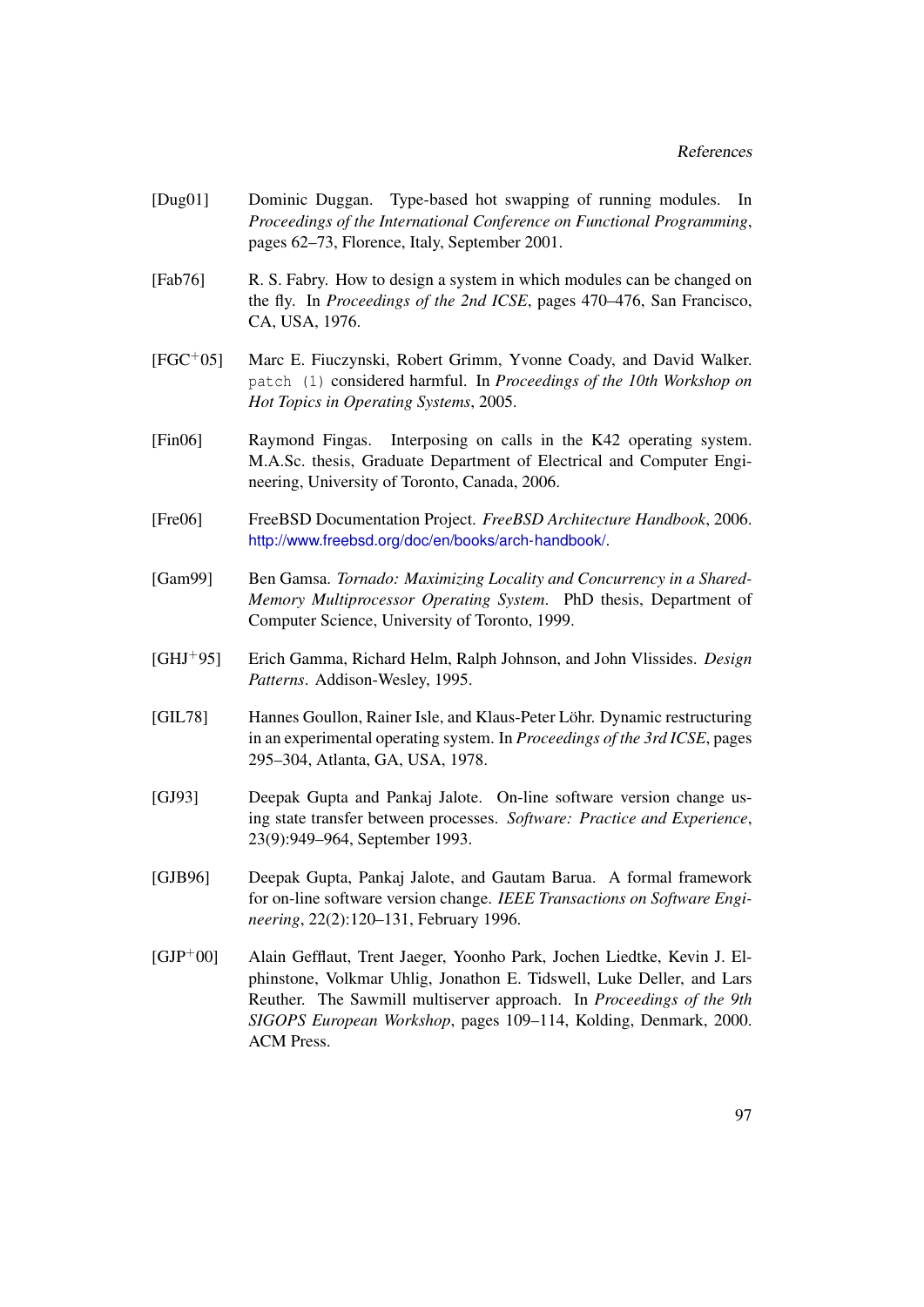- <span id="page-105-0"></span>[GKA+99] Ben Gamsa, Orran Krieger, Jonathan Appavoo, and Michael Stumm. Tornado: Maximising locality and concurrency in a shared memory multiprocessor operating system. In *Proceedings of the 3rd USENIX Symposium on Operating Systems Design and Implementation*, pages 87–100, New Orleans, LA, USA, February 1999. USENIX.
- [GKS94] Ben Gamsa, Orran Krieger, and Michael Stumm. Optimizing IPC performance for shared-memory multiprocessors. In *Proceedings of the International Conference on Parallel Processing*, pages 208–211, 1994.
- [GKW97] Stephen Gilmore, Dilsun Kírlí, and Christopher Walton. Dynamic ML without dynamic types. Technical Report ECS-LFCS-97-378, Department of Computer Science, The University of Edinburgh, December 1997.
- [GPR+98] Douglas P. Ghormley, David Petrou, Steven H. Rodrigues, and Thomas E. Anderson. SLIC: An extensibility system for commodity operating systems. In *Proceedings of the 1998 Annual USENIX Technical Conference*, pages 39–52, New Orleans, LA, USA, 1998.
- [Gra03] Patrick Gray. Experts question Windows patch policy. ZDNet News, November 2003.
- [GSB+99] Eran Gabber, Christopher Small, John Bruno, José Brustoloni, and Avi Silberschatz. The Pebble component-based operating system. In *Proceedings of the 1999 Annual USENIX Technical Conference*, pages 267–282, Monterey, CA, USA, June 1999.
- [Gup94] Deepak Gupta. *On-Line Software Version Change*. PhD thesis, Department of Computer and Science and Engineering, Indian Institute of Technology, Kanpur, November 1994.
- [Gus01] Jens Gustavsson. Dynamic updating of computer programs—proposed improvements to the JDrums updating system. In *Proceedings of the 3rd Conference on Computer Science and Systems Engineering in Linköping*, pages 243–248, Norrköping, Sweden, March 2001.
- [HAW+01] Kevin Hui, Jonathan Appavoo, Robert Wisniewski, Marc Auslander, David Edelsohn, Ben Gamsa, Orran Krieger, Bryan Rosenburg, and Michael Stumm. Supporting hot-swappable components for system software. In *Proceedings of the 8th Workshop on Hot Topics in Operating Systems*, 2001.
- [HBB+98] Hermann Härtig, Robert Baumgartl, Martin Borriss, Claude-Joachim Hamann, Michael Hohmuth, Frank Mehnert, Lars Reuther, Sebastian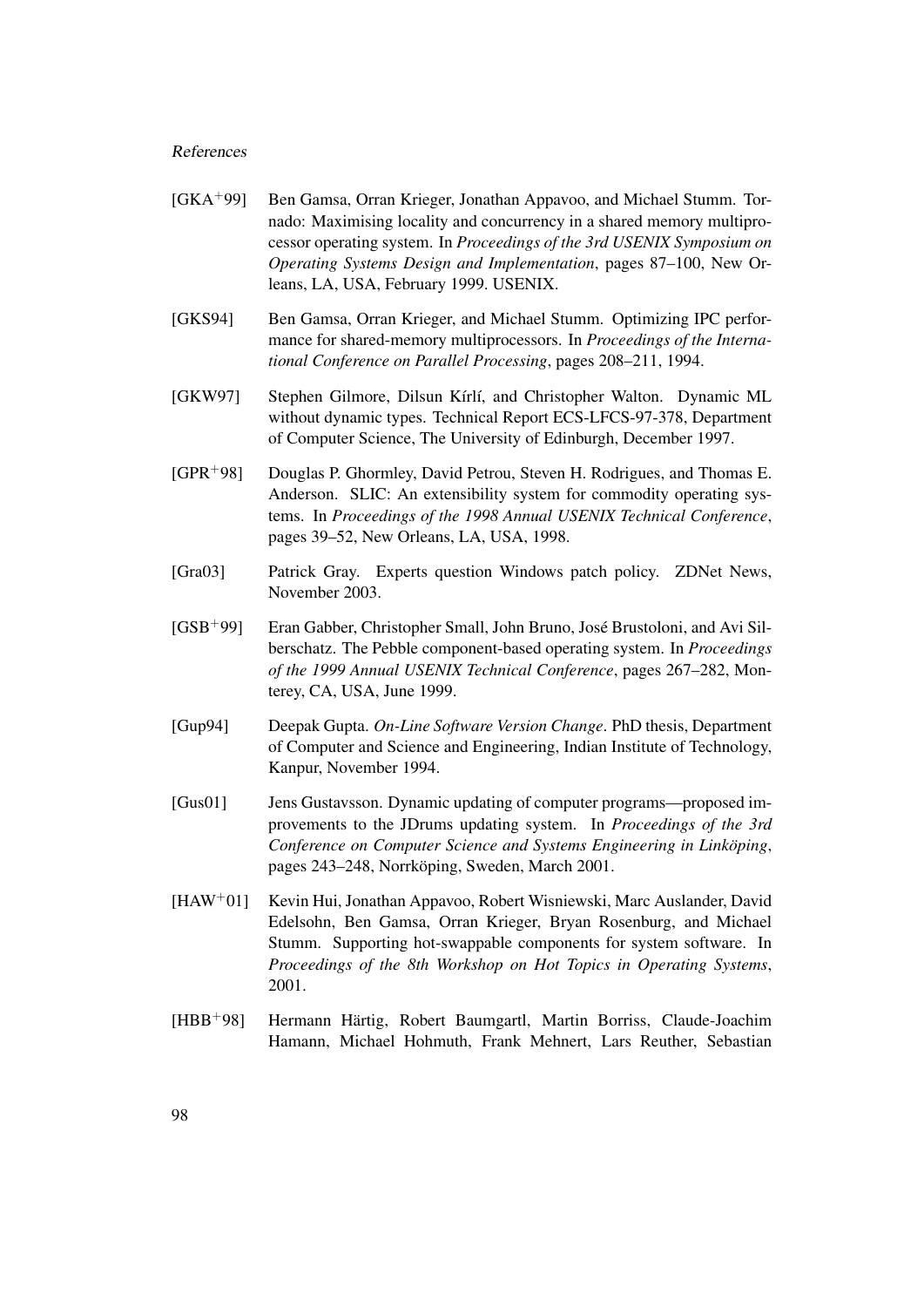Schönberg, and Jean Wolter. DROPS—OS support for distributed multimedia applications. In *Proceedings of the 8th SIGOPS European Workshop*, Sintra, Portugal, September 1998.

- [HBG+06] Jorrit N. Herder, Herbert Bos, Ben Gras, Philip Homburg, and Andrew S. Tanenbaum. MINIX 3: A highly reliable, self-repairing operating system. *Operating Systems Review*, 40(3):80–89, July 2006.
- [HEV+98] Gernot Heiser, Kevin Elphinstone, Jerry Vochteloo, Stephen Russell, and Jochen Liedtke. The Mungi single-address-space operating system. *Software: Practice and Experience*, 28(9):901–928, July 1998.
- [HF98] Johannes Helander and Alessandro Forin. MMLite: A highly componentized system architecture. In *Proceedings of the 8th SIGOPS European Workshop*, Sintra, Portugal, September 1998.
- [HG98] Gísli Hjálmtýsson and Robert Gray. Dynamic C++ classes—a lightweight mechanism to update code in a running program. In *Proceedings of the 1998 Annual USENIX Technical Conference*, pages 65–76, June 1998.
- [Hic01] Michael Hicks. *Dynamic Software Updating*. PhD thesis, Department of Computer and Information Science, University of Pennsylvania, August 2001.
- [HKS<sup>+</sup>05] Chih-Chieh Han, Ram Kumar, Roy Shea, Eddie Kohler, and Mani Srivastava. A dynamic operating system for sensor nodes. In *Proceedings of the 3rd International Conference on Mobile Systems, Applications and Services*, pages 163–176, Seattle, WA, USA, November 2005.
- [HN05] Michael Hicks and Scott Nettles. Dynamic software updating. *ACM Transactions on Programming Languages and Systems*, 27(6):1049–1096, November 2005.
- [Hon81] Honeywell Information Systems. *Introduction to Programming on Multics*, July 1981. Order number AG90-03.
- [HW96] Steffen Hauptmann and Josef Wasel. On-line maintenance with on-the-fly software replacement. In *Proceedings of the 3rd International Conference on Configurable Distributed Systems*, pages 70–80, Annapolis, MD, USA, May 1996.
- [IBM02a] IBM K42 Team. *K42 Overview*, August 2002. Available from [http://www.](http://www.research.ibm.com/K42/) [research.ibm.com/K42/](http://www.research.ibm.com/K42/).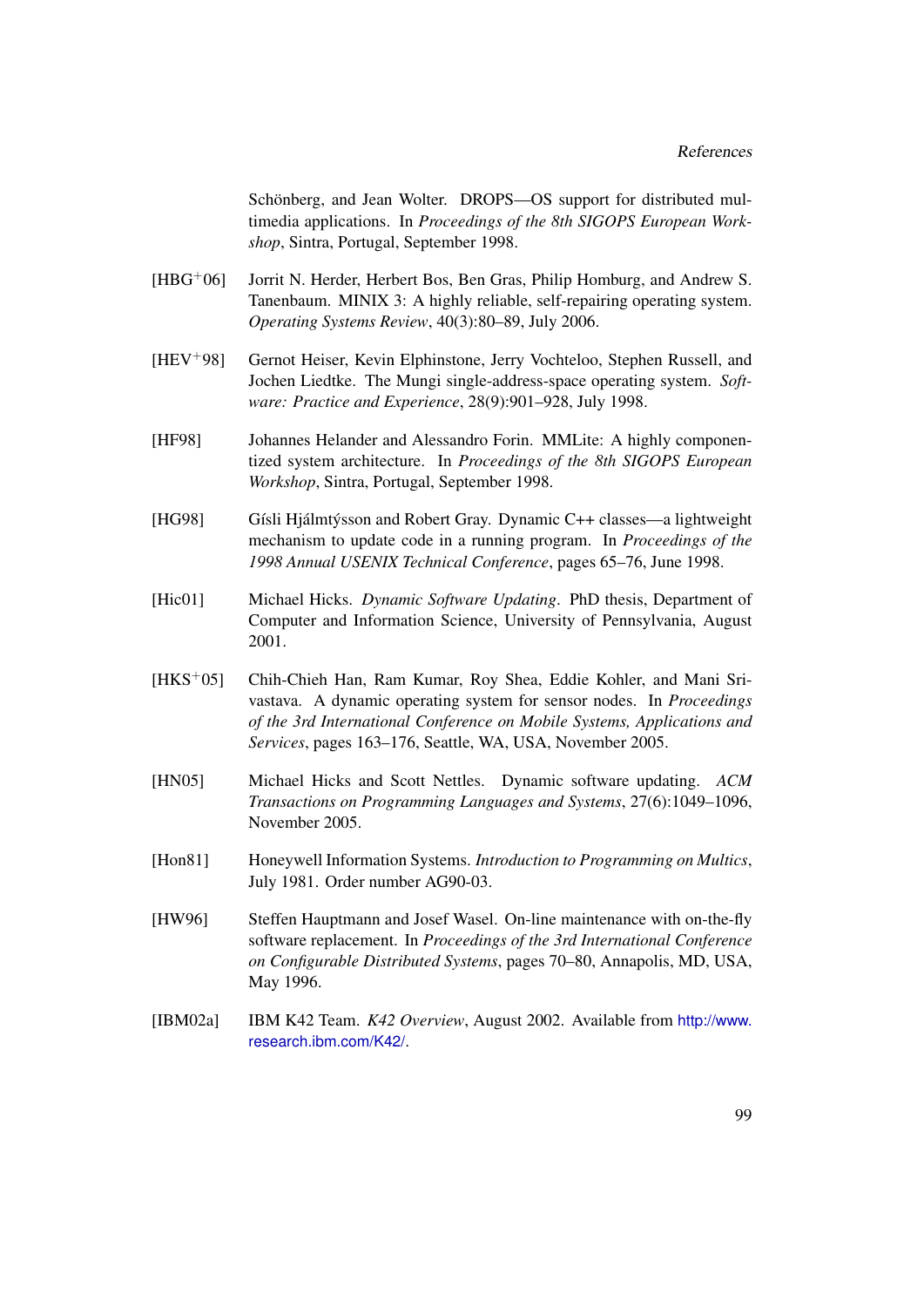- [IBM02b] IBM K42 Team. *Memory Management in K42*, August 2002. Available from <http://www.research.ibm.com/K42/>.
- [IBM02c] IBM K42 Team. *Utilizing Linux Kernel Components in K42*, August 2002. Available from <http://www.research.ibm.com/K42/>.
- <span id="page-107-3"></span>[KAR+06] Orran Krieger, Marc Auslander, Bryan Rosenburg, Robert W. Wisniewski, Jimi Xenidis, Dilma Da Silva, Michal Ostrowski, Jonathan Appavoo, Maria Butrico, Mark Mergen, Amos Waterland, and Volkmar Uhlig. K42: Building a complete operating system. In *Proceedings of the EuroSys Conference*, pages 133–145, Leuven, Belgium, April 2006.
- <span id="page-107-1"></span>[Kle86] Steve R. Kleiman. Vnodes: An architecture for multiple file system types in Sun UNIX. In *Proceedings of the 1986 Summer USENIX Technical Conference*, pages 238–247, Atlanta, GA, USA, June 1986.
- <span id="page-107-2"></span>[Lav05] Dru Lavigne. FreeBSD: An open source alternative to Linux. FreeBSD Project, 2005. <http://www.freebsd.org/doc/en/articles/linux-comparison/>.
- <span id="page-107-4"></span>[Lee83] Insup Lee. *DYMOS: A Dynamic Modification System*. PhD thesis, University of Wisconsin-Madison, May 1983.
- [LSS04] David E. Lowell, Yasushi Saito, and Eileen J. Samberg. Devirtualizable virtual machines: Enabling general, single-node, online maintenance. In *Proceedings of the 11th International Conference on Architectural Support for Programming Languages and Operating Systems*, pages 211–223, October 2004.
- <span id="page-107-0"></span>[MBK+96] Marshall Kirk McKusick, Keith Bostic, Michael J. Karels, and John S. Quarterman. *The Design and Implementation of the 4.4BSD Operating System*. Addison Wesley, 1996.
- [Min02] Ronald G. Minnich. A dynamic kernel modifier for Linux. In *Proceedings of the 3rd Los Alamos Computer Science Institute Symposium*, Santa Fe, NM, USA, October 2002.
- [MLR+04] Keir B. Mierle, Kevin Laven, Sam T. Roweis, and Greg V. Wilson. CVS data extraction and analysis: A case study. Technical Report UTML TR 2004-002, Dept of Computer Science, University of Toronto, September 2004.
- [Moo01] Richard J. Moore. A universal dynamic trace for Linux and other operating systems. In *Proceedings of the 2001 Annual USENIX Technical Conference, FREENIX Track*, Boston, MA, USA, June 2001.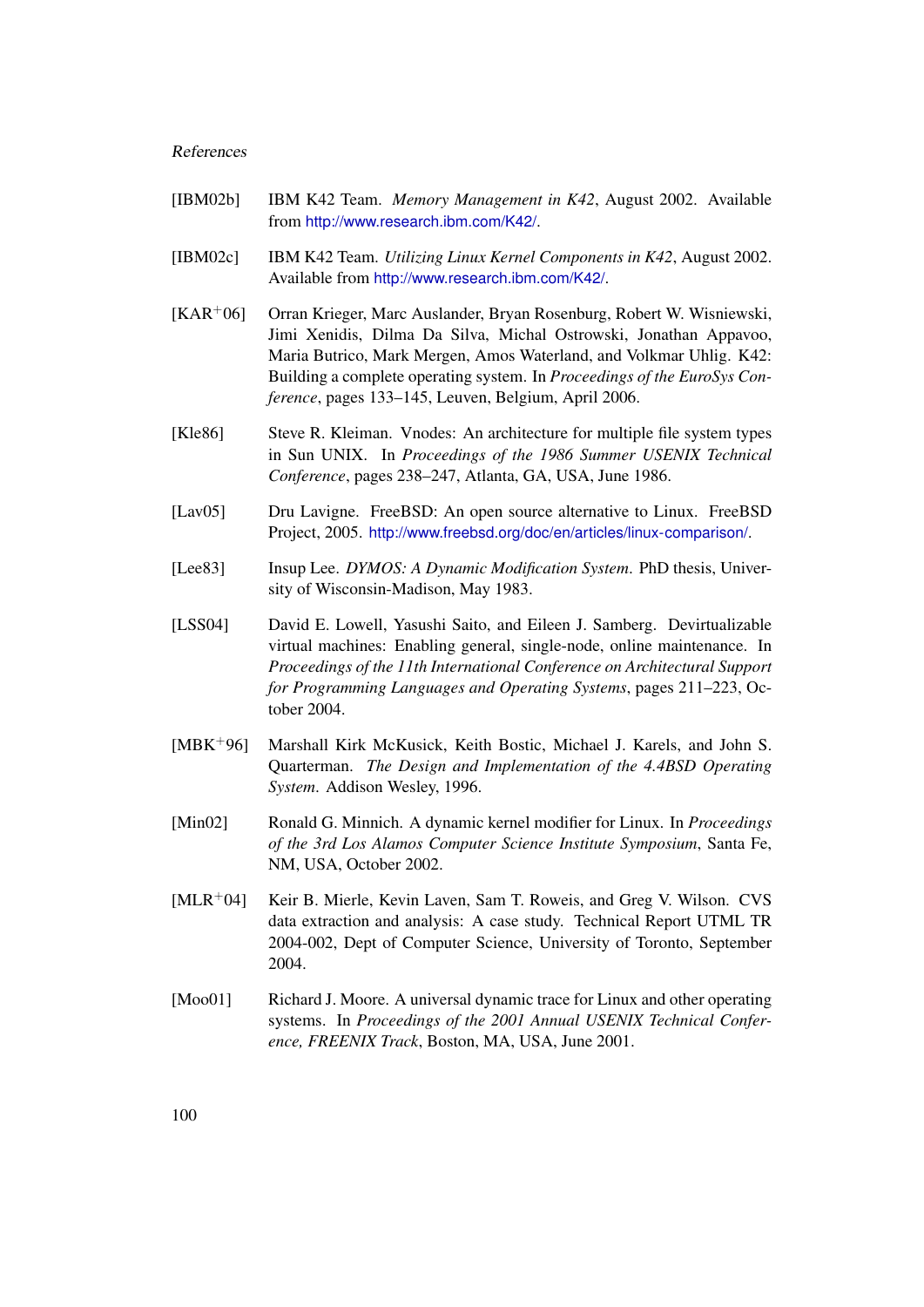- [Moo04] Jim J. Moore. High performance dynamically updateable software architecture. *Research Disclosure Journal*, 481010, May 2004.
- [MR07] Kristis Makris and Kyung Dong Ryu. Dynamic and adaptive updates of non-quiescent subsystems in commodity operating system kernels. In *Proceedings of the EuroSys Conference*, pages 327–340, Lisbon, Portugal, March 2007.
- [MS98] Paul E. McKenney and John D. Slingwine. Read-copy update: Using execution history to solve concurrency problems. In *Proceedings of the 10th IASTED International Conference on Parallel and Distributed Computing and Systems*, Las Vegas, NV, USA, October 1998.
- [MSA+02] Paul E. McKenney, Dipankar Sarma, Andrea Arcangelli, Andi Kleen, Orran Krieger, and Rusty Russell. Read copy update. In *Proceedings of the Ottawa Linux Symposium*, 2002.
- [NFH05] Iulian Neamtiu, Jeffrey S. Foster, and Michael Hicks. Understanding source code evolution using abstract syntax tree matching. In *Proceedings of the 2nd International Workshop on Mining Software Repositories*, pages 2–6, Saint Louis, MO, USA, May 2005.
- [NH06] Iulian Neamtiu and Michael Hicks. Dynamic software updating for the Linux kernel. USENIX Symposium on Operating Systems Design and Implementation, Work-in-Progress Session, November 2006. Seattle, WA, USA.
- [NHS+06] Iulian Neamtiu, Michael Hicks, Gareth Stoyle, and Manuel Oriol. Practical dynamic software updating for C. In *Proceedings of the ACM SIGPLAN Conference on Programming Language Design and Implementation*, Ottawa, Canada, June 2006.
- [Org72] Elliott I. Organick. *The Multics System: An Examination of its Structure*. MIT Press, 1972.
- [OSS+02] Steven Osman, Dinesh Subhraveti, Gong Su, and Jason Nieh. The design and implementation of Zap: A system for migrating computing environments. In *Proceedings of the 5th USENIX Symposium on Operating Systems Design and Implementation*, pages 361–376, Boston, MA, December 2002.
- [PAB+95] Calton Pu, Tito Autrey, Andrew Black, Charles Consel, Crispin Cowan, Jon Inouye, Lakshmi Kethana, Jonathan Walpole, and Ke Zhang. Optimistic incremental specialization: streamlining a commercial operating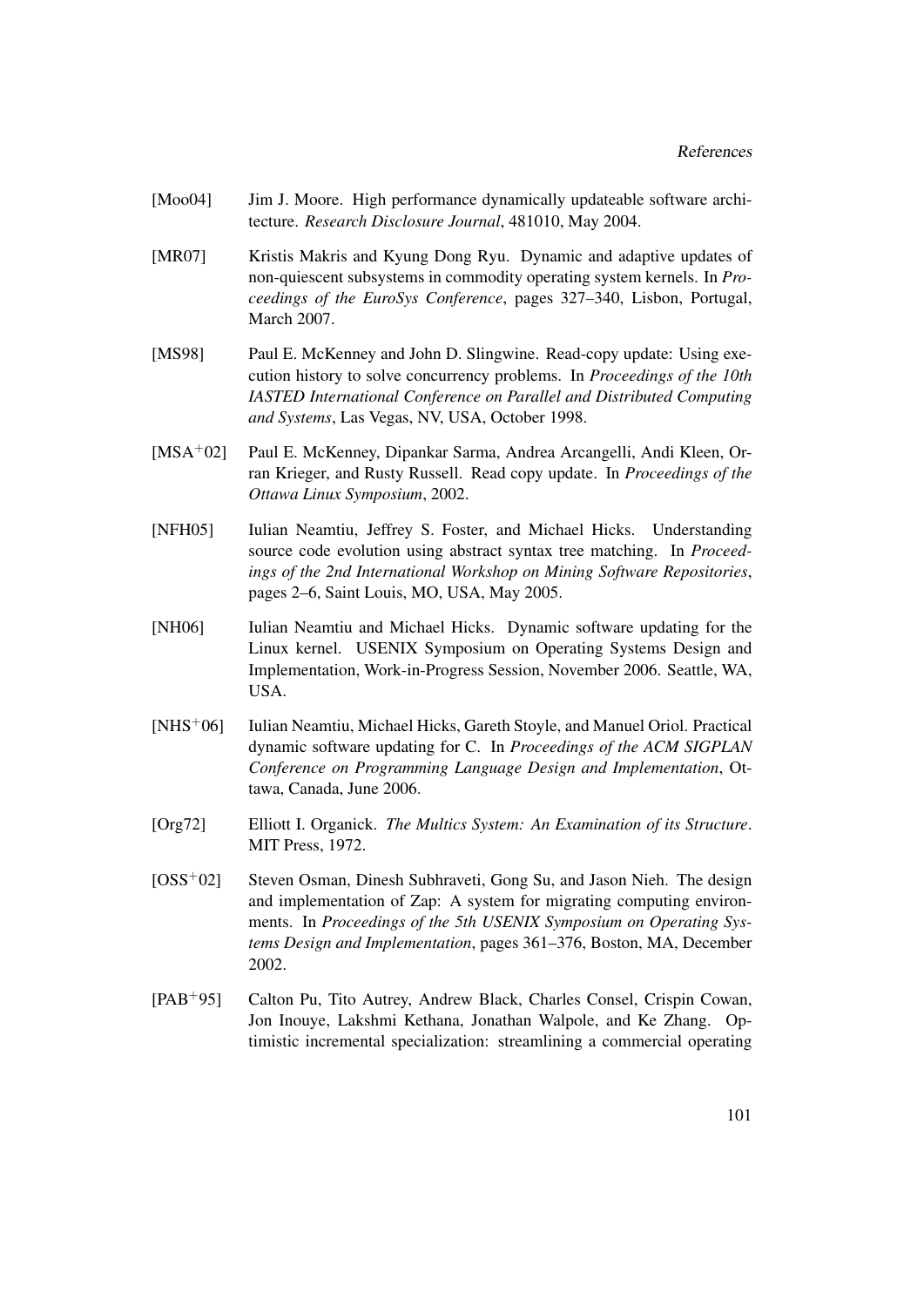## References

system. In *Proceedings of the 15th ACM Symposium on OS Principles*, pages 314–321, Copper Mountain, CO, USA, 1995.

- [Par72] D. L. Parnas. On the criteria to be used in decomposing systems into modules. *Communications of the ACM*, 15(12):1053–1058, December 1972.
- [PLM06] Yoann Padioleau, Julia L. Lawall, and Gilles Muller. Understanding collateral evolution in Linux device drivers. In *Proceedings of the EuroSys Conference*, pages 59–71, Leuven, Belgium, April 2006.
- [PN05] Shaya Potter and Jason Nieh. Reducing downtime due to system maintenance and upgrades. In *Proceedings of the 19th USENIX Large Installation System Administration Conference*, pages 47–62, San Diego, CA, USA, December 2005.
- [PW93] Calton Pu and Jonathan Walpole. A study of dynamic optimization techniques: Lessons and directions in kernel design. Technical Report OGI-CSE-93-007, Oregon Graduate Institute of Science and Technology, 1993.
- [RA00] Tobias Ritzau and Jesper Andersson. Dynamic deployment of Java applications. In *Proceedings of the Java for Embedded Systems Workshop*, London, UK, May 2000.
- [Rei00] Andrew Reiter. Dynamic kernel linker (KLD) facility programming tutorial. *Daemon News*, October 2000.
- [Res03] Eric Rescorla. Security holes... who cares? In *Proceedings of the 12th USENIX Security Symposium*, pages 75–90, Washington, DC, USA, August 2003.
- [Rit84] Dennis M. Ritchie. A stream input-output system. *AT&T Bell Laboratories Technical Journal*, 63(8):1897–1910, 1984.
- [Rub98] Alessandro Rubini. *Linux Device Drivers*. O'Reilly & Associates, Inc, 1998.
- [SAB+04] Michael M. Swift, Muthukaruppan Annamalai, Brian N. Bershad, and Henry M. Levy. Recovering device drivers. In *Proceedings of the 6th USENIX Symposium on Operating Systems Design and Implementation*, San Francisco, CA, USA, December 2004.
- [SAH+03] Craig A. N. Soules, Jonathan Appavoo, Kevin Hui, Robert W. Wisniewski, Dilma Da Silva, Gregory R. Ganger, Orran Krieger, Michael Stumm, Marc Auslander, Michal Ostrowski, Bryan Rosenburg, and Jimi Xenidis. System support for online reconfiguration. In *Proceedings of the 2003 Annual*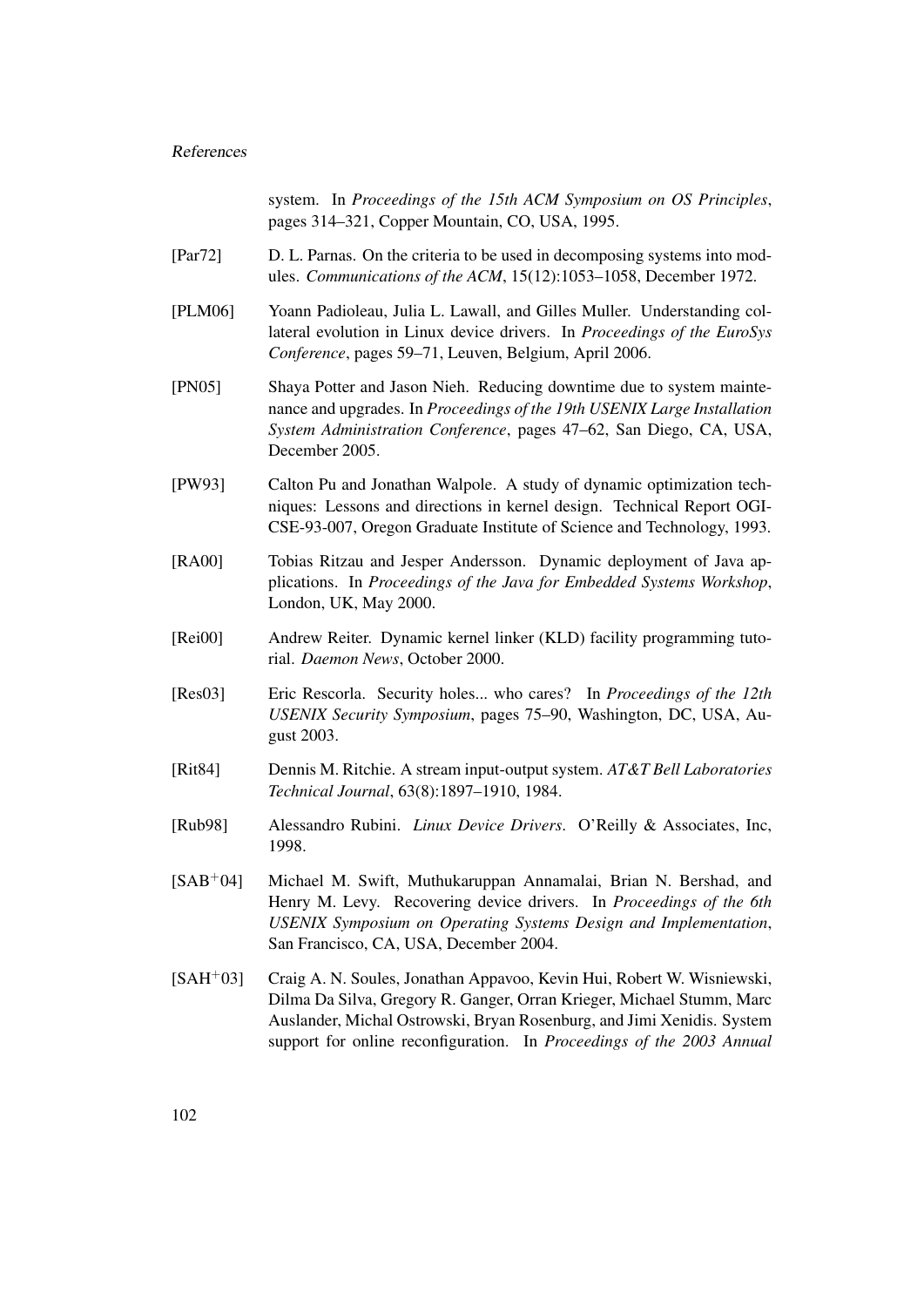*USENIX Technical Conference*, pages 141–154, San Antonio, TX, USA, 2003.

- [SBL03] Michael M. Swift, Brian N. Bershad, and Henry M. Levy. Improving the reliability of commodity operating systems. In *Proceedings of the 19th ACM Symposium on OS Principles*, Bolton Landing (Lake George), New York, USA, October 2003.
- [SC05] Don Stewart and Manuel M. T. Chakravarty. Dynamic applications from the ground up. In *Proceedings of the ACM SIGPLAN Haskell Workshop*, Tallinn, Estonia, September 2005.
- [Sch71] Roger R. Schell. *Dynamic Reconfiguration in a Modular Computer System*. PhD thesis, Project MAC, Massachusetts Institute of Technology, June 1971. Also as Technical Report MIT-LCS-TR-086.
- [SF93] Mark E. Segal and Ophir Frieder. On-the-fly program modification: Systems for dynamic updating. *IEEE Software*, 10(2):53–65, March 1993.
- [SGI94] Silicon Graphics, Inc. *IRIX 5.3 Device Driver Programming Guide*, November 1994. Document number 007-0911-050.
- [SHB+05] Gareth Stoyle, Michael Hicks, Gavin Bierman, Peter Sewell, and Iulian Neamtiu. Mutatis Mutandis: Safe and predictable dynamic software updating. In *Proceedings of the 32nd ACM SIGPLAN-SIGACT Symposium on Principles of Programming Languages*, Long Beach, CA, USA, January 2005.
- [Sun91] Sun Microsystems Inc. *SunOS 4.1.3 Reference Manual*, 1991.
- [Sun01] Sun Microsystems Inc. *Solaris Live Upgrade 2.0 Guide*, October 2001. Document number 806-7933-10.
- [Sun02] Sun Microsystems Inc. *The Java HotSpot Virtual Machine, v1.4.1, d2*, September 2002. Technical white paper. Available from [http://java.sun.](http://java.sun.com/products/hotspot/) [com/products/hotspot/](http://java.sun.com/products/hotspot/).
- [TM99] Ariel Tamches and Barton P. Miller. Fine-grained dynamic instrumentation of commodity operating system kernels. In *Proceedings of the 3rd USENIX Symposium on Operating Systems Design and Implementation*, pages 117– 130, New Orleans, LA, USA, February 1999.
- [VB03] Yves Vanderwoude and Yolande Berbers. A meta-model driven methodology for state transfer in component-oriented systems. In *Proceedings of the 2nd International Workshop on Unanticipated Software Evolution*, Warsaw, Poland, April 2003.